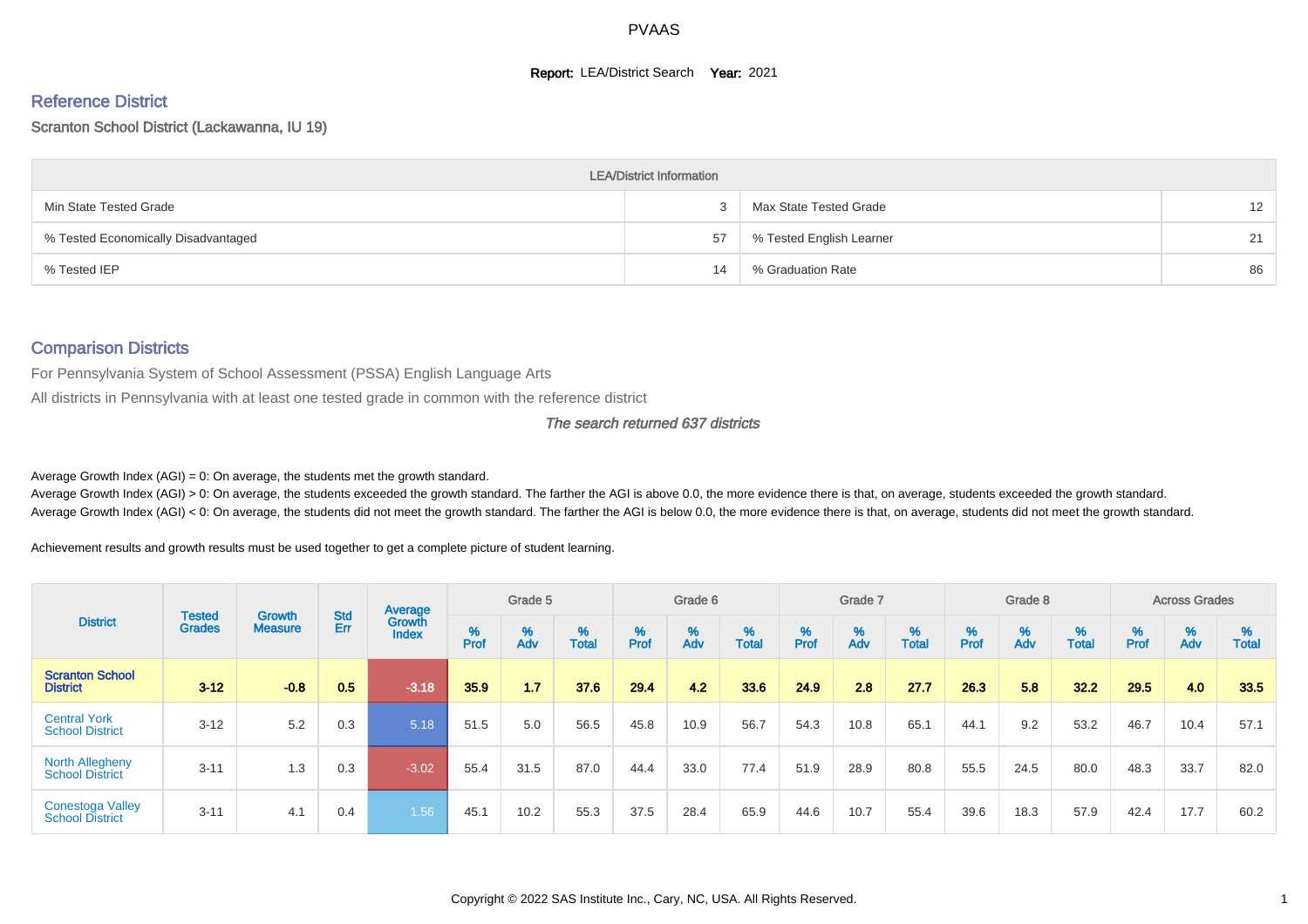|                                                                                | <b>Tested</b> | <b>Growth</b>  | <b>Std</b> | <b>Average</b>         |           | Grade 5  |                   |                  | Grade 6  |                   |           | Grade 7  |                   |                  | Grade 8  |                   |                  | <b>Across Grades</b> |                   |
|--------------------------------------------------------------------------------|---------------|----------------|------------|------------------------|-----------|----------|-------------------|------------------|----------|-------------------|-----------|----------|-------------------|------------------|----------|-------------------|------------------|----------------------|-------------------|
| <b>District</b>                                                                | <b>Grades</b> | <b>Measure</b> | Err        | Growth<br><b>Index</b> | %<br>Prof | %<br>Adv | %<br><b>Total</b> | %<br><b>Prof</b> | %<br>Adv | %<br><b>Total</b> | %<br>Prof | %<br>Adv | %<br><b>Total</b> | %<br><b>Prof</b> | %<br>Adv | %<br><b>Total</b> | %<br><b>Prof</b> | %<br>Adv             | %<br><b>Total</b> |
| <b>Scranton School</b><br><b>District</b>                                      | $3 - 12$      | $-0.8$         | 0.5        | $-3.18$                | 35.9      | 1.7      | 37.6              | 29.4             | 4.2      | 33.6              | 24.9      | 2.8      | 27.7              | 26.3             | 5.8      | 32.2              | 29.5             | 4.0                  | 33.5              |
| <b>Spring-Ford Area</b><br><b>School District</b>                              | $3 - 11$      | 2.9            | 0.3        | 4.35                   | 62.0      | 13.4     | 75.4              | 51.9             | 27.2     | 79.1              | 52.7      | 21.3     | 74.0              | 52.4             | 21.8     | 74.2              | 51.9             | 24.7                 | 76.6              |
| <b>South Western</b><br><b>School District</b>                                 | $3 - 12$      | 0.9            | 0.4        | $-4.30$                | 49.8      | 9.7      | 59.5              | 38.7             | 21.6     | 60.3              | 37.1      | 5.7      | 42.8              | 46.5             | 7.4      | 53.9              | 43.5             | 12.7                 | 56.2              |
| <b>Souderton Area</b><br><b>School District</b>                                | $3 - 11$      | $-0.1$         | 0.3        | $-5.82$                | 56.4      | 17.7     | 74.1              | 48.0             | 16.2     | 64.2              | 56.6      | 10.1     | 66.8              | 47.3             | 11.1     | 58.4              | 50.2             | 17.4                 | 67.7              |
| <b>North Penn School</b><br><b>District</b>                                    | $3 - 11$      | 1.5            | 0.2        | $-4.25$                | 53.0      | 12.7     | 65.7              | 41.4             | 33.0     | 74.4              | 53.7      | 13.2     | 66.9              | 48.2             | 18.4     | 66.7              | 47.4             | 19.9                 | 67.3              |
| <b>Lower Merion</b><br><b>School District</b>                                  | $3 - 11$      | 1.5            | 0.3        | $-0.93$                | 56.1      | 29.4     | 85.5              | 43.9             | 40.6     | 84.5              | 54.5      | 29.1     | 83.6              | 49.4             | 29.4     | 78.8              | 47.8             | 36.9                 | 84.6              |
| <b>Armstrong School</b><br><b>District</b>                                     | $3 - 11$      | 3.2            | 0.3        | 2.49                   | 46.0      | 6.3      | 52.3              | 44.4             | 17.4     | 61.8              | 48.7      | 8.8      | 57.5              | 45.3             | 11.5     | 56.8              | 45.4             | 12.6                 | 58.0              |
| <b>Upper Saint Clair</b><br><b>School District</b>                             | $3 - 11$      | 2.6            | 0.4        | $-1.04$                | 49.8      | 35.9     | 85.7              | 47.4             | 39.0     | 86.5              | 58.5      | 31.1     | 89.6              | 48.7             | 42.2     | 90.9              | 46.0             | 42.0                 | 88.0              |
| <b>Mifflin County</b><br><b>School District</b>                                | $3 - 11$      | 2.7            | 0.4        | 1.34                   | 49.5      | 8.0      | 57.4              | 35.1             | 15.2     | 50.3              | 45.2      | 7.3      | 52.5              | 40.4             | 4.9      | 45.3              | 40.4             | 9.0                  | 49.4              |
| <b>Circle Of Seasons</b><br><b>Charter School</b>                              | $3 - 8$       | 11.4           | 1.3        | 3.16                   | 65.7      | 11.4     | 77.1              | 50.0             | 20.0     | 70.0              | 44.4      | 19.4     | 63.9              |                  |          |                   | 50.8             | 18.6                 | 69.5              |
| <b>Millcreek Township</b><br><b>School District</b>                            | $3 - 11$      | 2.0            | 0.3        | $-0.09$                | 49.1      | 17.2     | 66.3              | 43.6             | 22.3     | 66.0              | 46.9      | 17.3     | 64.2              | 44.9             | 17.2     | 62.1              | 45.8             | 19.9                 | 65.8              |
| <b>Saucon Valley</b><br><b>School District</b>                                 | $3 - 11$      | 3.7            | 0.6        | $-0.12$                | 50.8      | 21.0     | 71.8              | 43.6             | 21.5     | 65.1              | 42.4      | 18.0     | 60.4              | 50.0             | 20.2     | 70.2              | 42.6             | 23.9                 | 66.5              |
| <b>Bedford Area</b><br><b>School District</b>                                  | $3 - 11$      | 5.0            | 0.6        | 3.94                   | 54.2      | 3.4      | 57.6              | 37.1             | 16.4     | 53.4              | 44.8      | 13.8     | 58.6              | 42.8             | 12.2     | 55.0              | 46.2             | 12.2                 | 58.4              |
| Wissahickon<br><b>School District</b>                                          | $3 - 10$      | 2.9            | 0.3        | 1.29                   | 58.6      | 18.8     | 77.4              | 42.2             | 37.2     | 79.4              | 56.8      | 19.3     | 76.1              | 49.3             | 28.5     | 77.8              | 49.2             | 28.7                 | 77.9              |
| <b>Memphis Street</b><br><b>Academy Charter</b><br>School @ JP<br><b>Jones</b> | $5 - 8$       | 4.3            | 0.8        | $-0.02$                | 13.3      | 0.0      | 13.3              | 12.9             | 0.0      | 12.9              | 21.3      | 1.6      | 23.0              | 18.0             | 0.0      | 18.0              | 16.6             | 0.6                  | 17.2              |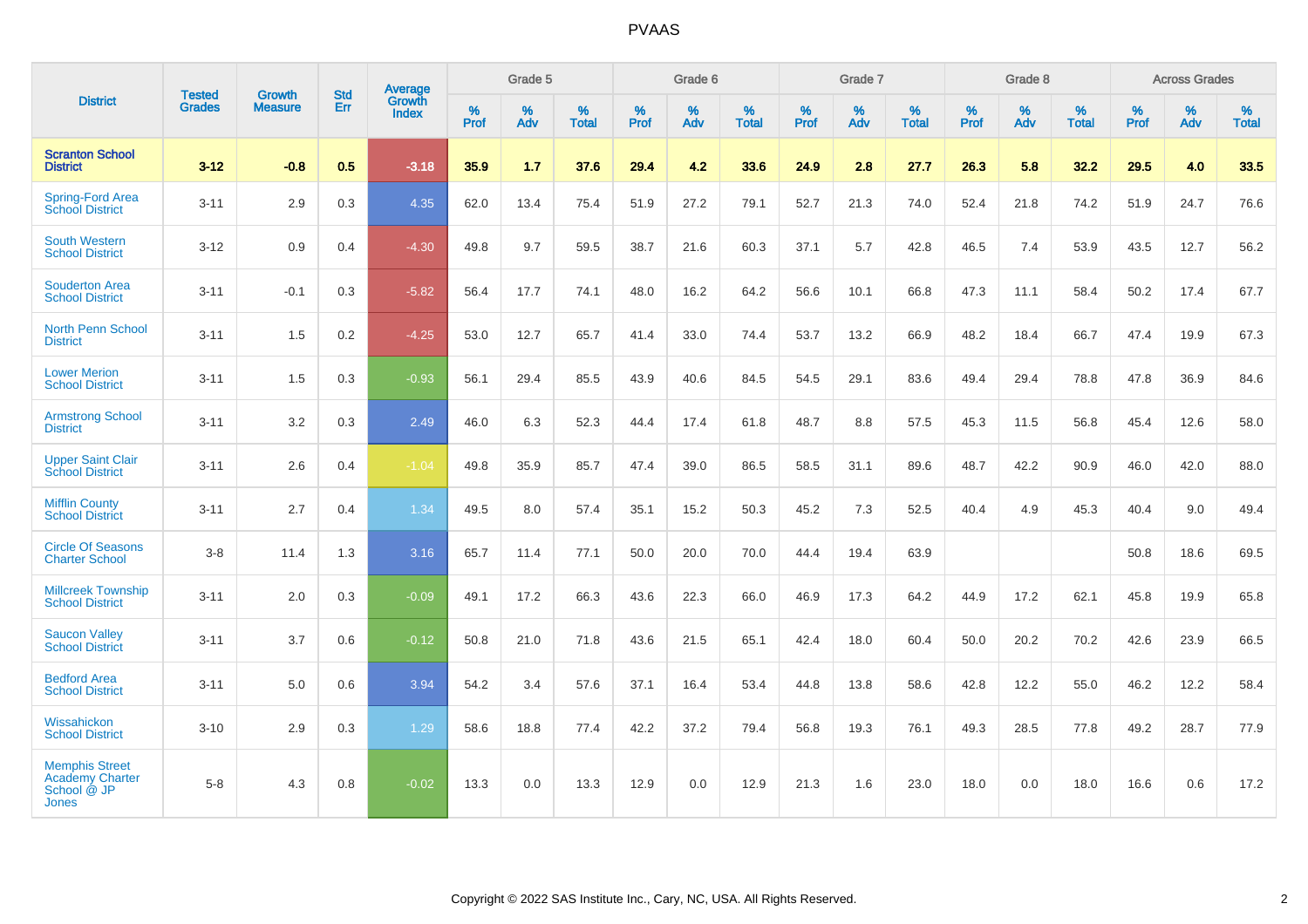|                                                                        | <b>Tested</b> | <b>Growth</b>  | <b>Std</b> | Average                       |           | Grade 5  |                   |           | Grade 6  |                   |           | Grade 7  |                   |           | Grade 8  |                   |           | <b>Across Grades</b> |                   |
|------------------------------------------------------------------------|---------------|----------------|------------|-------------------------------|-----------|----------|-------------------|-----------|----------|-------------------|-----------|----------|-------------------|-----------|----------|-------------------|-----------|----------------------|-------------------|
| <b>District</b>                                                        | <b>Grades</b> | <b>Measure</b> | Err        | <b>Growth</b><br><b>Index</b> | %<br>Prof | %<br>Adv | %<br><b>Total</b> | %<br>Prof | %<br>Adv | %<br><b>Total</b> | %<br>Prof | %<br>Adv | %<br><b>Total</b> | %<br>Prof | %<br>Adv | %<br><b>Total</b> | %<br>Prof | %<br>Adv             | %<br><b>Total</b> |
| <b>Scranton School</b><br><b>District</b>                              | $3 - 12$      | $-0.8$         | 0.5        | $-3.18$                       | 35.9      | 1.7      | 37.6              | 29.4      | 4.2      | 33.6              | 24.9      | 2.8      | 27.7              | 26.3      | 5.8      | 32.2              | 29.5      | 4.0                  | 33.5              |
| <b>South Fayette</b><br><b>Township School</b><br><b>District</b>      | $3 - 11$      | 1.9            | 0.4        | $-1.71$                       | 60.2      | 23.2     | 83.4              | 44.7      | 39.0     | 83.7              | 56.4      | 27.0     | 83.4              | 46.8      | 40.6     | 87.4              | 49.6      | 35.9                 | 85.4              |
| Canon-Mcmillan<br><b>School District</b>                               | $3 - 11$      | 2.0            | 0.3        | $-0.84$                       | 60.2      | 11.0     | 71.3              | 41.6      | 31.2     | 72.8              | 51.6      | 18.2     | 69.7              | 56.9      | 17.7     | 74.6              | 50.9      | 21.6                 | 72.5              |
| <b>Line Mountain</b><br><b>School District</b>                         | $3 - 11$      | 5.9            | 0.7        | 1.90                          | 43.9      | 13.6     | 57.6              | 43.1      | 23.6     | 66.7              | 48.0      | 21.4     | 69.4              | 43.7      | 11.3     | 54.9              | 43.0      | 17.5                 | 60.5              |
| <b>Littlestown Area</b><br><b>School District</b>                      | $3 - 11$      | 4.6            | 0.6        | 1.56                          | 49.6      | 3.5      | 53.1              | 50.8      | 15.6     | 66.4              | 37.0      | 7.4      | 44.4              | 55.6      | 6.4      | 61.9              | 45.7      | 9.8                  | 55.5              |
| <b>Bradford Area</b><br><b>School District</b>                         | $3 - 12$      | 3.9            | 0.5        | 2.51                          | 53.6      | 11.3     | 64.9              | 40.7      | 19.2     | 59.9              | 47.0      | 11.6     | 58.6              | 46.2      | 16.0     | 62.2              | 45.7      | 15.1                 | 60.8              |
| <b>Eastern York</b><br><b>School District</b>                          | $3 - 11$      | 3.8            | 0.5        | 0.25                          | 50.9      | 9.2      | 60.1              | 49.3      | 23.0     | 72.3              | 49.4      | 23.9     | 73.3              | 50.0      | 16.1     | 66.1              | 48.6      | 16.2                 | 64.8              |
| <b>South Eastern</b><br><b>School District</b>                         | $3 - 11$      | 2.3            | 0.5        | $-2.60$                       | 55.2      | 6.3      | 61.5              | 42.2      | 16.2     | 58.4              | 48.3      | 12.9     | 61.2              | 43.6      | 10.5     | 54.1              | 46.7      | 14.1                 | 60.8              |
| <b>Crawford Central</b><br><b>School District</b>                      | $3 - 11$      | 3.3            | 0.4        | 1.65                          | 48.1      | 4.2      | 52.3              | 37.2      | 13.2     | 50.4              | 40.0      | 13.1     | 53.1              | 42.5      | 12.0     | 54.5              | 40.4      | 10.5                 | 50.9              |
| <b>Folk Arts-Cultural</b><br><b>Treasures Charter</b><br><b>School</b> | $3 - 7$       | 7.1            | 1.0        | $-1.67$                       | 50.0      | 6.8      | 56.8              | 42.2      | 37.8     | 80.0              | 52.3      | 11.4     | 63.6              |           |          |                   | 46.5      | 14.6                 | 61.1              |
| <b>Upper Merion Area</b><br><b>School District</b>                     | $3 - 11$      | 3.6            | 0.5        | 0.70                          | 55.7      | 7.0      | 62.7              | 45.2      | 26.4     | 71.6              | 53.5      | 10.8     | 64.3              | 43.3      | 14.0     | 57.3              | 47.7      | 19.3                 | 67.0              |
| <b>Homer-Center</b><br><b>School District</b>                          | $3 - 11$      | 6.3            | 0.8        | 0.67                          | 57.1      | 1.6      | 58.7              | 47.7      | 13.6     | 61.4              | 48.0      | 8.2      | 56.2              | 50.8      | 14.9     | 65.7              | 45.3      | 11.7                 | 56.9              |
| <b>Exeter Township</b><br><b>School District</b>                       | $3 - 11$      | 3.1            | 0.4        | $-0.09$                       | 49.8      | 11.2     | 61.0              | 44.2      | 26.3     | 70.5              | 49.4      | 9.5      | 58.9              | 44.3      | 14.6     | 59.0              | 46.4      | 15.0                 | 61.4              |
| <b>Northern York</b><br><b>County School</b><br><b>District</b>        | $3 - 11$      | 0.6            | 0.4        | $-4.14$                       | 53.3      | 9.4      | 62.7              | 39.4      | 14.4     | 53.8              | 44.9      | 8.2      | 53.1              | 39.9      | 7.2      | 47.1              | 44.2      | 12.9                 | 57.1              |
| <b>Curwensville Area</b><br><b>School District</b>                     | $3 - 11$      | 4.2            | 0.8        | $-2.07$                       | 46.3      | 19.5     | 65.8              | 40.0      | 30.0     | 70.0              | 43.7      | 18.3     | 62.0              | 62.0      | 8.4      | 70.4              | 48.5      | 17.9                 | 66.4              |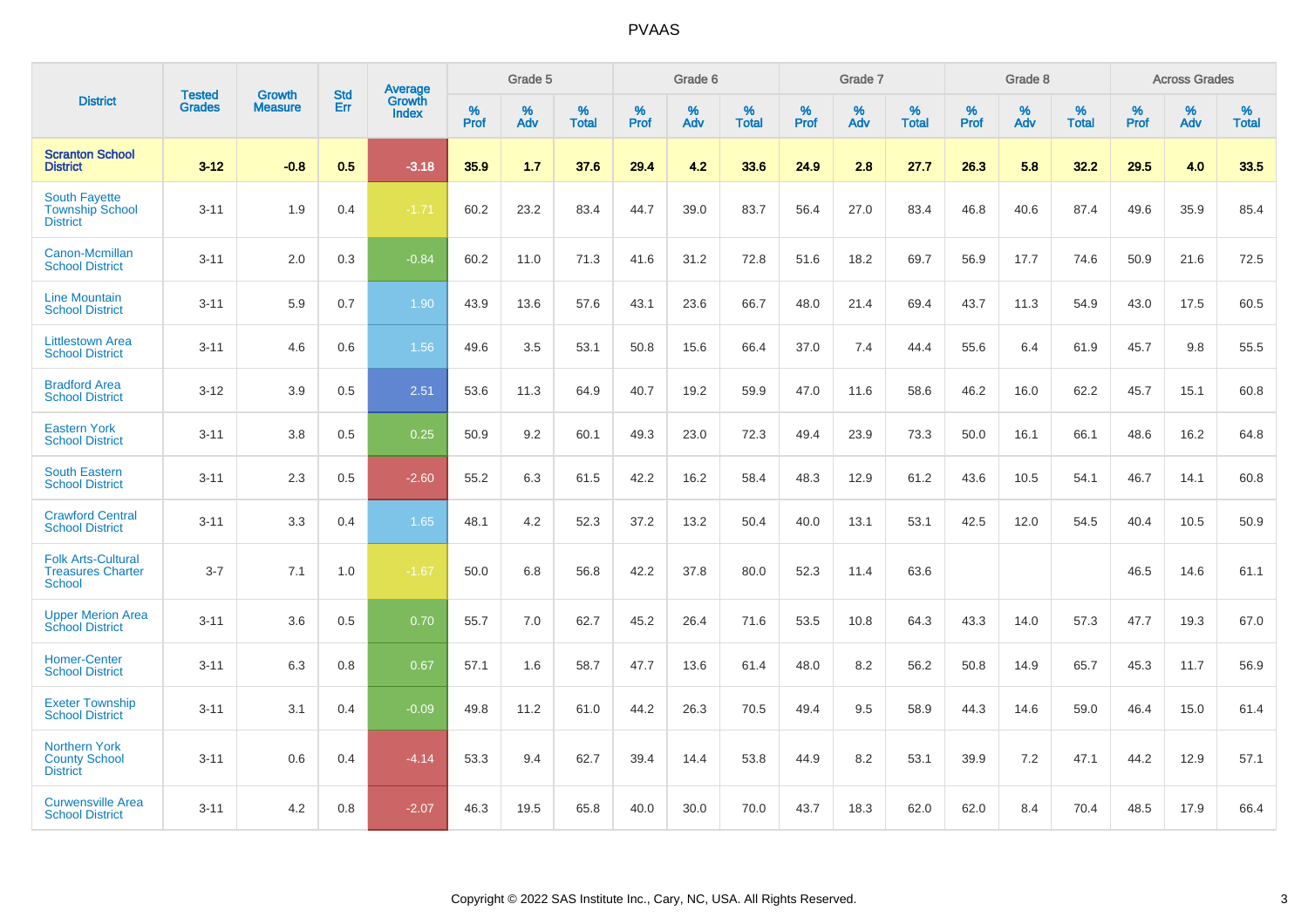| <b>District</b>                                              | <b>Tested</b> | <b>Growth</b>  | <b>Std</b> | <b>Average</b>  |           | Grade 5  |                   |           | Grade 6  |                   |           | Grade 7  |                   |           | Grade 8  |                   |           | <b>Across Grades</b> |                   |
|--------------------------------------------------------------|---------------|----------------|------------|-----------------|-----------|----------|-------------------|-----------|----------|-------------------|-----------|----------|-------------------|-----------|----------|-------------------|-----------|----------------------|-------------------|
|                                                              | <b>Grades</b> | <b>Measure</b> | Err        | Growth<br>Index | %<br>Prof | %<br>Adv | %<br><b>Total</b> | %<br>Prof | %<br>Adv | %<br><b>Total</b> | %<br>Prof | %<br>Adv | %<br><b>Total</b> | %<br>Prof | %<br>Adv | %<br><b>Total</b> | %<br>Prof | %<br>Adv             | %<br><b>Total</b> |
| <b>Scranton School</b><br><b>District</b>                    | $3 - 12$      | $-0.8$         | 0.5        | $-3.18$         | 35.9      | 1.7      | 37.6              | 29.4      | 4.2      | 33.6              | 24.9      | 2.8      | 27.7              | 26.3      | 5.8      | 32.2              | 29.5      | 4.0                  | 33.5              |
| <b>Glendale School</b><br><b>District</b>                    | $3 - 10$      | 3.8            | 0.9        | $-1.43$         | 50.0      | 12.5     | 62.5              | 40.7      | 24.1     | 64.8              | 44.6      | 20.0     | 64.6              | 44.9      | 14.3     | 59.2              | 47.2      | 15.2                 | 62.4              |
| <b>West Perry School</b><br><b>District</b>                  | $3 - 11$      | 3.7            | 0.5        | 1.36            | 45.0      | 8.7      | 53.7              | 41.7      | 21.8     | 63.5              | 44.2      | 7.9      | 52.1              | 53.3      | 13.3     | 66.7              | 44.0      | 14.2                 | 58.2              |
| <b>Smethport Area</b><br><b>School District</b>              | $3 - 12$      | 6.2            | 0.8        | 2.05            | 54.0      | 8.0      | 62.0              | 43.3      | 21.7     | 65.0              | 33.8      | 9.2      | 43.1              | 46.9      | 12.5     | 59.4              | 41.6      | 15.0                 | 56.6              |
| Downingtown Area<br><b>School District</b>                   | $3 - 11$      | $-0.3$         | 0.4        | $-6.66$         | 56.2      | 27.7     | 83.8              | 42.9      | 39.9     | 82.8              | 53.8      | 24.3     | 78.0              | 49.8      | 32.5     | 82.3              | 49.4      | 33.5                 | 82.9              |
| <b>State College Area</b><br><b>School District</b>          | $3 - 11$      | 1.7            | 0.4        | $-0.30$         | 58.6      | 18.2     | 76.8              | 47.1      | 26.1     | 73.2              | 62.2      | 15.2     | 77.4              | 47.5      | 16.5     | 64.0              | 50.8      | 22.8                 | 73.6              |
| New Hope-<br><b>Solebury School</b><br><b>District</b>       | $3 - 11$      | 2.7            | 0.6        | $-0.64$         | 63.4      | 11.8     | 75.3              | 46.1      | 25.5     | 71.6              | 50.0      | 22.9     | 72.9              | 60.2      | 25.9     | 86.1              | 51.8      | 23.2                 | 75.0              |
| <b>Montour School</b><br><b>District</b>                     | $3 - 11$      | 2.4            | 0.5        | $-2.17$         | 61.9      | 17.1     | 79.0              | 49.0      | 25.0     | 74.0              | 46.2      | 29.7     | 75.9              | 51.0      | 22.5     | 73.5              | 49.5      | 25.4                 | 74.9              |
| <b>Harrisburg City</b><br><b>School District</b>             | $3 - 11$      | 1.6            | 0.4        | $-3.71$         | 6.5       | 0.3      | 6.7               | 14.5      | 1.7      | 16.2              | 15.4      | 1.9      | 17.3              | 20.3      | 2.1      | 22.4              | 12.6      | 1.0                  | 13.6              |
| <b>Penncrest School</b><br><b>District</b>                   | $3 - 11$      | 2.8            | 0.5        | $-2.07$         | 37.4      | 10.6     | 48.0              | 39.5      | 19.2     | 58.7              | 38.5      | 6.5      | 45.0              | 35.0      | 10.2     | 45.2              | 39.6      | 11.2                 | 50.7              |
| <b>Central Dauphin</b><br><b>School District</b>             | $3 - 11$      | 1.6            | 0.2        | 0.79            | 46.1      | 7.7      | 53.8              | 40.5      | 15.0     | 55.5              | 41.1      | 7.5      | 48.6              | 39.4      | 10.3     | 49.7              | 41.3      | 11.4                 | 52.8              |
| <b>Lewisburg Area</b><br><b>School District</b>              | $3 - 11$      | 4.0            | 0.6        | 2.23            | 53.1      | 21.2     | 74.3              | 38.8      | 38.8     | 77.7              | 42.6      | 30.9     | 73.5              | 43.0      | 31.1     | 74.1              | 44.8      | 30.1                 | 74.9              |
| <b>Hempfield School</b><br><b>District</b>                   | $3 - 11$      | 2.2            | 0.3        | 1.72            | 52.4      | 9.3      | 61.6              | 44.6      | 23.5     | 68.1              | 43.1      | 21.1     | 64.2              | 46.0      | 20.1     | 66.1              | 45.8      | 20.4                 | 66.2              |
| <b>Richard Allen</b><br>Preparatory<br><b>Charter School</b> | $5-8$         | 4.8            | 0.7        | 0.43            | 9.3       | 0.0      | 9.3               | 16.1      | 0.0      | 16.1              | 16.7      | 1.8      | 18.5              | 19.1      | 1.8      | 20.9              | 16.4      | 1.1                  | 17.5              |
| <b>Radnor Township</b><br><b>School District</b>             | $3 - 12$      | 1.9            | 0.4        | 0.63            | 54.7      | 29.0     | 83.7              | 53.9      | 37.8     | 91.7              | 48.0      | 32.3     | 80.3              | 51.4      | 36.7     | 88.1              | 49.6      | 36.7                 | 86.4              |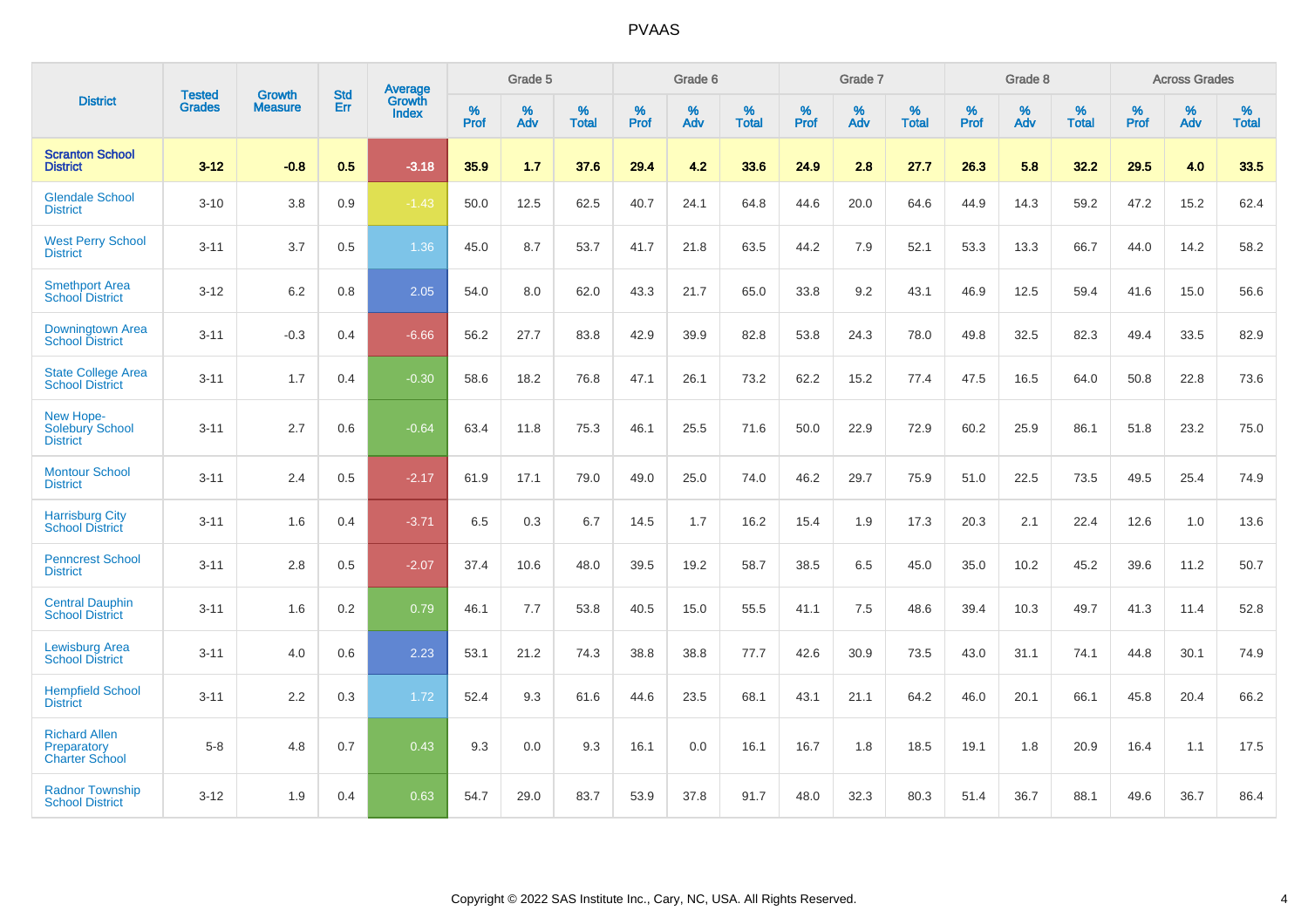|                                                                   |                                |                                 |                   | <b>Average</b>         |                     | Grade 5  |                   |           | Grade 6  |                   |           | Grade 7  |                   |           | Grade 8  |                   |              | <b>Across Grades</b> |                   |
|-------------------------------------------------------------------|--------------------------------|---------------------------------|-------------------|------------------------|---------------------|----------|-------------------|-----------|----------|-------------------|-----------|----------|-------------------|-----------|----------|-------------------|--------------|----------------------|-------------------|
| <b>District</b>                                                   | <b>Tested</b><br><b>Grades</b> | <b>Growth</b><br><b>Measure</b> | <b>Std</b><br>Err | Growth<br><b>Index</b> | $\%$<br><b>Prof</b> | %<br>Adv | %<br><b>Total</b> | %<br>Prof | %<br>Adv | %<br><b>Total</b> | %<br>Prof | %<br>Adv | %<br><b>Total</b> | %<br>Prof | %<br>Adv | %<br><b>Total</b> | $\%$<br>Prof | %<br>Adv             | %<br><b>Total</b> |
| <b>Scranton School</b><br><b>District</b>                         | $3 - 12$                       | $-0.8$                          | 0.5               | $-3.18$                | 35.9                | 1.7      | 37.6              | 29.4      | 4.2      | 33.6              | 24.9      | 2.8      | 27.7              | 26.3      | 5.8      | 32.2              | 29.5         | 4.0                  | 33.5              |
| <b>Unionville-Chadds</b><br><b>Ford School</b><br><b>District</b> | $3 - 11$                       | 0.8                             | 0.4               | $-2.11$                | 61.2                | 24.6     | 85.8              | 48.8      | 36.0     | 84.8              | 54.4      | 26.8     | 81.2              | 45.3      | 38.9     | 84.2              | 48.0         | 37.1                 | 85.2              |
| <b>Universal Alcorn</b><br><b>Charter School</b>                  | $3-8$                          | 6.0                             | 0.9               | 1.47                   | 32.1                | 9.4      | 41.5              | 34.0      | 6.0      | 40.0              | 37.5      | 3.6      | 41.1              | 28.2      | 0.0      | 28.2              | 29.2         | 4.4                  | 33.6              |
| Penns Valley Area<br><b>School District</b>                       | $3 - 12$                       | 2.5                             | 0.6               | $-1.18$                | 56.1                | 8.2      | 64.3              | 41.8      | 33.0     | 74.8              | 45.7      | 1.9      | 47.6              | 35.8      | 8.5      | 44.3              | 44.5         | 13.0                 | 57.5              |
| Southern Columbia<br><b>Area School</b><br><b>District</b>        | $3 - 11$                       | 1.6                             | 0.7               | $-4.85$                | 56.2                | 5.5      | 61.6              | 46.9      | 25.0     | 71.9              | 51.5      | 14.8     | 66.3              | 39.4      | 11.7     | 51.1              | 47.9         | 16.1                 | 64.0              |
| <b>Southern Lehigh</b><br><b>School District</b>                  | $3 - 11$                       | 0.9                             | 0.5               | $-4.48$                | 57.9                | 13.1     | 71.0              | 37.4      | 44.8     | 82.2              | 55.9      | 17.4     | 73.2              | 56.4      | 16.7     | 73.1              | 51.9         | 24.2                 | 76.1              |
| <b>Ephrata Area</b><br><b>School District</b>                     | $3 - 11$                       | $-0.2$                          | 0.4               | $-2.91$                | 50.5                | 10.3     | 60.8              | 47.6      | 12.7     | 60.4              | 40.8      | 5.2      | 46.0              | 39.2      | 7.3      | 46.5              | 45.1         | 12.6                 | 57.6              |
| <b>Moshannon Valley</b><br><b>School District</b>                 | $3 - 10$                       | 5.6                             | 0.8               | 2.17                   | 51.1                | 2.1      | 53.2              | 24.1      | 22.2     | 46.3              | 45.2      | 1.6      | 46.8              | 41.8      | 6.0      | 47.8              | 39.6         | 7.8                  | 47.4              |
| Philadelphia<br><b>Academy Charter</b><br><b>School</b>           | $3 - 11$                       | 1.9                             | 0.8               | $-1.74$                | 42.3                | 9.0      | 51.3              | 48.0      | 28.6     | 76.6              | 51.5      | 19.1     | 70.6              | 42.6      | 16.7     | 59.3              | 45.5         | 14.9                 | 60.4              |
| <b>Bangor Area</b><br><b>School District</b>                      | $3 - 12$                       | 3.3                             | 0.5               | 1.42                   | 38.6                | 14.4     | 52.9              | 45.3      | 16.7     | 62.0              | 47.3      | 9.5      | 56.8              | 43.3      | 8.0      | 51.3              | 44.8         | 13.6                 | 58.4              |
| <b>Solanco School</b><br><b>District</b>                          | $3 - 11$                       | 2.8                             | 0.4               | 2.25                   | 47.3                | 9.0      | 56.2              | 52.1      | 16.9     | 69.0              | 37.0      | 14.8     | 51.7              | 40.8      | 15.0     | 55.9              | 43.0         | 14.5                 | 57.5              |
| <b>Mifflinburg Area</b><br><b>School District</b>                 | $3 - 11$                       | 1.9                             | 0.6               | $-2.04$                | 60.8                | 8.0      | 68.8              | 47.8      | 20.7     | 68.5              | 47.1      | 5.8      | 52.9              | 53.8      | 8.6      | 62.5              | 49.7         | 13.0                 | 62.7              |
| <b>Bear Creek</b><br>Community<br><b>Charter School</b>           | $3-8$                          | 5.5                             | 0.9               | 2.26                   | 51.9                | 7.7      | 59.6              | 47.1      | 19.6     | 66.7              | 42.3      | 7.7      | 50.0              | 34.7      | 10.2     | 44.9              | 45.2         | 12.1                 | 57.4              |
| <b>Fox Chapel Area</b><br><b>School District</b>                  | $3 - 11$                       | 1.0                             | 0.4               | $-5.04$                | 54.0                | 36.5     | 90.5              | 34.8      | 51.8     | 86.6              | 50.0      | 27.0     | 77.0              | 52.9      | 31.4     | 84.3              | 42.6         | 42.9                 | 85.5              |
| Philadelphia<br><b>Performing Arts</b><br><b>Charter School</b>   | $3-9$                          | 4.0                             | 0.8               | $-1.81$                | 42.9                | 9.1      | 52.0              | 54.6      | 18.2     | 72.7              | 52.9      | 20.7     | 73.6              | 58.8      | 11.8     | 70.6              | 50.6         | 15.6                 | 66.2              |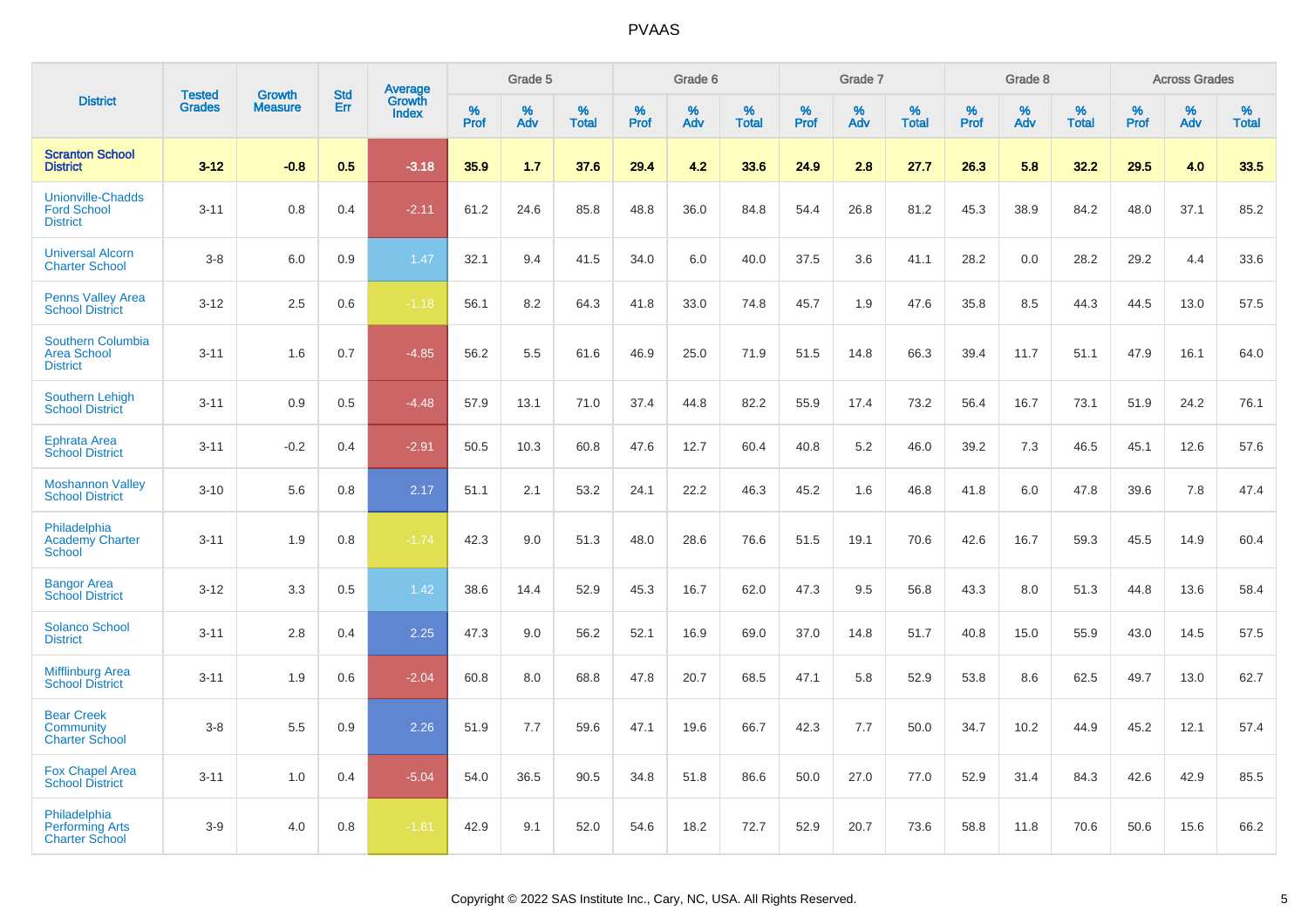|                                                      | <b>Tested</b> | <b>Growth</b>  | <b>Std</b> | Average         |              | Grade 5  |                   |              | Grade 6  |                   |              | Grade 7  |                   |              | Grade 8  |                   |              | <b>Across Grades</b> |                   |
|------------------------------------------------------|---------------|----------------|------------|-----------------|--------------|----------|-------------------|--------------|----------|-------------------|--------------|----------|-------------------|--------------|----------|-------------------|--------------|----------------------|-------------------|
| <b>District</b>                                      | <b>Grades</b> | <b>Measure</b> | Err        | Growth<br>Index | $\%$<br>Prof | %<br>Adv | %<br><b>Total</b> | $\%$<br>Prof | %<br>Adv | %<br><b>Total</b> | $\%$<br>Prof | %<br>Adv | %<br><b>Total</b> | $\%$<br>Prof | %<br>Adv | %<br><b>Total</b> | $\%$<br>Prof | $\%$<br>Adv          | %<br><b>Total</b> |
| <b>Scranton School</b><br><b>District</b>            | $3 - 12$      | $-0.8$         | 0.5        | $-3.18$         | 35.9         | 1.7      | 37.6              | 29.4         | 4.2      | 33.6              | 24.9         | 2.8      | 27.7              | 26.3         | 5.8      | 32.2              | 29.5         | 4.0                  | 33.5              |
| <b>Universal Institute</b><br><b>Charter School</b>  | $3 - 8$       | 2.4            | 0.7        | $-1.60$         | 20.3         | 0.0      | 20.3              | 21.9         | 1.4      | 23.3              | 28.6         | 0.0      | 28.6              | 35.2         | 3.4      | 38.6              | 26.8         | 1.5                  | 28.3              |
| <b>Warwick School</b><br><b>District</b>             | $3 - 11$      | 0.0            | 0.4        | $-4.21$         | 49.6         | 5.9      | 55.6              | 39.4         | 26.3     | 65.7              | 46.2         | 8.0      | 54.2              | 50.3         | 9.6      | 59.9              | 45.6         | 12.6                 | 58.2              |
| <b>Central Columbia</b><br><b>School District</b>    | $3 - 12$      | 3.0            | 0.5        | 0.57            | 58.7         | 17.3     | 76.0              | 32.1         | 33.6     | 65.7              | 56.3         | 16.9     | 73.2              | 53.8         | 24.1     | 77.9              | 48.9         | 24.7                 | 73.6              |
| <b>Dubois Area</b><br><b>School District</b>         | $3 - 11$      | $-0.6$         | 0.4        | $-4.44$         | 47.0         | 5.7      | 52.6              | 39.4         | 17.4     | 56.8              | 43.4         | 8.5      | 51.8              | 36.6         | 8.8      | 45.4              | 42.2         | 13.1                 | 55.3              |
| <b>Hermitage School</b><br><b>District</b>           | $3 - 12$      | 2.9            | 0.5        | 0.15            | 52.9         | 7.9      | 60.7              | 33.3         | 40.3     | 73.6              | 50.4         | 24.5     | 74.8              | 51.0         | 19.3     | 70.3              | 47.0         | 22.0                 | 69.0              |
| <b>Chester</b><br>Community<br><b>Charter School</b> | $3 - 8$       | 3.8            | 0.6        | 1.83            | 15.7         | 0.8      | 16.4              | 11.9         | 1.8      | 13.8              | 15.2         | 1.0      | 16.2              | 14.8         | 0.0      | 14.8              | 13.2         | 0.7                  | 13.9              |
| <b>Ad Prima Charter</b><br><b>School</b>             | $3 - 8$       | 2.7            | 0.8        | $-2.46$         | 25.9         | 1.8      | 27.8              | 34.7         | 16.3     | 51.0              | 36.1         | 3.3      | 39.3              | 27.4         | 4.8      | 32.3              | 33.2         | 4.8                  | 38.1              |
| <b>Juniata County</b><br><b>School District</b>      | $3 - 12$      | 2.7            | 0.5        | 1.00            | 42.6         | 3.0      | 45.6              | 31.9         | 6.2      | 38.1              | 36.6         | 5.5      | 42.1              | 36.5         | 8.4      | 44.9              | 36.0         | 7.7                  | 43.7              |
| Greencastle-Antrim<br><b>School District</b>         | $3 - 11$      | 2.7            | 0.4        | 1.86            | 46.3         | 16.4     | 62.7              | 41.0         | 28.2     | 69.2              | 45.4         | 20.7     | 66.1              | 51.7         | 14.7     | 66.4              | 44.6         | 20.8                 | 65.4              |
| <b>Athens Area</b><br><b>School District</b>         | $3 - 11$      | 3.5            | 0.6        | 0.71            | 57.1         | 10.7     | 67.9              | 39.6         | 18.7     | 58.2              | 56.9         | 5.1      | 62.0              | 45.3         | 7.2      | 52.5              | 45.8         | 12.8                 | 58.6              |
| <b>Jersey Shore Area</b><br><b>School District</b>   | $3 - 11$      | 1.7            | 0.5        | $-5.21$         | 47.6         | 8.3      | 56.0              | 45.6         | 24.8     | 70.4              | 46.3         | 8.0      | 54.3              | 39.6         | 7.7      | 47.2              | 45.3         | 13.4                 | 58.7              |
| <b>Penn Manor</b><br><b>School District</b>          | $3 - 11$      | 2.1            | 0.3        | 0.82            | 53.4         | 10.5     | 63.8              | 46.5         | 23.0     | 69.5              | 48.2         | 16.2     | 64.4              | 43.7         | 15.4     | 59.1              | 46.8         | 18.7                 | 65.6              |
| <b>Brockway Area</b><br><b>School District</b>       | $3 - 11$      | 4.2            | 0.7        | 1.96            | 61.5         | 14.1     | 75.6              | 40.6         | 34.8     | 75.4              | 44.4         | 9.9      | 54.3              | 50.0         | 9.7      | 59.7              | 46.6         | 17.4                 | 64.0              |
| <b>Warrior Run</b><br><b>School District</b>         | $3 - 11$      | 2.6            | 0.6        | $-2.96$         | 48.0         | 6.5      | 54.6              | 42.2         | 19.3     | 61.5              | 46.3         | 15.7     | 62.0              | 42.2         | 10.0     | 52.2              | 43.0         | 12.6                 | 55.6              |
| <b>Richland School</b><br><b>District</b>            | $3 - 11$      | 3.6            | 0.6        | $-0.07$         | 51.5         | 18.4     | 69.9              | 54.7         | 20.0     | 74.7              | 51.6         | 14.1     | 65.6              | 53.8         | 15.1     | 68.9              | 51.0         | 18.8                 | 69.8              |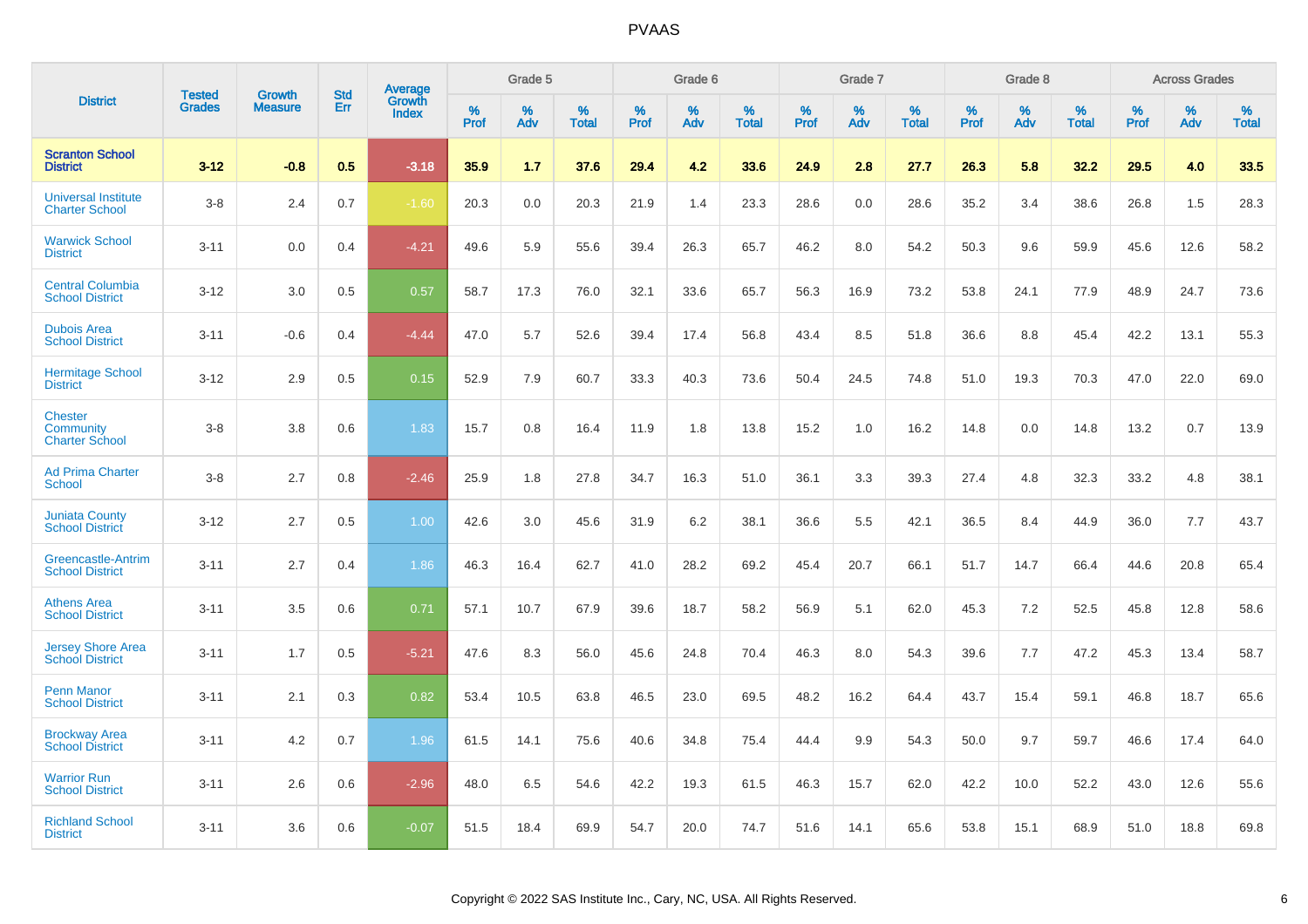| <b>District</b>                                  | <b>Tested</b> | <b>Growth</b>  | <b>Std</b> | Average                |              | Grade 5  |                   |              | Grade 6  |                   |           | Grade 7  |                   |              | Grade 8  |                   |                     | <b>Across Grades</b> |                   |
|--------------------------------------------------|---------------|----------------|------------|------------------------|--------------|----------|-------------------|--------------|----------|-------------------|-----------|----------|-------------------|--------------|----------|-------------------|---------------------|----------------------|-------------------|
|                                                  | <b>Grades</b> | <b>Measure</b> | Err        | Growth<br><b>Index</b> | $\%$<br>Prof | %<br>Adv | %<br><b>Total</b> | $\%$<br>Prof | %<br>Adv | %<br><b>Total</b> | %<br>Prof | %<br>Adv | %<br><b>Total</b> | $\%$<br>Prof | %<br>Adv | %<br><b>Total</b> | $\%$<br><b>Prof</b> | $\%$<br>Adv          | %<br><b>Total</b> |
| <b>Scranton School</b><br><b>District</b>        | $3 - 12$      | $-0.8$         | 0.5        | $-3.18$                | 35.9         | 1.7      | 37.6              | 29.4         | 4.2      | 33.6              | 24.9      | 2.8      | 27.7              | 26.3         | 5.8      | 32.2              | 29.5                | 4.0                  | 33.5              |
| <b>Sayre Area School</b><br><b>District</b>      | $3 - 11$      | 4.2            | 0.8        | $-2.23$                | 32.8         | 4.9      | 37.7              | 51.8         | 19.8     | 71.6              | 47.6      | 8.3      | 56.0              | 39.0         | 4.9      | 43.9              | 44.6                | 10.7                 | 55.4              |
| <b>Derry Township</b><br><b>School District</b>  | $3 - 10$      | $-1.3$         | 1.3        | $-4.40$                | 57.1         | 20.9     | 78.0              | 38.2         | 44.1     | 82.4              | 66.7      | 20.8     | 87.5              | 46.7         | 53.3     | 100.0             | 49.1                | 29.0                 | 78.2              |
| Huntingdon Area<br>School District               | $3 - 11$      | 1.8            | 0.6        | $-3.99$                | 41.6         | 3.5      | 45.1              | 33.0         | 11.9     | 44.9              | 34.5      | 7.9      | 42.4              | 34.9         | 7.1      | 42.1              | 37.2                | 10.0                 | 47.2              |
| <b>Gettysburg Area</b><br><b>School District</b> | $3 - 11$      | 2.5            | 0.4        | 1.99                   | 52.6         | 9.8      | 62.3              | 42.6         | 22.5     | 65.1              | 48.1      | 11.6     | 59.7              | 44.9         | 10.3     | 55.1              | 45.0                | 16.0                 | 61.0              |
| <b>Carlisle Area</b><br><b>School District</b>   | $3 - 11$      | 1.8            | 0.4        | $-1.81$                | 40.6         | 13.9     | 54.4              | 38.1         | 20.2     | 58.2              | 42.0      | 13.0     | 55.0              | 42.1         | 10.7     | 52.8              | 40.4                | 15.3                 | 55.7              |
| <b>Wayne Highlands</b><br><b>School District</b> | $3 - 11$      | 2.9            | 0.5        | 1.22                   | 54.3         | 11.4     | 65.7              | 49.3         | 20.3     | 69.6              | 46.4      | 19.6     | 66.1              | 49.7         | 14.1     | 63.8              | 47.2                | 17.9                 | 65.1              |
| <b>Milton Area School</b><br><b>District</b>     | $3 - 11$      | 3.2            | 0.6        | 0.69                   | 51.7         | 5.8      | 57.5              | 40.3         | 12.4     | 52.7              | 48.9      | 13.3     | 62.2              | 40.9         | 16.5     | 57.5              | 42.3                | 13.0                 | 55.3              |
| <b>Northern Tioga</b><br><b>School District</b>  | $3 - 12$      | 3.0            | 0.5        | 1.88                   | 45.2         | 2.6      | 47.7              | 48.2         | 9.8      | 58.0              | 41.7      | 7.0      | 48.7              | 51.2         | 8.4      | 59.5              | 44.8                | 9.6                  | 54.4              |
| <b>Greenwood School</b><br><b>District</b>       | $3 - 11$      | 4.5            | 0.8        | $-0.83$                | 51.5         | 3.0      | 54.6              | 45.3         | 28.3     | 73.6              | 43.6      | 9.1      | 52.7              | 51.8         | 31.5     | 83.3              | 47.9                | 19.4                 | 67.3              |
| John B. Stetson<br><b>Charter School</b>         | $5 - 8$       | 3.5            | 0.6        | 1.73                   | 4.5          | 0.0      | 4.5               | 6.4          | 0.0      | 6.4               | 10.2      | 0.0      | 10.2              | 10.5         | 1.6      | 12.1              | 8.5                 | 0.5                  | 8.9               |
| <b>Beaver Area</b><br><b>School District</b>     | $3 - 10$      | $-1.0$         | 0.6        | $-4.92$                | 56.2         | 21.5     | 77.7              | 40.0         | 48.3     | 88.3              | 65.5      | 12.9     | 78.4              | 53.6         | 16.1     | 69.6              | 50.4                | 29.6                 | 79.9              |
| <b>Upper Dublin</b><br><b>School District</b>    | $3 - 12$      | 2.0            | 0.4        | $-0.38$                | 62.0         | 16.3     | 78.3              | 45.4         | 34.4     | 79.8              | 59.5      | 20.0     | 79.5              | 55.3         | 21.9     | 77.2              | 51.4                | 27.8                 | 79.3              |
| <b>Red Lion Area</b><br><b>School District</b>   | $3 - 11$      | 0.6            | 0.4        | $-3.42$                | 46.1         | 2.7      | 48.8              | 38.1         | 15.8     | 54.0              | 41.4      | 10.4     | 51.9              | 38.8         | 7.5      | 46.3              | 40.6                | 9.4                  | 50.0              |
| <b>Twin Valley School</b><br><b>District</b>     | $3 - 12$      | 2.3            | 0.5        | $-1.85$                | 50.9         | 8.9      | 59.8              | 41.4         | 26.0     | 67.3              | 39.6      | 19.3     | 58.9              | 54.2         | 16.1     | 70.2              | 45.6                | 20.6                 | 66.2              |
| <b>Midd-West School</b><br><b>District</b>       | $3 - 11$      | 1.2            | 0.6        | $-2.83$                | 52.2         | 3.0      | 55.2              | 42.5         | 9.7      | 52.2              | 51.0      | 5.1      | 56.1              | 48.8         | 8.0      | 56.8              | 46.3                | 8.6                  | 55.0              |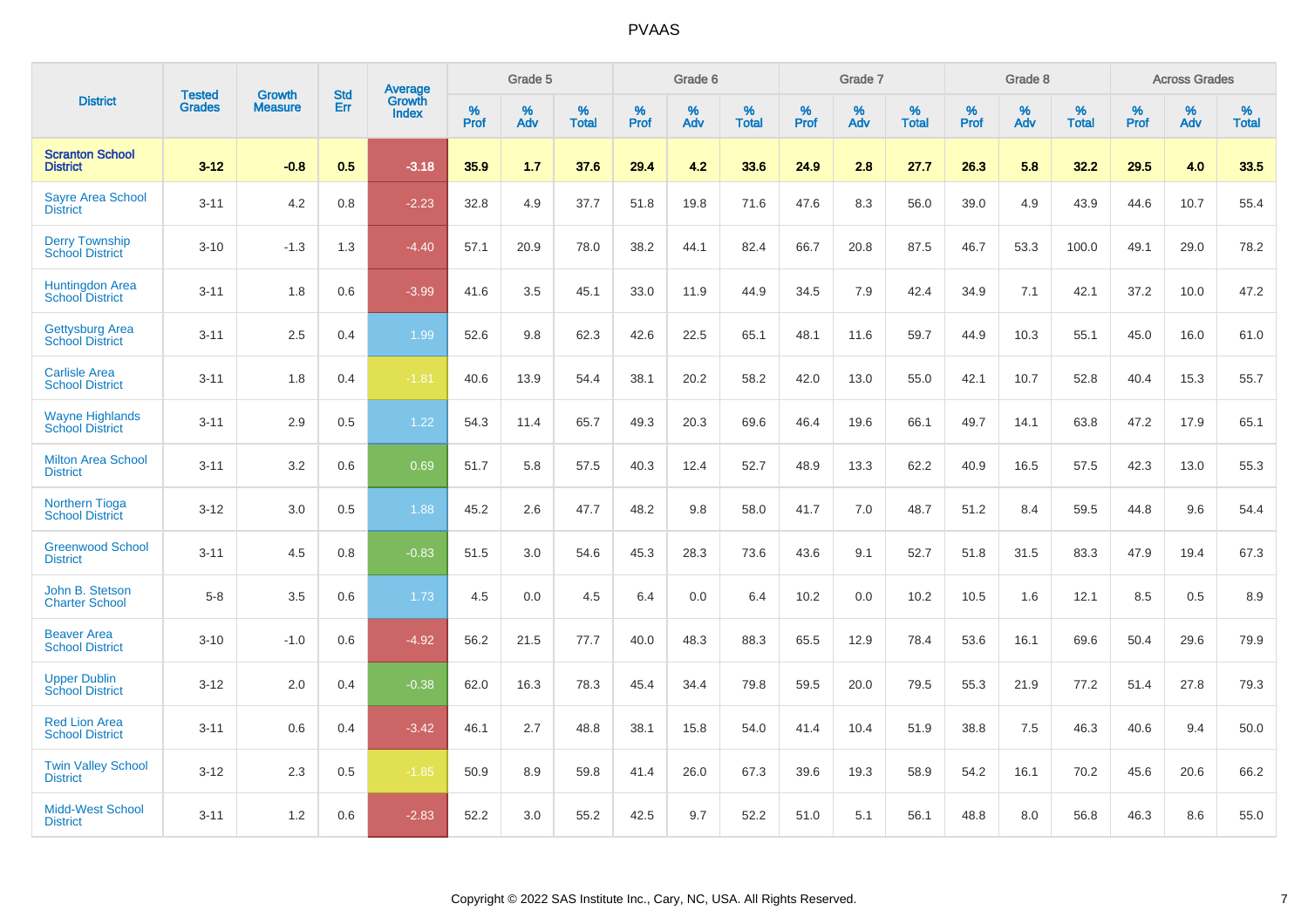| <b>District</b>                                                 | <b>Tested</b> | <b>Growth</b>  | <b>Std</b> | Average                |              | Grade 5  |                   |              | Grade 6  |                   |              | Grade 7  |                   |              | Grade 8  |                   |              | <b>Across Grades</b> |                   |
|-----------------------------------------------------------------|---------------|----------------|------------|------------------------|--------------|----------|-------------------|--------------|----------|-------------------|--------------|----------|-------------------|--------------|----------|-------------------|--------------|----------------------|-------------------|
|                                                                 | <b>Grades</b> | <b>Measure</b> | Err        | Growth<br><b>Index</b> | $\%$<br>Prof | %<br>Adv | %<br><b>Total</b> | $\%$<br>Prof | %<br>Adv | %<br><b>Total</b> | $\%$<br>Prof | %<br>Adv | %<br><b>Total</b> | $\%$<br>Prof | %<br>Adv | %<br><b>Total</b> | $\%$<br>Prof | %<br>Adv             | %<br><b>Total</b> |
| <b>Scranton School</b><br><b>District</b>                       | $3 - 12$      | $-0.8$         | 0.5        | $-3.18$                | 35.9         | 1.7      | 37.6              | 29.4         | 4.2      | 33.6              | 24.9         | 2.8      | 27.7              | 26.3         | 5.8      | 32.2              | 29.5         | 4.0                  | 33.5              |
| <b>Upper Perkiomen</b><br><b>School District</b>                | $3 - 11$      | 0.7            | 0.4        | $-1.43$                | 50.2         | 3.0      | 53.2              | 45.7         | 12.0     | 57.7              | 48.7         | 11.5     | 60.2              | 46.0         | 12.4     | 58.4              | 45.9         | 9.5                  | 55.3              |
| <b>Butler Area School</b><br><b>District</b>                    | $3 - 11$      | 0.3            | 0.3        | $-4.92$                | 49.8         | 12.2     | 61.9              | 43.8         | 18.2     | 62.0              | 44.4         | 9.3      | 53.8              | 47.9         | 8.0      | 55.9              | 46.0         | 14.0                 | 60.0              |
| <b>West Allegheny</b><br><b>School District</b>                 | $3 - 12$      | 0.3            | 0.4        | $-4.74$                | 60.9         | 19.8     | 80.6              | 44.4         | 28.3     | 72.6              | 56.6         | 17.0     | 73.6              | 50.7         | 12.1     | 62.8              | 50.7         | 26.1                 | 76.8              |
| <b>Bucks County</b><br><b>Montessori Charter</b><br>School      | $3-6$         | 10.3           | 1.9        | 3.15                   | 64.5         | 19.4     | 83.9              | 35.7         | 57.1     | 92.9              |              |          |                   |              |          |                   | 51.1         | 35.1                 | 86.2              |
| <b>Wyalusing Area</b><br><b>School District</b>                 | $3 - 12$      | 1.0            | 0.7        | $-4.53$                | 36.1         | 2.4      | 38.6              | 43.1         | 13.7     | 56.9              | 43.5         | 12.0     | 55.4              | 36.8         | 3.8      | 40.6              | 39.8         | 9.9                  | 49.6              |
| <b>Millville Area</b><br><b>School District</b>                 | $3 - 12$      | 5.0            | 1.0        | 0.14                   | 63.8         | 2.1      | 66.0              | 43.4         | 22.6     | 66.0              | 44.4         | 13.3     | 57.8              | 52.6         | 10.5     | 63.2              | 50.2         | 13.2                 | 63.4              |
| <b>Delaware Valley</b><br><b>School District</b>                | $3 - 11$      | 1.2            | 0.4        | $-1.72$                | 55.0         | 9.2      | 64.3              | 46.5         | 15.6     | 62.1              | 50.6         | 14.8     | 65.4              | 44.7         | 16.5     | 61.2              | 48.8         | 17.1                 | 65.9              |
| <b>Belmont Charter</b><br><b>School</b>                         | $3 - 10$      | 2.8            | 0.9        | $-2.19$                | 10.2         | 0.0      | 10.2              | 25.5         | 2.0      | 27.4              | 22.9         | 0.0      | 22.9              | 28.0         | 0.0      | 28.0              | 18.0         | 1.9                  | 19.9              |
| <b>Otto-Eldred School</b><br><b>District</b>                    | $3 - 11$      | 5.1            | 1.0        | 1.12                   | 57.1         | 9.5      | 66.7              | 47.5         | 15.0     | 62.5              | 42.2         | 11.1     | 53.3              | 35.4         | 12.5     | 47.9              | 43.8         | 11.1                 | 54.9              |
| <b>Towanda Area</b><br><b>School District</b>                   | $3 - 11$      | 0.7            | 0.6        | $-2.19$                | 40.8         | 6.7      | 47.5              | 36.4         | 19.6     | 56.1              | 37.3         | 5.9      | 43.2              | 40.5         | 7.8      | 48.3              | 36.0         | 10.8                 | 46.7              |
| <b>Pennsbury School</b><br><b>District</b>                      | $3 - 11$      | 0.6            | 0.3        | $-2.67$                | 56.7         | 12.6     | 69.3              | 48.5         | 21.9     | 70.3              | 52.0         | 14.7     | 66.7              | 49.3         | 18.0     | 67.3              | 49.0         | 20.2                 | 69.1              |
| <b>Southern York</b><br><b>County School</b><br><b>District</b> | $3 - 11$      | $-0.7$         | 0.5        | $-5.06$                | 44.0         | 5.1      | 49.0              | 50.6         | 24.4     | 75.0              | 42.2         | 9.2      | 51.5              | 49.2         | 8.5      | 57.7              | 44.9         | 13.5                 | 58.4              |
| <b>Mercer Area</b><br><b>School District</b>                    | $3 - 11$      | 1.5            | 0.8        | $-2.57$                | 56.9         | 1.7      | 58.6              | 31.3         | 35.8     | 67.2              | 46.8         | 14.3     | 61.0              | 61.3         | 8.0      | 69.3              | 46.7         | 16.6                 | 63.3              |
| <b>Hollidaysburg Area</b><br><b>School District</b>             | $3 - 11$      | 1.1            | 0.4        | $-5.69$                | 54.2         | 10.2     | 64.4              | 40.4         | 26.5     | 67.0              | 47.0         | 17.2     | 64.2              | 45.4         | 11.8     | 57.2              | 45.9         | 17.3                 | 63.2              |
| <b>Penn-Delco School</b><br><b>District</b>                     | $3 - 11$      | 1.3            | 0.4        | $-2.22$                | 51.9         | 12.9     | 64.7              | 40.8         | 17.9     | 58.7              | 48.7         | 16.8     | 65.4              | 45.6         | 6.2      | 51.8              | 46.1         | 12.9                 | 59.0              |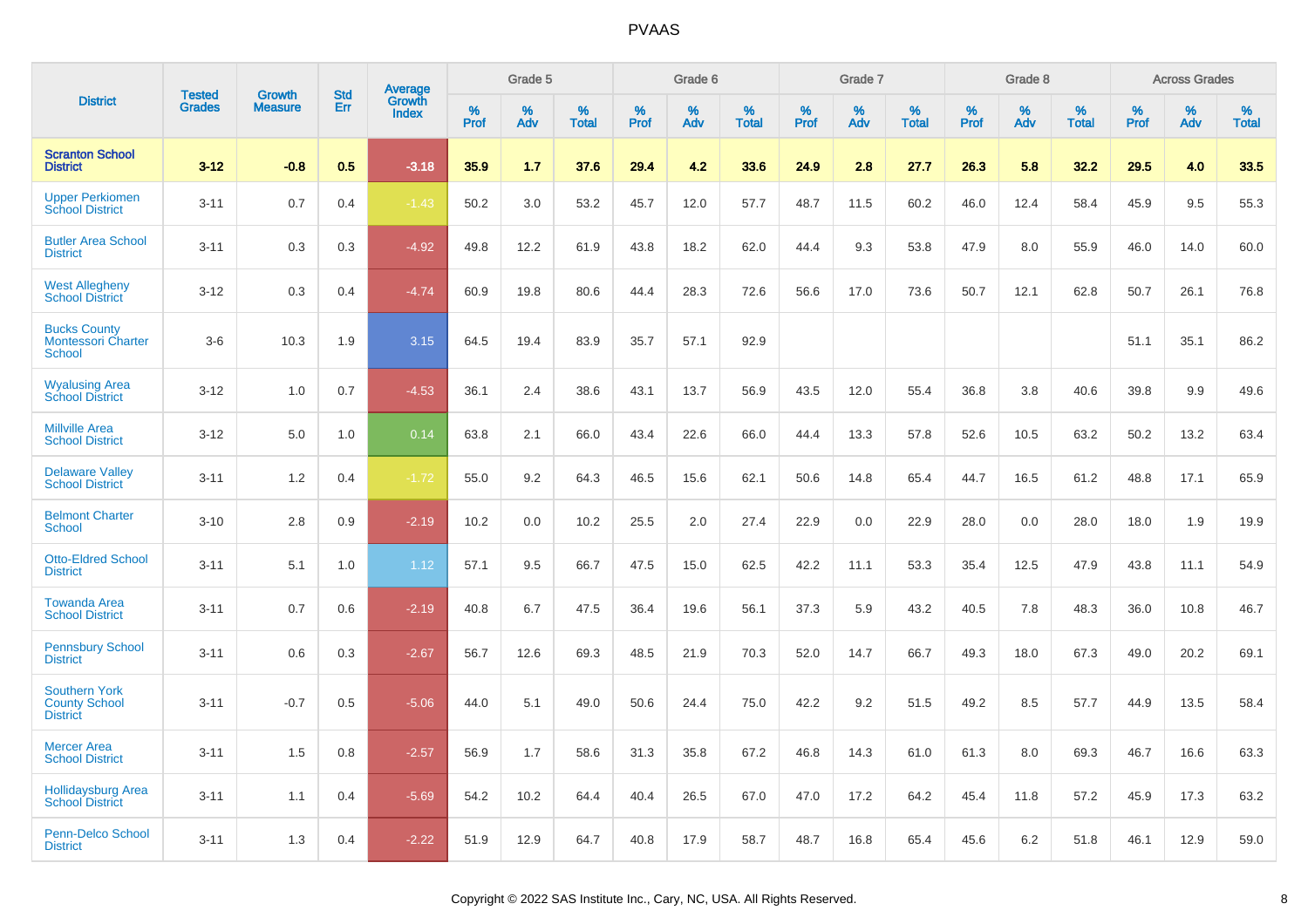|                                                          |                                |                                 | <b>Std</b> | Average                |           | Grade 5  |                   |           | Grade 6  |                   |           | Grade 7  |                   |           | Grade 8  |                   |           | <b>Across Grades</b> |                   |
|----------------------------------------------------------|--------------------------------|---------------------------------|------------|------------------------|-----------|----------|-------------------|-----------|----------|-------------------|-----------|----------|-------------------|-----------|----------|-------------------|-----------|----------------------|-------------------|
| <b>District</b>                                          | <b>Tested</b><br><b>Grades</b> | <b>Growth</b><br><b>Measure</b> | Err        | Growth<br><b>Index</b> | %<br>Prof | %<br>Adv | %<br><b>Total</b> | %<br>Prof | %<br>Adv | %<br><b>Total</b> | %<br>Prof | %<br>Adv | %<br><b>Total</b> | %<br>Prof | %<br>Adv | %<br><b>Total</b> | %<br>Prof | %<br>Adv             | %<br><b>Total</b> |
| <b>Scranton School</b><br><b>District</b>                | $3 - 12$                       | $-0.8$                          | 0.5        | $-3.18$                | 35.9      | 1.7      | 37.6              | 29.4      | 4.2      | 33.6              | 24.9      | 2.8      | 27.7              | 26.3      | 5.8      | 32.2              | 29.5      | 4.0                  | 33.5              |
| <b>Universal Vare</b><br><b>Charter School</b>           | $6 - 8$                        | 6.8                             | 1.3        | 2.67                   |           |          |                   | 11.8      | 17.6     | 29.4              | 16.7      | 0.0      | 16.7              | 28.6      | 1.6      | 30.2              | 22.7      | 3.6                  | 26.4              |
| <b>Universal Daroff</b><br><b>Charter School</b>         | $3-8$                          | 4.3                             | 0.8        | 1.13                   | 14.5      | 0.0      | 14.5              | 20.4      | 1.8      | 22.2              | 12.5      | 2.1      | 14.6              | 21.8      | 0.0      | 21.8              | 15.2      | 1.3                  | 16.5              |
| <b>Kennett</b><br>Consolidated<br><b>School District</b> | $3 - 11$                       | 1.3                             | 0.4        | $-1.36$                | 47.8      | 15.1     | 62.9              | 35.8      | 24.1     | 59.9              | 44.2      | 15.1     | 59.4              | 45.0      | 5.7      | 50.7              | 40.9      | 17.5                 | 58.4              |
| <b>Cambria Heights</b><br><b>School District</b>         | $3 - 10$                       | 1.6                             | 0.6        | $-2.34$                | 62.9      | 5.6      | 68.5              | 42.6      | 24.8     | 67.3              | 51.0      | 5.2      | 56.2              | 48.2      | 13.4     | 61.6              | 49.1      | 11.7                 | 60.8              |
| Elizabethtown<br><b>Area School</b><br><b>District</b>   | $3 - 12$                       | $-0.8$                          | 0.4        | $-6.77$                | 51.7      | 12.8     | 64.5              | 38.8      | 26.9     | 65.8              | 46.4      | 4.7      | 51.2              | 44.1      | 10.0     | 54.2              | 44.6      | 17.9                 | 62.5              |
| <b>Reading School</b><br><b>District</b>                 | $3 - 11$                       | 1.5                             | 0.4        | $-2.28$                | 14.9      | 0.5      | 15.4              | 15.2      | 2.2      | 17.4              | 16.6      | 1.3      | 17.9              | 16.7      | 0.4      | 17.0              | 16.0      | 1.2                  | 17.2              |
| <b>Moon Area School</b><br><b>District</b>               | $3 - 11$                       | $-0.1$                          | 0.4        | $-6.46$                | 57.7      | 16.7     | 74.4              | 49.6      | 19.3     | 68.9              | 51.6      | 10.8     | 62.4              | 52.0      | 17.4     | 69.4              | 51.5      | 19.8                 | 71.3              |
| <b>Discovery Charter</b><br><b>School</b>                | $3 - 8$                        | 4.6                             | 0.9        | 0.34                   | 36.4      | 2.3      | 38.6              | 27.3      | 9.1      | 36.4              | 35.6      | 3.4      | 39.0              | 45.7      | 5.7      | 51.4              | 29.8      | 3.4                  | 33.2              |
| <b>Franklin Regional</b><br><b>School District</b>       | $3 - 11$                       | 1.8                             | 0.4        | $-0.30$                | 51.5      | 28.2     | 79.7              | 36.5      | 42.3     | 78.8              | 55.2      | 18.9     | 74.1              | 46.1      | 16.8     | 62.8              | 47.8      | 29.9                 | 77.6              |
| <b>Quaker Valley</b><br><b>School District</b>           | $3 - 11$                       | 2.7                             | 0.6        | 1.67                   | 56.0      | 24.1     | 80.1              | 33.6      | 45.4     | 79.0              | 53.5      | 25.7     | 79.2              | 57.6      | 23.5     | 81.1              | 47.9      | 33.9                 | 81.8              |
| <b>Keystone Central</b><br><b>School District</b>        | $3 - 11$                       | 1.9                             | 0.4        | 0.62                   | 36.0      | 3.6      | 39.7              | 38.1      | 13.8     | 52.0              | 33.4      | 4.4      | 37.8              | 37.3      | 3.6      | 40.9              | 36.9      | 7.7                  | 44.6              |
| Lake-Lehman<br><b>School District</b>                    | $3 - 11$                       | 2.0                             | 0.6        | $-1.92$                | 46.8      | 4.5      | 51.4              | 42.9      | 10.5     | 53.3              | 53.0      | 9.6      | 62.6              | 52.2      | 8.7      | 60.9              | 48.7      | 10.4                 | 59.1              |
| <b>Danville Area</b><br><b>School District</b>           | $3 - 11$                       | 2.1                             | 0.5        | $-1.17$                | 56.7      | 16.6     | 73.2              | 41.0      | 27.1     | 68.1              | 52.9      | 20.3     | 73.2              | 43.3      | 21.7     | 65.0              | 46.6      | 21.7                 | 68.3              |
| Esperanza<br><b>Academy Charter</b><br><b>School</b>     | $4 - 11$                       | 1.2                             | 0.5        | $-2.91$                |           |          |                   | 17.4      | 0.5      | 17.9              | 22.3      | 1.4      | 23.6              | 18.9      | 0.5      | 19.4              | 19.0      | 0.9                  | 19.9              |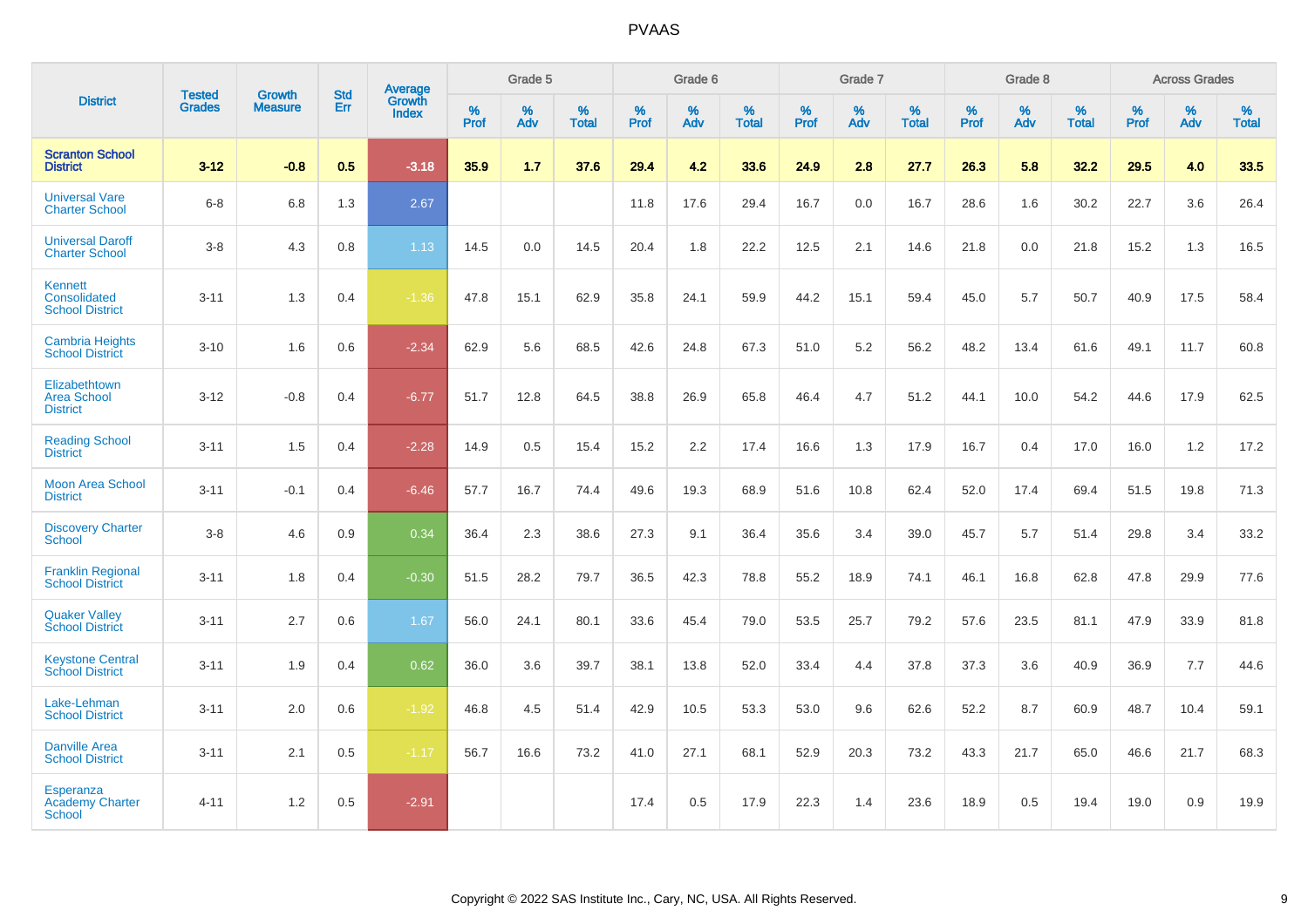|                                                                   | <b>Tested</b> | <b>Growth</b>  | <b>Std</b> |                                          |                     | Grade 5  |                   |              | Grade 6  |                   |              | Grade 7  |                   |              | Grade 8  |                   |           | <b>Across Grades</b> |                   |
|-------------------------------------------------------------------|---------------|----------------|------------|------------------------------------------|---------------------|----------|-------------------|--------------|----------|-------------------|--------------|----------|-------------------|--------------|----------|-------------------|-----------|----------------------|-------------------|
| <b>District</b>                                                   | <b>Grades</b> | <b>Measure</b> | Err        | <b>Average</b><br>Growth<br><b>Index</b> | $\%$<br><b>Prof</b> | %<br>Adv | %<br><b>Total</b> | $\%$<br>Prof | %<br>Adv | %<br><b>Total</b> | $\%$<br>Prof | %<br>Adv | %<br><b>Total</b> | $\%$<br>Prof | %<br>Adv | %<br><b>Total</b> | %<br>Prof | %<br>Adv             | %<br><b>Total</b> |
| <b>Scranton School</b><br><b>District</b>                         | $3 - 12$      | $-0.8$         | 0.5        | $-3.18$                                  | 35.9                | 1.7      | 37.6              | 29.4         | 4.2      | 33.6              | 24.9         | 2.8      | 27.7              | 26.3         | 5.8      | 32.2              | 29.5      | 4.0                  | 33.5              |
| <b>Oxford Area</b><br><b>School District</b>                      | $3 - 11$      | $-1.2$         | 0.4        | $-9.53$                                  | 43.9                | 6.1      | 50.0              | 41.5         | 17.6     | 59.0              | 44.6         | 7.0      | 51.6              | 30.2         | 3.9      | 34.2              | 39.6      | 10.3                 | 49.9              |
| <b>Wattsburg Area</b><br><b>School District</b>                   | $3 - 11$      | 3.0            | 0.6        | 0.15                                     | 48.9                | 9.1      | 58.0              | 52.1         | 18.1     | 70.2              | 46.2         | 13.2     | 59.3              | 60.8         | 5.9      | 66.7              | 48.4      | 12.4                 | 60.8              |
| <b>Williamsport Area</b><br><b>School District</b>                | $3 - 11$      | $-1.3$         | 0.4        | $-6.70$                                  | 46.8                | 4.8      | 51.6              | 43.8         | 8.8      | 52.5              | 34.6         | 4.8      | 39.4              | 26.0         | 5.8      | 31.8              | 37.7      | 8.5                  | 46.2              |
| Mt Lebanon<br><b>School District</b>                              | $3 - 11$      | 0.4            | 0.4        | $-1.43$                                  | 60.1                | 27.2     | 87.2              | 39.7         | 50.2     | 89.8              | 46.8         | 35.3     | 82.2              | 52.4         | 35.7     | 88.1              | 48.2      | 38.9                 | 87.0              |
| <b>Somerset Area</b><br><b>School District</b>                    | $3 - 11$      | 0.7            | 0.6        | $-3.09$                                  | 48.3                | 5.8      | 54.2              | 42.4         | 28.8     | 71.2              | 46.7         | 17.5     | 64.2              | 52.5         | 12.8     | 65.2              | 45.3      | 16.7                 | 62.0              |
| <b>Hanover Public</b><br><b>School District</b>                   | $3 - 11$      | 1.6            | 0.6        | $-3.85$                                  | 40.6                | 3.0      | 43.6              | 42.4         | 9.4      | 51.8              | 45.4         | 6.2      | 51.5              | 38.7         | 7.3      | 46.0              | 42.0      | 12.7                 | 54.7              |
| <b>Keystone School</b><br><b>District</b>                         | $3 - 11$      | 0.8            | 0.8        | $-2.41$                                  | 49.2                | 26.9     | 76.1              | 50.0         | 17.3     | 67.3              | 50.0         | 16.2     | 66.2              | 46.8         | 9.7      | 56.4              | 46.5      | 21.0                 | 67.5              |
| <b>Oil City Area</b><br><b>School District</b>                    | $3 - 11$      | 2.6            | 0.6        | 0.83                                     | 47.2                | 2.8      | 50.0              | 41.1         | 9.7      | 50.8              | 32.8         | 4.7      | 37.5              | 42.0         | 7.6      | 49.6              | 39.2      | 7.8                  | 47.0              |
| <b>Avella Area School</b><br><b>District</b>                      | $3 - 12$      | 2.7            | 1.1        | $-3.10$                                  | 42.5                | 2.5      | 45.0              | 42.4         | 18.2     | 60.6              | 60.0         | 5.7      | 65.7              | 63.0         | 18.5     | 81.5              | 46.7      | 12.6                 | 59.3              |
| <b>Colonial School</b><br><b>District</b>                         | $3 - 11$      | 0.7            | 0.4        | $-2.40$                                  | 55.2                | 20.3     | 75.4              | 43.0         | 38.9     | 81.8              | 49.7         | 19.2     | 68.9              | 52.2         | 17.0     | 69.2              | 47.2      | 26.2                 | 73.5              |
| Pennsylvania<br><b>Distance Learning</b><br><b>Charter School</b> | $3 - 12$      | 0.0            | 0.7        | $-3.71$                                  | 30.3                | 0.0      | 30.3              | 16.2         | 4.0      | 20.3              | 25.6         | 1.2      | 26.7              | 33.3         | 2.3      | 35.6              | 25.8      | 3.0                  | 28.8              |
| <b>Universal</b><br><b>Creighton Charter</b><br><b>School</b>     | $3-8$         | $-0.0$         | 0.7        | $-3.71$                                  | 31.0                | 2.4      | 33.3              | 25.6         | 2.3      | 27.9              | 15.4         | 4.6      | 20.0              | 34.9         | 5.8      | 40.7              | 28.8      | 4.7                  | 33.5              |
| <b>Freire Charter</b><br><b>School</b>                            | $5 - 11$      | 1.6            | 0.7        | $-0.46$                                  | 17.5                | 0.0      | 17.5              | 31.4         | 1.4      | 32.9              | 28.3         | 2.0      | 30.3              | 33.6         | 3.7      | 37.4              | 27.6      | 1.9                  | 29.5              |
| <b>Tussey Mountain</b><br><b>School District</b>                  | $3 - 12$      | 1.8            | 0.8        | $-0.68$                                  | 44.8                | 3.4      | 48.3              | 46.3         | 8.5      | 54.9              | 45.2         | 0.0      | 45.2              | 47.2         | 2.8      | 50.0              | 40.7      | 6.3                  | 47.0              |
| <b>Kane Area School</b><br><b>District</b>                        | $3 - 10$      | 3.4            | 0.7        | 0.64                                     | 40.8                | 19.7     | 60.6              | 40.6         | 15.6     | 56.2              | 50.8         | 6.0      | 56.7              | 50.0         | 9.8      | 59.8              | 44.4      | 10.2                 | 54.6              |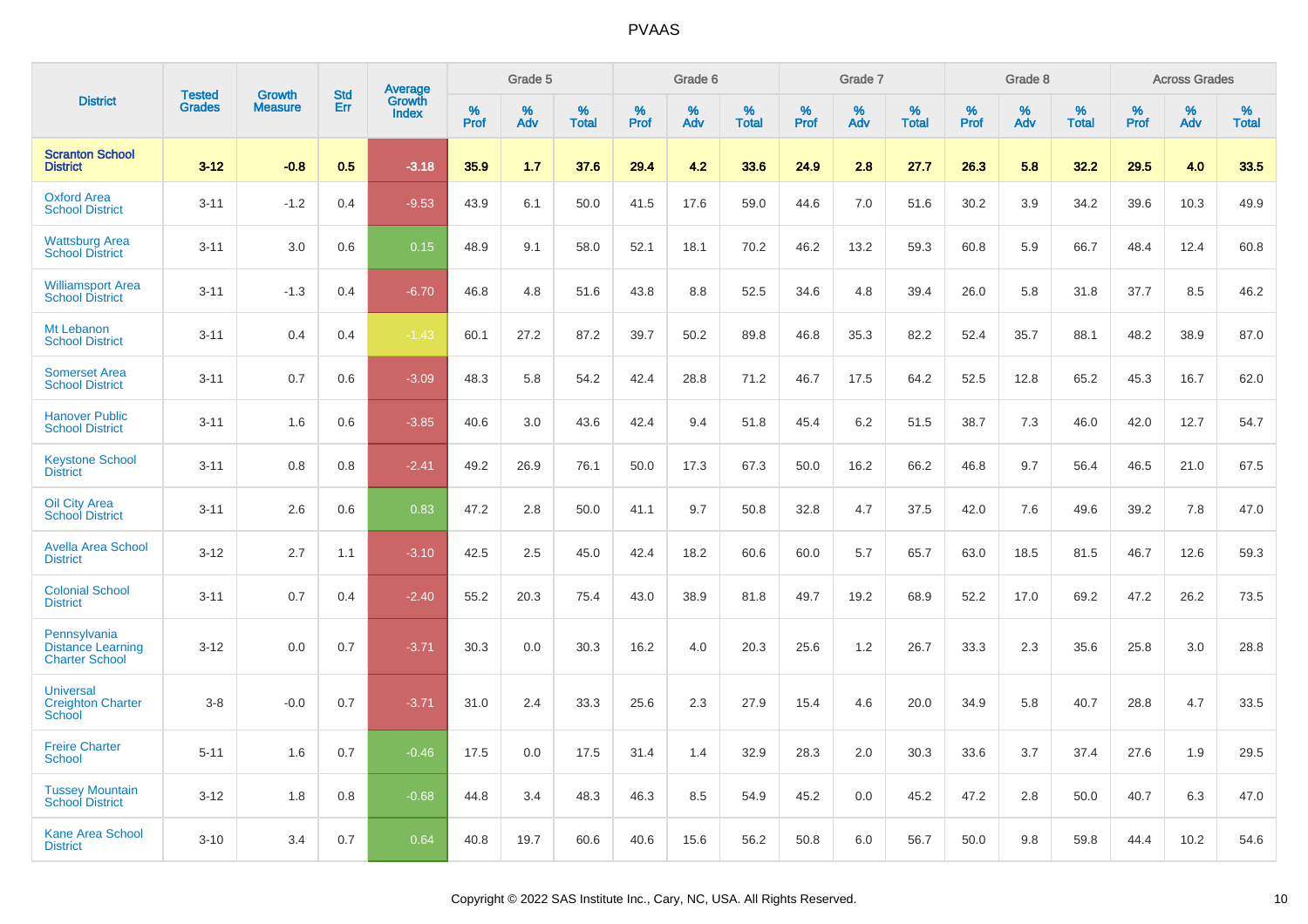| <b>District</b>                                            | <b>Tested</b> | <b>Growth</b>  | <b>Std</b> | Average                |              | Grade 5  |                   |              | Grade 6  |                   |              | Grade 7  |                   |              | Grade 8  |                   |              | <b>Across Grades</b> |                   |
|------------------------------------------------------------|---------------|----------------|------------|------------------------|--------------|----------|-------------------|--------------|----------|-------------------|--------------|----------|-------------------|--------------|----------|-------------------|--------------|----------------------|-------------------|
|                                                            | <b>Grades</b> | <b>Measure</b> | Err        | Growth<br><b>Index</b> | $\%$<br>Prof | %<br>Adv | %<br><b>Total</b> | $\%$<br>Prof | %<br>Adv | %<br><b>Total</b> | $\%$<br>Prof | %<br>Adv | %<br><b>Total</b> | $\%$<br>Prof | %<br>Adv | %<br><b>Total</b> | $\%$<br>Prof | %<br>Adv             | %<br><b>Total</b> |
| <b>Scranton School</b><br><b>District</b>                  | $3 - 12$      | $-0.8$         | 0.5        | $-3.18$                | 35.9         | 1.7      | 37.6              | 29.4         | 4.2      | 33.6              | 24.9         | 2.8      | 27.7              | 26.3         | 5.8      | 32.2              | 29.5         | 4.0                  | 33.5              |
| <b>Riverside School</b><br><b>District</b>                 | $3 - 11$      | 2.8            | 0.6        | 0.20                   | 44.6         | 4.0      | 48.5              | 45.4         | 13.1     | 58.6              | 43.7         | 11.6     | 55.3              | 45.0         | 8.3      | 53.2              | 44.3         | 10.7                 | 55.0              |
| <b>Tacony Academy</b><br><b>Charter School</b>             | $3 - 11$      | $-3.1$         | 0.8        | $-5.48$                | 26.5         | 1.5      | 27.9              | 21.7         | 4.4      | 26.1              | 48.0         | 1.4      | 49.3              | 17.1         | 5.7      | 22.9              | 25.6         | 2.4                  | 28.0              |
| Williamsburg<br><b>Community School</b><br><b>District</b> | $3 - 11$      | 3.1            | 1.1        | $-3.37$                | 53.1         | 3.1      | 56.2              | 51.4         | 17.1     | 68.6              | 47.6         | 9.5      | 57.1              | 43.8         | 12.5     | 56.2              | 43.4         | 15.8                 | 59.1              |
| <b>Spring Cove</b><br>School District                      | $3 - 11$      | 0.1            | 0.6        | $-1.56$                | 41.7         | 5.0      | 46.7              | 42.1         | 13.5     | 55.6              | 48.8         | 6.3      | 55.1              | 34.6         | 11.8     | 46.5              | 40.5         | 10.8                 | 51.3              |
| <b>Bellefonte Area</b><br><b>School District</b>           | $3 - 11$      | $-0.0$         | 0.5        | $-4.22$                | 56.6         | 10.2     | 66.9              | 40.3         | 19.3     | 59.7              | 50.6         | 6.0      | 56.6              | 32.2         | 8.8      | 41.0              | 44.8         | 12.3                 | 57.1              |
| <b>East Penn School</b><br><b>District</b>                 | $3 - 11$      | 1.0            | 0.3        | $-0.16$                | 59.9         | 7.4      | 67.3              | 45.2         | 18.0     | 63.2              | 52.5         | 15.0     | 67.5              | 53.3         | 14.4     | 67.7              | 49.9         | 15.8                 | 65.7              |
| <b>Annville-Cleona</b><br><b>School District</b>           | $3 - 12$      | $-0.3$         | 0.6        | $-3.96$                | 47.5         | 11.2     | 58.8              | 39.6         | 21.9     | 61.5              | 54.0         | 12.6     | 66.7              | 32.4         | 17.6     | 50.0              | 44.0         | 15.5                 | 59.5              |
| <b>Old Forge School</b><br><b>District</b>                 | $3 - 12$      | 0.5            | 0.8        | $-3.24$                | 39.1         | 0.0      | 39.1              | 41.1         | 17.9     | 58.9              | 33.3         | 24.2     | 57.6              | 44.1         | 6.8      | 50.8              | 40.1         | 9.2                  | 49.3              |
| <b>Daniel Boone Area</b><br><b>School District</b>         | $3 - 12$      | 0.9            | 0.5        | $-2.03$                | 54.5         | 3.9      | 58.4              | 31.7         | 16.1     | 47.8              | 46.1         | 7.4      | 53.4              | 42.8         | 9.2      | 52.0              | 42.6         | 10.0                 | 52.6              |
| Jefferson-Morgan<br><b>School District</b>                 | $3 - 10$      | 2.7            | 0.9        | $-0.58$                | 45.1         | 2.8      | 47.9              | 40.0         | 7.3      | 47.3              | 41.8         | 5.4      | 47.3              | 44.4         | 6.7      | 51.1              | 41.7         | 6.6                  | 48.2              |
| <b>Jeannette City</b><br><b>School District</b>            | $3 - 11$      | 3.5            | 0.8        | $-0.39$                | 41.7         | 1.4      | 43.1              | 33.3         | 18.5     | 51.8              | 44.6         | 9.2      | 53.8              | 48.1         | 7.7      | 55.8              | 40.4         | 8.2                  | 48.6              |
| <b>Provident Charter</b><br><b>School</b>                  | $3 - 8$       | 4.1            | 1.1        | $-1.11$                | 19.6         | 0.0      | 19.6              | 15.8         | 5.3      | 21.0              | 13.6         | 0.0      | 13.6              | 17.2         | 3.4      | 20.7              | 16.4         | 2.9                  | 19.3              |
| Pennsylvania<br><b>Cyber Charter</b><br>School             | $3 - 11$      | 2.1            | 0.5        | $-0.33$                | 41.0         | 4.9      | 45.8              | 39.5         | 11.2     | 50.7              | 42.9         | 3.4      | 46.4              | 39.5         | 2.6      | 42.0              | 40.1         | 7.4                  | 47.5              |
| <b>Corry Area School</b><br><b>District</b>                | $3 - 11$      | 2.4            | 0.6        | 0.99                   | 50.0         | 4.7      | 54.7              | 40.5         | 16.2     | 56.8              | 42.0         | 6.5      | 48.6              | 33.8         | 9.5      | 43.2              | 40.3         | 11.8                 | 52.1              |
| <b>Elk Lake School</b><br><b>District</b>                  | $3 - 11$      | 2.6            | 0.7        | $-0.65$                | 43.8         | 3.8      | 47.5              | 35.8         | 21.0     | 56.8              | 39.8         | 11.4     | 51.1              | 35.8         | 6.2      | 42.0              | 38.3         | 11.7                 | 50.0              |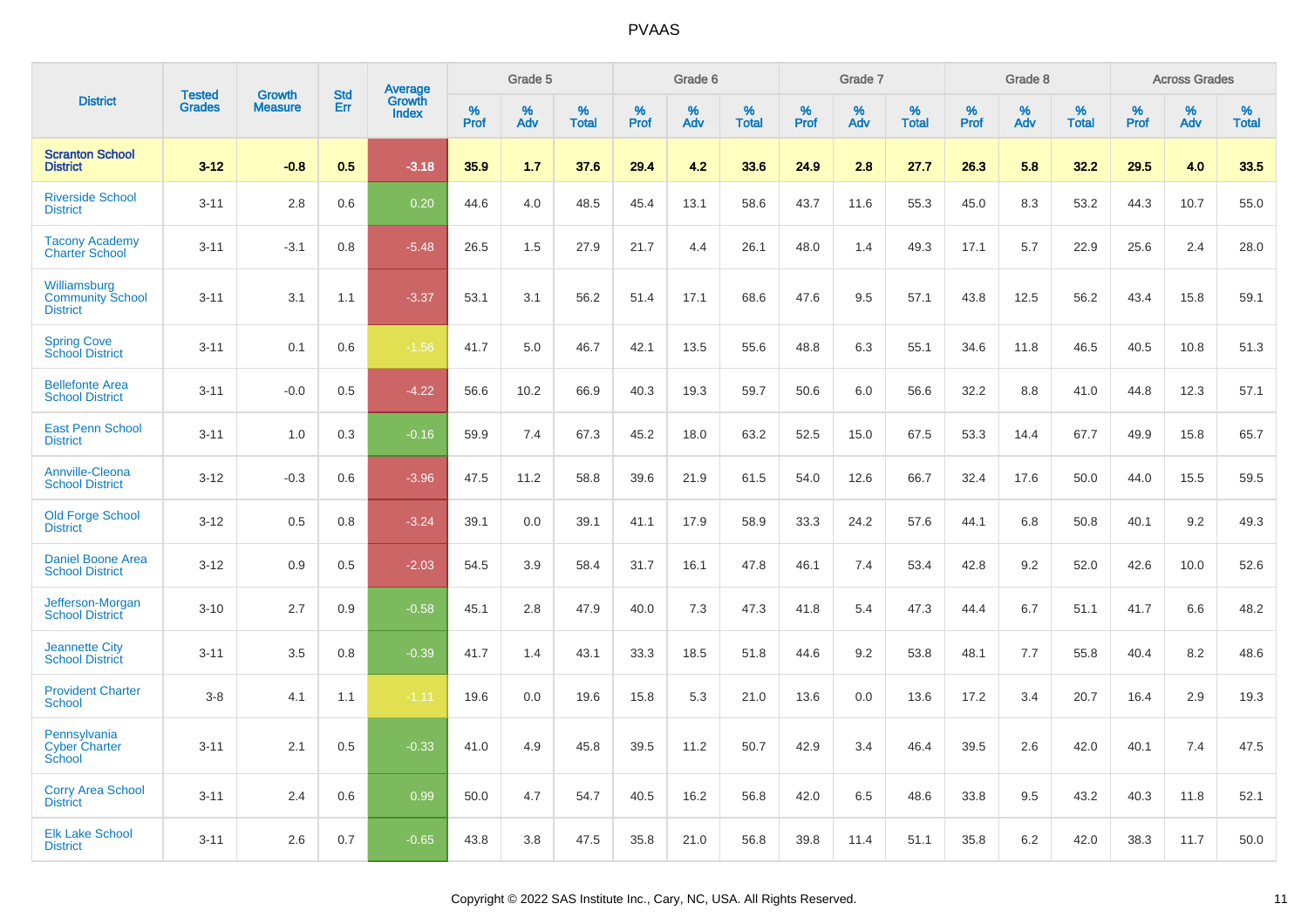|                                                                           |                                |                                 | <b>Std</b> | Average                |                     | Grade 5  |                      |              | Grade 6  |                   |              | Grade 7  |                      |              | Grade 8  |                      |              | <b>Across Grades</b> |                      |
|---------------------------------------------------------------------------|--------------------------------|---------------------------------|------------|------------------------|---------------------|----------|----------------------|--------------|----------|-------------------|--------------|----------|----------------------|--------------|----------|----------------------|--------------|----------------------|----------------------|
| <b>District</b>                                                           | <b>Tested</b><br><b>Grades</b> | <b>Growth</b><br><b>Measure</b> | Err        | Growth<br><b>Index</b> | $\%$<br><b>Prof</b> | %<br>Adv | $\%$<br><b>Total</b> | $\%$<br>Prof | %<br>Adv | %<br><b>Total</b> | $\%$<br>Prof | %<br>Adv | $\%$<br><b>Total</b> | $\%$<br>Prof | %<br>Adv | $\%$<br><b>Total</b> | $\%$<br>Prof | %<br>Adv             | $\%$<br><b>Total</b> |
| <b>Scranton School</b><br><b>District</b>                                 | $3 - 12$                       | $-0.8$                          | 0.5        | $-3.18$                | 35.9                | 1.7      | 37.6                 | 29.4         | 4.2      | 33.6              | 24.9         | 2.8      | 27.7                 | 26.3         | 5.8      | 32.2                 | 29.5         | 4.0                  | 33.5                 |
| <b>Pine Grove Area</b><br><b>School District</b>                          | $3 - 11$                       | 0.9                             | 0.6        | $-3.29$                | 55.8                | 1.0      | 56.8                 | 41.0         | 14.5     | 55.6              | 44.7         | 0.8      | 45.5                 | 45.5         | 6.2      | 51.8                 | 46.5         | 10.4                 | 56.9                 |
| <b>East Lycoming</b><br><b>School District</b>                            | $3 - 11$                       | $-0.6$                          | 0.6        | $-4.76$                | 63.9                | 6.7      | 70.6                 | 45.3         | 24.5     | 69.8              | 57.8         | 10.7     | 68.6                 | 43.0         | 12.4     | 55.4                 | 47.7         | 14.9                 | 62.6                 |
| <b>Muncy School</b><br><b>District</b>                                    | $3 - 11$                       | 0.3                             | 0.7        | $-3.30$                | 49.2                | 11.5     | 60.7                 | 48.7         | 30.8     | 79.5              | 58.0         | 8.7      | 66.7                 | 44.4         | 12.2     | 56.7                 | 49.3         | 16.0                 | 65.3                 |
| Shenandoah<br><b>Valley School</b><br><b>District</b>                     | $3 - 11$                       | 1.7                             | 0.9        | $-3.50$                | 37.3                | 3.0      | 40.3                 | 31.4         | 9.8      | 41.2              | 36.2         | 1.7      | 37.9                 | 26.3         | 0.0      | 26.3                 | 34.3         | 5.0                  | 39.4                 |
| <b>Palmerton Area</b><br><b>School District</b>                           | $3 - 11$                       | 1.6                             | 0.6        | $-0.73$                | 54.9                | 3.7      | 58.5                 | 47.3         | 14.6     | 61.8              | 42.6         | 11.6     | 54.3                 | 38.3         | 11.2     | 49.5                 | 45.2         | 11.6                 | 56.8                 |
| <b>Pottsgrove School</b><br><b>District</b>                               | $3 - 11$                       | $-0.4$                          | 0.5        | $-2.94$                | 39.7                | 5.4      | 45.1                 | 42.3         | 6.4      | 48.7              | 53.1         | 9.1      | 62.3                 | 40.4         | 3.7      | 44.2                 | 43.1         | 7.6                  | 50.7                 |
| <b>Pleasant Valley</b><br><b>School District</b>                          | $3 - 11$                       | 1.4                             | 0.5        | $-2.68$                | 52.2                | 0.9      | 53.1                 | 50.0         | 8.3      | 58.3              | 47.0         | 10.5     | 57.5                 | 51.9         | 7.6      | 59.5                 | 48.1         | 6.4                  | 54.6                 |
| <b>Rose Tree Media</b><br><b>School District</b>                          | $3 - 10$                       | 0.1                             | 0.4        | $-2.51$                | 62.5                | 14.0     | 76.5                 | 41.0         | 44.4     | 85.4              | 51.8         | 27.0     | 78.8                 | 56.2         | 22.8     | 79.0                 | 51.9         | 27.9                 | 79.8                 |
| <b>Abington School</b><br><b>District</b>                                 | $3 - 10$                       | $-2.8$                          | 0.3        | $-9.26$                | 49.8                | 10.0     | 59.7                 | 44.9         | 27.5     | 72.5              | 49.5         | 11.6     | 61.1                 | 41.4         | 10.4     | 51.8                 | 44.9         | 18.8                 | 63.8                 |
| <b>Wellsboro Area</b><br><b>School District</b>                           | $3 - 11$                       | $-0.6$                          | 0.6        | $-4.07$                | 62.1                | 6.9      | 69.0                 | 41.8         | 15.3     | 57.1              | 46.6         | 15.2     | 61.9                 | 44.3         | 15.5     | 59.8                 | 45.8         | 12.9                 | 58.7                 |
| <b>Hampton Township</b><br><b>School District</b>                         | $3 - 11$                       | 1.7                             | 0.5        | $-3.34$                | 50.3                | 30.7     | 81.0                 | 35.6         | 44.2     | 79.8              | 54.6         | 26.3     | 81.0                 | 46.9         | 34.3     | 81.1                 | 44.1         | 38.5                 | 82.7                 |
| <b>Mohawk Area</b><br><b>School District</b>                              | $3 - 11$                       | 0.9                             | 0.6        | $-2.08$                | 43.7                | 6.8      | 50.5                 | 44.7         | 21.3     | 66.0              | 56.9         | 7.8      | 64.7                 | 55.9         | 8.6      | 64.5                 | 46.4         | 17.1                 | 63.5                 |
| <b>Robert Benjamin</b><br><b>Wiley Community</b><br><b>Charter School</b> | $3-8$                          | 3.6                             | 0.9        | $-1.43$                | 20.9                | 0.0      | 20.9                 | 23.4         | 4.3      | 27.7              | 28.1         | 1.8      | 29.8                 | 31.1         | 0.0      | 31.1                 | 24.2         | 2.4                  | 26.5                 |
| <b>Rockwood Area</b><br><b>School District</b>                            | $3 - 11$                       | 1.8                             | 0.9        | $-0.76$                | 65.8                | 2.4      | 68.3                 | 38.1         | 31.0     | 69.0              | 63.0         | 6.5      | 69.6                 | 50.8         | 19.0     | 69.8                 | 52.2         | 13.4                 | 65.7                 |
| <b>Laboratory Charter</b><br><b>School</b>                                | $3-8$                          | 3.4                             | 1.2        | $-4.40$                | 17.2                | 0.0      | 17.2                 | 26.2         | 7.1      | 33.3              | 52.0         | 0.0      | 52.0                 | 33.3         | 4.8      | 38.1                 | 27.2         | 2.4                  | 29.6                 |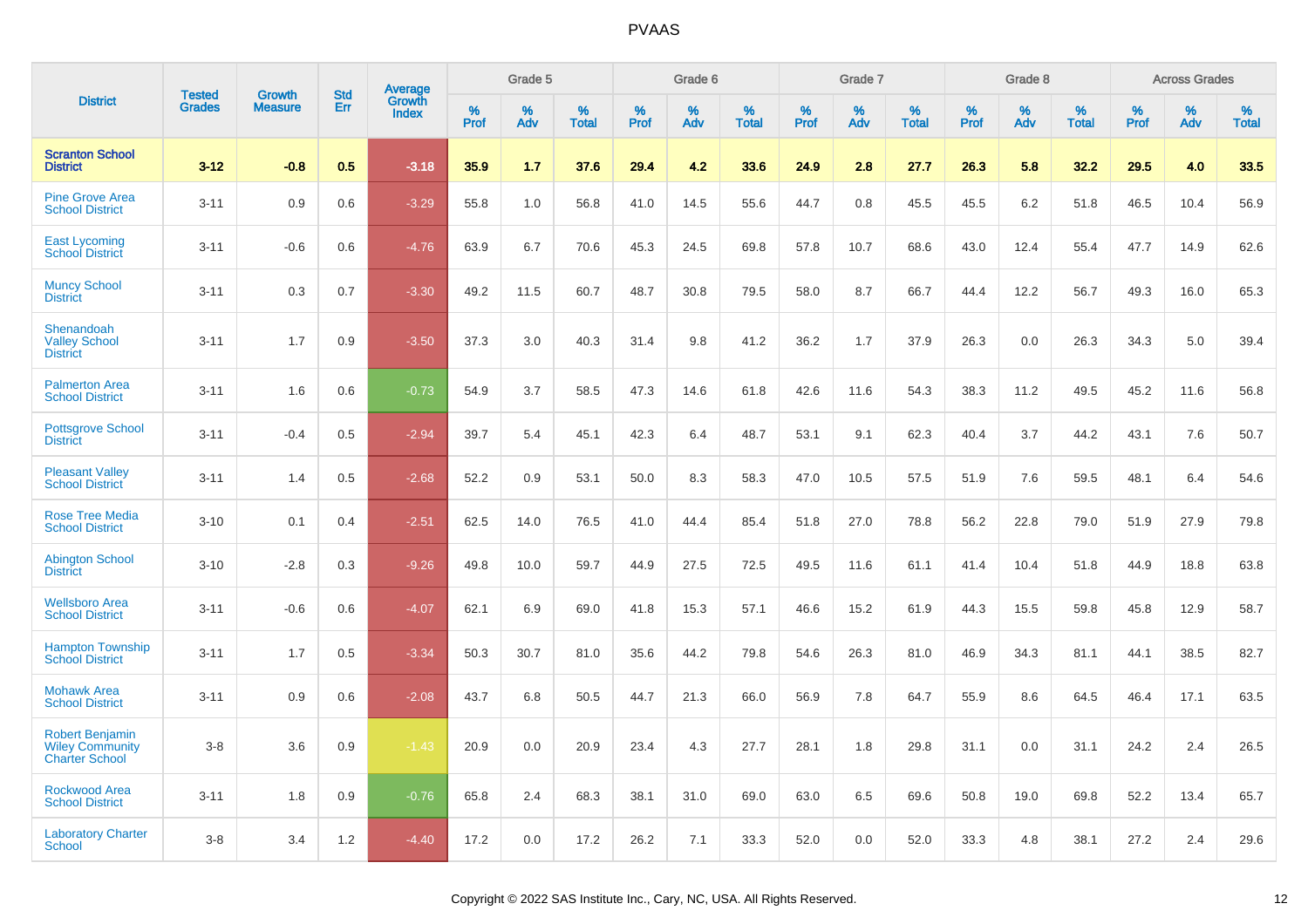|                                                                     |                                |                                 | <b>Std</b> | Average         |           | Grade 5  |                   |           | Grade 6  |                   |           | Grade 7  |                   |           | Grade 8  |                   |                  | <b>Across Grades</b> |                   |
|---------------------------------------------------------------------|--------------------------------|---------------------------------|------------|-----------------|-----------|----------|-------------------|-----------|----------|-------------------|-----------|----------|-------------------|-----------|----------|-------------------|------------------|----------------------|-------------------|
| <b>District</b>                                                     | <b>Tested</b><br><b>Grades</b> | <b>Growth</b><br><b>Measure</b> | Err        | Growth<br>Index | %<br>Prof | %<br>Adv | %<br><b>Total</b> | %<br>Prof | %<br>Adv | %<br><b>Total</b> | %<br>Prof | %<br>Adv | %<br><b>Total</b> | %<br>Prof | %<br>Adv | %<br><b>Total</b> | %<br><b>Prof</b> | $\%$<br>Adv          | %<br><b>Total</b> |
| <b>Scranton School</b><br><b>District</b>                           | $3 - 12$                       | $-0.8$                          | 0.5        | $-3.18$         | 35.9      | 1.7      | 37.6              | 29.4      | 4.2      | 33.6              | 24.9      | 2.8      | 27.7              | 26.3      | 5.8      | 32.2              | 29.5             | 4.0                  | 33.5              |
| <b>California Area</b><br><b>School District</b>                    | $3 - 10$                       | 1.5                             | 0.8        | $-1.20$         | 51.8      | 3.7      | 55.6              | 39.4      | 9.1      | 48.5              | 46.4      | 17.9     | 64.3              | 50.0      | 18.5     | 68.5              | 45.7             | 14.1                 | 59.8              |
| <b>Mid Valley School</b><br><b>District</b>                         | $3 - 10$                       | $-0.4$                          | 0.6        | $-5.84$         | 41.6      | 5.0      | 46.5              | 48.8      | 10.4     | 59.2              | 38.6      | 2.4      | 40.9              | 26.2      | 2.7      | 28.9              | 38.8             | 7.4                  | 46.2              |
| <b>Union School</b><br><b>District</b>                              | $3 - 12$                       | 2.7                             | 1.0        | $-0.02$         | 21.2      | 6.1      | 27.3              | 40.9      | 20.4     | 61.4              | 40.5      | 0.0      | 40.5              | 40.0      | 6.7      | 46.7              | 37.0             | 8.4                  | 45.4              |
| <b>Bethel Park School</b><br><b>District</b>                        | $3 - 11$                       | 0.5                             | 0.4        | $-3.33$         | 59.3      | 14.8     | 74.2              | 44.6      | 30.2     | 74.9              | 57.6      | 17.0     | 74.5              | 54.5      | 19.6     | 74.1              | 52.1             | 24.5                 | 76.6              |
| Loyalsock<br><b>Township School</b><br><b>District</b>              | $3 - 12$                       | 1.2                             | 0.6        | $-1.86$         | 48.3      | 12.9     | 61.2              | 43.9      | 17.4     | 61.2              | 50.8      | 7.0      | 57.8              | 51.0      | 5.0      | 56.0              | 45.5             | 13.2                 | 58.7              |
| <b>Eastern Lancaster</b><br><b>County School</b><br><b>District</b> | $3 - 12$                       | 1.1                             | 0.5        | $-1.40$         | 48.1      | 3.9      | 51.9              | 38.7      | 12.0     | 50.8              | 35.4      | 4.6      | 39.9              | 38.0      | 15.5     | 53.5              | 39.2             | 9.3                  | 48.5              |
| <b>Chestnut Ridge</b><br><b>School District</b>                     | $3 - 12$                       | 1.2                             | 0.7        | $-2.28$         | 53.8      | 4.4      | 58.2              | 42.0      | 19.8     | 61.7              | 57.9      | 3.2      | 61.0              | 50.5      | 6.2      | 56.7              | 47.9             | 11.6                 | 59.5              |
| Conemaugh<br><b>Township Area</b><br><b>School District</b>         | $3 - 12$                       | 2.5                             | 0.8        | $-1.19$         | 53.2      | 22.6     | 75.8              | 36.1      | 36.1     | 72.1              | 62.5      | 18.1     | 80.6              | 50.7      | 16.4     | 67.1              | 50.9             | 24.8                 | 75.7              |
| <b>East Pennsboro</b><br><b>Area School</b><br><b>District</b>      | $3 - 11$                       | 1.2                             | 0.5        | $-1.85$         | 47.0      | 4.8      | 51.8              | 35.0      | 18.1     | 53.1              | 50.6      | 10.0     | 60.6              | 47.1      | 8.2      | 55.3              | 44.2             | 11.4                 | 55.5              |
| <b>Riverside Beaver</b><br><b>County School</b><br><b>District</b>  | $3 - 11$                       | 2.3                             | 0.6        | $-2.61$         | 53.1      | 9.4      | 62.5              | 37.0      | 36.0     | 73.0              | 48.8      | 12.5     | 61.2              | 51.6      | 15.8     | 67.4              | 45.6             | 22.4                 | 68.1              |
| <b>Big Spring School</b><br><b>District</b>                         | $3 - 11$                       | $-0.3$                          | 0.5        | $-3.93$         | 50.0      | 14.6     | 64.6              | 45.6      | 12.0     | 57.6              | 52.2      | 8.8      | 61.0              | 49.7      | 9.2      | 58.9              | 47.8             | 15.2                 | 63.0              |
| <b>KIPP Philadelphia</b><br><b>Charter School</b>                   | $3 - 8$                        | 2.8                             | 0.9        | 0.52            | 13.5      | 0.0      | 13.5              | 28.0      | 0.0      | 28.0              | 29.0      | 0.0      | 29.0              | 25.6      | 0.0      | 25.6              | 21.5             | 0.4                  | 21.9              |
| <b>People For People</b><br><b>Charter School</b>                   | $3 - 12$                       | 3.5                             | 1.0        | $-0.65$         | 12.9      | 3.2      | 16.1              | 19.4      | 0.0      | 19.4              | 23.1      | 0.0      | 23.1              | 6.8       | 0.0      | 6.8               | 13.2             | 0.4                  | 13.6              |
| <b>Grove City Area</b><br><b>School District</b>                    | $3 - 12$                       | 1.6                             | 0.6        | $-1.18$         | 45.0      | 21.0     | 66.0              | 36.9      | 23.8     | 60.7              | 58.9      | 16.1     | 75.0              | 47.1      | 12.6     | 59.7              | 45.7             | 20.1                 | 65.8              |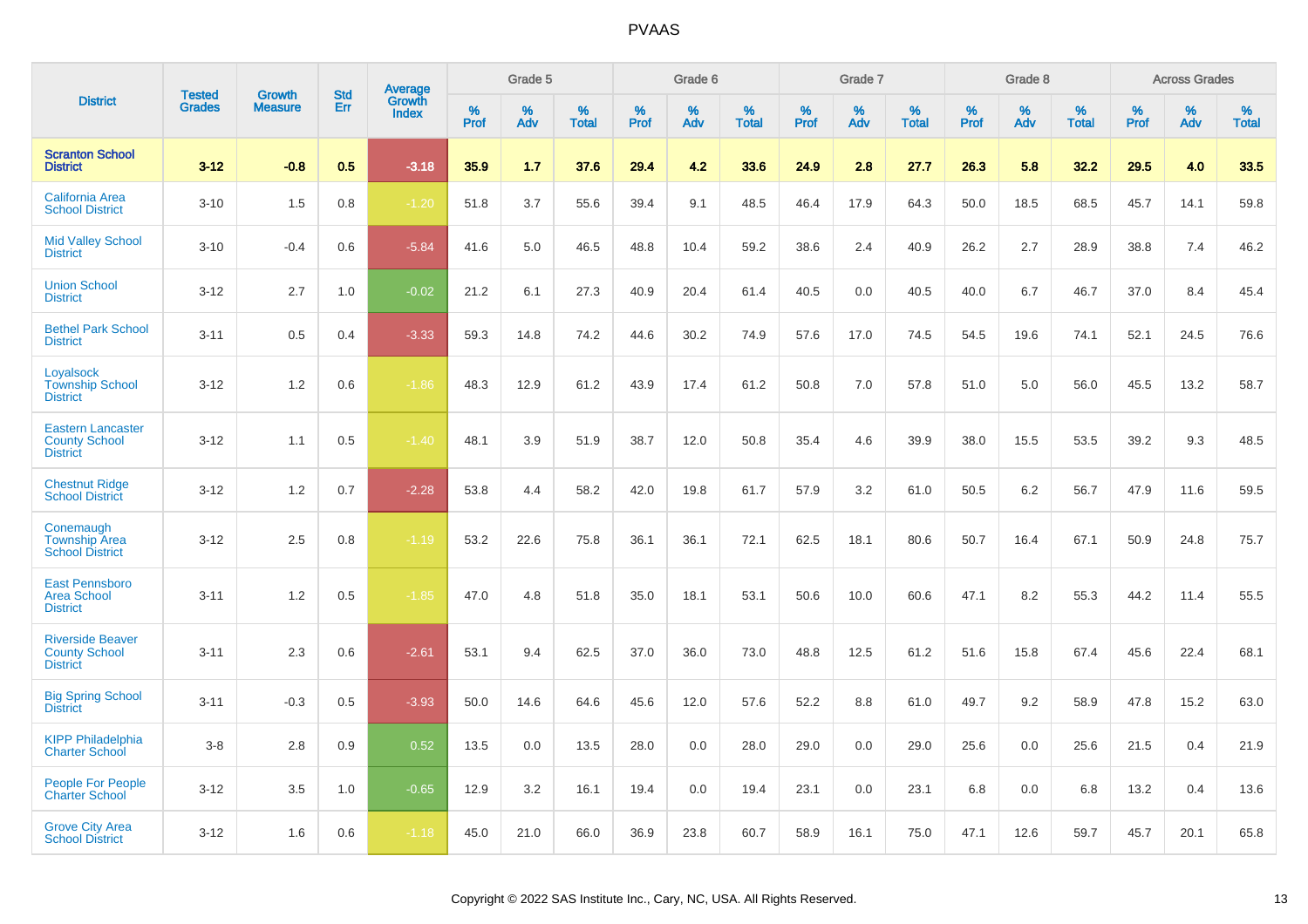|                                                                | <b>Tested</b> | <b>Growth</b>  | <b>Std</b> | Average                |                     | Grade 5  |                   |                     | Grade 6  |                   |              | Grade 7  |                   |                     | Grade 8  |                   |                     | <b>Across Grades</b> |                   |
|----------------------------------------------------------------|---------------|----------------|------------|------------------------|---------------------|----------|-------------------|---------------------|----------|-------------------|--------------|----------|-------------------|---------------------|----------|-------------------|---------------------|----------------------|-------------------|
| <b>District</b>                                                | <b>Grades</b> | <b>Measure</b> | Err        | Growth<br><b>Index</b> | $\%$<br><b>Prof</b> | %<br>Adv | %<br><b>Total</b> | $\%$<br><b>Prof</b> | %<br>Adv | %<br><b>Total</b> | $\%$<br>Prof | %<br>Adv | %<br><b>Total</b> | $\%$<br><b>Prof</b> | %<br>Adv | %<br><b>Total</b> | $\%$<br><b>Prof</b> | %<br>Adv             | %<br><b>Total</b> |
| <b>Scranton School</b><br><b>District</b>                      | $3 - 12$      | $-0.8$         | 0.5        | $-3.18$                | 35.9                | 1.7      | 37.6              | 29.4                | 4.2      | 33.6              | 24.9         | 2.8      | 27.7              | 26.3                | 5.8      | 32.2              | 29.5                | 4.0                  | 33.5              |
| <b>West Jefferson</b><br><b>Hills School District</b>          | $3 - 11$      | 0.0            | 0.4        | $-3.98$                | 58.9                | 14.8     | 73.8              | 50.5                | 19.9     | 70.4              | 60.2         | 13.1     | 73.3              | 57.6                | 17.7     | 75.4              | 53.0                | 20.4                 | 73.4              |
| <b>Russell Byers</b><br><b>Charter School</b>                  | $3 - 8$       | 1.4            | 0.9        | $-1.06$                | 18.2                | 1.8      | 20.0              | 36.8                | 0.0      | 36.8              | 28.1         | 0.0      | 28.1              | 14.3                | 2.0      | 16.3              | 22.4                | 3.0                  | 25.3              |
| <b>Wyoming Valley</b><br><b>West School</b><br><b>District</b> | $3 - 11$      | 0.9            | 0.5        | $-1.24$                | 41.0                | 4.2      | 45.2              | 32.6                | 7.6      | 40.3              | 40.5         | 4.2      | 44.6              | 30.1                | 12.1     | 42.2              | 35.8                | 6.9                  | 42.7              |
| Wilkinsburg<br><b>Borough School</b><br><b>District</b>        | $3-6$         | 4.8            | 1.4        | 0.90                   | 41.5                | 0.0      | 41.5              | 25.6                | 2.3      | 27.9              |              |          |                   |                     |          |                   | 23.5                | 1.0                  | 24.5              |
| Altoona Area<br><b>School District</b>                         | $3 - 12$      | 1.1            | 0.3        | $-1.92$                | 43.5                | 4.0      | 47.5              | 30.6                | 11.2     | 41.8              | 38.3         | 4.3      | 42.6              | 43.8                | 7.2      | 51.0              | 37.4                | 6.8                  | 44.1              |
| <b>Southern Fulton</b><br><b>School District</b>               | $3 - 11$      | 0.0            | 0.9        | $-1.64$                | 53.2                | 6.4      | 59.6              | 41.4                | 15.5     | 56.9              | 40.4         | 0.0      | 40.4              | 32.0                | $8.0\,$  | 40.0              | 43.4                | 7.9                  | 51.3              |
| Pen Argyl Area<br><b>School District</b>                       | $3 - 12$      | 2.2            | 0.6        | $-0.55$                | 50.0                | 10.0     | 60.0              | 43.9                | 13.4     | 57.3              | 44.6         | 9.1      | 53.6              | 44.7                | 4.8      | 49.5              | 46.0                | 11.3                 | 57.2              |
| <b>Derry Area School</b><br><b>District</b>                    | $3 - 11$      | 2.2            | 0.6        | $-0.34$                | 44.6                | 8.3      | 52.9              | 44.4                | 29.1     | 73.5              | 49.6         | 17.1     | 66.7              | 43.1                | 12.9     | 56.0              | 44.1                | 17.4                 | 61.5              |
| <b>Mastery Charter</b><br>School - Gratz<br>Campus             | $7 - 10$      | 5.0            | 1.4        | 1.26                   |                     |          |                   |                     |          |                   | 19.4         | 0.0      | 19.4              | 7.3                 | 0.0      | 7.3               | 13.0                | 0.0                  | 13.0              |
| Wallenpaupack<br>Area School<br><b>District</b>                | $3 - 11$      | 1.8            | 0.5        | $-0.06$                | 54.8                | 4.2      | 59.0              | 52.1                | 8.5      | 60.6              | 49.3         | 12.8     | 62.2              | 40.4                | 6.8      | 47.3              | 47.2                | 10.0                 | 57.2              |
| <b>Bald Eagle Area</b><br><b>School District</b>               | $3 - 11$      | 0.1            | 0.6        | $-2.50$                | 54.7                | 4.7      | 59.4              | 41.6                | 7.9      | 49.5              | 32.2         | 2.5      | 34.8              | 34.2                | 14.0     | 48.2              | 39.5                | 10.5                 | 50.0              |
| <b>Cumberland Valley</b><br><b>School District</b>             | $3 - 12$      | 0.2            | 0.2        | $-3.90$                | 59.3                | 12.9     | 72.1              | 45.0                | 24.7     | 69.7              | 53.8         | 17.0     | 70.9              | 51.0                | 16.9     | 67.8              | 49.2                | 22.4                 | 71.6              |
| <b>Souderton Charter</b><br><b>School</b><br>Collaborative     | $3 - 8$       | 4.3            | 1.3        | $-0.07$                | 74.1                | 25.9     | 100.0             | 48.0                | 48.0     | 96.0              | 33.3         | 61.9     | 95.2              | 47.1                | 41.2     | 88.2              | 50.7                | 40.8                 | 91.6              |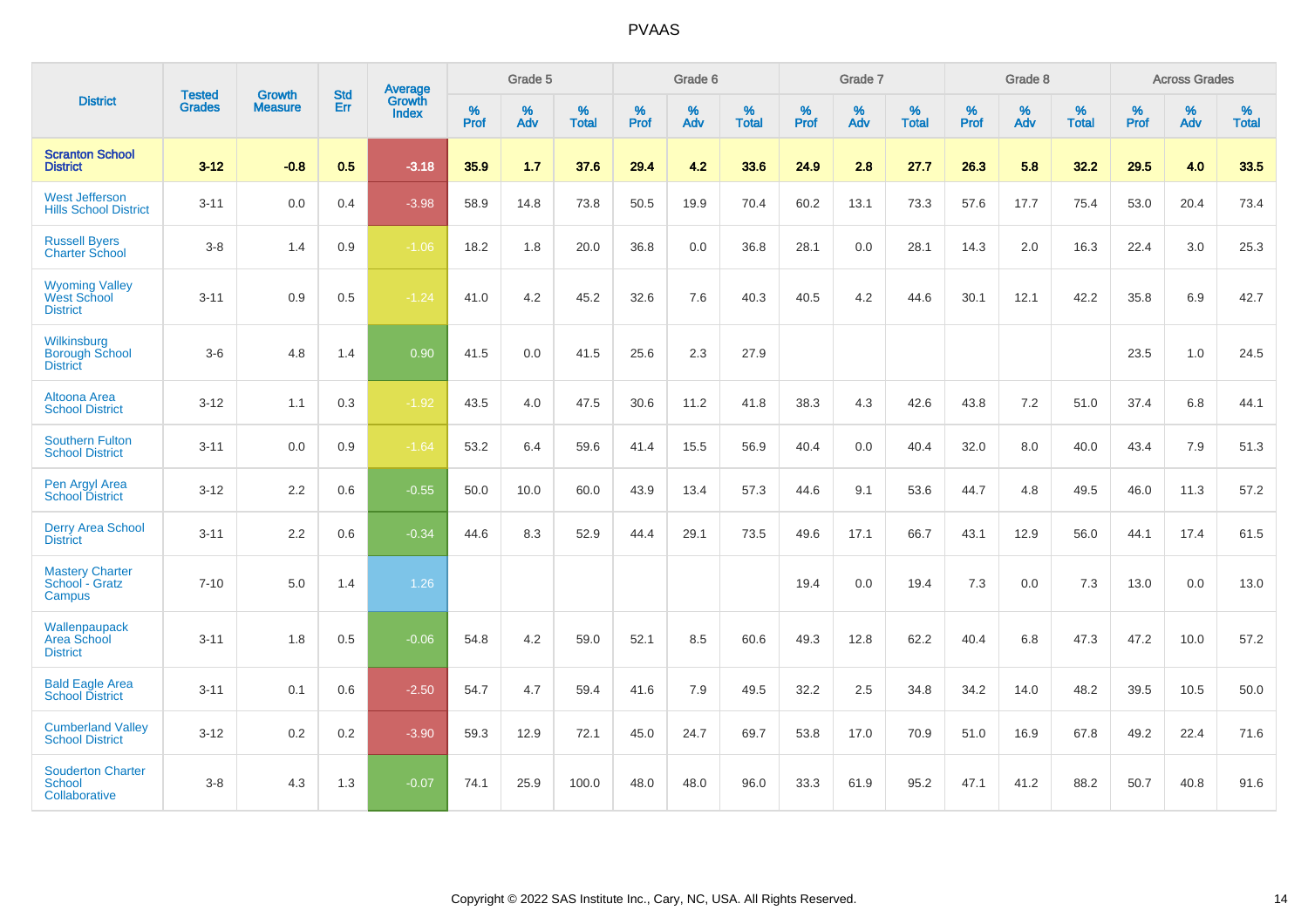|                                                                   | <b>Tested</b> | <b>Growth</b>  | <b>Std</b> | Average                |              | Grade 5  |                   |              | Grade 6  |                   |              | Grade 7  |                   |              | Grade 8  |                   |              | <b>Across Grades</b> |                   |
|-------------------------------------------------------------------|---------------|----------------|------------|------------------------|--------------|----------|-------------------|--------------|----------|-------------------|--------------|----------|-------------------|--------------|----------|-------------------|--------------|----------------------|-------------------|
| <b>District</b>                                                   | <b>Grades</b> | <b>Measure</b> | Err        | Growth<br><b>Index</b> | $\%$<br>Prof | %<br>Adv | %<br><b>Total</b> | $\%$<br>Prof | %<br>Adv | %<br><b>Total</b> | $\%$<br>Prof | %<br>Adv | %<br><b>Total</b> | $\%$<br>Prof | %<br>Adv | %<br><b>Total</b> | $\%$<br>Prof | %<br>Adv             | %<br><b>Total</b> |
| <b>Scranton School</b><br><b>District</b>                         | $3 - 12$      | $-0.8$         | 0.5        | $-3.18$                | 35.9         | 1.7      | 37.6              | 29.4         | 4.2      | 33.6              | 24.9         | 2.8      | 27.7              | 26.3         | 5.8      | 32.2              | 29.5         | 4.0                  | 33.5              |
| <b>Clarion-Limestone</b><br><b>Area School</b><br><b>District</b> | $3 - 12$      | 1.8            | 0.9        | $-0.57$                | 54.6         | 29.1     | 83.6              | 57.7         | 26.9     | 84.6              | 41.7         | 16.7     | 58.3              | 44.7         | 12.8     | 57.4              | 47.0         | 20.8                 | 67.7              |
| <b>Ridgway Area</b><br><b>School District</b>                     | $3 - 11$      | 2.8            | 0.8        | $-0.56$                | 57.4         | 6.6      | 63.9              | 45.9         | 32.8     | 78.7              | 48.3         | 8.3      | 56.7              | 57.4         | 8.2      | 65.6              | 51.0         | 16.6                 | 67.6              |
| Hatboro-Horsham<br><b>School District</b>                         | $3 - 11$      | 1.3            | 0.4        | $-0.67$                | 55.0         | 7.8      | 62.7              | 49.0         | 19.5     | 68.5              | 52.9         | 10.9     | 63.8              | 51.3         | 9.1      | 60.5              | 49.9         | 13.8                 | 63.7              |
| <b>Sharon City School</b><br><b>District</b>                      | $3 - 11$      | 1.0            | 0.6        | $-2.38$                | 36.8         | 3.5      | 40.3              | 30.8         | 15.0     | 45.8              | 33.3         | 1.8      | 35.2              | 42.1         | 6.4      | 48.4              | 34.2         | 6.1                  | 40.2              |
| <b>Riverview School</b><br><b>District</b>                        | $3 - 11$      | $-2.8$         | 0.8        | $-4.29$                | 71.2         | 9.6      | 80.8              | 39.7         | 29.5     | 69.2              | 54.8         | 1.6      | 56.4              | 38.0         | 10.1     | 48.1              | 48.9         | 19.2                 | 68.1              |
| <b>Portage Area</b><br><b>School District</b>                     | $3 - 10$      | 1.0            | 0.9        | $-2.55$                | 50.0         | 9.5      | 59.5              | 52.0         | 28.0     | 80.0              | 54.0         | 3.2      | 57.1              | 49.1         | 7.6      | 56.6              | 51.5         | 15.6                 | 67.2              |
| Susquehanna<br><b>Township School</b><br><b>District</b>          | $3 - 12$      | $-0.5$         | 0.5        | $-2.27$                | 42.6         | 1.2      | 43.8              | 30.8         | 2.0      | 32.8              | 27.1         | 2.8      | 29.9              | 33.8         | 6.1      | 39.9              | 34.8         | 4.8                  | 39.6              |
| <b>Clairton City</b><br><b>School District</b>                    | $3 - 11$      | 0.7            | 0.8        | $-1.61$                | 12.5         | 2.1      | 14.6              | 22.1         | 5.9      | 27.9              | 17.7         | 0.0      | 17.7              | 25.5         | 0.0      | 25.5              | 19.3         | 1.5                  | 20.8              |
| <b>Wyomissing Area</b><br><b>School District</b>                  | $3 - 12$      | $-1.6$         | 0.6        | $-4.87$                | 47.3         | 14.7     | 62.0              | 50.5         | 21.8     | 72.3              | 47.3         | 11.6     | 58.9              | 46.4         | 13.6     | 60.0              | 46.4         | 19.4                 | 65.8              |
| <b>Sto-Rox School</b><br><b>District</b>                          | $3 - 10$      | $-0.0$         | 0.9        | $-1.18$                | 16.1         | 2.2      | 18.3              | 27.9         | 1.2      | 29.1              | 0.0          | 0.0      | 0.0               | 2.9          | 0.0      | 2.9               | 16.8         | 1.0                  | 17.9              |
| <b>Centennial School</b><br><b>District</b>                       | $3 - 10$      | 1.2            | 0.3        | 0.36                   | 49.0         | 5.4      | 54.4              | 41.7         | 11.3     | 53.0              | 46.4         | 7.1      | 53.6              | 43.6         | 5.1      | 48.7              | 44.3         | 10.2                 | 54.4              |
| <b>Vida Charter</b><br><b>School</b>                              | $3-6$         | 3.8            | 1.9        | $-0.39$                | 56.0         | 16.0     | 72.0              | 27.8         | 27.8     | 55.6              |              |          |                   |              |          |                   | 33.7         | 19.8                 | 53.5              |
| <b>Avon Grove</b><br><b>School District</b>                       | $3 - 10$      | $-1.5$         | 0.4        | $-5.53$                | 48.2         | 14.6     | 62.9              | 44.6         | 18.7     | 63.3              | 59.8         | 14.8     | 74.6              | 46.8         | 16.7     | 63.5              | 46.7         | 15.4                 | 62.1              |
| <b>Owen J Roberts</b><br><b>School District</b>                   | $3 - 11$      | $-2.3$         | 0.3        | $-11.48$               | 59.8         | 15.0     | 74.8              | 41.4         | 38.7     | 80.1              | 56.3         | 10.6     | 67.0              | 51.6         | 11.0     | 62.6              | 50.6         | 21.3                 | 71.8              |
| <b>West Chester Area</b><br><b>School District</b>                | $3 - 11$      | $-1.6$         | 0.3        | $-7.85$                | 58.7         | 13.5     | 72.2              | 51.5         | 23.7     | 75.1              | 53.1         | 14.1     | 67.2              | 57.3         | 13.9     | 71.2              | 52.6         | 21.5                 | 74.0              |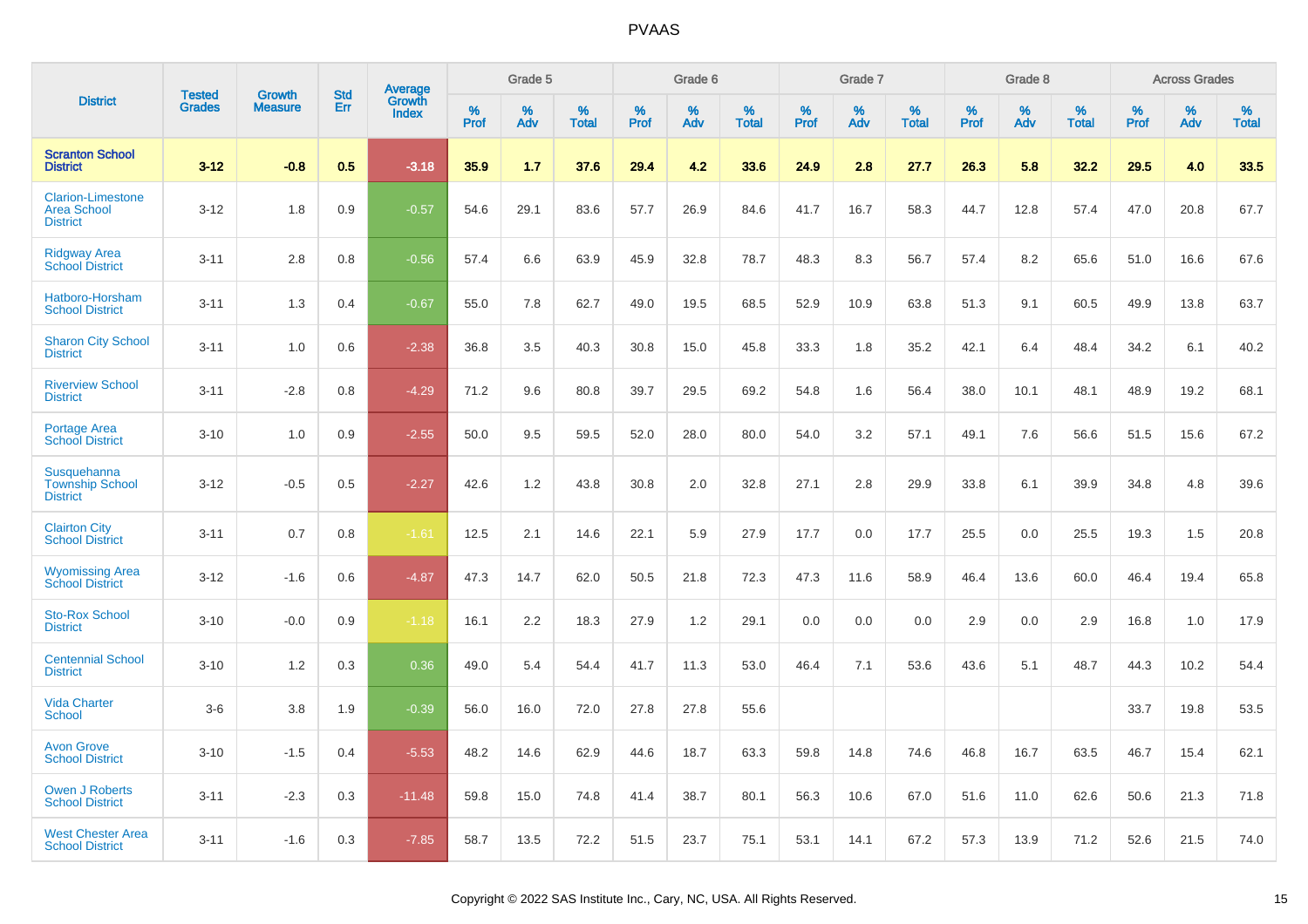|                                                           | <b>Tested</b> | <b>Growth</b>  | <b>Std</b> | <b>Average</b>         |           | Grade 5  |                   |           | Grade 6  |                   |           | Grade 7  |                   |           | Grade 8  |                   |           | <b>Across Grades</b> |                   |
|-----------------------------------------------------------|---------------|----------------|------------|------------------------|-----------|----------|-------------------|-----------|----------|-------------------|-----------|----------|-------------------|-----------|----------|-------------------|-----------|----------------------|-------------------|
| <b>District</b>                                           | <b>Grades</b> | <b>Measure</b> | Err        | Growth<br><b>Index</b> | %<br>Prof | %<br>Adv | %<br><b>Total</b> | %<br>Prof | %<br>Adv | %<br><b>Total</b> | %<br>Prof | %<br>Adv | %<br><b>Total</b> | %<br>Prof | %<br>Adv | %<br><b>Total</b> | %<br>Prof | %<br>Adv             | %<br><b>Total</b> |
| <b>Scranton School</b><br><b>District</b>                 | $3 - 12$      | $-0.8$         | 0.5        | $-3.18$                | 35.9      | 1.7      | 37.6              | 29.4      | 4.2      | 33.6              | 24.9      | 2.8      | 27.7              | 26.3      | 5.8      | 32.2              | 29.5      | 4.0                  | 33.5              |
| <b>Pottsville Area</b><br><b>School District</b>          | $3 - 12$      | $-1.5$         | 0.5        | $-5.24$                | 43.0      | 3.7      | 46.7              | 39.2      | 7.7      | 46.8              | 34.4      | 4.9      | 39.3              | 40.4      | 4.1      | 44.4              | 39.7      | 6.1                  | 45.8              |
| <b>Easton Area</b><br><b>School District</b>              | $3 - 12$      | 0.1            | 0.4        | $-1.51$                | 43.5      | 2.4      | 45.9              | 33.8      | 7.9      | 41.8              | 40.1      | 7.2      | 47.2              | 35.4      | 6.0      | 41.4              | 36.9      | 7.9                  | 44.8              |
| <b>Jamestown Area</b><br><b>School District</b>           | $3 - 11$      | 2.7            | 1.2        | $-1.24$                | 47.4      | 0.0      | 47.4              | 30.6      | 19.4     | 50.0              | 41.4      | 6.9      | 48.3              | 54.6      | 0.0      | 54.6              | 41.2      | 7.9                  | 49.1              |
| <b>Girard School</b><br><b>District</b>                   | $3 - 11$      | 1.9            | 0.6        | $-2.29$                | 54.5      | 12.5     | 67.0              | 38.1      | 22.9     | 61.0              | 47.8      | 16.2     | 64.0              | 54.1      | 7.3      | 61.5              | 45.5      | 17.8                 | 63.3              |
| <b>Mastery Charter</b><br>School -<br>Shoemaker<br>Campus | $7 - 10$      | 5.8            | 1.6        | 1.55                   |           |          |                   |           |          |                   | 26.7      | 6.7      | 33.3              | 25.9      | 0.0      | 25.9              | 26.3      | 3.5                  | 29.8              |
| Northeastern York<br><b>School District</b>               | $3 - 11$      | 1.5            | 0.4        | $-0.02$                | 51.8      | 13.3     | 65.0              | 45.0      | 21.5     | 66.5              | 48.5      | 11.0     | 59.5              | 43.2      | 18.2     | 61.5              | 46.8      | 17.3                 | 64.1              |
| <b>Troy Area School</b><br><b>District</b>                | $3 - 10$      | 0.2            | 0.6        | $-2.82$                | 45.0      | 1.0      | 46.0              | 25.5      | 5.9      | 31.4              | 45.6      | 6.5      | 52.2              | 42.4      | 10.2     | 52.5              | 39.4      | 6.6                  | 46.0              |
| Claysburg-Kimmel<br><b>School District</b>                | $3 - 11$      | 2.9            | 0.8        | $-0.45$                | 52.3      | 3.1      | 55.4              | 34.6      | 15.4     | 50.0              | 35.1      | 8.8      | 43.9              | 43.9      | 7.0      | 50.9              | 43.5      | 8.7                  | 52.2              |
| <b>Stroudsburg Area</b><br><b>School District</b>         | $3 - 11$      | 1.1            | 0.4        | $-2.29$                | 39.1      | 4.0      | 43.1              | 39.0      | 11.2     | 50.2              | 46.4      | 8.5      | 54.9              | 48.9      | 7.8      | 56.7              | 40.7      | 9.2                  | 49.9              |
| Tredyffrin-<br><b>Easttown School</b><br><b>District</b>  | $3 - 10$      | 0.5            | 0.4        | $-3.06$                | 65.0      | 22.0     | 87.0              | 47.7      | 39.5     | 87.2              | 56.5      | 29.3     | 85.8              | 48.6      | 39.7     | 88.4              | 52.0      | 36.6                 | 88.6              |
| <b>Avon Grove</b><br><b>Charter School</b>                | $3 - 11$      | 1.7            | 0.6        | 0.18                   | 53.3      | 4.9      | 58.2              | 47.4      | 18.2     | 65.7              | 51.1      | 16.3     | 67.4              | 38.6      | 9.9      | 48.5              | 42.6      | 14.8                 | 57.4              |
| <b>Peters Township</b><br><b>School District</b>          | $3 - 11$      | $-0.2$         | 0.4        | $-4.46$                | 62.9      | 24.3     | 87.3              | 48.1      | 33.6     | 81.7              | 57.8      | 25.7     | 83.5              | 63.8      | 20.1     | 83.9              | 52.4      | 33.7                 | 86.1              |
| <b>Millersburg Area</b><br><b>School District</b>         | $3 - 11$      | $-0.2$         | 0.8        | $-2.79$                | 47.1      | 3.9      | 51.0              | 41.5      | 0.0      | 41.5              | 51.6      | 3.1      | 54.7              | 40.3      | 3.2      | 43.6              | 44.2      | 7.4                  | 51.5              |
| <b>Central Fulton</b><br><b>School District</b>           | $3 - 11$      | 0.7            | 0.8        | $-1.60$                | 43.4      | 7.9      | 51.3              | 36.2      | 8.7      | 44.9              | 42.7      | 2.7      | 45.3              | 53.6      | 16.1     | 69.6              | 45.7      | 8.1                  | 53.8              |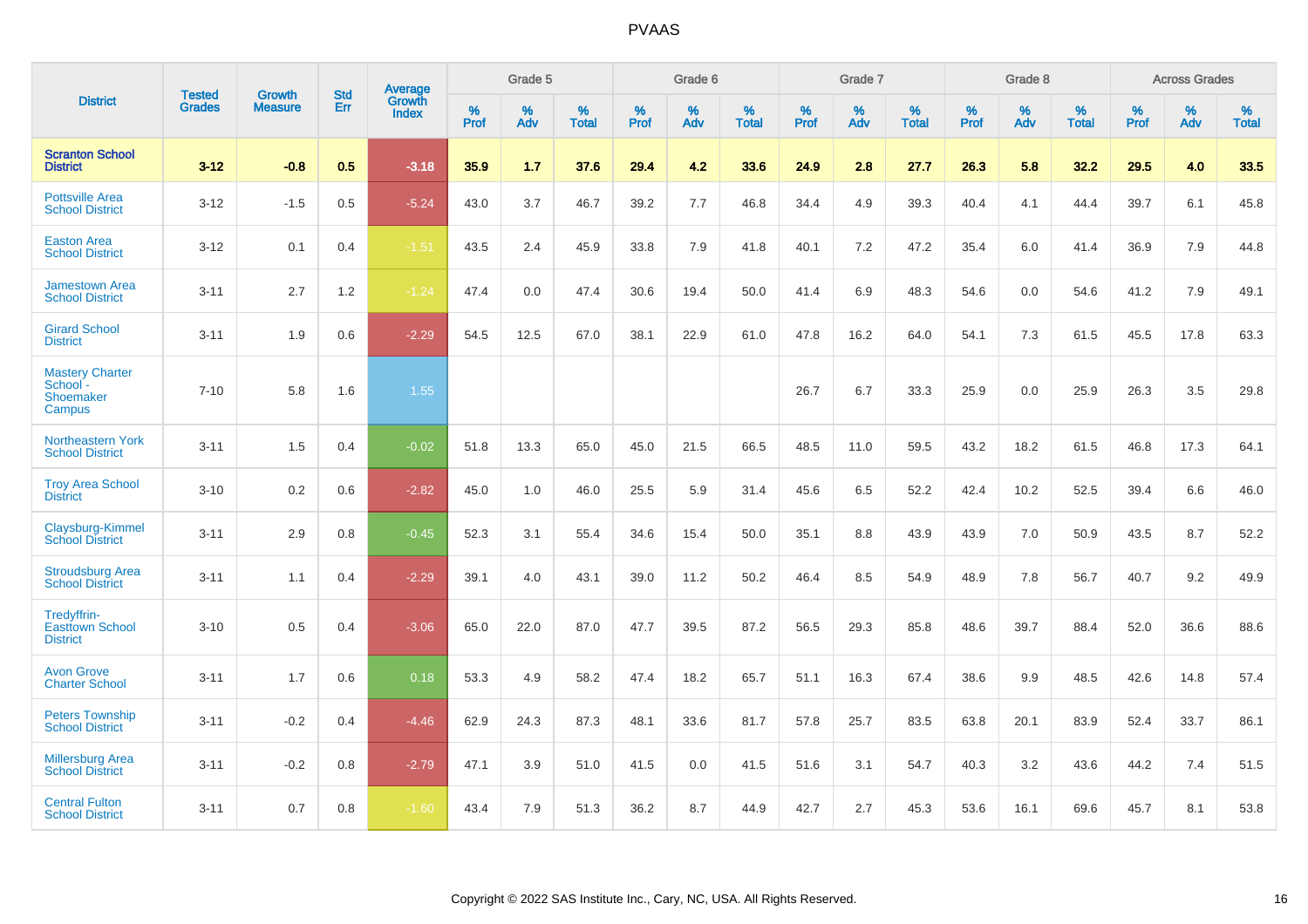|                                                                    |                                |                                 | <b>Std</b> | <b>Average</b>         |           | Grade 5  |                   |           | Grade 6  |                   |           | Grade 7  |                   |           | Grade 8  |                   |           | <b>Across Grades</b> |                   |
|--------------------------------------------------------------------|--------------------------------|---------------------------------|------------|------------------------|-----------|----------|-------------------|-----------|----------|-------------------|-----------|----------|-------------------|-----------|----------|-------------------|-----------|----------------------|-------------------|
| <b>District</b>                                                    | <b>Tested</b><br><b>Grades</b> | <b>Growth</b><br><b>Measure</b> | Err        | Growth<br><b>Index</b> | %<br>Prof | %<br>Adv | %<br><b>Total</b> | %<br>Prof | %<br>Adv | %<br><b>Total</b> | %<br>Prof | %<br>Adv | %<br><b>Total</b> | %<br>Prof | %<br>Adv | %<br><b>Total</b> | %<br>Prof | %<br>Adv             | %<br><b>Total</b> |
| <b>Scranton School</b><br><b>District</b>                          | $3 - 12$                       | $-0.8$                          | 0.5        | $-3.18$                | 35.9      | 1.7      | 37.6              | 29.4      | 4.2      | 33.6              | 24.9      | 2.8      | 27.7              | 26.3      | 5.8      | 32.2              | 29.5      | 4.0                  | 33.5              |
| <b>Susquenita School</b><br><b>District</b>                        | $3 - 11$                       | 0.7                             | 0.6        | $-1.50$                | 46.7      | 9.2      | 55.8              | 45.3      | 8.5      | 53.8              | 38.0      | 7.4      | 45.4              | 42.1      | 6.5      | 48.6              | 43.0      | 11.2                 | 54.2              |
| <b>Ellwood City Area</b><br><b>School District</b>                 | $3 - 11$                       | 0.6                             | 0.6        | $-2.25$                | 53.8      | 11.5     | 65.4              | 47.0      | 14.8     | 61.7              | 43.0      | 10.7     | 53.7              | 41.3      | 8.3      | 49.5              | 45.3      | 10.3                 | 55.6              |
| <b>Greater Johnstown</b><br><b>School District</b>                 | $3 - 11$                       | $-0.2$                          | 0.5        | $-3.14$                | 21.9      | 0.0      | 21.9              | 21.0      | 2.7      | 23.6              | 26.7      | 0.6      | 27.3              | 23.4      | 0.6      | 24.0              | 21.6      | 1.8                  | 23.4              |
| Punxsutawney<br><b>Area School</b><br><b>District</b>              | $3 - 11$                       | 1.1                             | 0.6        | $-0.16$                | 52.2      | 9.4      | 61.6              | 54.9      | 13.3     | 68.1              | 36.8      | 5.6      | 42.4              | 40.0      | 5.4      | 45.4              | 41.5      | 12.4                 | 53.8              |
| <b>Northern Bedford</b><br><b>County School</b><br><b>District</b> | $3 - 11$                       | $-0.1$                          | 0.8        | $-2.76$                | 46.9      | 14.3     | 61.2              | 57.6      | 28.8     | 86.4              | 43.1      | 17.2     | 60.3              | 50.0      | 15.6     | 65.6              | 46.8      | 20.5                 | 67.3              |
| <b>Karns City Area</b><br><b>School District</b>                   | $3 - 11$                       | $-0.9$                          | 0.6        | $-3.82$                | 56.2      | 9.0      | 65.2              | 46.6      | 14.8     | 61.4              | 47.4      | 1.7      | 49.1              | 40.7      | 1.8      | 42.6              | 44.7      | 6.8                  | 51.5              |
| Palmyra Area<br><b>School District</b>                             | $3 - 11$                       | $-0.7$                          | 0.4        | $-2.98$                | 54.6      | 19.4     | 74.0              | 44.9      | 24.2     | 69.1              | 58.9      | 12.6     | 71.5              | 53.4      | 10.9     | 64.3              | 49.8      | 21.3                 | 71.1              |
| <b>Boys Latin Of</b><br>Philadelphia<br><b>Charter School</b>      | $6 - 12$                       | 2.7                             | 0.8        | 1.58                   |           |          |                   | 9.0       | 1.5      | 10.4              | 18.1      | 1.2      | 19.3              | 22.6      | 1.1      | 23.7              | 17.3      | 1.2                  | 18.5              |
| <b>York City School</b><br><b>District</b>                         | $3 - 12$                       | 1.0                             | 0.3        | 0.06                   | 13.6      | 0.5      | 14.1              | 17.2      | 1.8      | 19.1              | 14.9      | 0.0      | 14.9              | 16.0      | 0.2      | 16.2              | 15.3      | 0.7                  | 15.9              |
| Pennsylvania<br>Virtual Charter<br><b>School</b>                   | $3 - 11$                       | 2.2                             | 0.7        | $-0.98$                | 51.9      | 4.7      | 56.6              | 41.9      | 14.0     | 55.9              | 38.4      | 13.1     | 51.5              | 43.8      | 9.0      | 52.8              | 42.3      | 11.6                 | 53.9              |
| <b>Northeast Bradford</b><br><b>School District</b>                | $3 - 10$                       | 3.0                             | 0.9        | 0.26                   | 57.5      | 2.5      | 60.0              | 37.8      | 11.1     | 48.9              | 39.6      | 11.3     | 50.9              | 40.4      | 7.0      | 47.4              | 45.2      | 9.9                  | 55.1              |
| <b>Western Beaver</b><br><b>County School</b><br><b>District</b>   | $3 - 11$                       | $-1.5$                          | 1.2        | $-3.15$                | 37.5      | 12.5     | 50.0              | 57.1      | 31.0     | 88.1              | 52.1      | 8.3      | 60.4              | 52.8      | 5.6      | 58.3              | 50.0      | 17.8                 | 67.8              |
| <b>Young Scholars Of</b><br><b>Central PA Charter</b><br>School    | $3 - 8$                        | 3.9                             | 1.2        | $-0.71$                | 35.6      | 13.3     | 48.9              | 28.0      | 12.0     | 40.0              | 50.0      | 14.3     | 64.3              | 43.8      | 0.0      | 43.8              | 42.6      | 11.6                 | 54.2              |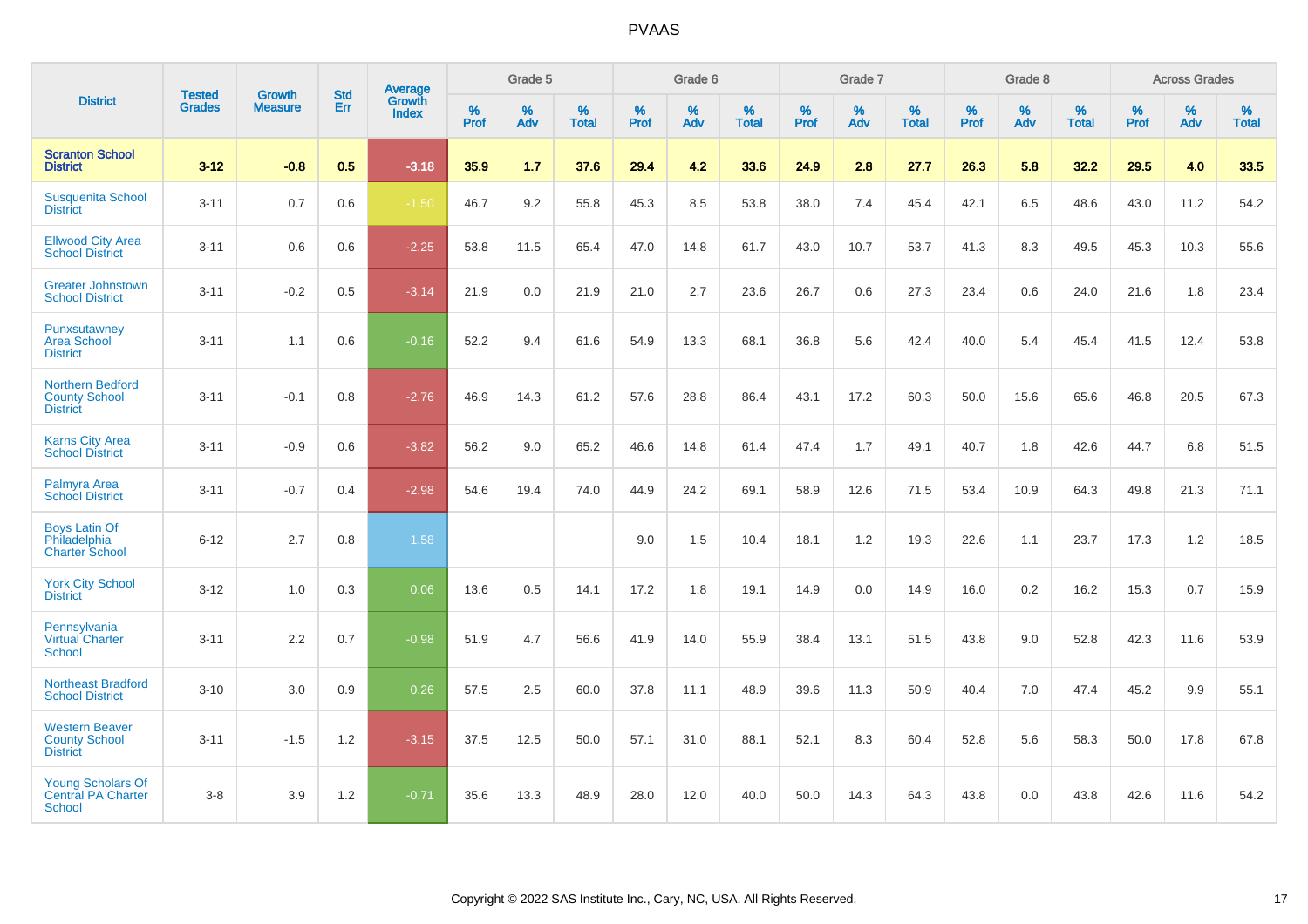|                                                                      |                                |                                 | <b>Std</b> | Average         |           | Grade 5  |                   |           | Grade 6  |                   |           | Grade 7  |                   |           | Grade 8  |                   |           | <b>Across Grades</b> |                   |
|----------------------------------------------------------------------|--------------------------------|---------------------------------|------------|-----------------|-----------|----------|-------------------|-----------|----------|-------------------|-----------|----------|-------------------|-----------|----------|-------------------|-----------|----------------------|-------------------|
| <b>District</b>                                                      | <b>Tested</b><br><b>Grades</b> | <b>Growth</b><br><b>Measure</b> | Err        | Growth<br>Index | %<br>Prof | %<br>Adv | %<br><b>Total</b> | %<br>Prof | %<br>Adv | %<br><b>Total</b> | %<br>Prof | %<br>Adv | %<br><b>Total</b> | %<br>Prof | %<br>Adv | %<br><b>Total</b> | %<br>Prof | %<br>Adv             | %<br><b>Total</b> |
| <b>Scranton School</b><br><b>District</b>                            | $3 - 12$                       | $-0.8$                          | 0.5        | $-3.18$         | 35.9      | 1.7      | 37.6              | 29.4      | 4.2      | 33.6              | 24.9      | 2.8      | 27.7              | 26.3      | 5.8      | 32.2              | 29.5      | 4.0                  | 33.5              |
| <b>Weatherly Area</b><br><b>School District</b>                      | $3 - 11$                       | 0.6                             | 1.1        | $-1.95$         | 53.8      | 0.0      | 53.8              | 48.5      | 15.2     | 63.6              | 53.3      | 3.3      | 56.7              | 29.7      | 13.5     | 43.2              | 41.9      | 6.9                  | 48.8              |
| <b>Redbank Valley</b><br><b>School District</b>                      | $3 - 11$                       | 2.3                             | 0.7        | $-0.29$         | 64.3      | 4.3      | 68.6              | 38.8      | 13.8     | 52.5              | 54.6      | 12.5     | 67.0              | 55.4      | 15.4     | 70.8              | 50.6      | 13.7                 | 64.4              |
| <b>West Middlesex</b><br><b>Area School</b><br><b>District</b>       | $3 - 10$                       | $-1.3$                          | 0.9        | $-5.66$         | 52.2      | 17.4     | 69.6              | 41.0      | 26.2     | 67.2              | 44.4      | 5.6      | 50.0              | 35.7      | 4.8      | 40.5              | 42.5      | 12.1                 | 54.6              |
| <b>Pan American</b><br><b>Academy Charter</b><br><b>School</b>       | $3 - 8$                        | 0.9                             | 0.8        | $-2.78$         | 19.3      | 1.8      | 21.0              | 17.1      | 0.0      | 17.1              | 28.1      | 1.8      | 29.8              | 21.3      | 1.6      | 23.0              | 19.6      | 2.0                  | 21.5              |
| <b>Pequea Valley</b><br><b>School District</b>                       | $3 - 11$                       | 1.3                             | 0.6        | $-1.96$         | 46.4      | 1.8      | 48.2              | 36.6      | 7.5      | 44.1              | 43.0      | 4.7      | 47.7              | 37.9      | 6.8      | 44.7              | 37.7      | 6.5                  | 44.2              |
| <b>United School</b><br><b>District</b>                              | $3 - 11$                       | 0.7                             | 0.8        | $-2.04$         | 52.4      | 0.0      | 52.4              | 54.0      | 14.3     | 68.2              | 52.3      | 7.7      | 60.0              | 35.8      | 16.4     | 52.2              | 47.1      | 12.4                 | 59.5              |
| <b>Donegal School</b><br><b>District</b>                             | $3 - 12$                       | 1.3                             | 0.5        | 0.56            | 42.0      | 11.6     | 53.6              | 40.9      | 18.8     | 59.7              | 44.4      | 12.4     | 56.8              | 32.4      | 16.2     | 48.6              | 39.5      | 16.0                 | 55.5              |
| <b>Slippery Rock Area</b><br><b>School District</b>                  | $3 - 11$                       | 0.3                             | 0.6        | $-2.10$         | 61.1      | 15.1     | 76.2              | 42.1      | 32.3     | 74.4              | 51.6      | 6.6      | 58.2              | 47.2      | 18.1     | 65.4              | 47.2      | 24.9                 | 72.1              |
| <b>Bellwood-Antis</b><br><b>School District</b>                      | $3 - 10$                       | 1.5                             | 0.7        | $-1.63$         | 46.1      | 3.4      | 49.4              | 34.4      | 16.7     | 51.1              | 44.0      | 10.7     | 54.8              | 41.3      | 26.1     | 67.4              | 41.8      | 16.7                 | 58.6              |
| <b>Lincoln Leadership</b><br><b>Academy Charter</b><br><b>School</b> | $3 - 12$                       | 1.6                             | 0.9        | $-0.39$         | 29.6      | 0.0      | 29.6              | 25.0      | 12.5     | 37.5              | 24.5      | 5.7      | 30.2              | 22.0      | 2.4      | 24.4              | 28.4      | 5.4                  | 33.8              |
| <b>Hopewell Area</b><br><b>School District</b>                       | $3 - 11$                       | $-0.3$                          | 0.6        | $-3.20$         | 53.8      | 3.0      | 56.8              | 50.4      | 19.0     | 69.4              | 48.3      | 10.7     | 59.1              | 42.6      | 6.6      | 49.2              | 48.2      | 11.9                 | 60.1              |
| <b>Spring Grove Area</b><br><b>School District</b>                   | $3 - 11$                       | $-0.1$                          | 0.4        | $-4.54$         | 49.1      | 16.7     | 65.7              | 40.9      | 25.0     | 65.9              | 47.4      | 15.5     | 63.0              | 50.4      | 6.8      | 57.2              | 46.5      | 19.3                 | 65.8              |
| <b>Upper Darby</b><br><b>School District</b>                         | $3 - 12$                       | 0.7                             | 0.3        | $-1.00$         | 30.9      | 2.9      | 33.8              | 29.8      | 6.5      | 36.3              | 26.4      | 1.4      | 27.7              | 29.9      | 3.6      | 33.4              | 30.4      | 5.0                  | 35.4              |
| <b>Big Beaver Falls</b><br>Area School<br><b>District</b>            | $3 - 11$                       | $-0.7$                          | 0.6        | $-3.07$         | 44.1      | 2.9      | 47.1              | 30.8      | 1.9      | 32.7              | 29.7      | 5.0      | 34.6              | 27.8      | 2.1      | 29.9              | 33.1      | 3.7                  | 36.8              |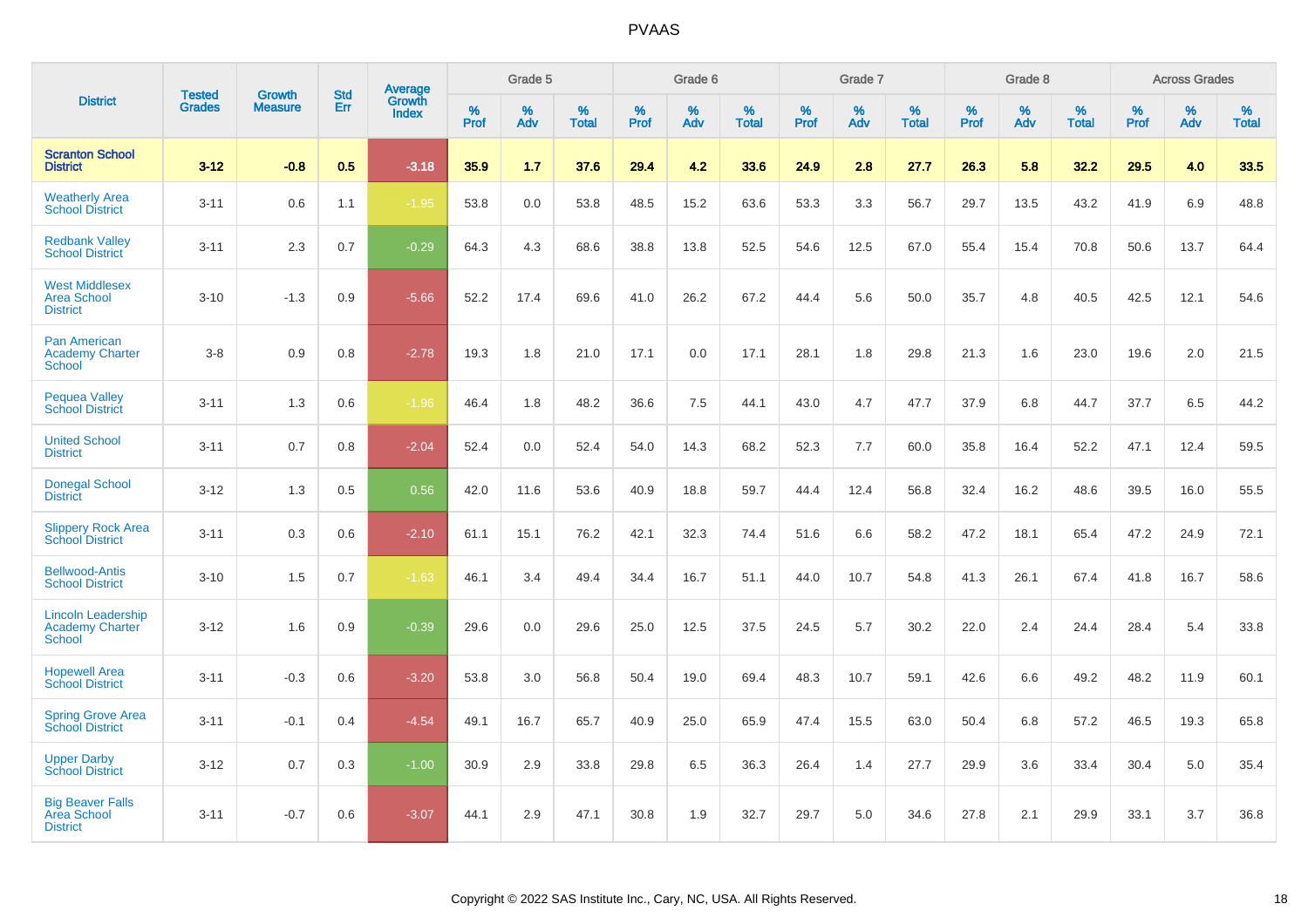|                                                               |                                | <b>Growth</b>  | <b>Std</b> |                                   |              | Grade 5  |                   |           | Grade 6  |                   |           | Grade 7  |                   |              | Grade 8  |                   |              | <b>Across Grades</b> |                   |
|---------------------------------------------------------------|--------------------------------|----------------|------------|-----------------------------------|--------------|----------|-------------------|-----------|----------|-------------------|-----------|----------|-------------------|--------------|----------|-------------------|--------------|----------------------|-------------------|
| <b>District</b>                                               | <b>Tested</b><br><b>Grades</b> | <b>Measure</b> | <b>Err</b> | <b>Average</b><br>Growth<br>Index | $\%$<br>Prof | %<br>Adv | %<br><b>Total</b> | %<br>Prof | %<br>Adv | %<br><b>Total</b> | %<br>Prof | %<br>Adv | %<br><b>Total</b> | $\%$<br>Prof | %<br>Adv | %<br><b>Total</b> | $\%$<br>Prof | %<br>Adv             | %<br><b>Total</b> |
| <b>Scranton School</b><br><b>District</b>                     | $3 - 12$                       | $-0.8$         | 0.5        | $-3.18$                           | 35.9         | 1.7      | 37.6              | 29.4      | 4.2      | 33.6              | 24.9      | 2.8      | 27.7              | 26.3         | 5.8      | 32.2              | 29.5         | 4.0                  | 33.5              |
| Mechanicsburg<br><b>Area School</b><br><b>District</b>        | $3 - 11$                       | 0.3            | 0.4        | $-2.81$                           | 48.1         | 12.0     | 60.1              | 45.6      | 16.3     | 61.9              | 46.2      | 12.4     | 58.6              | 52.3         | 8.7      | 61.0              | 46.4         | 13.9                 | 60.2              |
| <b>William Penn</b><br><b>School District</b>                 | $3 - 12$                       | 1.4            | 0.5        | 0.26                              | 24.0         | 0.5      | 24.5              | 31.6      | 2.8      | 34.5              | 30.8      | 0.6      | 31.4              | 21.8         | 2.4      | 24.2              | 26.1         | 2.5                  | 28.6              |
| <b>North Pocono</b><br><b>School District</b>                 | $3 - 11$                       | 0.3            | 0.6        | $-2.05$                           | 55.8         | 8.5      | 64.3              | 57.8      | 12.1     | 69.8              | 61.3      | 16.0     | 77.3              | 48.7         | 12.4     | 61.1              | 54.2         | 17.4                 | 71.6              |
| <b>Bentworth School</b><br><b>District</b>                    | $3 - 11$                       | 2.1            | 0.7        | 1.13                              | 60.3         | 15.4     | 75.6              | 46.1      | 6.7      | 52.8              | 52.5      | 20.0     | 72.5              | 43.3         | 11.9     | 55.2              | 52.1         | 16.1                 | 68.2              |
| <b>Marion Center</b><br><b>Area School</b><br><b>District</b> | $3 - 10$                       | 2.0            | 0.7        | 0.03                              | 52.6         | 10.3     | 62.8              | 45.6      | 22.3     | 68.0              | 52.9      | 5.9      | 58.8              | 49.5         | 7.4      | 56.8              | 49.1         | 13.2                 | 62.3              |
| Selinsgrove Area<br><b>School District</b>                    | $3 - 12$                       | $-1.5$         | 0.5        | $-3.62$                           | 51.9         | 4.4      | 56.4              | 46.4      | 19.0     | 65.4              | 39.7      | 16.7     | 56.4              | 47.6         | 12.6     | 60.2              | 44.8         | 15.2                 | 60.0              |
| <b>Montrose Area</b><br><b>School District</b>                | $3 - 10$                       | 1.0            | 0.7        | $-0.88$                           | 50.0         | 16.2     | 66.2              | 40.2      | 28.3     | 68.5              | 38.2      | 13.2     | 51.5              | 45.0         | 10.0     | 55.0              | 43.8         | 18.3                 | 62.0              |
| <b>Manchester</b><br><b>Academic Charter</b><br>School        | $3 - 8$                        | 2.1            | 1.1        | $-2.61$                           | 12.0         | 0.0      | 12.0              | 35.7      | 3.6      | 39.3              | 46.2      | 0.0      | 46.2              | 31.4         | 0.0      | 31.4              | 30.7         | 1.7                  | 32.4              |
| <b>Blue Ridge School</b><br><b>District</b>                   | $3 - 11$                       | 2.2            | 0.8        | $-0.09$                           | 42.5         | 8.2      | 50.7              | 46.0      | 8.1      | 54.0              | 50.0      | 16.1     | 66.1              | 47.1         | 8.6      | 55.7              | 45.4         | 10.7                 | 56.1              |
| <b>Northern Cambria</b><br><b>School District</b>             | $3 - 11$                       | 1.6            | 0.8        | $-0.85$                           | 40.0         | 5.4      | 45.4              | 33.3      | 7.4      | 40.7              | 53.7      | 5.6      | 59.3              | 47.7         | 4.6      | 52.3              | 42.9         | 6.6                  | 49.4              |
| <b>Scranton School</b><br><b>District</b>                     | $3 - 12$                       | $-0.8$         | 0.5        | $-3.18$                           | 35.9         | 1.7      | 37.6              | 29.4      | 4.2      | 33.6              | 24.9      | 2.8      | 27.7              | 26.3         | 5.8      | 32.2              | 29.5         | 4.0                  | 33.5              |
| <b>Mastery Charter</b><br>School - Hardy<br><b>Williams</b>   | $3 - 11$                       | 0.9            | 1.2        | $-1.53$                           | 10.3         | 0.0      | 10.3              | 37.8      | 13.5     | 51.4              | 29.2      | 0.0      | 29.2              |              |          |                   | 21.1         | 3.6                  | 24.7              |
| <b>Meyersdale Area</b><br><b>School District</b>              | $3 - 11$                       | 2.0            | 0.8        | $-1.63$                           | 51.8         | 13.0     | 64.8              | 55.4      | 12.3     | 67.7              | 62.3      | 1.9      | 64.2              | 54.2         | 5.1      | 59.3              | 52.4         | 10.9                 | 63.3              |
| <b>Cornell School</b><br><b>District</b>                      | $3 - 11$                       | $-0.8$         | 1.1        | $-2.17$                           | 36.7         | 0.0      | 36.7              | 34.9      | 7.0      | 41.9              | 35.9      | 0.0      | 35.9              | 24.3         | 2.7      | 27.0              | 32.9         | 6.1                  | 39.0              |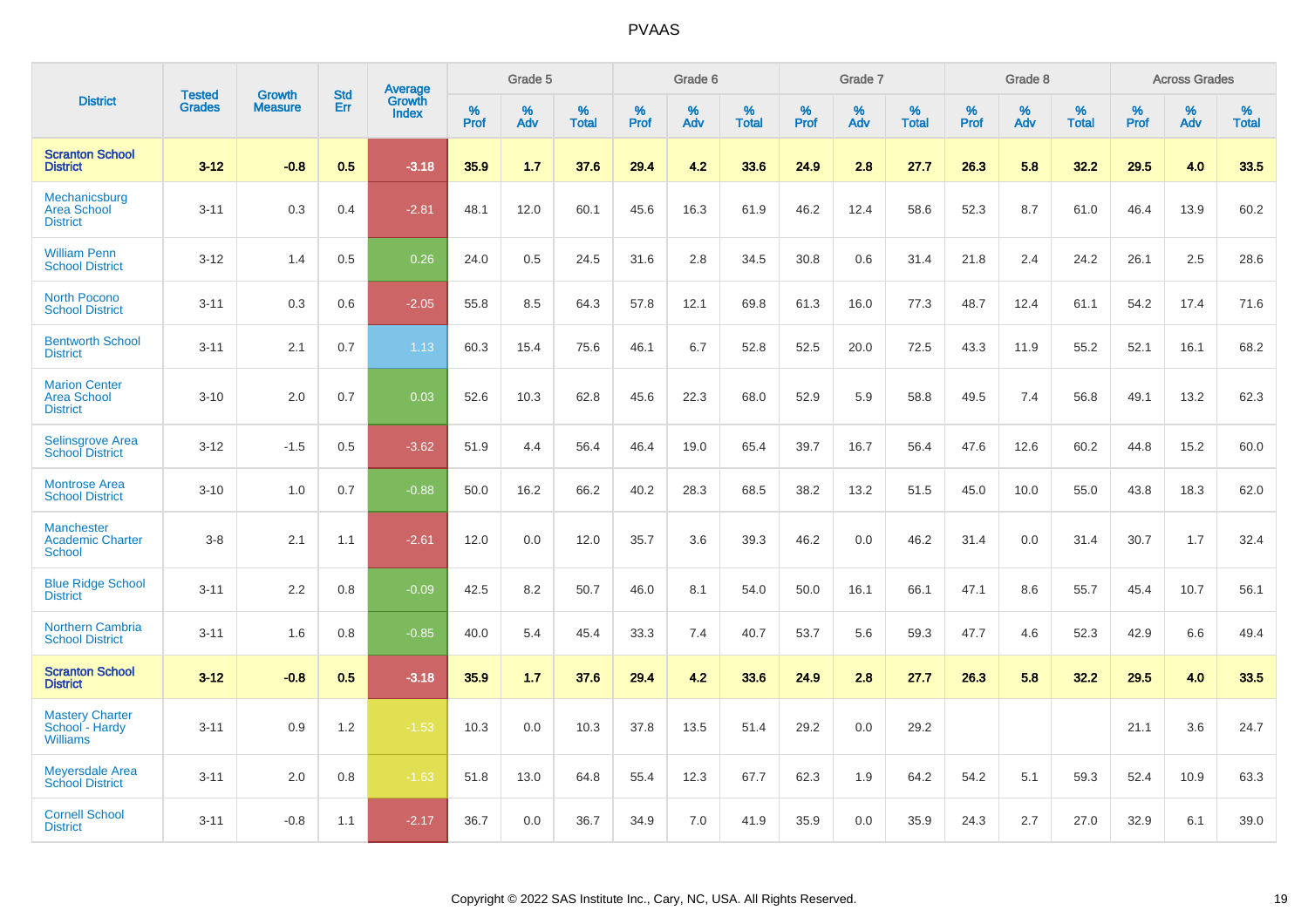|                                                                       |                                | <b>Growth</b>  | <b>Std</b> |                                          |                  | Grade 5  |                   |                  | Grade 6  |                   |                  | Grade 7  |                   |           | Grade 8  |                   |                  | <b>Across Grades</b> |                   |
|-----------------------------------------------------------------------|--------------------------------|----------------|------------|------------------------------------------|------------------|----------|-------------------|------------------|----------|-------------------|------------------|----------|-------------------|-----------|----------|-------------------|------------------|----------------------|-------------------|
| <b>District</b>                                                       | <b>Tested</b><br><b>Grades</b> | <b>Measure</b> | Err        | <b>Average</b><br>Growth<br><b>Index</b> | %<br><b>Prof</b> | %<br>Adv | %<br><b>Total</b> | %<br><b>Prof</b> | %<br>Adv | %<br><b>Total</b> | %<br><b>Prof</b> | %<br>Adv | %<br><b>Total</b> | %<br>Prof | %<br>Adv | %<br><b>Total</b> | %<br><b>Prof</b> | %<br>Adv             | %<br><b>Total</b> |
| <b>Scranton School</b><br><b>District</b>                             | $3 - 12$                       | $-0.8$         | 0.5        | $-3.18$                                  | 35.9             | 1.7      | 37.6              | 29.4             | 4.2      | 33.6              | 24.9             | 2.8      | 27.7              | 26.3      | 5.8      | 32.2              | 29.5             | 4.0                  | 33.5              |
| <b>Tidioute</b><br>Community<br><b>Charter School</b>                 | $3 - 11$                       | 2.0            | 1.5        | $-0.21$                                  | 69.2             | 0.0      | 69.2              | 61.1             | 5.6      | 66.7              | 26.3             | 0.0      | 26.3              | 37.0      | 0.0      | 37.0              | 43.2             | 4.0                  | 47.2              |
| <b>Minersville Area</b><br><b>School District</b>                     | $3 - 11$                       | $-1.1$         | 0.7        | $-2.58$                                  | 42.5             | 2.7      | 45.2              | 38.7             | 24.0     | 62.7              | 40.0             | 4.0      | 44.0              | 46.6      | 1.4      | 48.0              | 42.2             | 10.0                 | 52.2              |
| <b>York Academy</b><br><b>Regional Charter</b><br>School              | $3 - 11$                       | 0.3            | 0.8        | $-2.68$                                  | 33.3             | 5.0      | 38.3              | 55.9             | 11.9     | 67.8              | 47.3             | 7.3      | 54.6              | 35.1      | 12.3     | 47.4              | 40.8             | 14.1                 | 54.9              |
| <b>MaST Community</b><br><b>Charter School</b>                        | $3 - 10$                       | $-4.3$         | 0.6        | $-7.34$                                  | 56.4             | 9.9      | 66.3              | 45.3             | 21.7     | 67.0              | 59.8             | 12.8     | 72.6              | 54.4      | 12.6     | 67.0              | 51.0             | 14.1                 | 65.2              |
| Apollo-Ridge<br><b>School District</b>                                | $3 - 12$                       | $-2.9$         | 0.7        | $-4.42$                                  | 45.6             | 1.5      | 47.1              | 25.3             | 9.6      | 34.9              | 34.6             | 0.0      | 34.6              | 42.1      | 5.3      | 47.4              | 38.1             | 6.5                  | 44.6              |
| <b>North Clarion</b><br><b>County School</b><br><b>District</b>       | $3 - 12$                       | 2.6            | 1.0        | $-0.17$                                  | 51.1             | 8.9      | 60.0              | 46.3             | 19.5     | 65.8              | 45.2             | 4.8      | 50.0              | 54.6      | 11.4     | 65.9              | 45.1             | 12.2                 | 57.3              |
| <b>Jenkintown School</b><br><b>District</b>                           | $3 - 11$                       | 1.5            | 1.0        | $-1.16$                                  | 68.0             | 8.0      | 76.0              | 54.0             | 18.9     | 73.0              | 42.9             | 35.7     | 78.6              | 60.6      | 21.2     | 81.8              | 53.1             | 25.8                 | 78.9              |
| <b>South Middleton</b><br><b>School District</b>                      | $3 - 11$                       | 0.8            | 0.5        | $-3.53$                                  | 48.5             | 12.1     | 60.6              | 45.2             | 21.0     | 66.1              | 44.4             | 12.9     | 57.3              | 42.1      | 12.0     | 54.1              | 45.4             | 16.9                 | 62.3              |
| <b>North East School</b><br><b>District</b>                           | $3 - 11$                       | 0.8            | 0.6        | $-0.63$                                  | 61.2             | 9.5      | 70.7              | 44.8             | 21.6     | 66.4              | 50.0             | 9.3      | 59.3              | 56.9      | 16.8     | 73.7              | 52.6             | 15.4                 | 68.0              |
| <b>Shenango Area</b><br><b>School District</b>                        | $3 - 11$                       | 1.9            | 0.7        | $-0.12$                                  | 46.4             | 19.0     | 65.5              | 37.5             | 25.0     | 62.5              | 45.7             | 9.6      | 55.3              | 41.1      | 18.9     | 60.0              | 42.3             | 18.7                 | 61.1              |
| <b>Indiana Area</b><br><b>School District</b>                         | $3 - 11$                       | 1.1            | 0.5        | $-0.73$                                  | 57.2             | 12.8     | 70.0              | 37.5             | 22.5     | 60.0              | 53.6             | 16.6     | 70.2              | 52.0      | 16.3     | 68.4              | 49.3             | 18.5                 | 67.7              |
| <b>Southern Tioga</b><br><b>School District</b>                       | $3 - 11$                       | 1.4            | 0.6        | $-0.62$                                  | 38.5             | 4.2      | 42.7              | 39.6             | 14.2     | 53.8              | 44.9             | 3.6      | 48.6              | 37.2      | 8.3      | 45.4              | 38.5             | 7.0                  | 45.6              |
| <b>New Foundations</b><br><b>Charter School</b>                       | $3 - 11$                       | $-0.9$         | 0.8        | $-1.98$                                  | 37.0             | 9.3      | 46.3              | 38.1             | 9.5      | 47.6              | 50.8             | 3.3      | 54.1              | 36.1      | 6.0      | 42.2              | 41.1             | 6.7                  | 47.8              |
| <b>Southern</b><br><b>Huntingdon County</b><br><b>School District</b> | $3 - 11$                       | 1.1            | 0.7        | $-0.83$                                  | 47.1             | 2.9      | 50.0              | 26.6             | 7.6      | 34.2              | 43.2             | 4.6      | 47.7              | 41.5      | 3.7      | 45.1              | 39.6             | 5.6                  | 45.2              |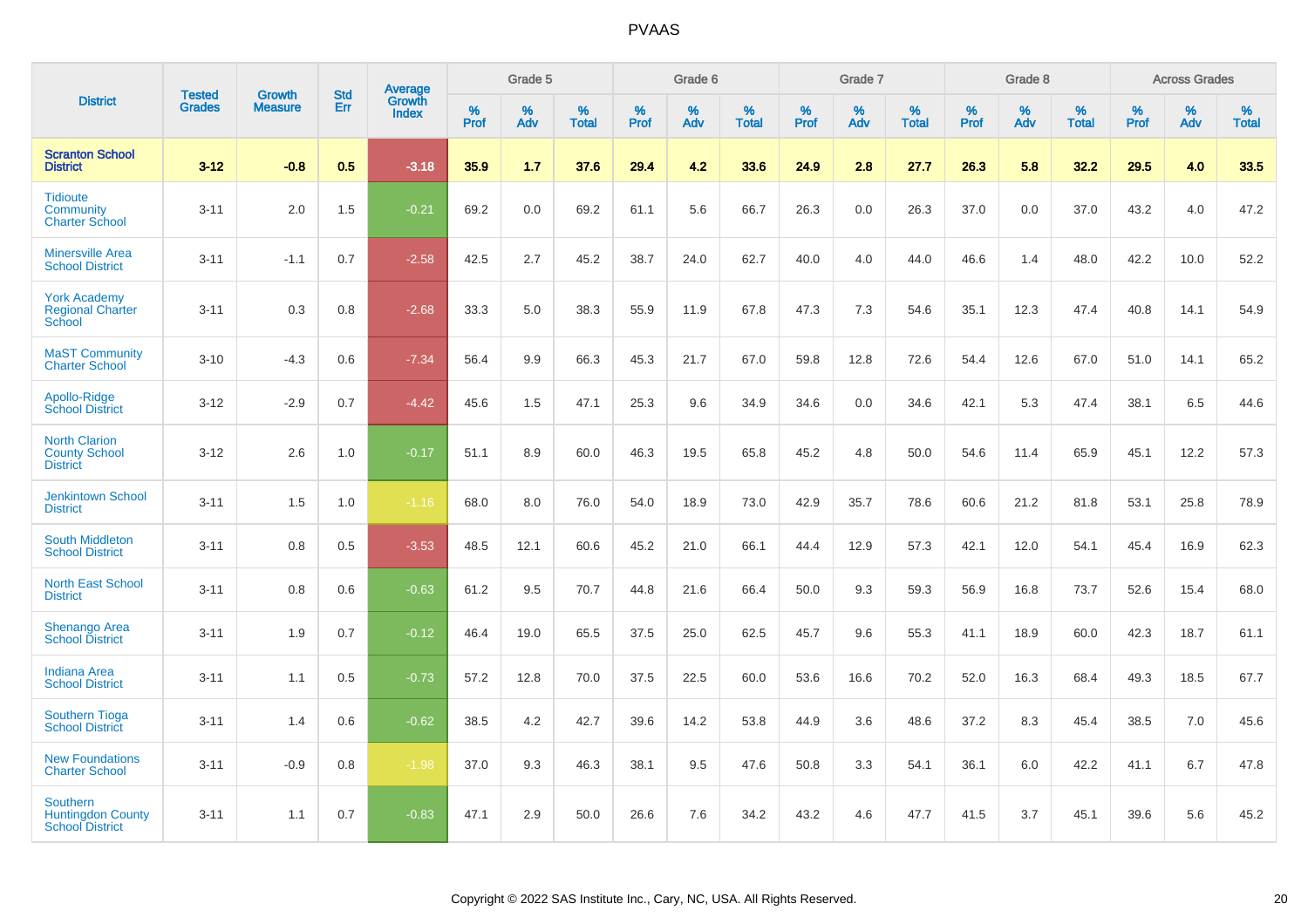|                                                                              |                                |                                 | <b>Std</b> | Average                |           | Grade 5  |                   |           | Grade 6  |                   |           | Grade 7  |                   |           | Grade 8  |                   |           | <b>Across Grades</b> |                   |
|------------------------------------------------------------------------------|--------------------------------|---------------------------------|------------|------------------------|-----------|----------|-------------------|-----------|----------|-------------------|-----------|----------|-------------------|-----------|----------|-------------------|-----------|----------------------|-------------------|
| <b>District</b>                                                              | <b>Tested</b><br><b>Grades</b> | <b>Growth</b><br><b>Measure</b> | Err        | Growth<br><b>Index</b> | %<br>Prof | %<br>Adv | %<br><b>Total</b> | %<br>Prof | %<br>Adv | %<br><b>Total</b> | %<br>Prof | %<br>Adv | %<br><b>Total</b> | %<br>Prof | %<br>Adv | %<br><b>Total</b> | %<br>Prof | %<br>Adv             | %<br><b>Total</b> |
| <b>Scranton School</b><br><b>District</b>                                    | $3 - 12$                       | $-0.8$                          | 0.5        | $-3.18$                | 35.9      | 1.7      | 37.6              | 29.4      | 4.2      | 33.6              | 24.9      | 2.8      | 27.7              | 26.3      | 5.8      | 32.2              | 29.5      | 4.0                  | 33.5              |
| <b>Mckeesport Area</b><br><b>School District</b>                             | $3 - 12$                       | 0.3                             | 0.5        | $-3.77$                | 30.5      | 0.6      | 31.1              | 29.1      | 1.3      | 30.4              | 24.1      | 0.0      | 24.1              | 22.6      | 1.0      | 23.7              | 25.9      | 2.4                  | 28.3              |
| <b>Everett Area</b><br><b>School District</b>                                | $3 - 11$                       | $-0.2$                          | 0.7        | $-3.44$                | 41.4      | 9.2      | 50.6              | 34.9      | 11.6     | 46.5              | 47.5      | 5.9      | 53.5              | 37.3      | 9.3      | 46.7              | 40.8      | 11.4                 | 52.2              |
| <b>Young Scholars Of</b><br>Western<br>Pennsylvania<br><b>Charter School</b> | $3-8$                          | 2.0                             | 1.1        | 0.04                   | 27.3      | 9.1      | 36.4              | 40.6      | 6.2      | 46.9              | 32.1      | 3.6      | 35.7              | 43.5      | 8.7      | 52.2              | 31.2      | 9.1                  | 40.3              |
| <b>Propel Charter</b><br>School - East                                       | $3-8$                          | 1.1                             | 1.0        | $-2.14$                | 32.5      | 0.0      | 32.5              | 34.3      | 11.4     | 45.7              | 33.3      | 9.1      | 42.4              | 29.4      | 0.0      | 29.4              | 31.6      | 4.7                  | 36.3              |
| <b>Blue Mountain</b><br><b>School District</b>                               | $3 - 10$                       | 0.0                             | 0.5        | $-2.39$                | 60.1      | 12.0     | 72.2              | 50.9      | 12.4     | 63.3              | 52.0      | 10.1     | 62.0              | 47.3      | 11.5     | 58.8              | 52.0      | 15.0                 | 67.0              |
| <b>Port Allegany</b><br><b>School District</b>                               | $3 - 11$                       | $-1.8$                          | 0.8        | $-3.92$                | 34.3      | 2.9      | 37.1              | 31.9      | 2.9      | 34.8              | 32.9      | 5.7      | 38.6              | 40.3      | 3.2      | 43.6              | 35.0      | 5.9                  | 40.8              |
| <b>Valley View School</b><br><b>District</b>                                 | $3 - 11$                       | 1.0                             | 0.8        | $-2.65$                | 62.4      | 1.8      | 64.2              | 41.4      | 10.3     | 51.7              | 53.7      | 4.9      | 58.5              | 42.6      | 4.9      | 47.5              | 49.9      | 7.2                  | 57.1              |
| <b>Aspira Bilingual</b><br><b>Cyber Charter</b><br>School                    | $3 - 11$                       | 2.8                             | 1.6        | $-0.41$                |           |          |                   | 12.9      | 0.0      | 12.9              | 0.0       | 0.0      | 0.0               | 0.0       | 0.0      | 0.0               | 5.9       | 0.0                  | 5.9               |
| <b>Duquesne City</b><br><b>School District</b>                               | $3-8$                          | 3.1                             | 1.4        | 0.73                   | 11.3      | 0.0      | 11.3              | 10.8      | 2.7      | 13.5              |           |          |                   |           |          |                   | 14.8      | 0.6                  | 15.3              |
| North Star School<br><b>District</b>                                         | $3 - 11$                       | $-0.3$                          | 0.7        | $-4.18$                | 44.3      | 3.8      | 48.1              | 35.9      | 17.2     | 53.1              | 44.4      | 8.3      | 52.8              | 49.5      | 17.2     | 66.7              | 44.5      | 15.3                 | 59.8              |
| <b>South Butler</b><br><b>County School</b><br><b>District</b>               | $3 - 10$                       | 1.0                             | 0.5        | $-0.14$                | 59.9      | 14.3     | 74.2              | 50.7      | 14.5     | 65.2              | 44.7      | 11.4     | 56.1              | 53.7      | 13.0     | 66.7              | 50.5      | 17.8                 | 68.3              |
| <b>Albert Gallatin</b><br><b>Area School</b><br><b>District</b>              | $3 - 11$                       | 0.4                             | 0.5        | $-1.30$                | 45.8      | 5.4      | 51.2              | 34.0      | 8.4      | 42.4              | 39.7      | 2.2      | 41.8              | 37.8      | 5.3      | 43.0              | 38.7      | 7.6                  | 46.2              |
| <b>Upper Moreland</b><br><b>Township School</b><br><b>District</b>           | $3 - 11$                       | $-0.3$                          | 0.4        | $-3.84$                | 54.1      | 10.5     | 64.6              | 42.4      | 21.0     | 63.4              | 53.7      | 8.4      | 62.1              | 41.0      | 14.2     | 55.1              | 46.0      | 16.1                 | 62.1              |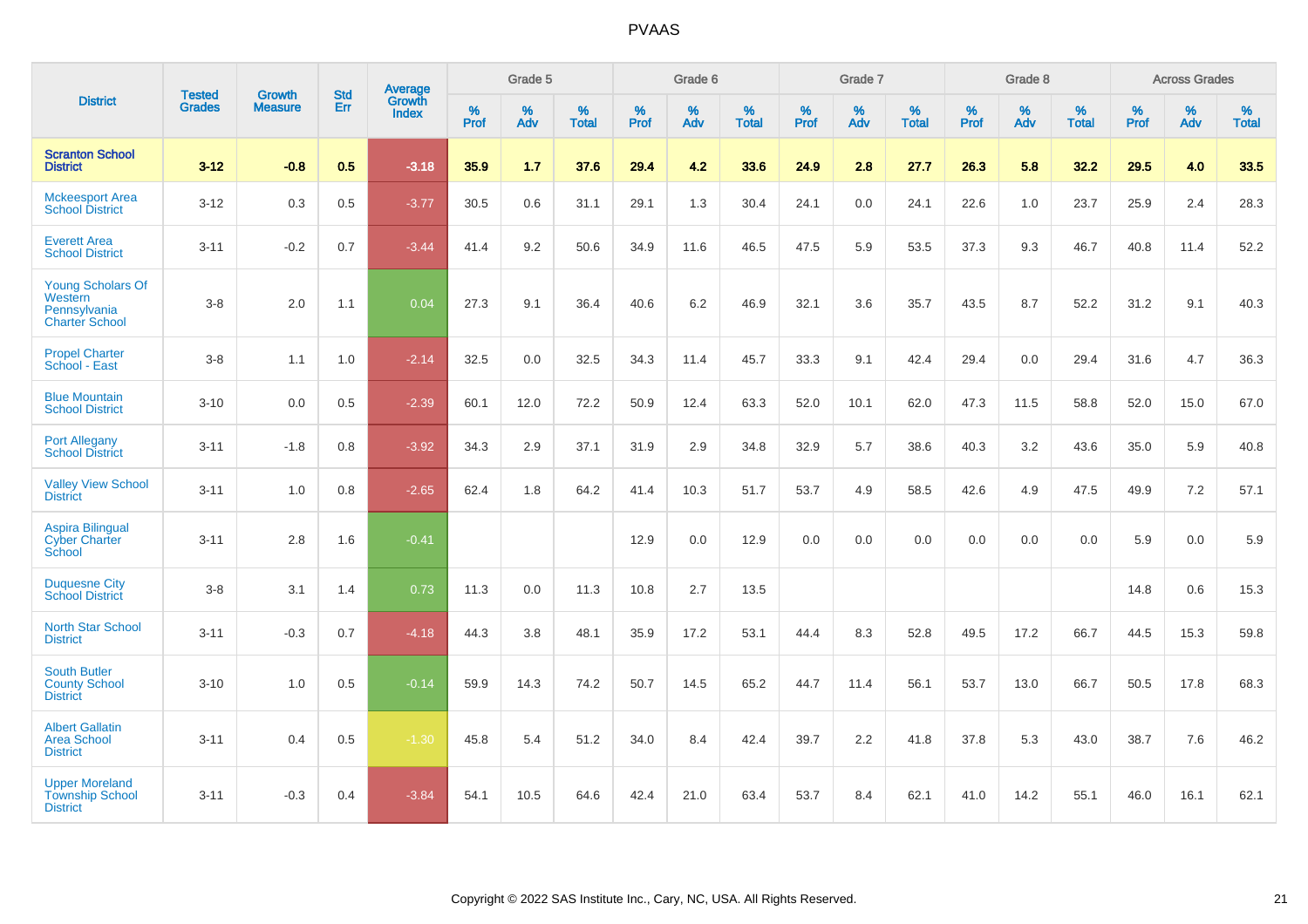|                                                                           |                                |                                 | <b>Std</b> | <b>Average</b>                |           | Grade 5  |                   |           | Grade 6  |                   |           | Grade 7  |                   |           | Grade 8  |                   |           | <b>Across Grades</b> |                   |
|---------------------------------------------------------------------------|--------------------------------|---------------------------------|------------|-------------------------------|-----------|----------|-------------------|-----------|----------|-------------------|-----------|----------|-------------------|-----------|----------|-------------------|-----------|----------------------|-------------------|
| <b>District</b>                                                           | <b>Tested</b><br><b>Grades</b> | <b>Growth</b><br><b>Measure</b> | Err        | <b>Growth</b><br><b>Index</b> | %<br>Prof | %<br>Adv | %<br><b>Total</b> | %<br>Prof | %<br>Adv | %<br><b>Total</b> | %<br>Prof | %<br>Adv | %<br><b>Total</b> | %<br>Prof | %<br>Adv | %<br><b>Total</b> | %<br>Prof | %<br>Adv             | %<br><b>Total</b> |
| <b>Scranton School</b><br><b>District</b>                                 | $3 - 12$                       | $-0.8$                          | 0.5        | $-3.18$                       | 35.9      | 1.7      | 37.6              | 29.4      | 4.2      | 33.6              | 24.9      | 2.8      | 27.7              | 26.3      | 5.8      | 32.2              | 29.5      | 4.0                  | 33.5              |
| <b>Clarion Area</b><br><b>School District</b>                             | $3 - 11$                       | 1.1                             | 0.9        | $-1.14$                       | 58.3      | 2.1      | 60.4              | 46.4      | 7.1      | 53.6              | 44.8      | 4.5      | 49.2              | 39.0      | 11.9     | 50.8              | 45.1      | 10.1                 | 55.2              |
| <b>Warren County</b><br><b>School District</b>                            | $3 - 11$                       | $0.2\,$                         | 0.4        | $-1.64$                       | 38.6      | 4.0      | 42.5              | 41.0      | 8.0      | 49.0              | 33.4      | 4.1      | 37.5              | 43.1      | 4.7      | 47.8              | 38.0      | 6.9                  | 44.8              |
| <b>Palisades School</b><br><b>District</b>                                | $3 - 11$                       | 0.4                             | 0.6        | $-3.48$                       | 53.1      | 13.5     | 66.7              | 48.5      | 19.2     | 67.7              | 60.2      | 10.7     | 70.9              | 43.2      | 9.1      | 52.3              | 48.5      | 17.4                 | 65.9              |
| <b>Premier Arts And</b><br><b>Science Charter</b><br><b>School</b>        | $3-5$                          | 5.2                             | 2.1        | 2.52                          | 16.7      | 0.0      | 16.7              |           |          |                   |           |          |                   |           |          |                   | 14.2      | 1.9                  | 16.0              |
| <b>Interboro School</b><br><b>District</b>                                | $3 - 12$                       | 0.3                             | 0.4        | $-2.03$                       | 42.9      | 4.5      | 47.3              | 40.0      | 11.7     | 51.7              | 44.0      | 8.7      | 52.7              | 44.2      | 7.4      | 51.6              | 41.8      | 8.7                  | 50.4              |
| <b>Gateway School</b><br><b>District</b>                                  | $3 - 11$                       | $-1.0$                          | 0.4        | $-5.60$                       | 48.9      | 5.6      | 54.5              | 42.7      | 10.8     | 53.5              | 49.3      | 10.8     | 60.1              | 43.7      | 14.0     | 57.7              | 45.5      | 12.1                 | 57.7              |
| <b>Dallastown Area</b><br><b>School District</b>                          | $3 - 11$                       | $-2.2$                          | 0.3        | $-6.90$                       | 53.1      | 7.2      | 60.3              | 44.3      | 30.9     | 75.1              | 45.3      | 9.3      | 54.7              | 43.8      | 11.1     | 54.9              | 44.8      | 19.1                 | 63.9              |
| <b>Saint Marys Area</b><br><b>School District</b>                         | $3 - 11$                       | $-1.5$                          | 0.6        | $-3.55$                       | 48.7      | 2.6      | 51.3              | 42.7      | 13.7     | 56.4              | 40.8      | 7.7      | 48.5              | 46.4      | 8.0      | 54.3              | 44.6      | 11.0                 | 55.6              |
| <b>Lebanon School</b><br><b>District</b>                                  | $3 - 11$                       | $-0.4$                          | 0.4        | $-2.17$                       | 29.4      | 2.5      | 31.9              | 21.7      | 5.5      | 27.2              | 20.0      | 2.5      | 22.5              | 21.9      | 1.2      | 23.0              | 25.5      | 3.4                  | 28.8              |
| <b>Southwest</b><br>Leadership<br><b>Academy Charter</b><br><b>School</b> | $3 - 8$                        | 0.2                             | 1.1        | $-5.76$                       | 9.1       | 0.0      | 9.1               | 16.1      | 6.4      | 22.6              | 15.8      | 2.6      | 18.4              | 20.8      | 0.0      | 20.8              | 19.0      | 3.3                  | 22.3              |
| <b>Chester-Upland</b><br><b>School District</b>                           | $3 - 11$                       | 0.8                             | 0.8        | $-1.40$                       | 15.4      | 0.0      | 15.4              | 18.2      | 2.6      | 20.8              | 12.4      | 0.0      | 12.4              | 9.8       | 0.0      | 9.8               | 15.6      | 1.0                  | 16.6              |
| Penn Cambria<br><b>School District</b>                                    | $3 - 11$                       | $-0.4$                          | 0.6        | $-3.40$                       | 56.8      | 0.9      | 57.7              | 46.5      | 7.1      | 53.5              | 58.1      | 7.7      | 65.8              | 52.3      | 7.8      | 60.2              | 48.8      | 9.2                  | 58.0              |
| <b>Farrell Area School</b><br><b>District</b>                             | $3 - 11$                       | 1.3                             | 1.0        | $-0.92$                       | 26.7      | 0.0      | 26.7              | 31.7      | 2.4      | 34.2              | 20.4      | 0.0      | 20.4              | 28.2      | 0.0      | 28.2              | 25.9      | 2.3                  | 28.2              |
| <b>Greater Latrobe</b><br><b>School District</b>                          | $3 - 11$                       | $-3.1$                          | 0.4        | $-8.08$                       | 55.6      | 5.8      | 61.4              | 42.2      | 21.1     | 63.2              | 49.0      | 10.1     | 59.1              | 46.2      | 20.0     | 66.2              | 46.9      | 15.6                 | 62.5              |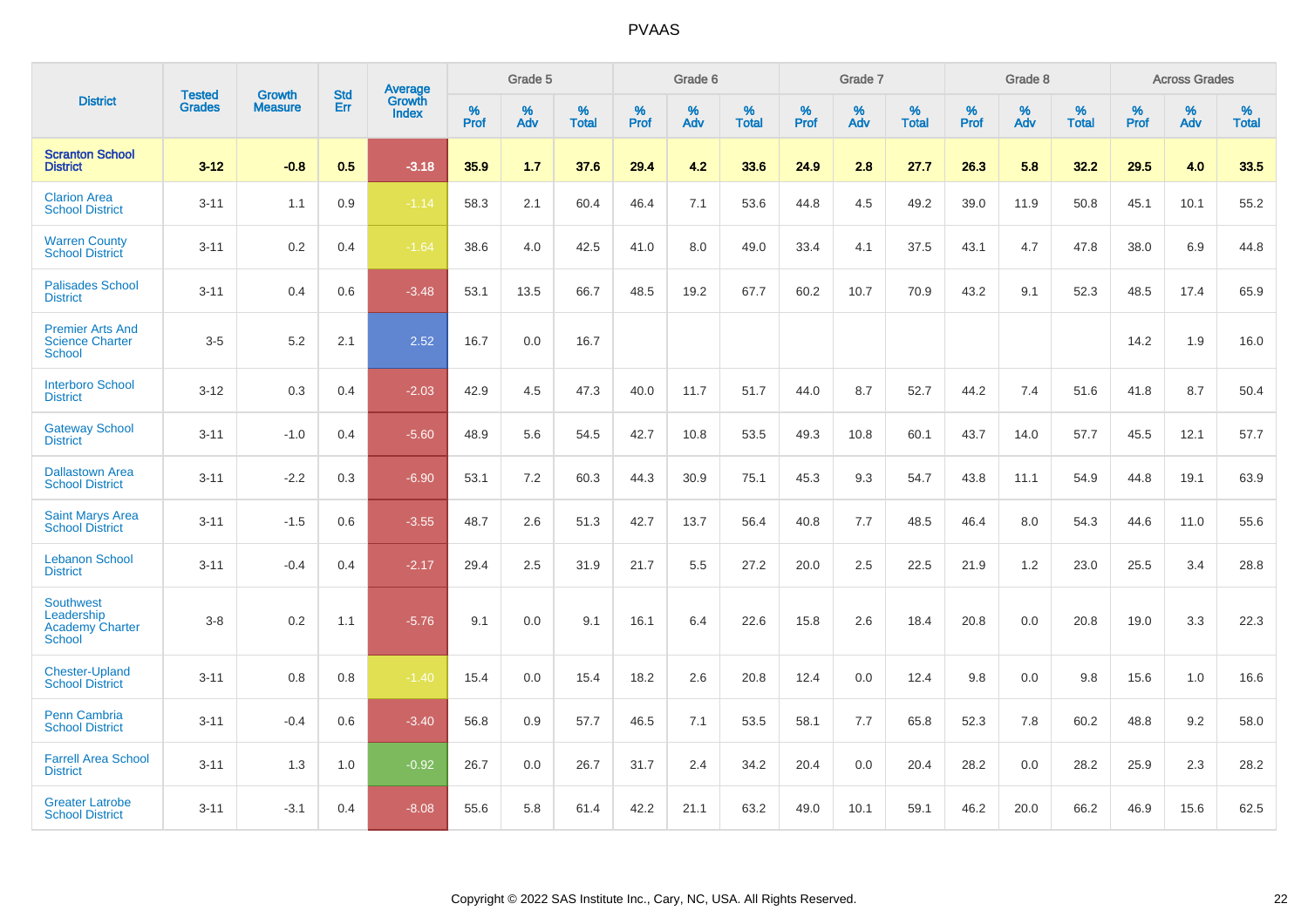|                                                                         |                                |                                 | <b>Std</b> | Average                |              | Grade 5     |                      |              | Grade 6  |                      |              | Grade 7  |                   |              | Grade 8  |                   |              | <b>Across Grades</b> |            |
|-------------------------------------------------------------------------|--------------------------------|---------------------------------|------------|------------------------|--------------|-------------|----------------------|--------------|----------|----------------------|--------------|----------|-------------------|--------------|----------|-------------------|--------------|----------------------|------------|
| <b>District</b>                                                         | <b>Tested</b><br><b>Grades</b> | <b>Growth</b><br><b>Measure</b> | Err        | Growth<br><b>Index</b> | $\%$<br>Prof | $\%$<br>Adv | $\%$<br><b>Total</b> | $\%$<br>Prof | %<br>Adv | $\%$<br><b>Total</b> | $\%$<br>Prof | %<br>Adv | %<br><b>Total</b> | $\%$<br>Prof | %<br>Adv | %<br><b>Total</b> | $\%$<br>Prof | %<br>Adv             | %<br>Total |
| <b>Scranton School</b><br><b>District</b>                               | $3 - 12$                       | $-0.8$                          | 0.5        | $-3.18$                | 35.9         | 1.7         | 37.6                 | 29.4         | 4.2      | 33.6                 | 24.9         | 2.8      | 27.7              | 26.3         | 5.8      | 32.2              | 29.5         | 4.0                  | 33.5       |
| <b>Seven Generations</b><br><b>Charter School</b>                       | $3-5$                          | 5.1                             | 2.1        | 2.46                   | 62.2         | 2.7         | 64.9                 |              |          |                      |              |          |                   |              |          |                   | 48.0         | $8.8\,$              | 56.8       |
| Northwood<br><b>Academy Charter</b><br>School                           | $3-8$                          | $-0.1$                          | 0.7        | $-3.80$                | 23.4         | 1.3         | 24.7                 | 44.2         | 6.5      | 50.6                 | 37.5         | 5.6      | 43.1              | 29.6         | 13.0     | 42.6              | 31.0         | 5.4                  | 36.4       |
| Philadelphia City<br><b>School District</b>                             | $3 - 12$                       | $-0.0$                          | 0.2        | $-2.50$                | 24.2         | 3.5         | 27.7                 | 22.9         | 8.1      | 31.0                 | 26.8         | 6.5      | 33.4              | 22.4         | 4.6      | 27.1              | 23.1         | 6.3                  | 29.4       |
| <b>Mastery Charter</b><br>School - Harrity<br>Campus                    | $3-8$                          | 0.5                             | 1.2        | $-2.57$                | 13.6         | 0.0         | 13.6                 | 12.8         | 2.1      | 14.9                 | 26.5         | 0.0      | 26.5              | 11.1         | 7.4      | 18.5              | 18.2         | 2.0                  | 20.2       |
| <b>Middletown Area</b><br><b>School District</b>                        | $3 - 11$                       | $-0.3$                          | 0.6        | $-2.50$                | 40.9         | 6.3         | 47.2                 | 28.7         | 7.0      | 35.7                 | 43.8         | 5.6      | 49.3              | 38.5         | 3.8      | 42.3              | 37.8         | 8.2                  | 46.0       |
| Allegheny-Clarion<br><b>Valley School</b><br><b>District</b>            | $3 - 10$                       | 2.1                             | 1.0        | 0.11                   | 42.5         | 5.0         | 47.5                 | 42.1         | 15.8     | 57.9                 | 43.9         | 2.4      | 46.3              | 40.0         | 0.0      | 40.0              | 40.9         | 9.1                  | 50.0       |
| <b>Eastern Lebanon</b><br><b>County School</b><br><b>District</b>       | $3 - 11$                       | $-0.3$                          | 0.5        | $-4.72$                | 48.9         | 2.8         | 51.7                 | 42.0         | 9.1      | 51.1                 | 45.1         | 8.0      | 53.1              | 29.8         | 7.0      | 36.8              | 42.0         | 9.1                  | 51.0       |
| West Philadelphia<br>Achievement<br>Charter<br><b>Elementary School</b> | $3-5$                          | 3.8                             | 1.6        | 2.40                   | 21.0         | 0.0         | 21.0                 |              |          |                      |              |          |                   |              |          |                   | 18.1         | 1.5                  | 19.6       |
| <b>Southeast Delco</b><br><b>School District</b>                        | $3 - 10$                       | $-0.6$                          | 0.6        | $-3.13$                | 28.6         | 0.0         | 28.6                 | 30.4         | 1.8      | 32.1                 | 29.2         | 1.5      | 30.8              | 34.4         | 3.8      | 38.2              | 28.9         | 2.4                  | 31.3       |
| <b>Union City Area</b><br><b>School District</b>                        | $3 - 12$                       | 0.2                             | 0.7        | $-1.85$                | 34.8         | 1.4         | 36.2                 | 35.5         | 16.1     | 51.6                 | 44.7         | 10.5     | 55.3              | 42.2         | 8.9      | 51.1              | 39.0         | 12.5                 | 51.5       |
| <b>Conewago Valley</b><br><b>School District</b>                        | $3-12$                         | 0.7                             | 0.4        | $-2.40$                | 52.1         | 3.4         | 55.5                 | 44.7         | 14.0     | 58.7                 | 46.4         | 8.8      | 55.2              | 46.8         | 5.7      | 52.5              | 46.9         | 10.0                 | 56.9       |
| <b>Haverford</b><br><b>Township School</b><br><b>District</b>           | $3 - 11$                       | 0.2                             | 0.3        | $-2.60$                | 55.4         | 23.8        | 79.2                 | 51.1         | 27.6     | 78.7                 | 55.0         | 18.3     | 73.3              | 44.5         | 32.3     | 76.7              | 49.2         | 29.5                 | 78.6       |
| <b>Mastery Charter</b><br>School - Pickett<br>Campus                    | $6 - 10$                       | 1.6                             | 1.1        | $-0.80$                |              |             |                      | 4.9          | 0.0      | 4.9                  | 15.4         | 0.0      | 15.4              | 8.8          | 2.9      | 11.8              | 9.6          | 0.9                  | 10.5       |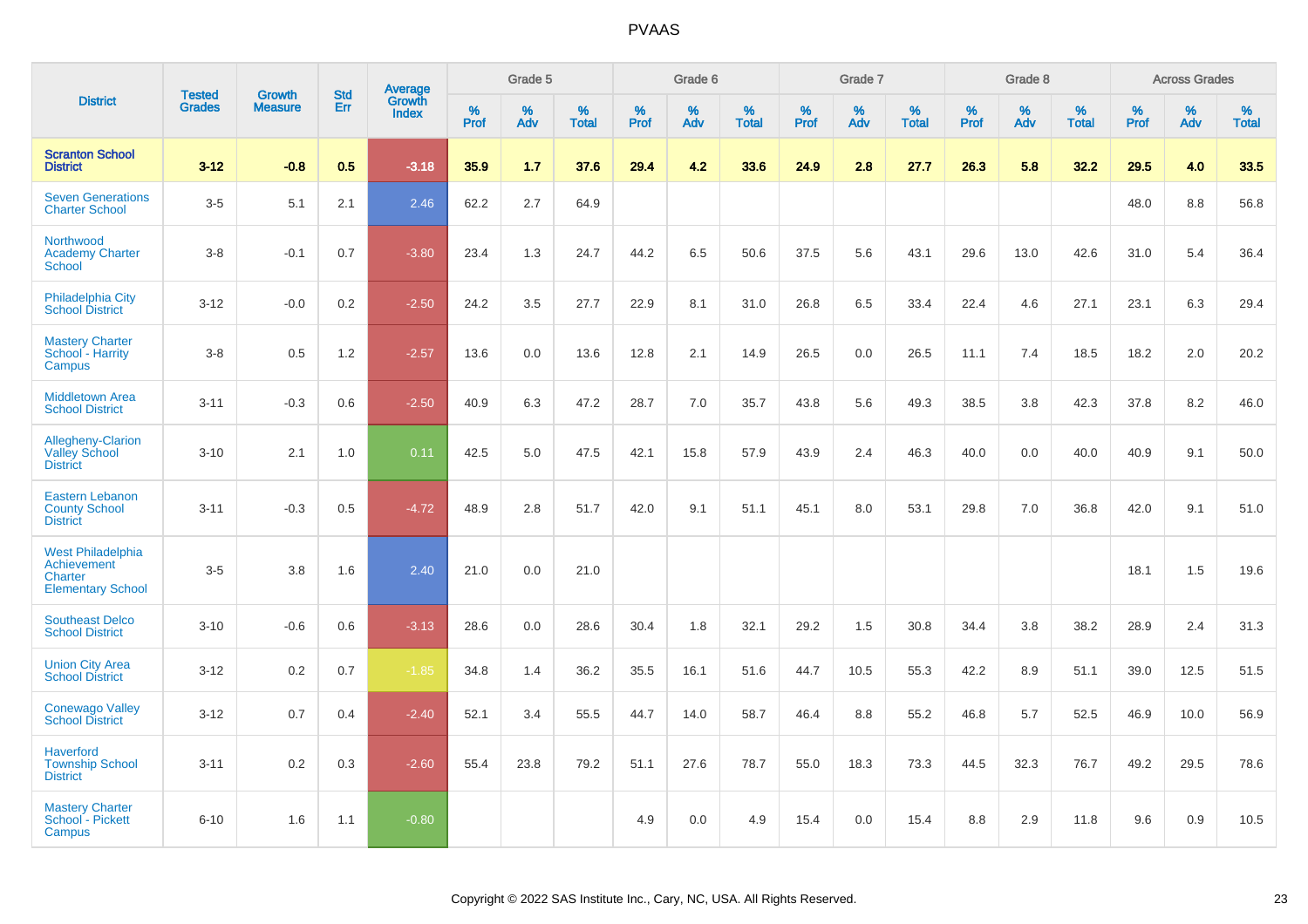|                                                                     | <b>Tested</b> | <b>Growth</b>  | <b>Std</b> | <b>Average</b>         |              | Grade 5  |                   |           | Grade 6  |                   |           | Grade 7  |                   |           | Grade 8  |                   |           | <b>Across Grades</b> |                   |
|---------------------------------------------------------------------|---------------|----------------|------------|------------------------|--------------|----------|-------------------|-----------|----------|-------------------|-----------|----------|-------------------|-----------|----------|-------------------|-----------|----------------------|-------------------|
| <b>District</b>                                                     | <b>Grades</b> | <b>Measure</b> | Err        | Growth<br><b>Index</b> | $\%$<br>Prof | %<br>Adv | %<br><b>Total</b> | %<br>Prof | %<br>Adv | %<br><b>Total</b> | %<br>Prof | %<br>Adv | %<br><b>Total</b> | %<br>Prof | %<br>Adv | %<br><b>Total</b> | %<br>Prof | %<br>Adv             | %<br><b>Total</b> |
| <b>Scranton School</b><br><b>District</b>                           | $3 - 12$      | $-0.8$         | 0.5        | $-3.18$                | 35.9         | 1.7      | 37.6              | 29.4      | 4.2      | 33.6              | 24.9      | 2.8      | 27.7              | 26.3      | 5.8      | 32.2              | 29.5      | 4.0                  | 33.5              |
| <b>Fort Leboeuf</b><br><b>School District</b>                       | $3 - 11$      | 0.0            | 0.5        | $-2.79$                | 47.7         | 21.9     | 69.7              | 39.4      | 26.8     | 66.2              | 49.2      | 15.1     | 64.2              | 42.1      | 16.6     | 58.6              | 45.4      | 23.3                 | 68.7              |
| <b>Methacton School</b><br><b>District</b>                          | $3 - 11$      | 0.4            | 0.4        | $-4.06$                | 64.7         | 8.3      | 73.0              | 54.9      | 21.0     | 75.9              | 56.6      | 11.2     | 67.8              | 49.7      | 21.0     | 70.7              | 55.3      | 17.3                 | 72.6              |
| <b>Conemaugh Valley</b><br><b>School District</b>                   | $3 - 12$      | 0.5            | 0.9        | $-1.99$                | 52.9         | 3.9      | 56.9              | 30.0      | 30.0     | 60.0              | 44.2      | 5.8      | 50.0              | 49.1      | 9.4      | 58.5              | 43.3      | 12.5                 | 55.8              |
| <b>Shamokin Area</b><br><b>School District</b>                      | $3 - 11$      | 1.2            | 0.5        | $-1.27$                | 42.9         | 2.1      | 45.0              | 32.6      | 9.4      | 42.0              | 44.0      | 1.5      | 45.5              | 31.3      | 5.5      | 36.8              | 34.3      | 5.8                  | 40.1              |
| Penn-Trafford<br><b>School District</b>                             | $3 - 11$      | 0.1            | 0.4        | $-2.24$                | 59.8         | 20.9     | 80.7              | 45.7      | 34.7     | 80.4              | 56.2      | 23.2     | 79.4              | 54.3      | 14.9     | 69.1              | 51.0      | 27.6                 | 78.6              |
| Aliquippa School<br><b>District</b>                                 | $3 - 11$      | $-0.6$         | 0.8        | $-1.85$                | 14.7         | 0.0      | 14.7              | 12.5      | 3.1      | 15.6              | 27.4      | 2.7      | 30.1              | 14.1      | 0.0      | 14.1              | 16.7      | 1.0                  | 17.7              |
| <b>Mastery Charter</b><br>School-Cleveland<br>Elementary            | $3-8$         | 2.7            | 1.3        | 0.20                   | 25.0         | 7.1      | 32.1              | 23.5      | 0.0      | 23.5              | 24.1      | 3.4      | 27.6              | 21.7      | 0.0      | 21.7              | 18.8      | 1.9                  | 20.6              |
| <b>Newport School</b><br><b>District</b>                            | $3 - 12$      | $-0.1$         | 0.8        | $-1.60$                | 42.2         | 11.1     | 53.3              | 44.4      | 11.1     | 55.6              | 41.3      | 1.6      | 42.9              | 43.8      | 7.8      | 51.6              | 40.2      | 8.8                  | 48.9              |
| <b>Central Bucks</b><br><b>School District</b>                      | $3 - 11$      | $-1.3$         | 0.2        | $-11.77$               | 57.2         | 12.0     | 69.2              | 48.3      | 28.7     | 76.9              | 54.3      | 16.8     | 71.0              | 51.5      | 17.5     | 69.0              | 51.5      | 19.8                 | 71.4              |
| <b>General Mclane</b><br><b>School District</b>                     | $3 - 11$      | 0.2            | 0.5        | $-1.05$                | 57.7         | 8.0      | 65.8              | 45.4      | 23.3     | 68.7              | 50.3      | 15.6     | 66.0              | 44.9      | 12.2     | 57.0              | 49.9      | 16.3                 | 66.2              |
| <b>Deer Lakes School</b><br><b>District</b>                         | $3 - 11$      | $-0.4$         | 0.6        | $-2.21$                | 52.0         | 5.5      | 57.5              | 47.2      | 22.0     | 69.1              | 42.4      | 10.6     | 53.0              | 44.7      | 10.7     | 55.3              | 45.1      | 14.9                 | 60.0              |
| <b>Lindley Academy</b><br><b>Charter School At</b><br><b>Birney</b> | $3-8$         | 1.0            | 0.7        | $-1.02$                | 8.9          | 0.0      | 8.9               | 24.0      | 2.5      | 26.6              | 20.6      | 3.2      | 23.8              | 19.4      | 4.8      | 24.2              | 19.6      | 2.3                  | 21.9              |
| <b>West Oak Lane</b><br><b>Charter School</b>                       | $3-8$         | 0.8            | 0.7        | $-1.30$                | 29.9         | 0.0      | 29.9              | 26.5      | 2.9      | 29.4              | 35.1      | 6.8      | 41.9              | 41.5      | 4.6      | 46.2              | 31.4      | 4.3                  | 35.8              |
| Antonia Pantoja<br>Community<br><b>Charter School</b>               | $3-8$         | 0.5            | 0.9        | $-2.57$                | 20.9         | 1.5      | 22.4              | 32.3      | 6.4      | 38.7              | 37.0      | 2.2      | 39.1              | 35.1      | 8.1      | 43.2              | 25.4      | 3.3                  | 28.7              |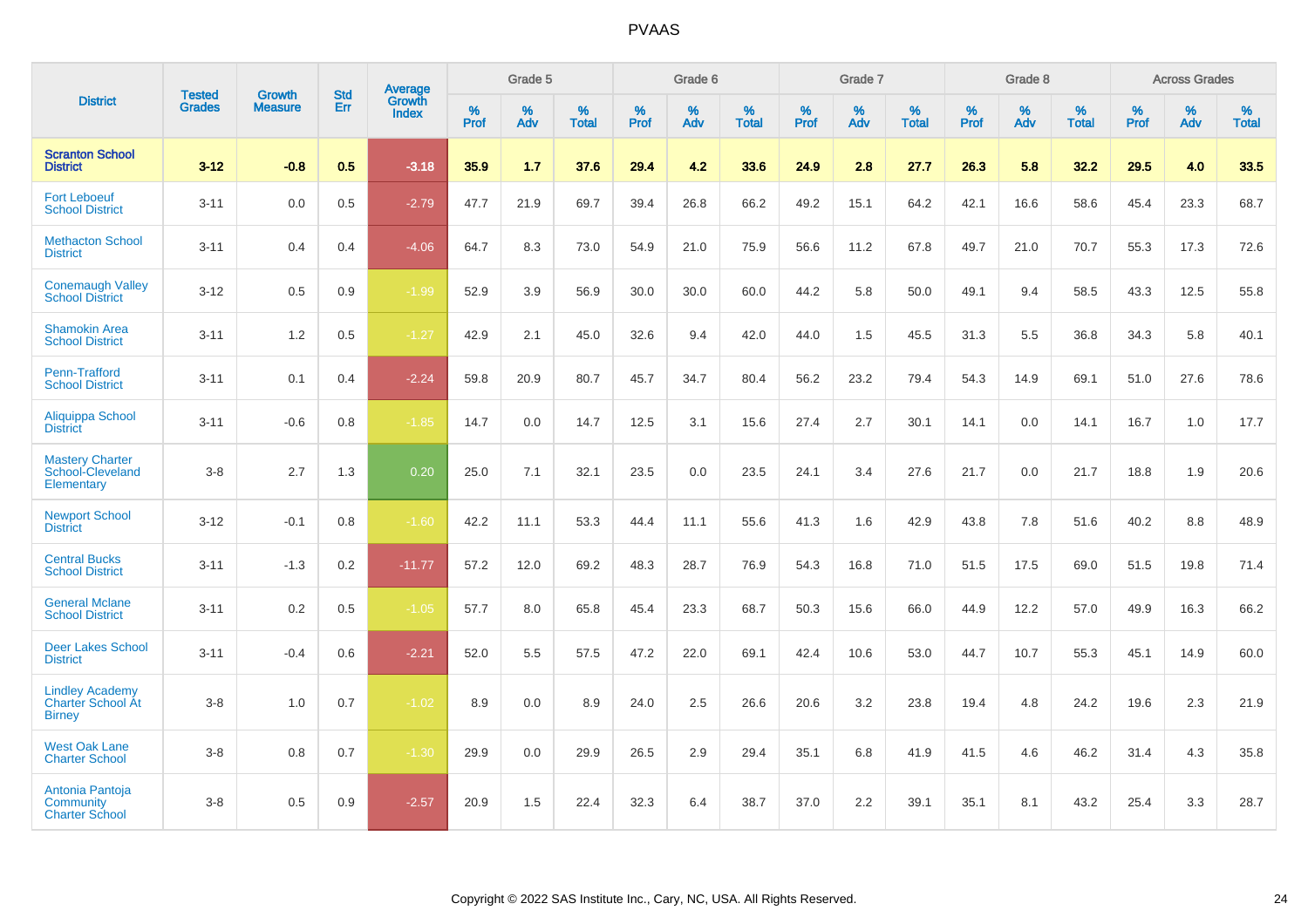|                                                               | <b>Tested</b> | <b>Growth</b>  | <b>Std</b> | Average                |                     | Grade 5     |                   |                     | Grade 6  |                   |                     | Grade 7  |                   |              | Grade 8  |                   |                     | <b>Across Grades</b> |                   |
|---------------------------------------------------------------|---------------|----------------|------------|------------------------|---------------------|-------------|-------------------|---------------------|----------|-------------------|---------------------|----------|-------------------|--------------|----------|-------------------|---------------------|----------------------|-------------------|
| <b>District</b>                                               | <b>Grades</b> | <b>Measure</b> | Err        | Growth<br><b>Index</b> | $\%$<br><b>Prof</b> | $\%$<br>Adv | %<br><b>Total</b> | $\%$<br><b>Prof</b> | %<br>Adv | %<br><b>Total</b> | $\%$<br><b>Prof</b> | %<br>Adv | %<br><b>Total</b> | $\%$<br>Prof | %<br>Adv | %<br><b>Total</b> | $\%$<br><b>Prof</b> | %<br>Adv             | %<br><b>Total</b> |
| <b>Scranton School</b><br><b>District</b>                     | $3 - 12$      | $-0.8$         | 0.5        | $-3.18$                | 35.9                | 1.7         | 37.6              | 29.4                | 4.2      | 33.6              | 24.9                | 2.8      | 27.7              | 26.3         | 5.8      | 32.2              | 29.5                | 4.0                  | 33.5              |
| <b>Franklin Area</b><br><b>School District</b>                | $3 - 11$      | 0.3            | 0.6        | $-3.37$                | 47.7                | 1.5         | 49.2              | 41.7                | 12.6     | 54.3              | 36.6                | 4.9      | 41.5              | 43.0         | 5.9      | 48.9              | 40.2                | 6.2                  | 46.4              |
| <b>Conrad Weiser</b><br>Area School<br><b>District</b>        | $3 - 11$      | $-2.3$         | 0.5        | $-7.32$                | 44.8                | 0.6         | 45.4              | 40.0                | 8.7      | 48.7              | 26.2                | 2.7      | 28.9              | 30.0         | 3.4      | 33.5              | 36.9                | 6.7                  | 43.7              |
| <b>Hope For</b><br><b>Hyndman Charter</b><br>School           | $3 - 11$      | 4.1            | 1.9        | 0.17                   |                     |             |                   | 12.5                | 6.2      | 18.8              | 41.7                | 8.3      | 50.0              | 37.5         | 0.0      | 37.5              | 27.4                | 6.0                  | 33.3              |
| Leechburg Area<br><b>School District</b>                      | $3 - 11$      | $-2.3$         | 0.9        | $-3.53$                | 46.7                | 2.2         | 48.9              | 29.7                | 2.7      | 32.4              | 42.9                | 0.0      | 42.9              | 51.2         | 11.6     | 62.8              | 45.8                | 7.9                  | 53.8              |
| <b>Carlynton School</b><br><b>District</b>                    | $3 - 11$      | 0.0            | 0.7        | $-1.38$                | 50.5                | 6.4         | 57.0              | 47.1                | 18.8     | 65.9              | 30.8                | 7.5      | 38.3              | 40.8         | 7.9      | 48.7              | 41.6                | 11.0                 | 52.7              |
| Gettysburg<br><b>Montessori Charter</b><br>School             | $3-6$         | 2.6            | 2.0        | $-0.30$                | 50.0                | 10.0        | 60.0              | 44.4                | 22.2     | 66.7              |                     |          |                   |              |          |                   | 43.0                | 14.0                 | 57.0              |
| <b>Mastery Charter</b><br>School - Thomas<br>Campus           | $3 - 10$      | 0.4            | 1.0        | $-1.24$                | 29.0                | 0.0         | 29.0              | 17.1                | 0.0      | 17.1              | 20.9                | 2.3      | 23.3              | 28.9         | 0.0      | 28.9              | 24.9                | 2.3                  | 27.2              |
| Wissahickon<br><b>Charter School</b>                          | $3-8$         | $-1.5$         | 0.7        | $-4.94$                | 22.2                | 0.0         | 22.2              | 20.5                | 6.0      | 26.5              | 24.1                | 1.2      | 25.3              | 22.1         | 0.0      | 22.1              | 22.4                | 2.8                  | 25.2              |
| <b>Propel Charter</b><br>School-Northside                     | $3-8$         | $-1.3$         | 1.0        | $-2.83$                | 7.0                 | 0.0         | 7.0               | 14.6                | 0.0      | 14.6              | 5.0                 | 0.0      | 5.0               | 10.0         | 0.0      | 10.0              | 9.0                 | 0.0                  | 9.0               |
| Pocono Mountain<br><b>School District</b>                     | $3 - 12$      | 0.1            | 0.6        | $-1.58$                | 48.0                | 5.4         | 53.5              | 41.8                | 7.9      | 49.7              | 42.1                | 1.8      | 43.9              | 35.6         | 1.9      | 37.5              | 43.4                | 7.1                  | 50.5              |
| <b>Mount Union Area</b><br><b>School District</b>             | $3 - 10$      | 1.4            | 0.7        | 0.55                   | 28.7                | 3.2         | 31.9              | 28.4                | 0.0      | 28.4              | 28.9                | 4.8      | 33.7              | 36.9         | 1.2      | 38.1              | 31.6                | 2.9                  | 34.4              |
| <b>Schuylkill Valley</b><br><b>School District</b>            | $3 - 11$      | 0.6            | 0.6        | $-1.32$                | 53.1                | 3.1         | 56.2              | 44.4                | 16.9     | 61.3              | 42.9                | 7.5      | 50.4              | 45.0         | 6.3      | 51.4              | 45.2                | 10.3                 | 55.6              |
| <b>Salisbury</b><br><b>Township School</b><br><b>District</b> | $3 - 11$      | $-1.7$         | 0.7        | $-5.01$                | 38.3                | 7.4         | 45.7              | 33.0                | 22.0     | 55.0              | 34.8                | 4.4      | 39.1              | 47.1         | 12.6     | 59.8              | 40.0                | 11.6                 | 51.7              |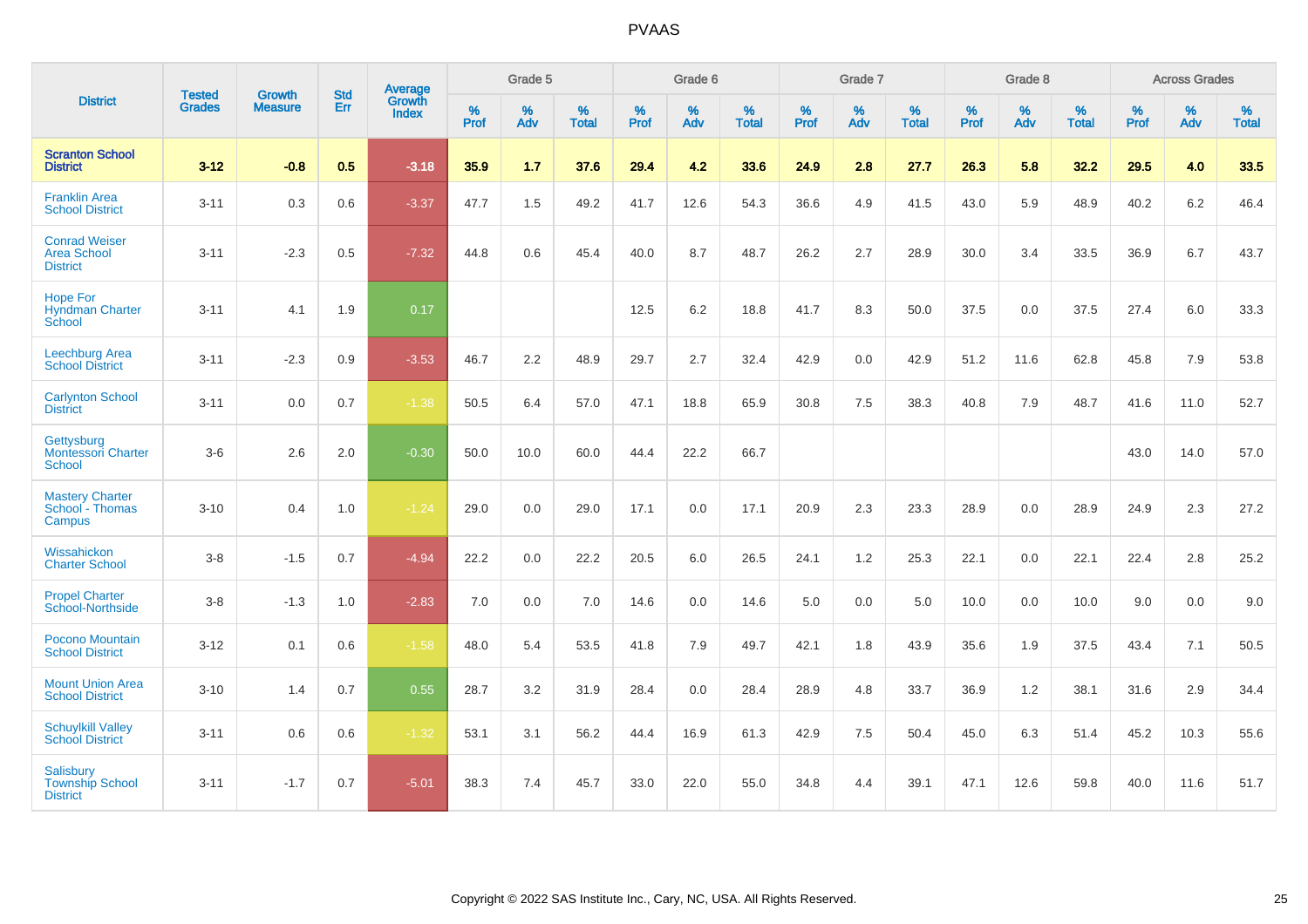|                                                                                     |                                |                                 | <b>Std</b> | Average                |           | Grade 5  |                   |           | Grade 6  |                   |           | Grade 7  |                   |           | Grade 8  |                   |           | <b>Across Grades</b> |                   |
|-------------------------------------------------------------------------------------|--------------------------------|---------------------------------|------------|------------------------|-----------|----------|-------------------|-----------|----------|-------------------|-----------|----------|-------------------|-----------|----------|-------------------|-----------|----------------------|-------------------|
| <b>District</b>                                                                     | <b>Tested</b><br><b>Grades</b> | <b>Growth</b><br><b>Measure</b> | Err        | Growth<br><b>Index</b> | %<br>Prof | %<br>Adv | %<br><b>Total</b> | %<br>Prof | %<br>Adv | %<br><b>Total</b> | %<br>Prof | %<br>Adv | %<br><b>Total</b> | %<br>Prof | %<br>Adv | %<br><b>Total</b> | %<br>Prof | %<br>Adv             | %<br><b>Total</b> |
| <b>Scranton School</b><br><b>District</b>                                           | $3 - 12$                       | $-0.8$                          | 0.5        | $-3.18$                | 35.9      | 1.7      | 37.6              | 29.4      | 4.2      | 33.6              | 24.9      | 2.8      | 27.7              | 26.3      | 5.8      | 32.2              | 29.5      | 4.0                  | 33.5              |
| <b>Chester Charter</b><br><b>Scholars Academy</b><br><b>Charter School</b>          | $3 - 12$                       | 0.0                             | 0.9        | $-3.27$                | 17.8      | 0.0      | 17.8              | 31.9      | 4.3      | 36.2              | 37.5      | 4.2      | 41.7              | 16.0      | 0.0      | 16.0              | 23.8      | 1.8                  | 25.6              |
| <b>Green Woods</b><br><b>Charter School</b>                                         | $3 - 8$                        | 1.6                             | 0.8        | $-0.37$                | 44.8      | 6.9      | 51.7              | 39.3      | 19.7     | 59.0              | 43.9      | 12.3     | 56.1              | 39.2      | 17.6     | 56.9              | 40.6      | 17.4                 | 58.0              |
| <b>Reynolds School</b><br><b>District</b>                                           | $3 - 10$                       | $-4.3$                          | 0.8        | $-5.71$                | 46.3      | 0.0      | 46.3              | 44.2      | 1.3      | 45.4              | 35.3      | 7.8      | 43.1              | 47.1      | 8.8      | 55.9              | 41.5      | 4.9                  | 46.4              |
| <b>Mountain View</b><br><b>School District</b>                                      | $3 - 11$                       | 1.6                             | 0.9        | 0.20                   | 45.0      | 3.3      | 48.3              | 49.0      | 6.1      | 55.1              | 47.2      | 5.7      | 52.8              | 55.0      | 10.0     | 65.0              | 45.1      | 5.6                  | 50.7              |
| <b>Penns Manor Area</b><br><b>School District</b>                                   | $3 - 12$                       | 1.6                             | 0.8        | $-1.15$                | 49.2      | 1.6      | 50.8              | 30.9      | 3.6      | 34.6              | 38.5      | 3.8      | 42.3              | 30.5      | 11.9     | 42.4              | 40.8      | 6.9                  | 47.8              |
| <b>Schuylkill Haven</b><br><b>Area School</b><br><b>District</b>                    | $3 - 11$                       | $-1.4$                          | 0.7        | $-4.47$                | 44.6      | 1.2      | 45.8              | 46.9      | 6.2      | 53.1              | 49.5      | 8.6      | 58.1              | 46.0      | 3.4      | 49.4              | 46.4      | 10.0                 | 56.4              |
| <b>Ferndale Area</b><br><b>School District</b>                                      | $3 - 10$                       | 1.9                             | 1.0        | 0.06                   | 43.2      | 4.6      | 47.7              | 46.3      | 14.6     | 61.0              | 61.5      | 5.1      | 66.7              | 54.4      | 4.4      | 58.7              | 46.1      | 10.6                 | 56.6              |
| <b>Innovative Arts</b><br><b>Academy Charter</b><br><b>School</b>                   | $6 - 11$                       | $-2.2$                          | 0.9        | $-3.49$                |           |          |                   | 15.4      | 1.9      | 17.3              | 19.1      | 0.0      | 19.1              | 15.4      | 1.1      | 16.5              | 16.6      | 1.0                  | 17.5              |
| <b>Greenville Area</b><br><b>School District</b>                                    | $3 - 11$                       | 1.0                             | 0.7        | $-0.17$                | 46.7      | 5.6      | 52.2              | 52.5      | 11.2     | 63.8              | 43.8      | 5.7      | 49.5              | 31.2      | 12.5     | 43.8              | 42.0      | 10.1                 | 52.1              |
| <b>Tyrone Area</b><br><b>School District</b>                                        | $3 - 12$                       | $-2.0$                          | 0.6        | $-6.75$                | 50.4      | 3.0      | 53.3              | 43.4      | 10.1     | 53.5              | 43.8      | 5.0      | 48.8              | 44.7      | 6.1      | 50.9              | 45.2      | 12.0                 | 57.2              |
| The Philadelphia<br>Charter School for<br><b>Arts and Sciences</b><br>at HR Edmunds | $3-8$                          | $-1.2$                          | 0.7        | $-2.66$                | 11.9      | 2.4      | 14.3              | 18.6      | 0.0      | 18.6              | 17.2      | 0.0      | 17.2              | 24.4      | 0.0      | 24.4              | 16.1      | 0.6                  | 16.7              |
| <b>Oley Valley School</b><br><b>District</b>                                        | $3 - 11$                       | $-0.0$                          | 0.6        | $-2.17$                | 53.5      | 5.0      | 58.4              | 40.0      | 19.0     | 59.0              | 50.0      | 7.8      | 57.8              | 54.8      | 5.4      | 60.2              | 49.6      | 9.0                  | 58.6              |
| Chambersburg<br><b>Area School</b><br><b>District</b>                               | $3 - 11$                       | $-0.2$                          | 0.3        | $-2.21$                | 44.0      | 7.0      | 51.0              | 34.1      | 16.0     | 50.1              | 38.2      | 8.2      | 46.5              | 38.7      | 11.2     | 49.9              | 37.5      | 11.0                 | 48.5              |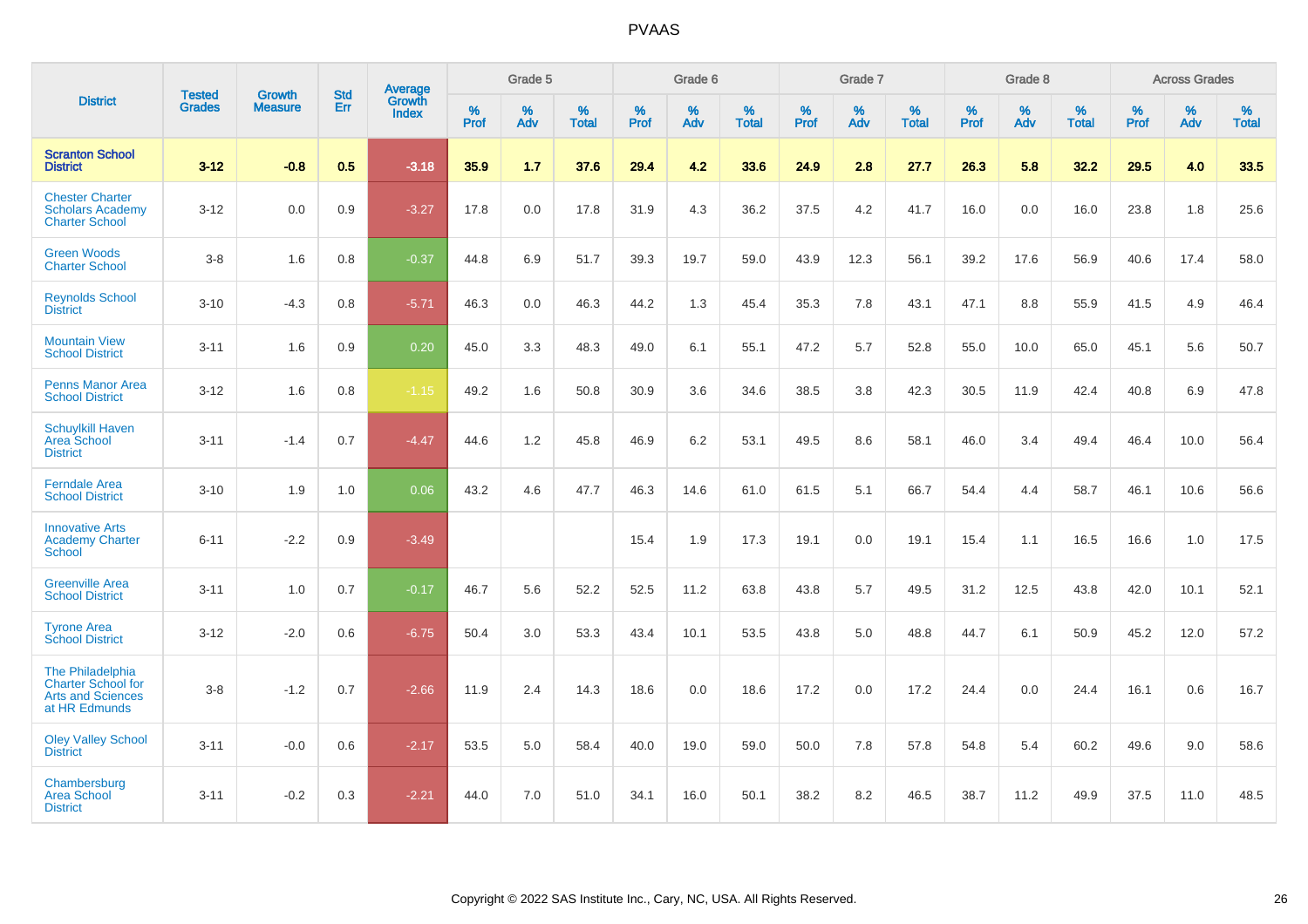|                                                            | <b>Tested</b> | <b>Growth</b>  | <b>Std</b> | Average                |              | Grade 5     |                      |                     | Grade 6  |                      |              | Grade 7  |                      |              | Grade 8  |                      |                     | <b>Across Grades</b> |                      |
|------------------------------------------------------------|---------------|----------------|------------|------------------------|--------------|-------------|----------------------|---------------------|----------|----------------------|--------------|----------|----------------------|--------------|----------|----------------------|---------------------|----------------------|----------------------|
| <b>District</b>                                            | <b>Grades</b> | <b>Measure</b> | Err        | Growth<br><b>Index</b> | $\%$<br>Prof | $\%$<br>Adv | $\%$<br><b>Total</b> | $\%$<br><b>Prof</b> | %<br>Adv | $\%$<br><b>Total</b> | $\%$<br>Prof | %<br>Adv | $\%$<br><b>Total</b> | $\%$<br>Prof | %<br>Adv | $\%$<br><b>Total</b> | $\%$<br><b>Prof</b> | %<br>Adv             | $\%$<br><b>Total</b> |
| <b>Scranton School</b><br><b>District</b>                  | $3 - 12$      | $-0.8$         | 0.5        | $-3.18$                | 35.9         | 1.7         | 37.6                 | 29.4                | 4.2      | 33.6                 | 24.9         | 2.8      | 27.7                 | 26.3         | 5.8      | 32.2                 | 29.5                | 4.0                  | 33.5                 |
| <b>Phoenixville Area</b><br><b>School District</b>         | $3 - 11$      | $-1.1$         | 0.4        | $-4.78$                | 54.8         | 10.0        | 64.7                 | 45.9                | 27.3     | 73.2                 | 45.6         | 19.4     | 65.0                 | 52.8         | 12.7     | 65.5                 | 46.9                | 19.2                 | 66.1                 |
| <b>Mahanoy Area</b><br><b>School District</b>              | $3 - 10$      | $-3.0$         | 0.8        | $-3.98$                | 30.4         | 0.0         | 30.4                 | 31.5                | 8.2      | 39.7                 | 19.6         | 2.0      | 21.6                 | 14.9         | 1.5      | 16.4                 | 27.6                | 3.3                  | 30.9                 |
| <b>Antietam School</b><br><b>District</b>                  | $3 - 10$      | 0.9            | 0.8        | $-0.34$                | 29.7         | 1.6         | 31.2                 | 35.0                | 5.0      | 40.0                 | 29.1         | 0.0      | 29.1                 | 34.0         | 1.9      | 35.8                 | 31.3                | 3.0                  | 34.2                 |
| Johnsonburg Area<br><b>School District</b>                 | $3 - 11$      | $-1.6$         | 1.0        | $-2.56$                | 42.5         | 7.5         | 50.0                 | 60.6                | 12.1     | 72.7                 | 41.9         | 9.3      | 51.2                 | 44.2         | 2.3      | 46.5                 | 51.3                | 10.3                 | 61.5                 |
| <b>Fort Cherry School</b><br><b>District</b>               | $3 - 10$      | $-2.2$         | 0.8        | $-3.33$                | 61.4         | 8.8         | 70.2                 | 31.6                | 33.3     | 64.9                 | 45.6         | 8.8      | 54.4                 | 39.5         | 26.7     | 66.3                 | 45.7                | 16.8                 | 62.5                 |
| <b>North Schuylkill</b><br><b>School District</b>          | $3 - 11$      | 0.7            | 0.5        | $-1.34$                | 36.8         | 2.2         | 39.0                 | 42.4                | 8.8      | 51.2                 | 41.3         | 3.9      | 45.2                 | 50.0         | 5.2      | 55.2                 | 40.4                | 8.7                  | 49.1                 |
| <b>Turkeyfoot Valley</b><br>Area School<br><b>District</b> | $3 - 12$      | 0.6            | 1.4        | $-2.97$                | 27.3         | 4.6         | 31.8                 | 38.1                | 9.5      | 47.6                 | 30.0         | 5.0      | 35.0                 | 30.4         | 0.0      | 30.4                 | 33.0                | 3.6                  | 36.6                 |
| <b>Norristown Area</b><br><b>School District</b>           | $3 - 12$      | $-1.1$         | 0.4        | $-5.76$                | 24.5         | 1.0         | 25.5                 | 32.9                | 5.0      | 37.8                 | 26.4         | 4.8      | 31.3                 | 26.6         | 3.6      | 30.2                 | 27.8                | 4.0                  | 31.7                 |
| <b>Fairview School</b><br><b>District</b>                  | $3 - 11$      | $-1.8$         | 0.5        | $-5.32$                | 61.9         | 9.5         | 71.4                 | 47.8                | 30.6     | 78.4                 | 46.6         | 26.7     | 73.3                 | 55.9         | 16.9     | 72.8                 | 50.8                | 23.7                 | 74.4                 |
| <b>Gillingham Charter</b><br>School                        | $3 - 11$      | 2.2            | 2.0        | $-0.98$                | 41.7         | 0.0         | 41.7                 | 38.5                | 0.0      | 38.5                 |              |          |                      | 30.8         | 15.4     | 46.2                 | 34.3                | 4.3                  | 38.6                 |
| <b>Western Wayne</b><br><b>School District</b>             | $3 - 11$      | $-0.5$         | 0.6        | $-2.08$                | 56.6         | 7.6         | 64.2                 | 43.0                | 21.5     | 64.5                 | 45.2         | 10.6     | 55.8                 | 45.8         | 15.0     | 60.8                 | 45.8                | 18.1                 | 63.9                 |
| <b>Governor Mifflin</b><br><b>School District</b>          | $3 - 11$      | $-1.0$         | 0.4        | $-4.99$                | 38.2         | 3.2         | 41.5                 | 31.2                | 11.7     | 42.9                 | 44.4         | 8.3      | 52.8                 | 45.8         | 5.5      | 51.3                 | 40.8                | 9.3                  | 50.1                 |
| <b>Hamburg Area</b><br><b>School District</b>              | $3 - 11$      | $-0.4$         | 0.5        | $-3.43$                | 41.1         | 5.0         | 46.1                 | 43.3                | 6.3      | 49.6                 | 33.1         | 1.9      | 35.0                 | 32.4         | 3.5      | 35.9                 | 38.6                | 5.3                  | 43.9                 |
| <b>Chartiers-Houston</b><br><b>School District</b>         | $3 - 10$      | $-1.5$         | 0.7        | $-3.54$                | 58.4         | 10.1        | 68.5                 | 55.8                | 18.2     | 74.0                 | 52.0         | 5.5      | 57.5                 | 54.9         | 7.0      | 62.0                 | 53.8                | 14.2                 | 68.0                 |
| <b>Fannett-Metal</b><br><b>School District</b>             | $3 - 11$      | 0.5            | 1.1        | $-1.72$                | 34.5         | 10.3        | 44.8                 | 44.8                | 6.9      | 51.7                 | 37.5         | 3.1      | 40.6                 | 33.3         | 2.2      | 35.6                 | 40.2                | 9.2                  | 49.4                 |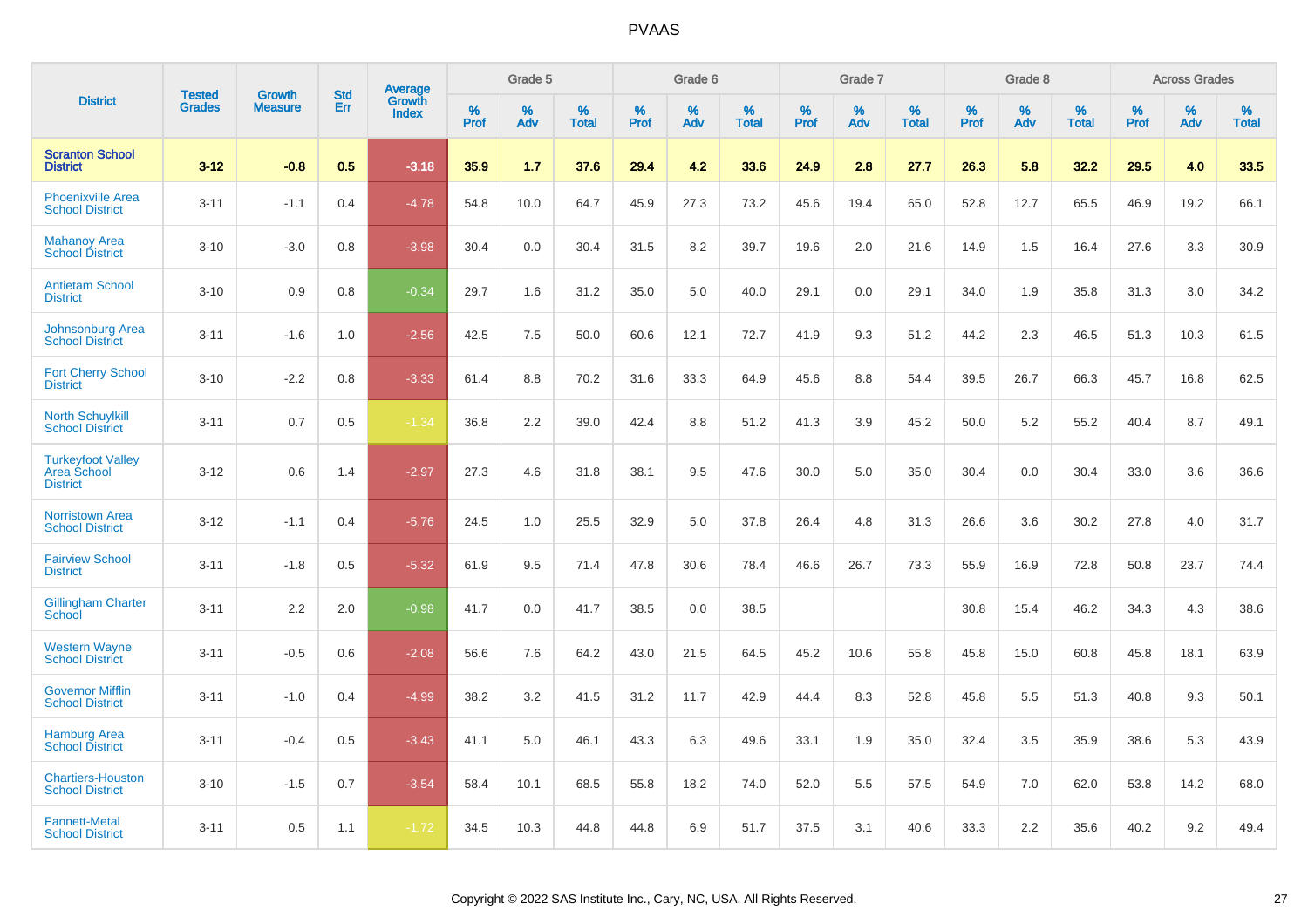|                                                        | <b>Tested</b> | <b>Growth</b>  | <b>Std</b> | Average                |                     | Grade 5  |                      |                  | Grade 6  |                   |              | Grade 7  |                   |              | Grade 8  |                      |                     | <b>Across Grades</b> |                      |
|--------------------------------------------------------|---------------|----------------|------------|------------------------|---------------------|----------|----------------------|------------------|----------|-------------------|--------------|----------|-------------------|--------------|----------|----------------------|---------------------|----------------------|----------------------|
| <b>District</b>                                        | <b>Grades</b> | <b>Measure</b> | Err        | Growth<br><b>Index</b> | $\%$<br><b>Prof</b> | %<br>Adv | $\%$<br><b>Total</b> | %<br><b>Prof</b> | %<br>Adv | %<br><b>Total</b> | $\%$<br>Prof | %<br>Adv | %<br><b>Total</b> | $\%$<br>Prof | %<br>Adv | $\%$<br><b>Total</b> | $\%$<br><b>Prof</b> | %<br>Adv             | $\%$<br><b>Total</b> |
| <b>Scranton School</b><br><b>District</b>              | $3 - 12$      | $-0.8$         | 0.5        | $-3.18$                | 35.9                | 1.7      | 37.6                 | 29.4             | 4.2      | 33.6              | 24.9         | 2.8      | 27.7              | 26.3         | 5.8      | 32.2                 | 29.5                | 4.0                  | 33.5                 |
| <b>Canton Area</b><br><b>School District</b>           | $3 - 11$      | $-2.0$         | 0.8        | $-3.71$                | 57.7                | 5.8      | 63.5                 | 46.0             | 4.8      | 50.8              | 40.0         | 0.0      | 40.0              | 36.9         | 3.1      | 40.0                 | 43.6                | 6.7                  | 50.3                 |
| <b>School Lane</b><br><b>Charter School</b>            | $3 - 11$      | 0.1            | 0.7        | $-1.87$                | 57.4                | 5.9      | 63.2                 | 40.0             | 18.3     | 58.3              | 43.8         | 6.8      | 50.7              | 40.9         | 21.2     | 62.1                 | 43.3                | 14.5                 | 57.9                 |
| <b>Northern Potter</b><br><b>School District</b>       | $3 - 12$      | 0.3            | 1.1        | $-1.34$                | 33.3                | 3.3      | 36.7                 | 32.6             | 14.0     | 46.5              | 51.6         | 9.7      | 61.3              | 40.7         | 3.7      | 44.4                 | 36.4                | 8.9                  | 45.3                 |
| <b>Midland Borough</b><br><b>School District</b>       | $3-8$         | 0.1            | 1.3        | $-2.19$                | 58.6                | 0.0      | 58.6                 | 52.4             | 9.5      | 61.9              | 42.9         | 7.1      | 50.0              | 47.6         | 0.0      | 47.6                 | 49.3                | 5.7                  | 55.0                 |
| <b>Brownsville Area</b><br><b>School District</b>      | $3 - 12$      | 1.2            | 0.7        | $-0.17$                | 40.5                | 0.0      | 40.5                 | 24.7             | 1.2      | 25.9              | 30.0         | 3.8      | 33.8              | 37.0         | 1.4      | 38.4                 | 32.0                | 2.6                  | 34.6                 |
| South Side Area<br><b>School District</b>              | $3 - 11$      | $-1.4$         | 0.8        | $-3.13$                | 50.0                | 6.7      | 56.7                 | 33.9             | 8.1      | 41.9              | 57.6         | 6.1      | 63.6              | 49.3         | 8.4      | 57.8                 | 43.1                | 10.2                 | 53.3                 |
| <b>Allegheny Valley</b><br><b>School District</b>      | $3 - 11$      | $-2.6$         | 0.8        | $-3.45$                | 56.1                | 7.0      | 63.2                 | 44.4             | 9.3      | 53.7              | 38.8         | 6.0      | 44.8              | 44.3         | 13.1     | 57.4                 | 45.7                | 8.9                  | 54.6                 |
| <b>Rochester Area</b><br><b>School District</b>        | $3 - 11$      | $-3.0$         | 0.9        | $-4.33$                | 50.0                | 0.0      | 50.0                 | 40.4             | 13.5     | 53.8              | 24.0         | 2.0      | 26.0              | 47.2         | 1.9      | 49.1                 | 43.3                | 7.5                  | 50.8                 |
| <b>Berwick Area</b><br><b>School District</b>          | $3 - 11$      | $-0.6$         | 0.5        | $-3.35$                | 45.3                | 5.8      | 51.0                 | 43.2             | 18.3     | 61.5              | 44.9         | 12.8     | 57.8              | 41.4         | 9.8      | 51.2                 | 42.6                | 14.7                 | 57.3                 |
| <b>Lakeland School</b><br><b>District</b>              | $3 - 11$      | $-0.9$         | 0.7        | $-1.85$                | 41.3                | 1.3      | 42.7                 | 38.7             | 11.8     | 50.5              | 49.1         | 9.4      | 58.5              | 39.3         | 5.6      | 44.9                 | 41.3                | 9.6                  | 50.8                 |
| <b>Forbes Road</b><br><b>School District</b>           | $3 - 11$      | 1.3            | 1.4        | $-1.84$                | 61.3                | 3.2      | 64.5                 | 40.0             | 6.7      | 46.7              | 57.9         | 0.0      | 57.9              | 27.8         | 0.0      | 27.8                 | 47.4                | 7.3                  | 54.7                 |
| <b>Baldwin-Whitehall</b><br><b>School District</b>     | $3 - 11$      | $-0.1$         | 0.4        | $-4.77$                | 49.1                | 6.3      | 55.4                 | 48.8             | 11.8     | 60.6              | 48.6         | 8.3      | 56.8              | 45.1         | 7.0      | 52.0                 | 46.4                | 12.2                 | 58.7                 |
| <b>Propel Charter</b><br>School-Homestead              | $3 - 11$      | $-1.0$         | 1.0        | $-1.95$                | 21.6                | 0.0      | 21.6                 | 16.7             | 5.6      | 22.2              | 11.8         | 0.0      | 11.8              | 9.5          | 2.4      | 11.9                 | 15.3                | 2.2                  | 17.6                 |
| Renaissance<br><b>Academy Charter</b><br><b>School</b> | $3 - 11$      | $-1.3$         | 0.7        | $-2.40$                | 36.6                | 5.6      | 42.2                 | 39.7             | 16.4     | 56.2              | 50.7         | 5.3      | 56.0              | 40.6         | 18.8     | 59.4                 | 41.0                | 10.8                 | 51.8                 |
| <b>Coudersport Area</b><br><b>School District</b>      | $3 - 11$      | $-0.5$         | 0.9        | $-2.20$                | 58.2                | 1.8      | 60.0                 | 40.5             | 4.8      | 45.2              | 35.8         | 3.8      | 39.6              | 30.2         | 0.0      | 30.2                 | 40.1                | 3.2                  | 43.3                 |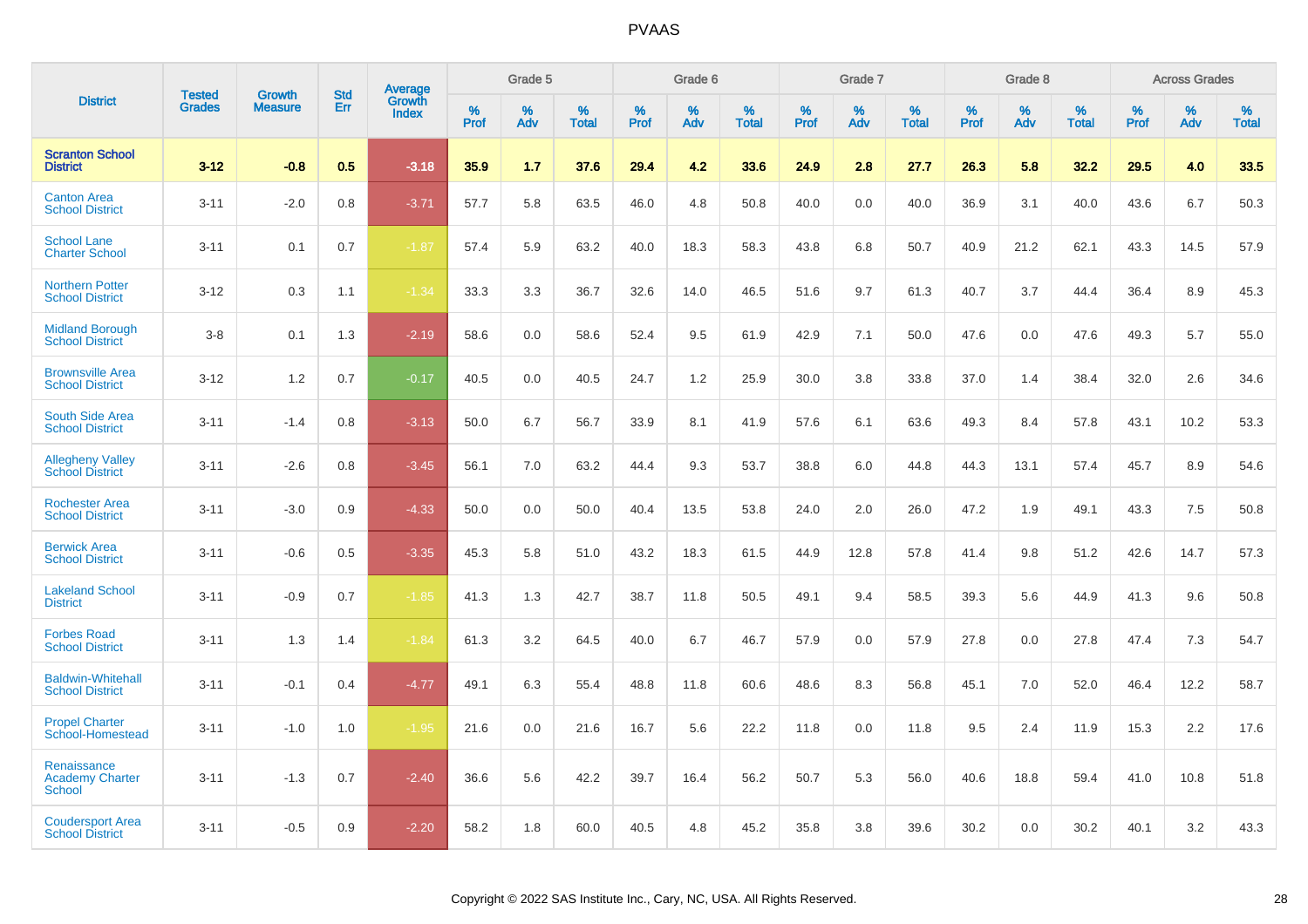|                                                                          |                                | <b>Growth</b>  | <b>Std</b> | Average                |              | Grade 5     |                      |                     | Grade 6     |                      |              | Grade 7     |                      |              | Grade 8     |                      |                     | <b>Across Grades</b> |                      |
|--------------------------------------------------------------------------|--------------------------------|----------------|------------|------------------------|--------------|-------------|----------------------|---------------------|-------------|----------------------|--------------|-------------|----------------------|--------------|-------------|----------------------|---------------------|----------------------|----------------------|
| <b>District</b>                                                          | <b>Tested</b><br><b>Grades</b> | <b>Measure</b> | Err        | Growth<br><b>Index</b> | $\%$<br>Prof | $\%$<br>Adv | $\%$<br><b>Total</b> | $\%$<br><b>Prof</b> | $\%$<br>Adv | $\%$<br><b>Total</b> | $\%$<br>Prof | $\%$<br>Adv | $\%$<br><b>Total</b> | $\%$<br>Prof | $\%$<br>Adv | $\%$<br><b>Total</b> | $\%$<br><b>Prof</b> | $\%$<br>Adv          | $\%$<br><b>Total</b> |
| <b>Scranton School</b><br><b>District</b>                                | $3 - 12$                       | $-0.8$         | 0.5        | $-3.18$                | 35.9         | 1.7         | 37.6                 | 29.4                | 4.2         | 33.6                 | 24.9         | 2.8         | 27.7                 | 26.3         | 5.8         | 32.2                 | 29.5                | 4.0                  | 33.5                 |
| <b>Charleroi School</b><br><b>District</b>                               | $3 - 11$                       | $-2.5$         | 0.6        | $-5.19$                | 45.1         | 2.0         | 47.1                 | 44.0                | 11.0        | 55.0                 | 37.7         | 11.3        | 49.1                 | 45.3         | 4.2         | 49.5                 | 43.2                | 7.7                  | 50.9                 |
| <b>Halifax Area</b><br><b>School District</b>                            | $3 - 11$                       | 0.6            | 0.8        | $-1.23$                | 52.9         | 8.6         | 61.4                 | 51.8                | 20.4        | 72.2                 | 41.6         | 6.5         | 48.0                 | 35.5         | 2.6         | 38.2                 | 44.9                | 10.1                 | 55.1                 |
| <b>Sugar Valley Rural</b><br><b>Charter School</b>                       | $3 - 11$                       | 0.5            | 1.0        | $-1.70$                | 36.8         | 0.0         | 36.8                 | 34.2                | 7.9         | 42.1                 | 21.0         | 5.3         | 26.3                 | 8.6          | 2.9         | 11.4                 | 25.4                | 4.7                  | 30.0                 |
| <b>Juniata Valley</b><br><b>School District</b>                          | $3 - 11$                       | $-0.4$         | 0.9        | $-4.35$                | 53.5         | 2.3         | 55.8                 | 35.7                | 8.9         | 44.6                 | 50.9         | 5.3         | 56.1                 | 33.3         | 4.2         | 37.5                 | 41.8                | 7.0                  | 48.8                 |
| <b>York Suburban</b><br><b>School District</b>                           | $3 - 11$                       | 0.5            | 0.5        | $-0.60$                | 62.8         | 13.7        | 76.5                 | 45.3                | 23.4        | 68.7                 | 50.0         | 16.8        | 66.8                 | 36.4         | 19.8        | 56.2                 | 46.4                | 23.5                 | 70.0                 |
| <b>Galeton Area</b><br><b>School District</b>                            | $3 - 11$                       | 2.2            | 1.4        | 0.68                   | 56.0         | 8.0         | 64.0                 | 38.1                | 14.3        | 52.4                 | 28.0         | 0.0         | 28.0                 | 35.0         | 5.0         | 40.0                 | 37.7                | 6.9                  | 44.6                 |
| <b>Sharpsville Area</b><br><b>School District</b>                        | $3 - 11$                       | $-0.5$         | 0.8        | $-1.83$                | 54.8         | 4.8         | 59.7                 | 52.9                | 19.1        | 72.1                 | 40.0         | 10.8        | 50.8                 | 47.1         | 12.9        | 60.0                 | 48.0                | 14.5                 | 62.5                 |
| <b>Frederick Douglass</b><br><b>Mastery Charter</b><br>School            | $3-8$                          | 1.8            | 1.4        | $-0.08$                | 20.8         | 0.0         | 20.8                 | 22.2                | 0.0         | 22.2                 | 14.3         | 0.0         | 14.3                 | 34.6         | 3.8         | 38.5                 | 19.1                | 0.9                  | 20.0                 |
| <b>Pittston Area</b><br><b>School District</b>                           | $3 - 11$                       | $-3.7$         | 0.8        | $-6.99$                | 36.6         | 1.4         | 38.0                 | 36.2                | 4.3         | 40.4                 | 28.8         | 1.5         | 30.3                 | 34.5         | 3.4         | 37.9                 | 35.3                | 5.0                  | 40.3                 |
| <b>Lehigh Valley</b><br><b>Academy Regional</b><br><b>Charter School</b> | $3 - 11$                       | 0.4            | 0.6        | $-1.72$                | 50.0         | 5.8         | 55.8                 | 38.3                | 18.8        | 57.0                 | 50.9         | 3.8         | 54.7                 | 51.8         | 4.6         | 56.4                 | 46.4                | 11.0                 | 57.4                 |
| <b>Columbia Borough</b><br><b>School District</b>                        | $3 - 12$                       | $-0.9$         | 0.8        | $-3.70$                | 34.7         | 5.6         | 40.3                 | 31.0                | 8.4         | 39.4                 | 20.0         | 4.3         | 24.3                 | 21.6         | 1.4         | 23.0                 | 27.1                | 6.8                  | 33.9                 |
| <b>Conneaut School</b><br><b>District</b>                                | $3 - 12$                       | 0.1            | 0.5        | $-2.08$                | 42.4         | 5.3         | 47.7                 | 44.8                | 18.4        | 63.2                 | 51.1         | 6.7         | 57.8                 | 47.6         | 5.4         | 53.1                 | 45.1                | 12.8                 | 57.9                 |
| <b>Fell Charter School</b>                                               | $3 - 8$                        | 3.1            | 2.3        | 0.37                   | 62.5         | 0.0         | 62.5                 | 50.0                | 6.2         | 56.2                 |              |             |                      |              |             |                      | 60.5                | 4.0                  | 64.5                 |
| <b>West Greene</b><br><b>School District</b>                             | $3 - 11$                       | $-1.2$         | 1.0        | $-2.12$                | 46.2         | 10.3        | 56.4                 | 35.9                | 15.4        | 51.3                 | 28.3         | 11.3        | 39.6                 | 35.3         | 3.9         | 39.2                 | 43.2                | 10.7                 | 53.9                 |
| <b>Bethlehem Area</b><br><b>School District</b>                          | $3 - 11$                       | 0.3            | 0.4        | $-1.86$                | 50.4         | 5.3         | 55.6                 | 39.9                | 8.4         | 48.3                 | 40.8         | 5.2         | 46.0                 | 33.8         | 6.3         | 40.1                 | 42.3                | 9.3                  | 51.6                 |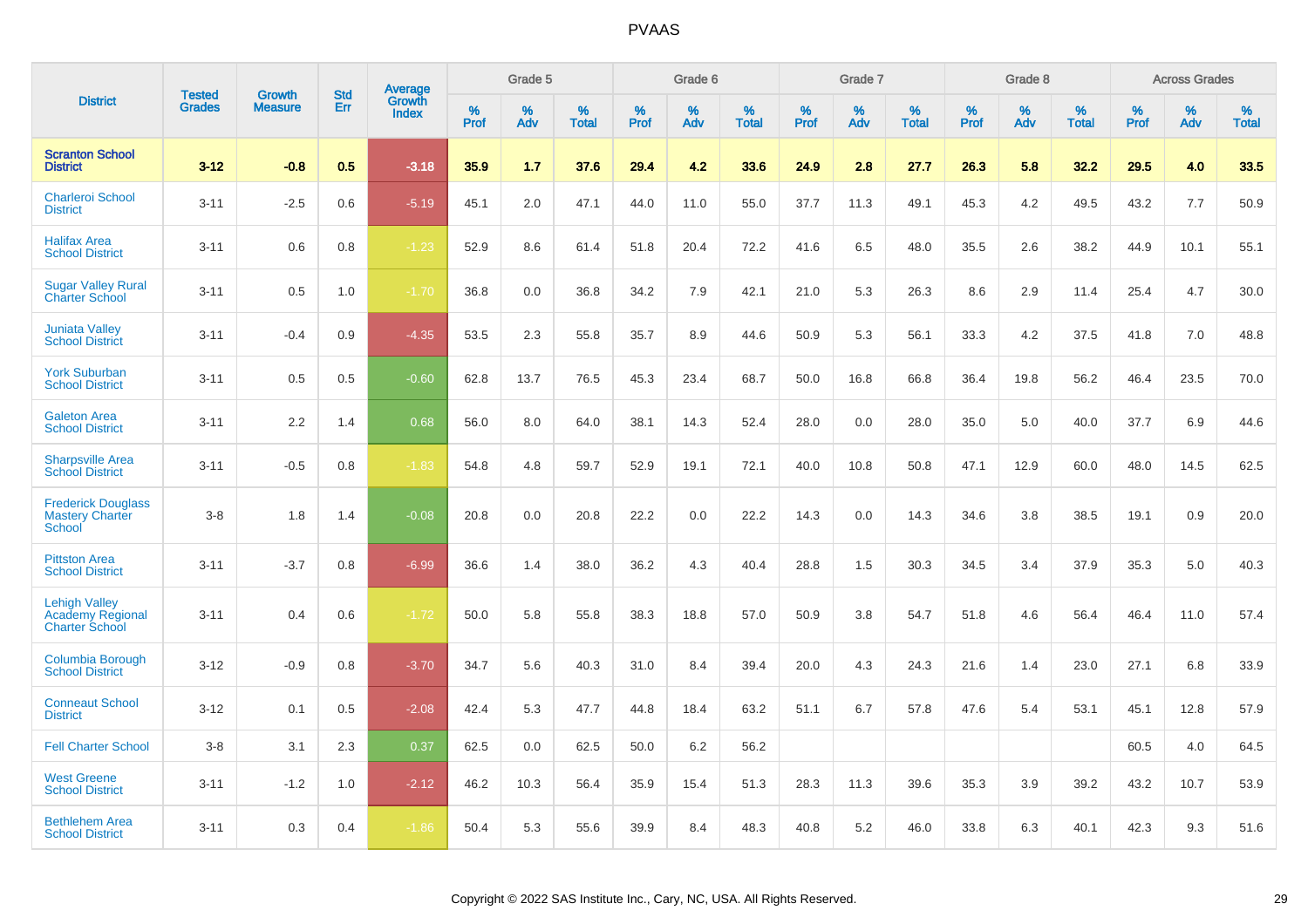|                                                                    |                                | <b>Growth</b>  | <b>Std</b> |                                   |              | Grade 5  |                   |              | Grade 6  |                   |              | Grade 7  |                   |              | Grade 8  |                   |              | <b>Across Grades</b> |                   |
|--------------------------------------------------------------------|--------------------------------|----------------|------------|-----------------------------------|--------------|----------|-------------------|--------------|----------|-------------------|--------------|----------|-------------------|--------------|----------|-------------------|--------------|----------------------|-------------------|
| <b>District</b>                                                    | <b>Tested</b><br><b>Grades</b> | <b>Measure</b> | <b>Err</b> | <b>Average</b><br>Growth<br>Index | $\%$<br>Prof | %<br>Adv | %<br><b>Total</b> | $\%$<br>Prof | %<br>Adv | %<br><b>Total</b> | $\%$<br>Prof | %<br>Adv | %<br><b>Total</b> | $\%$<br>Prof | %<br>Adv | %<br><b>Total</b> | $\%$<br>Prof | %<br>Adv             | %<br><b>Total</b> |
| <b>Scranton School</b><br><b>District</b>                          | $3 - 12$                       | $-0.8$         | 0.5        | $-3.18$                           | 35.9         | 1.7      | 37.6              | 29.4         | 4.2      | 33.6              | 24.9         | 2.8      | 27.7              | 26.3         | 5.8      | 32.2              | 29.5         | 4.0                  | 33.5              |
| <b>Tuscarora School</b><br><b>District</b>                         | $3 - 11$                       | $-0.1$         | 0.5        | $-1.87$                           | 41.0         | 5.8      | 46.8              | 43.7         | 11.9     | 55.6              | 45.8         | 5.6      | 51.4              | 45.6         | 6.3      | 51.8              | 43.1         | 9.9                  | 53.0              |
| <b>Berlin</b><br><b>Brothersvalley</b><br><b>School District</b>   | $3 - 11$                       | $-1.0$         | 0.8        | $-3.00$                           | 60.4         | 1.9      | 62.3              | 42.4         | 15.2     | 57.6              | 55.8         | 3.8      | 59.6              | 54.2         | 6.2      | 60.4              | 48.4         | 8.4                  | 56.8              |
| <b>Tulpehocken Area</b><br><b>School District</b>                  | $3 - 12$                       | $-0.2$         | 0.6        | $-1.64$                           | 57.5         | 2.3      | 59.8              | 32.4         | 17.6     | 50.0              | 39.8         | 4.8      | 44.7              | 42.0         | 6.2      | 48.2              | 41.5         | 9.5                  | 51.0              |
| <b>Blairsville-</b><br><b>Saltsburg School</b><br><b>District</b>  | $3 - 11$                       | $-0.1$         | 0.7        | $-3.63$                           | 46.9         | 8.2      | 55.1              | 40.4         | 22.5     | 62.9              | 38.6         | 9.9      | 48.5              | 50.6         | 14.1     | 64.7              | 41.8         | 15.1                 | 56.9              |
| <b>Highlands School</b><br><b>District</b>                         | $3 - 11$                       | $-0.6$         | 0.5        | $-2.71$                           | 47.5         | 0.0      | 47.5              | 37.2         | 9.7      | 46.9              | 42.2         | 5.4      | 47.6              | 39.2         | 9.5      | 48.6              | 40.7         | 7.9                  | 48.6              |
| South Williamsport<br><b>Area School</b><br><b>District</b>        | $3 - 10$                       | 0.5            | 0.7        | $-1.08$                           | 45.7         | 6.4      | 52.1              | 37.4         | 15.4     | 52.8              | 40.5         | 8.3      | 48.8              | 43.2         | 12.5     | 55.7              | 39.9         | 12.1                 | 52.0              |
| <b>Lower Moreland</b><br><b>Township School</b><br><b>District</b> | $3 - 11$                       | $-2.1$         | 0.5        | $-5.66$                           | 53.0         | 10.2     | 63.2              | 50.0         | 25.9     | 75.9              | 55.2         | 14.7     | 69.9              | 48.8         | 18.8     | 67.6              | 51.2         | 19.3                 | 70.5              |
| <b>Tamaqua Area</b><br><b>School District</b>                      | $3 - 12$                       | $-0.4$         | 0.6        | $-2.14$                           | 60.2         | 5.6      | 65.7              | 39.1         | 7.8      | 46.9              | 37.9         | 5.2      | 43.1              | 42.2         | 7.0      | 49.3              | 44.6         | 7.7                  | 52.3              |
| <b>Elizabeth Forward</b><br><b>School District</b>                 | $3 - 11$                       | $-0.3$         | 0.5        | $-1.82$                           | 55.7         | 11.4     | 67.0              | 47.5         | 18.5     | 66.0              | 56.9         | 11.1     | 68.0              | 50.9         | 6.3      | 57.1              | 51.2         | 14.0                 | 65.2              |
| <b>Bermudian Springs</b><br><b>School District</b>                 | $3 - 11$                       | 0.2            | 0.6        | $-0.71$                           | 50.4         | 0.0      | 50.4              | 37.5         | 10.6     | 48.1              | 44.5         | 5.9      | 50.4              | 39.8         | 6.5      | 46.3              | 42.4         | 6.9                  | 49.3              |
| <b>Laurel School</b><br><b>District</b>                            | $3 - 11$                       | $-0.0$         | 0.7        | $-1.57$                           | 54.0         | 6.8      | 60.8              | 35.7         | 21.4     | 57.1              | 60.8         | 10.1     | 70.9              | 50.8         | 10.4     | 61.2              | 50.7         | 14.6                 | 65.3              |
| <b>Mcguffey School</b><br><b>District</b>                          | $3 - 11$                       | $-1.8$         | 0.6        | $-5.01$                           | 43.5         | 1.8      | 45.4              | 42.7         | 12.6     | 55.3              | 34.9         | 0.9      | 35.8              | 38.0         | 4.1      | 42.2              | 41.6         | 8.2                  | 49.8              |
| <b>West Branch Area</b><br><b>School District</b>                  | $3 - 11$                       | 0.4            | 0.8        | $-0.62$                           | 37.1         | 3.2      | 40.3              | 32.8         | 6.6      | 39.3              | 48.6         | 6.8      | 55.4              | 50.0         | 3.0      | 53.0              | 42.6         | 6.8                  | 49.4              |
| <b>Benton Area</b><br><b>School District</b>                       | $3 - 10$                       | $-0.4$         | 0.9        | $-1.69$                           | 47.5         | 1.6      | 49.2              | 43.5         | 8.7      | 52.2              | 37.3         | 5.1      | 42.4              | 46.2         | 2.6      | 48.7              | 42.6         | 8.4                  | 51.0              |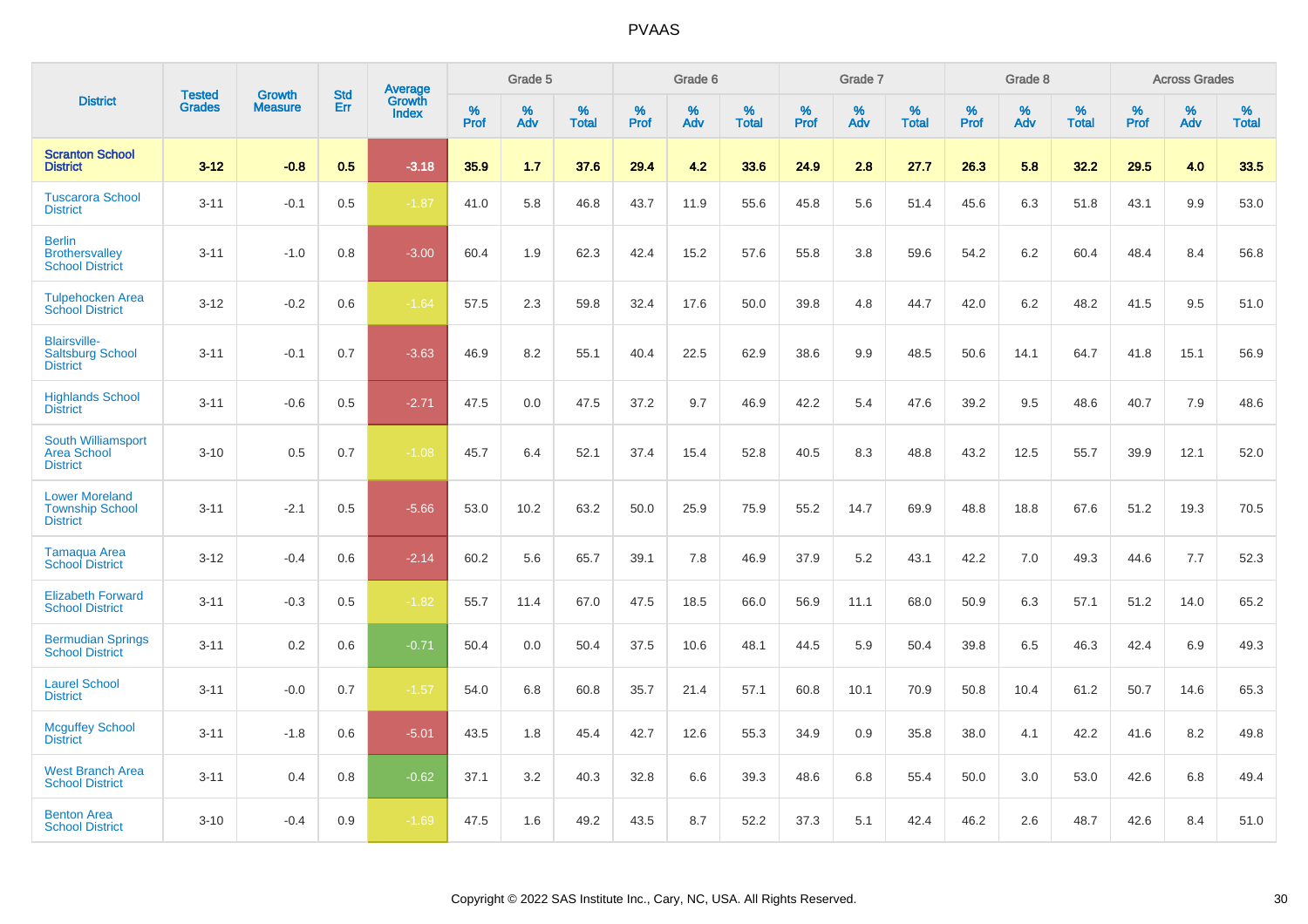|                                                                                          | <b>Tested</b> | <b>Growth</b>  | <b>Std</b> |                                   |              | Grade 5  |                   |              | Grade 6  |                   |              | Grade 7  |                   |              | Grade 8  |                   |           | <b>Across Grades</b> |                   |
|------------------------------------------------------------------------------------------|---------------|----------------|------------|-----------------------------------|--------------|----------|-------------------|--------------|----------|-------------------|--------------|----------|-------------------|--------------|----------|-------------------|-----------|----------------------|-------------------|
| <b>District</b>                                                                          | <b>Grades</b> | <b>Measure</b> | Err        | Average<br>Growth<br><b>Index</b> | $\%$<br>Prof | %<br>Adv | %<br><b>Total</b> | $\%$<br>Prof | %<br>Adv | %<br><b>Total</b> | $\%$<br>Prof | %<br>Adv | %<br><b>Total</b> | $\%$<br>Prof | %<br>Adv | %<br><b>Total</b> | %<br>Prof | %<br>Adv             | %<br><b>Total</b> |
| <b>Scranton School</b><br><b>District</b>                                                | $3 - 12$      | $-0.8$         | 0.5        | $-3.18$                           | 35.9         | 1.7      | 37.6              | 29.4         | 4.2      | 33.6              | 24.9         | 2.8      | 27.7              | 26.3         | 5.8      | 32.2              | 29.5      | 4.0                  | 33.5              |
| <b>Global Leadership</b><br><b>Academy Charter</b><br><b>School Southwest</b><br>at Huey | $3-8$         | $-0.4$         | 1.8        | $-1.72$                           | 0.0          | 0.0      | 0.0               | 0.0          | 0.0      | 0.0               |              |          |                   | 21.4         | 0.0      | 21.4              | 11.1      | 0.0                  | 11.1              |
| <b>Freedom Area</b><br><b>School District</b>                                            | $3 - 11$      | $-1.9$         | 0.7        | $-2.80$                           | 36.0         | 2.3      | 38.4              | 36.8         | 12.6     | 49.4              | 37.9         | 1.9      | 39.8              | 40.3         | 1.3      | 41.6              | 38.8      | 6.0                  | 44.7              |
| <b>Howard Gardner</b><br><b>Multiple</b><br>Intelligence<br><b>Charter School</b>        | $3 - 8$       | $-1.2$         | 1.2        | $-2.23$                           | 41.4         | 10.3     | 51.7              | 39.4         | 3.0      | 42.4              | 63.6         | 0.0      | 63.6              | 55.6         | 11.1     | 66.7              | 48.8      | 7.1                  | 55.9              |
| <b>Bristol Borough</b><br><b>School District</b>                                         | $3 - 12$      | 0.4            | 0.7        | $-0.78$                           | 37.3         | 1.3      | 38.7              | 28.4         | 18.2     | 46.6              | 39.5         | 7.4      | 46.9              | 27.7         | 6.0      | 33.7              | 33.3      | 8.0                  | 41.4              |
| <b>KIPP West</b><br>Philadelphia<br><b>Charter School</b>                                | $3-8$         | $-0.4$         | 1.2        | $-1.95$                           | 28.6         | 0.0      | 28.6              | 19.4         | 0.0      | 19.4              | 25.0         | 0.0      | 25.0              | 16.7         | 0.0      | 16.7              | 17.6      | 0.6                  | 18.1              |
| <b>Belle Vernon Area</b><br><b>School District</b>                                       | $3 - 11$      | $-0.1$         | 0.6        | $-1.14$                           | 52.2         | 6.3      | 58.6              | 49.6         | 14.8     | 64.4              | 47.8         | 4.4      | 52.2              | 44.1         | 6.4      | 50.5              | 47.7      | 8.9                  | 56.6              |
| <b>Keystone Oaks</b><br><b>School District</b>                                           | $3 - 11$      | $-1.4$         | 0.6        | $-5.52$                           | 54.1         | 17.2     | 71.3              | 35.4         | 25.7     | 61.1              | 45.1         | 13.3     | 58.4              | 41.1         | 12.5     | 53.6              | 44.5      | 21.3                 | 65.8              |
| <b>Bethlehem-Center</b><br><b>School District</b>                                        | $3 - 10$      | $-2.1$         | 0.8        | $-4.03$                           | 40.8         | 2.8      | 43.7              | 29.8         | 1.5      | 31.3              | 28.6         | 0.0      | 28.6              | 29.2         | 0.0      | 29.2              | 35.6      | 3.6                  | 39.2              |
| <b>Cranberry Area</b><br><b>School District</b>                                          | $3 - 12$      | $-0.0$         | 0.7        | $-1.98$                           | 48.7         | 9.2      | 57.9              | 52.1         | 9.4      | 61.5              | 41.0         | 2.1      | 43.2              | 46.7         | 9.3      | 56.0              | 44.5      | 7.7                  | 52.2              |
| <b>Greater Nanticoke</b><br><b>Area School</b><br><b>District</b>                        | $3 - 12$      | $-0.0$         | 0.6        | $-1.16$                           | 43.1         | 2.8      | 45.9              | 26.7         | 6.0      | 32.8              | 23.6         | 1.9      | 25.5              | 35.6         | 3.5      | 39.1              | 29.8      | 5.0                  | 34.8              |
| <b>Mastery Charter</b><br>School - Clymer<br>Elementary                                  | $3-6$         | 1.7            | 1.5        | 0.22                              | 13.5         | 0.0      | 13.5              | 24.1         | 3.4      | 27.6              |              |          |                   |              |          |                   | 17.5      | 0.8                  | 18.3              |
| <b>Northwestern</b><br><b>Lehigh School</b><br><b>District</b>                           | $3 - 11$      | $-1.5$         | 0.5        | $-5.90$                           | 55.9         | 5.5      | 61.4              | 46.0         | 15.3     | 61.3              | 51.0         | 7.1      | 58.1              | 40.1         | 16.6     | 56.7              | 48.0      | 12.1                 | 60.1              |
| <b>Manheim Central</b><br><b>School District</b>                                         | $3 - 11$      | $-0.3$         | 0.5        | $-2.60$                           | 35.4         | 6.2      | 41.5              | 48.3         | 9.2      | 57.5              | 37.6         | 6.2      | 43.8              | 41.9         | 11.7     | 53.6              | 42.2      | 11.1                 | 53.2              |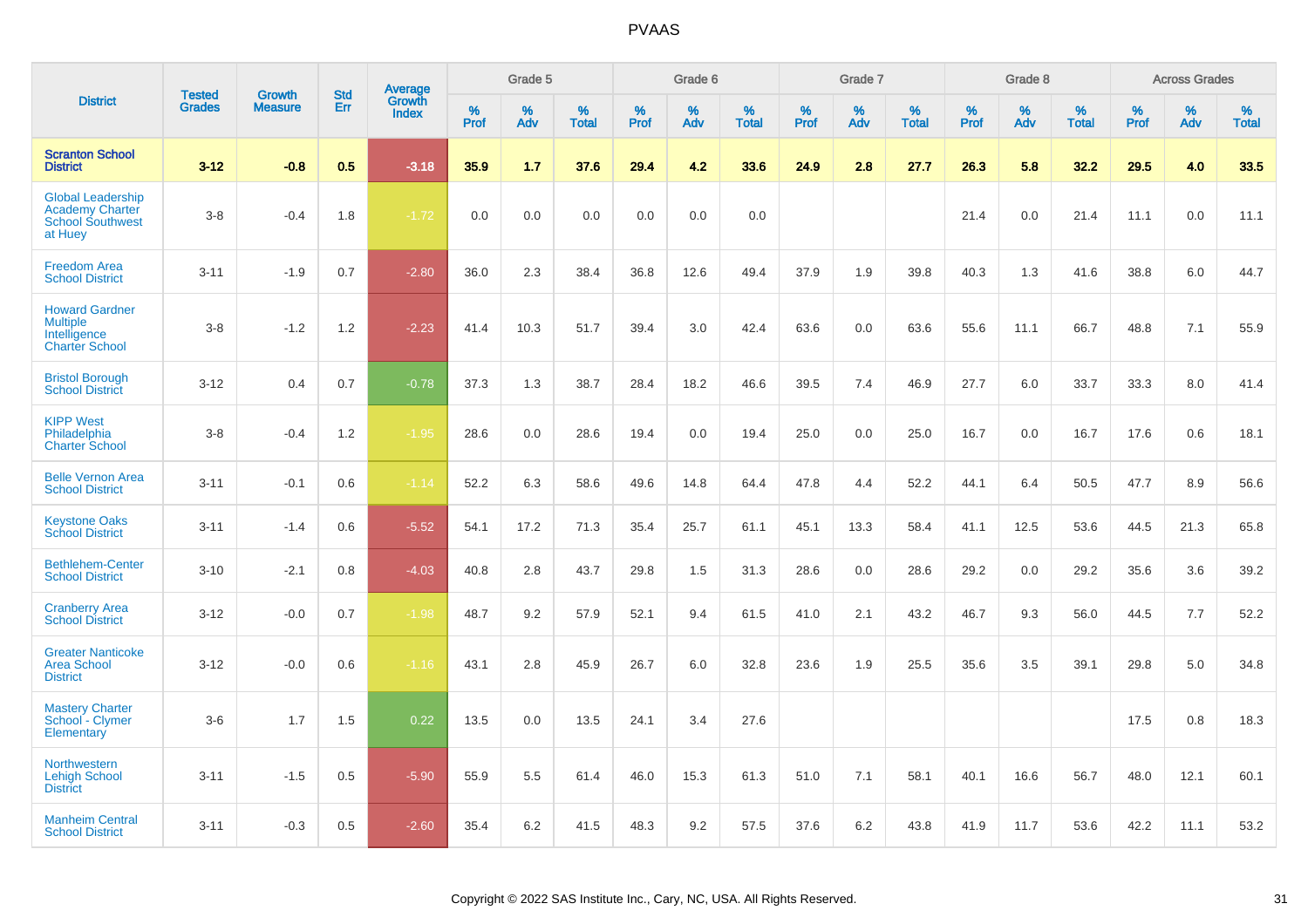|                                                                 | <b>Tested</b> | <b>Growth</b>  | <b>Std</b> |                                          |              | Grade 5  |                   |           | Grade 6  |                   |           | Grade 7  |                   |           | Grade 8  |                   |              | <b>Across Grades</b> |                   |
|-----------------------------------------------------------------|---------------|----------------|------------|------------------------------------------|--------------|----------|-------------------|-----------|----------|-------------------|-----------|----------|-------------------|-----------|----------|-------------------|--------------|----------------------|-------------------|
| <b>District</b>                                                 | <b>Grades</b> | <b>Measure</b> | <b>Err</b> | <b>Average</b><br>Growth<br><b>Index</b> | $\%$<br>Prof | %<br>Adv | %<br><b>Total</b> | %<br>Prof | %<br>Adv | %<br><b>Total</b> | %<br>Prof | %<br>Adv | %<br><b>Total</b> | %<br>Prof | %<br>Adv | %<br><b>Total</b> | $\%$<br>Prof | %<br>Adv             | %<br><b>Total</b> |
| <b>Scranton School</b><br><b>District</b>                       | $3 - 12$      | $-0.8$         | 0.5        | $-3.18$                                  | 35.9         | 1.7      | 37.6              | 29.4      | 4.2      | 33.6              | 24.9      | 2.8      | 27.7              | 26.3      | 5.8      | 32.2              | 29.5         | 4.0                  | 33.5              |
| <b>Bloomsburg Area</b><br><b>School District</b>                | $3 - 10$      | $-0.8$         | 0.7        | $-2.19$                                  | 49.4         | 4.4      | 53.8              | 43.3      | 15.6     | 58.9              | 36.3      | 7.8      | 44.1              | 50.0      | 6.0      | 56.0              | 46.3         | 11.7                 | 57.9              |
| <b>Mars Area School</b><br><b>District</b>                      | $3 - 10$      | $-1.1$         | 0.4        | $-3.43$                                  | 66.5         | 10.4     | 76.9              | 45.1      | 33.8     | 79.0              | 51.6      | 17.4     | 69.0              | 56.1      | 9.4      | 65.6              | 51.3         | 23.7                 | 75.1              |
| <b>Keystone</b><br><b>Academy Charter</b><br><b>School</b>      | $3 - 8$       | 0.9            | 0.8        | $-0.53$                                  | 42.1         | 3.5      | 45.6              | 38.7      | 19.4     | 58.1              | 47.4      | 3.5      | 50.9              | 40.7      | 8.5      | 49.2              | 40.7         | 7.4                  | 48.1              |
| Shanksville-<br><b>Stonycreek School</b><br><b>District</b>     | $3 - 10$      | 0.6            | 1.4        | $-1.55$                                  | 28.6         | 0.0      | 28.6              | 41.7      | 16.7     | 58.3              | 45.0      | 5.0      | 50.0              | 44.4      | 5.6      | 50.0              | 49.2         | 8.5                  | 57.6              |
| <b>Uniontown Area</b><br><b>School District</b>                 | $3 - 11$      | 0.5            | 0.6        | $-0.49$                                  | 40.6         | 9.4      | 50.0              | 40.7      | 14.8     | 55.6              | 37.3      | 3.6      | 40.9              | 42.4      | 3.3      | 45.6              | 39.1         | 11.0                 | 50.1              |
| <b>Ligonier Valley</b><br><b>School District</b>                | $3 - 11$      | $-0.8$         | 0.7        | $-1.79$                                  | 43.8         | 7.5      | 51.2              | 46.0      | 16.0     | 62.0              | 40.5      | 2.7      | 43.2              | 45.9      | 10.2     | 56.1              | 44.7         | 12.8                 | 57.6              |
| <b>Mount Pleasant</b><br><b>Area School</b><br><b>District</b>  | $3 - 11$      | $-2.9$         | 0.6        | $-5.11$                                  | 45.9         | 0.0      | 45.9              | 41.6      | 12.0     | 53.6              | 42.2      | 2.8      | 45.1              | 38.7      | 6.4      | 45.2              | 42.0         | 8.5                  | 50.5              |
| <b>Forest City</b><br><b>Regional School</b><br><b>District</b> | $3 - 12$      | $-2.2$         | 0.9        | $-3.41$                                  | 55.6         | 4.4      | 60.0              | 36.7      | 6.1      | 42.9              | 39.5      | 5.3      | 44.7              | 52.1      | 8.3      | 60.4              | 44.0         | 8.8                  | 52.8              |
| <b>Hazleton Area</b><br><b>School District</b>                  | $3 - 11$      | 0.5            | 0.4        | 0.09                                     | 30.2         | 2.3      | 32.5              | 24.8      | 4.8      | 29.6              | 24.8      | 2.8      | 27.5              | 26.1      | 6.5      | 32.6              | 28.6         | 4.0                  | 32.6              |
| <b>Wilkes-Barre Area</b><br><b>School District</b>              | $3 - 11$      | $-1.0$         | 0.5        | $-3.12$                                  | 28.0         | 0.8      | 28.8              | 32.4      | 8.7      | 41.1              | 27.6      | 1.8      | 29.4              | 24.7      | 3.7      | 28.4              | 27.8         | 4.6                  | 32.3              |
| <b>Upper Adams</b><br><b>School District</b>                    | $3 - 11$      | 0.7            | 0.6        | $-0.01$                                  | 47.3         | 3.8      | 51.2              | 40.2      | 16.2     | 56.4              | 37.7      | 6.6      | 44.3              | 51.5      | 0.0      | 51.5              | 43.6         | 8.8                  | 52.4              |
| <b>Shippensburg Area</b><br><b>School District</b>              | $3 - 11$      | $-1.6$         | 0.4        | $-5.27$                                  | 40.8         | 9.2      | 50.0              | 30.4      | 12.9     | 43.3              | 40.6      | 5.9      | 46.5              | 47.0      | 10.1     | 57.1              | 41.0         | 11.2                 | 52.2              |
| Wallingford-<br>Swarthmore<br><b>School District</b>            | $3 - 10$      | $-1.1$         | 0.4        | $-2.53$                                  | 52.6         | 26.1     | 78.7              | 42.2      | 32.8     | 75.0              | 46.2      | 21.9     | 68.0              | 47.0      | 22.8     | 69.8              | 44.7         | 32.4                 | 77.2              |
| <b>Pittsburgh School</b><br><b>District</b>                     | $3 - 11$      | $-1.6$         | 0.2        | $-13.03$                                 | 29.0         | 3.9      | 32.8              | 27.7      | 11.6     | 39.2              | 33.3      | 6.0      | 39.3              | 30.7      | 7.3      | 38.0              | 29.7         | 7.6                  | 37.3              |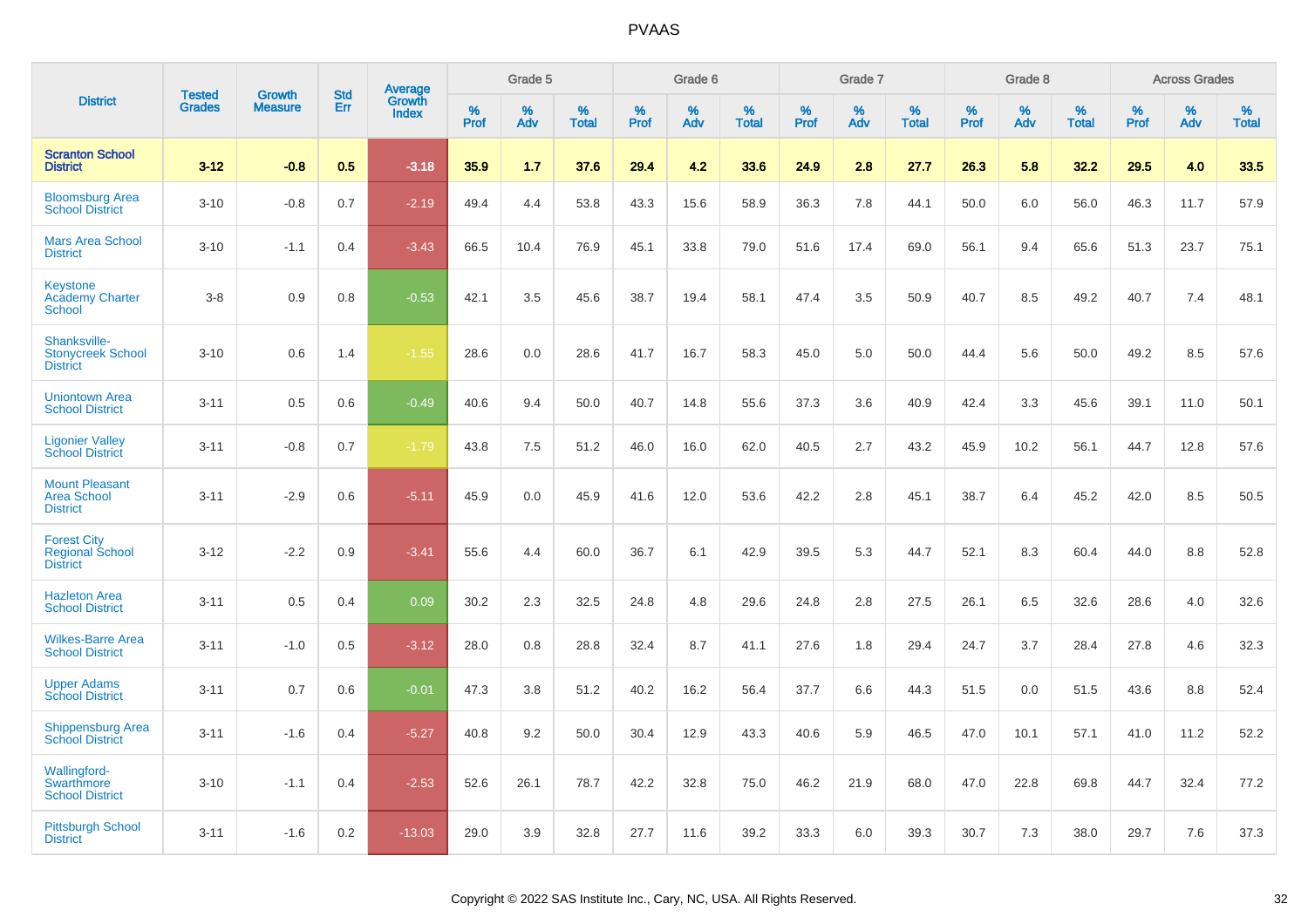|                                                                     |                                |                                 | <b>Std</b> | Average                |           | Grade 5  |                   |           | Grade 6  |                   |           | Grade 7  |                   |           | Grade 8  |                   |           | <b>Across Grades</b> |                   |
|---------------------------------------------------------------------|--------------------------------|---------------------------------|------------|------------------------|-----------|----------|-------------------|-----------|----------|-------------------|-----------|----------|-------------------|-----------|----------|-------------------|-----------|----------------------|-------------------|
| <b>District</b>                                                     | <b>Tested</b><br><b>Grades</b> | <b>Growth</b><br><b>Measure</b> | Err        | Growth<br><b>Index</b> | %<br>Prof | %<br>Adv | %<br><b>Total</b> | %<br>Prof | %<br>Adv | %<br><b>Total</b> | %<br>Prof | %<br>Adv | %<br><b>Total</b> | %<br>Prof | %<br>Adv | %<br><b>Total</b> | %<br>Prof | %<br>Adv             | %<br><b>Total</b> |
| <b>Scranton School</b><br><b>District</b>                           | $3 - 12$                       | $-0.8$                          | 0.5        | $-3.18$                | 35.9      | 1.7      | 37.6              | 29.4      | 4.2      | 33.6              | 24.9      | 2.8      | 27.7              | 26.3      | 5.8      | 32.2              | 29.5      | 4.0                  | 33.5              |
| <b>West Mifflin Area</b><br><b>School District</b>                  | $3 - 12$                       | $-3.0$                          | 0.5        | $-8.43$                | 35.9      | 4.2      | 40.1              | 37.4      | 5.4      | 42.9              | 38.9      | 1.0      | 39.8              | 35.2      | 4.4      | 39.6              | 37.4      | 4.4                  | 41.8              |
| <b>Abington Heights</b><br><b>School District</b>                   | $3 - 11$                       | $-0.6$                          | 0.5        | $-3.50$                | 57.0      | 8.7      | 65.6              | 50.7      | 19.1     | 69.8              | 63.6      | 10.7     | 74.3              |           |          |                   | 52.3      | 18.0                 | 70.3              |
| <b>Global Leadership</b><br><b>Academy Charter</b><br><b>School</b> | $3 - 8$                        | 0.6                             | 1.9        | $-0.38$                | 21.4      | 0.0      | 21.4              |           |          |                   | 14.3      | 0.0      | 14.3              | 25.0      | 0.0      | 25.0              | 13.4      | 0.0                  | 13.4              |
| <b>Infinity Charter</b><br>School                                   | $3 - 8$                        | $-0.5$                          | 1.3        | $-1.47$                | 72.7      | 22.7     | 95.4              | 50.0      | 38.5     | 88.5              | 62.5      | 25.0     | 87.5              | 68.2      | 18.2     | 86.4              | 56.6      | 31.5                 | 88.1              |
| <b>Frazier School</b><br><b>District</b>                            | $3 - 11$                       | $-1.8$                          | 0.8        | $-3.66$                | 49.0      | 3.9      | 52.9              | 48.8      | 17.5     | 66.2              | 43.0      | 12.8     | 55.8              | 20.4      | 3.7      | 24.1              | 40.8      | 10.9                 | 51.7              |
| <b>Shade-Central City</b><br><b>School District</b>                 | $3 - 11$                       | $-2.8$                          | 1.4        | $-2.71$                | 43.8      | 0.0      | 43.8              | 44.4      | 14.8     | 59.3              | 25.0      | 0.0      | 25.0              | 29.2      | 0.0      | 29.2              | 35.1      | 6.0                  | 41.0              |
| <b>Mastery Charter</b><br>School John Wister<br>Elementary          | $3-5$                          | 2.7                             | 2.5        | 1.08                   | 8.3       | 0.0      | 8.3               |           |          |                   |           |          |                   |           |          |                   | 10.8      | 0.0                  | 10.8              |
| <b>Carbondale Area</b><br><b>School District</b>                    | $3 - 10$                       | $-1.3$                          | 0.7        | $-2.95$                | 34.5      | 0.0      | 34.5              | 23.1      | 2.2      | 25.3              | 29.4      | 3.5      | 32.9              | 42.4      | 5.7      | 48.1              | 30.0      | 3.2                  | 33.3              |
| <b>Forest Area School</b><br><b>District</b>                        | $3 - 11$                       | $-1.6$                          | 1.2        | $-2.10$                | 45.8      | 0.0      | 45.8              | 37.5      | 4.2      | 41.7              | 24.2      | 12.1     | 36.4              | 28.1      | 3.1      | 31.2              | 40.8      | 6.6                  | 47.4              |
| <b>Burrell School</b><br><b>District</b>                            | $3 - 11$                       | $-3.3$                          | 0.7        | $-4.68$                | 50.0      | 0.9      | 50.9              | 46.2      | 7.7      | 53.8              | 46.8      | 6.5      | 53.2              | 41.0      | 4.9      | 45.9              | 45.9      | 7.5                  | 53.4              |
| <b>Shikellamy School</b><br><b>District</b>                         | $3 - 10$                       | $-2.8$                          | 0.5        | $-7.15$                | 47.9      | 5.7      | 53.6              | 29.1      | 9.8      | 38.9              | 41.5      | 8.5      | 50.0              | 35.8      | 7.4      | 43.2              | 38.2      | 9.0                  | 47.3              |
| <b>Trinity Area School</b><br><b>District</b>                       | $3 - 11$                       | $-0.1$                          | 0.4        | $-3.05$                | 55.8      | 12.7     | 68.5              | 43.1      | 14.7     | 57.8              | 48.7      | 9.2      | 58.0              | 48.2      | 13.5     | 61.6              | 46.8      | 15.3                 | 62.1              |
| <b>Propel Charter</b><br>School - Braddock<br><b>Hills</b>          | $3 - 11$                       | $-3.7$                          | 0.8        | $-5.22$                | 19.6      | 1.8      | 21.4              | 15.8      | 3.5      | 19.3              | 19.0      | 0.0      | 19.0              | 14.5      | 2.9      | 17.4              | 15.6      | 1.9                  | 17.5              |
| <b>Vision Academy</b><br><b>Charter School</b>                      | $3-8$                          | $-0.9$                          | 1.2        | $-2.67$                | 35.7      | 0.0      | 35.7              | 36.0      | 0.0      | 36.0              | 37.1      | 2.9      | 40.0              | 28.6      | 0.0      | 28.6              | 32.1      | 1.1                  | 33.2              |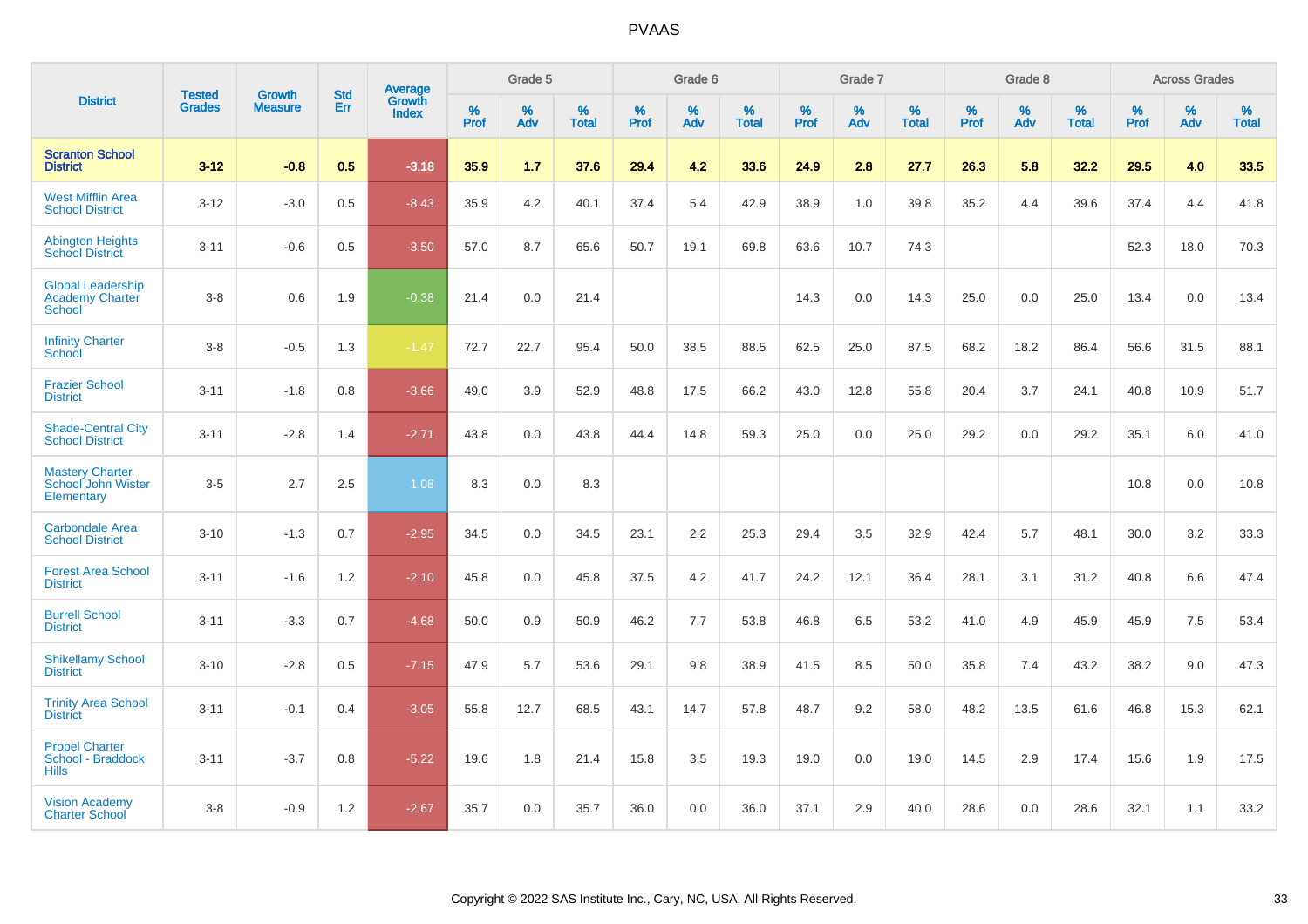|                                                           | <b>Tested</b> | <b>Growth</b>  | <b>Std</b> | Average                |                     | Grade 5  |                      |                     | Grade 6  |                   |              | Grade 7  |                   |              | Grade 8  |                      |                     | <b>Across Grades</b> |                      |
|-----------------------------------------------------------|---------------|----------------|------------|------------------------|---------------------|----------|----------------------|---------------------|----------|-------------------|--------------|----------|-------------------|--------------|----------|----------------------|---------------------|----------------------|----------------------|
| <b>District</b>                                           | <b>Grades</b> | <b>Measure</b> | Err        | Growth<br><b>Index</b> | $\%$<br><b>Prof</b> | %<br>Adv | $\%$<br><b>Total</b> | $\%$<br><b>Prof</b> | %<br>Adv | %<br><b>Total</b> | $\%$<br>Prof | %<br>Adv | %<br><b>Total</b> | $\%$<br>Prof | %<br>Adv | $\%$<br><b>Total</b> | $\%$<br><b>Prof</b> | %<br>Adv             | $\%$<br><b>Total</b> |
| <b>Scranton School</b><br><b>District</b>                 | $3 - 12$      | $-0.8$         | 0.5        | $-3.18$                | 35.9                | 1.7      | 37.6                 | 29.4                | 4.2      | 33.6              | 24.9         | 2.8      | 27.7              | 26.3         | 5.8      | 32.2                 | 29.5                | 4.0                  | 33.5                 |
| <b>Insight PA Cyber</b><br><b>Charter School</b>          | $3 - 11$      | $-1.0$         | 1.6        | $-1.68$                | 29.4                | 0.0      | 29.4                 | 31.6                | 5.3      | 36.8              | 37.0         | 11.1     | 48.2              | 48.2         | 11.1     | 59.3                 | 41.5                | 9.2                  | 50.8                 |
| <b>Fleetwood Area</b><br><b>School District</b>           | $3 - 10$      | $-1.3$         | 0.5        | $-3.53$                | 44.8                | 6.0      | 50.8                 | 37.4                | 6.4      | 43.9              | 37.0         | 6.2      | 43.2              | 45.1         | 8.0      | 53.1                 | 42.1                | 7.7                  | 49.9                 |
| <b>Valley Grove</b><br><b>School District</b>             | $3 - 10$      | 0.6            | 0.8        | $-0.07$                | 56.2                | 8.3      | 64.6                 | 55.9                | 8.5      | 64.4              | 43.4         | 9.4      | 52.8              | 53.7         | 7.4      | 61.1                 | 48.3                | 9.3                  | 57.6                 |
| <b>Muhlenberg</b><br><b>School District</b>               | $3 - 10$      | $-2.8$         | 0.4        | $-7.00$                | 35.9                | 1.4      | 37.2                 | 23.8                | 0.9      | 24.7              | 27.7         | 2.0      | 29.6              | 26.4         | 1.4      | 27.8                 | 28.8                | 3.0                  | 31.8                 |
| <b>Harmony Area</b><br><b>School District</b>             | $3 - 10$      | 0.8            | 1.8        | $-0.67$                | 43.8                | 0.0      | 43.8                 | 54.2                | 12.5     | 66.7              | 33.3         | 0.0      | 33.3              |              |          |                      | 43.6                | 6.4                  | 50.0                 |
| Northern Lebanon<br><b>School District</b>                | $3 - 11$      | $-3.3$         | 0.5        | $-6.34$                | 51.7                | 3.4      | 55.2                 | 43.1                | 9.2      | 52.3              | 35.3         | 1.3      | 36.6              | 32.3         | 2.6      | 34.8                 | 41.8                | 7.5                  | 49.3                 |
| <b>Central Valley</b><br><b>School District</b>           | $3 - 10$      | $-2.0$         | 0.5        | $-4.47$                | 44.1                | 4.2      | 48.2                 | 39.3                | 25.0     | 64.3              | 50.3         | 9.2      | 59.5              | 41.9         | 8.8      | 50.7                 | 46.3                | 13.9                 | 60.2                 |
| <b>Freeport Area</b><br><b>School District</b>            | $3 - 10$      | 0.2            | 0.6        | $-0.91$                | 65.4                | 10.0     | 75.4                 | 35.8                | 23.6     | 59.4              | 57.0         | 14.1     | 71.1              | 53.5         | 20.2     | 73.6                 | 52.5                | 17.7                 | 70.1                 |
| <b>Oswayo Valley</b><br><b>School District</b>            | $3 - 12$      | $-0.7$         | 1.2        | $-2.92$                | 62.1                | 13.8     | 75.9                 | 40.7                | 18.5     | 59.3              | 48.2         | 0.0      | 48.2              | 51.6         | 6.4      | 58.1                 | 54.7                | 11.8                 | 66.5                 |
| <b>Hempfield Area</b><br><b>School District</b>           | $3-12$        | $-0.3$         | 0.3        | $-3.43$                | 55.2                | 8.7      | 63.9                 | 41.4                | 20.3     | 61.6              | 52.8         | 14.0     | 66.8              | 50.0         | 12.4     | 62.4                 | 48.7                | 16.2                 | 64.9                 |
| <b>Northern Lehigh</b><br><b>School District</b>          | $3 - 12$      | $-0.6$         | 0.7        | $-1.20$                | 52.1                | 2.1      | 54.2                 | 44.4                | 6.2      | 50.6              | 36.7         | 4.2      | 40.8              | 41.7         | 5.6      | 47.2                 | 42.1                | 5.6                  | 47.7                 |
| <b>Union Area School</b><br><b>District</b>               | $3 - 11$      | $-1.4$         | 0.9        | $-1.79$                | 66.7                | 7.7      | 74.4                 | 41.4                | 15.5     | 56.9              | 43.9         | 5.3      | 49.1              | 55.6         | 8.9      | 64.4                 | 47.6                | 12.4                 | 60.1                 |
| <b>Lower Dauphin</b><br><b>School District</b>            | $3 - 11$      | $-0.9$         | 0.4        | $-4.32$                | 52.7                | 13.3     | 66.0                 | 42.7                | 15.9     | 58.6              | 48.9         | 8.1      | 57.0              | 32.9         | 10.8     | 43.7                 | 44.6                | 14.8                 | 59.4                 |
| Susquehanna<br><b>Community School</b><br><b>District</b> | $3 - 11$      | 0.1            | 0.9        | $-1.03$                | 47.1                | 7.8      | 54.9                 | 43.1                | 12.1     | 55.2              | 43.5         | 6.5      | 50.0              | 36.7         | 2.0      | 38.8                 | 40.9                | 10.7                 | 51.6                 |
| <b>Crestwood School</b><br><b>District</b>                | $3 - 11$      | $-0.8$         | 0.5        | $-2.05$                | 50.0                | 6.1      | 56.1                 | 48.2                | 26.2     | 74.4              | 51.1         | 5.0      | 56.1              | 47.9         | 13.2     | 61.1                 | 48.5                | 14.6                 | 63.2                 |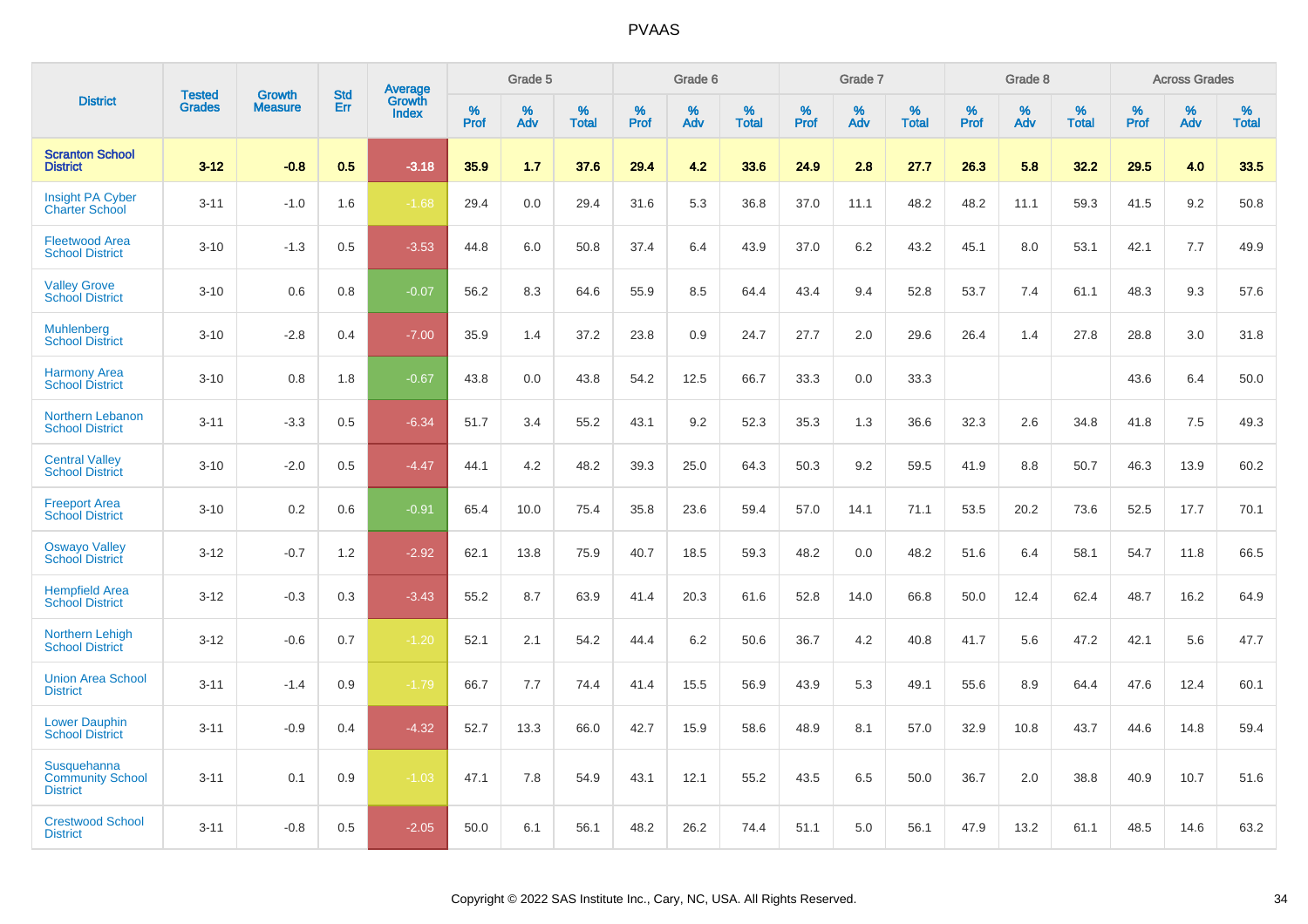|                                                                  | <b>Tested</b> | <b>Growth</b>  | <b>Std</b> | <b>Average</b>         |           | Grade 5  |                   |           | Grade 6  |                   |           | Grade 7  |                   |           | Grade 8  |                   |           | <b>Across Grades</b> |                   |
|------------------------------------------------------------------|---------------|----------------|------------|------------------------|-----------|----------|-------------------|-----------|----------|-------------------|-----------|----------|-------------------|-----------|----------|-------------------|-----------|----------------------|-------------------|
| <b>District</b>                                                  | <b>Grades</b> | <b>Measure</b> | Err        | Growth<br><b>Index</b> | %<br>Prof | %<br>Adv | %<br><b>Total</b> | %<br>Prof | %<br>Adv | %<br><b>Total</b> | %<br>Prof | %<br>Adv | %<br><b>Total</b> | %<br>Prof | %<br>Adv | %<br><b>Total</b> | %<br>Prof | %<br>Adv             | %<br><b>Total</b> |
| <b>Scranton School</b><br><b>District</b>                        | $3 - 12$      | $-0.8$         | 0.5        | $-3.18$                | 35.9      | 1.7      | 37.6              | 29.4      | 4.2      | 33.6              | 24.9      | 2.8      | 27.7              | 26.3      | 5.8      | 32.2              | 29.5      | 4.0                  | 33.5              |
| <b>Saint Clair Area</b><br><b>School District</b>                | $3 - 8$       | $-1.8$         | 0.9        | $-2.93$                | 43.4      | 1.9      | 45.3              | 58.0      | 6.0      | 64.0              | 36.5      | 7.7      | 44.2              | 41.5      | 2.4      | 43.9              | 43.9      | 4.7                  | 48.6              |
| Catasauqua Area<br><b>School District</b>                        | $3 - 12$      | $-1.3$         | 0.7        | $-4.82$                | 30.1      | 0.0      | 30.1              | 55.4      | 9.5      | 64.9              | 33.3      | 2.9      | 36.3              | 24.4      | 7.8      | 32.2              | 36.9      | 5.3                  | 42.2              |
| <b>Young Scholars</b><br><b>Charter School</b>                   | $6 - 8$       | 0.5            | 0.9        | $-0.06$                |           |          |                   | 23.2      | 5.4      | 28.6              | 14.3      | 5.7      | 20.0              | 13.0      | 0.0      | 13.0              | 16.3      | 3.4                  | 19.7              |
| <b>Central Greene</b><br><b>School District</b>                  | $3 - 11$      | $-1.8$         | 0.6        | $-3.71$                | 35.0      | 0.0      | 35.0              | 40.0      | 9.5      | 49.5              | 33.3      | 5.0      | 38.3              | 31.5      | 1.8      | 33.3              | 35.2      | 5.2                  | 40.3              |
| <b>Lincoln Charter</b><br><b>School</b>                          | $3-5$         | 1.2            | 1.4        | 0.81                   | 17.7      | 0.0      | 17.7              |           |          |                   |           |          |                   |           |          |                   | 14.5      | 1.2                  | 15.7              |
| Community<br>Academy Of<br>Philadelphia<br><b>Charter School</b> | $3 - 11$      | $-4.1$         | 1.0        | $-4.18$                | 22.5      | 0.0      | 22.5              | 27.3      | 0.0      | 27.3              | 33.3      | 2.8      | 36.1              | 12.2      | 0.0      | 12.2              | 24.9      | 1.4                  | 26.3              |
| <b>Lehigh Valley Dual</b><br>Language Charter<br>School          | $3 - 8$       | $-0.8$         | 2.5        | $-1.32$                | 8.3       | 0.0      | 8.3               | 58.3      | 0.0      | 58.3              |           |          |                   |           |          |                   | 34.3      | 0.0                  | 34.3              |
| <b>Montgomery Area</b><br><b>School District</b>                 | $3 - 11$      | $-2.0$         | 0.8        | $-5.29$                | 56.8      | 6.8      | 63.5              | 43.6      | 19.4     | 62.9              | 34.7      | 4.2      | 38.9              | 50.0      | 6.9      | 56.9              | 42.9      | 11.7                 | 54.6              |
| <b>Sullivan County</b><br><b>School District</b>                 | $3 - 10$      | $-3.1$         | 1.0        | $-3.25$                | 23.8      | 2.4      | 26.2              | 62.0      | 6.0      | 68.0              | 41.2      | 5.9      | 47.1              | 40.0      | 2.9      | 42.9              | 40.0      | 6.0                  | 46.0              |
| <b>Montoursville Area</b><br><b>School District</b>              | $3 - 12$      | $-1.3$         | 0.5        | $-4.72$                | 54.2      | 10.7     | 64.9              | 55.2      | 16.8     | 72.0              | 51.1      | 7.5      | 58.6              | 45.4      | 10.6     | 56.0              | 48.5      | 14.2                 | 62.6              |
| <b>Harbor Creek</b><br><b>School District</b>                    | $3 - 11$      | $-2.4$         | 0.5        | $-6.75$                | 61.7      | 20.8     | 82.5              | 37.4      | 36.3     | 73.7              | 55.9      | 13.3     | 69.2              | 45.4      | 12.3     | 57.8              | 48.7      | 24.9                 | 73.6              |
| <b>Panther Valley</b><br><b>School District</b>                  | $3 - 12$      | 0.1            | 0.6        | $-1.12$                | 26.7      | 1.0      | 27.6              | 33.1      | 1.6      | 34.7              | 34.6      | 2.7      | 37.3              | 32.7      | 4.7      | 37.4              | 31.1      | 4.0                  | 35.1              |
| <b>West Shore School</b><br><b>District</b>                      | $3 - 12$      | $-0.2$         | 0.3        | $-2.49$                | 46.3      | 8.2      | 54.5              | 44.4      | 15.0     | 59.4              | 44.4      | 8.2      | 52.7              | 42.8      | 11.8     | 54.6              | 42.7      | 13.2                 | 55.9              |
| <b>Norwin School</b><br><b>District</b>                          | $3 - 11$      | $-0.6$         | 0.3        | $-3.90$                | 59.5      | 18.6     | 78.1              | 40.9      | 36.6     | 77.4              | 60.2      | 18.0     | 78.3              | 52.5      | 13.8     | 66.4              | 51.8      | 24.9                 | 76.7              |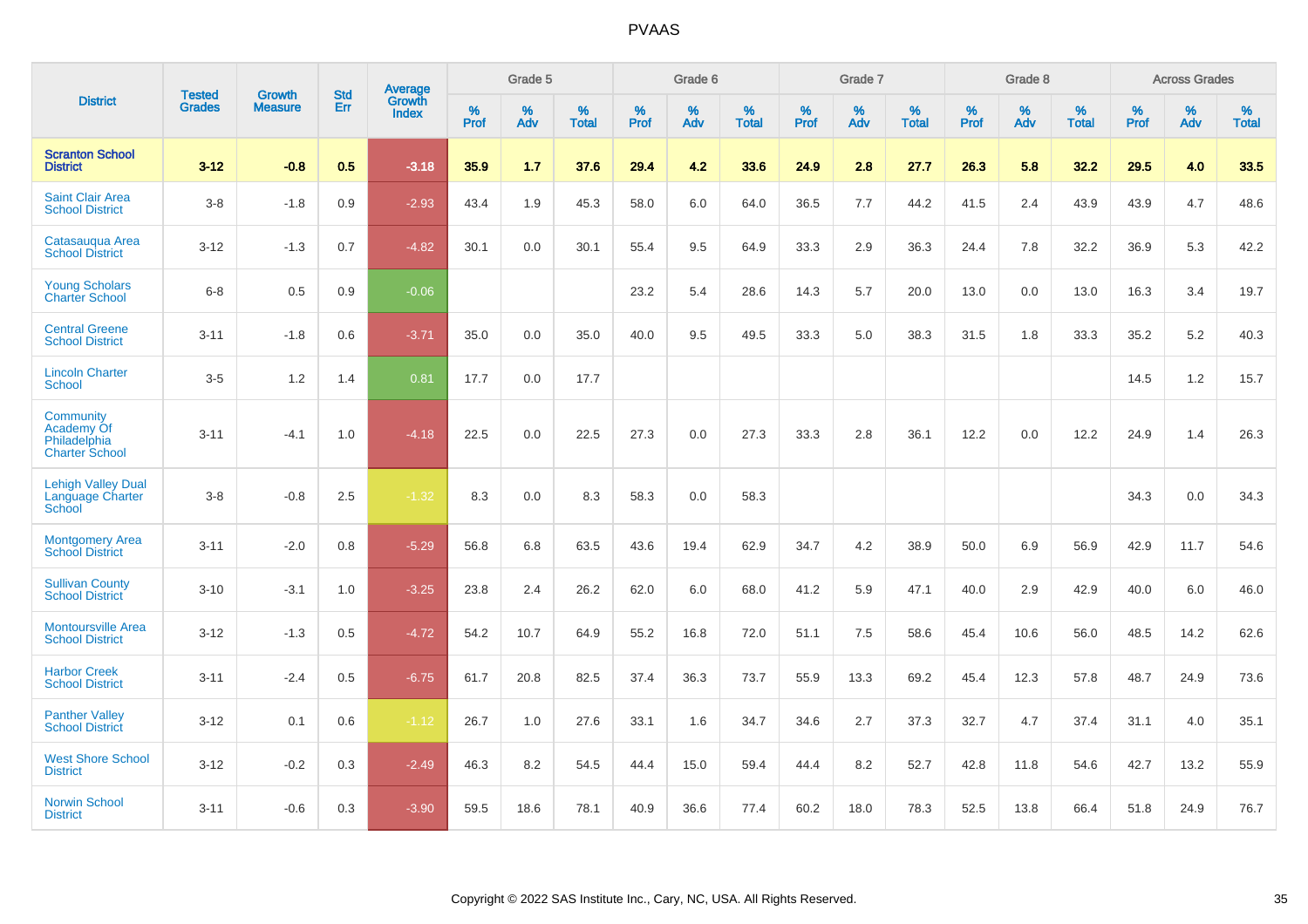|                                                                           | <b>Tested</b> | <b>Growth</b>  | <b>Std</b> | Average                |           | Grade 5  |                   |           | Grade 6  |                   |           | Grade 7  |                   |           | Grade 8  |                   |           | <b>Across Grades</b> |                   |
|---------------------------------------------------------------------------|---------------|----------------|------------|------------------------|-----------|----------|-------------------|-----------|----------|-------------------|-----------|----------|-------------------|-----------|----------|-------------------|-----------|----------------------|-------------------|
| <b>District</b>                                                           | <b>Grades</b> | <b>Measure</b> | Err        | Growth<br><b>Index</b> | %<br>Prof | %<br>Adv | %<br><b>Total</b> | %<br>Prof | %<br>Adv | %<br><b>Total</b> | %<br>Prof | %<br>Adv | %<br><b>Total</b> | %<br>Prof | %<br>Adv | %<br><b>Total</b> | %<br>Prof | %<br>Adv             | %<br><b>Total</b> |
| <b>Scranton School</b><br><b>District</b>                                 | $3 - 12$      | $-0.8$         | 0.5        | $-3.18$                | 35.9      | 1.7      | 37.6              | 29.4      | 4.2      | 33.6              | 24.9      | 2.8      | 27.7              | 26.3      | 5.8      | 32.2              | 29.5      | 4.0                  | 33.5              |
| <b>Erie Rise</b><br>Leadership<br><b>Academy Charter</b><br><b>School</b> | $3-8$         | 0.0            | 1.2        | $-0.41$                | 17.9      | 0.0      | 17.9              | 6.9       | 0.0      | 6.9               | 4.8       | 2.4      | 7.1               | 0.0       | 0.0      | 0.0               | 7.8       | 0.5                  | 8.3               |
| <b>Pine-Richland</b><br><b>School District</b>                            | $3 - 11$      | $-3.0$         | 0.3        | $-8.46$                | 58.0      | 19.8     | 77.8              | 55.8      | 26.4     | 82.2              | 57.0      | 18.5     | 75.6              | 56.2      | 27.0     | 83.3              | 52.7      | 28.2                 | 80.9              |
| <b>Monessen City</b><br><b>School District</b>                            | $3 - 10$      | $-3.2$         | 1.2        | $-2.75$                | 20.0      | 0.0      | 20.0              | 18.0      | 2.6      | 20.5              | 13.3      | 0.0      | 13.3              | 4.8       | 0.0      | 4.8               | 15.2      | 0.6                  | 15.8              |
| <b>Kiski Area School</b><br><b>District</b>                               | $3 - 11$      | $-2.3$         | 0.4        | $-5.07$                | 50.9      | 4.2      | 55.2              | 41.3      | 18.4     | 59.6              | 53.8      | 7.5      | 61.3              | 45.8      | 5.0      | 50.8              | 47.0      | 13.3                 | 60.4              |
| Steelton-Highspire<br><b>School District</b>                              | $3 - 11$      | $-1.9$         | 0.7        | $-3.25$                | 21.9      | 0.0      | 21.9              | 11.5      | 0.0      | 11.5              | 3.8       | 0.0      | 3.8               | 5.9       | 0.0      | 5.9               | 9.0       | 0.0                  | 9.0               |
| Quakertown<br><b>Community School</b><br><b>District</b>                  | $3 - 12$      | $-1.6$         | 0.4        | $-7.86$                | 50.0      | 4.9      | 54.9              | 40.2      | 19.3     | 59.5              | 40.4      | 7.5      | 47.8              | 42.6      | 17.3     | 59.9              | 42.5      | 12.6                 | 55.1              |
| <b>Propel Charter</b><br>School-Hazelwood                                 | $3-8$         | $-0.7$         | 1.2        | $-1.40$                | 6.7       | 0.0      | 6.7               | 14.3      | 0.0      | 14.3              | 14.3      | 4.8      | 19.0              | 16.0      | 0.0      | 16.0              | 10.2      | 0.6                  | 10.8              |
| <b>Upper Dauphin</b><br>Area School<br><b>District</b>                    | $3 - 11$      | $-1.6$         | 0.8        | $-4.84$                | 40.3      | 1.6      | 41.9              | 41.7      | 16.7     | 58.3              | 48.6      | 8.1      | 56.8              | 41.4      | 8.6      | 50.0              | 42.4      | 12.8                 | 55.2              |
| <b>Wilmington Area</b><br><b>School District</b>                          | $3 - 11$      | $-0.8$         | 0.8        | $-1.48$                | 60.3      | 13.8     | 74.1              | 43.3      | 11.7     | 55.0              | 33.3      | 11.8     | 45.1              | 32.2      | 10.2     | 42.4              | 43.2      | 13.4                 | 56.6              |
| <b>Alliance For</b><br><b>Progress Charter</b><br>School                  | $3-8$         | $-1.1$         | 1.2        | $-3.25$                | 12.5      | 0.0      | 12.5              | 32.0      | 0.0      | 32.0              | 26.9      | 0.0      | 26.9              | 3.4       | 0.0      | 3.4               | 19.4      | 0.0                  | 19.4              |
| <b>Steel Valley</b><br><b>School District</b>                             | $3 - 11$      | $-2.9$         | 0.7        | $-6.65$                | 38.4      | 1.2      | 39.5              | 37.1      | 14.5     | 51.6              | 26.5      | 3.6      | 30.1              | 26.7      | 6.7      | 33.3              | 35.3      | 10.2                 | 45.5              |
| <b>Austin Area School</b><br><b>District</b>                              | $3 - 11$      | $-0.5$         | 1.7        | $-1.08$                | 38.5      | 7.7      | 46.2              | 61.5      | 0.0      | 61.5              | 26.7      | 0.0      | 26.7              | 56.2      | 6.2      | 62.5              | 40.5      | 4.0                  | 44.6              |
| <b>Clearfield Area</b><br><b>School District</b>                          | $3 - 10$      | $-0.5$         | 0.5        | $-1.87$                | 37.9      | 3.2      | 41.1              | 35.8      | 5.8      | 41.6              | 39.0      | 1.5      | 40.4              | 32.4      | 4.1      | 36.6              | 35.2      | 5.8                  | 41.0              |
| <b>Morrisville Borough</b><br><b>School District</b>                      | $3 - 11$      | $-0.9$         | 0.9        | $-1.54$                | 28.3      | 3.3      | 31.7              | 19.2      | 1.9      | 21.2              | 32.7      | 0.0      | 32.7              | 27.9      | 0.0      | 27.9              | 27.6      | 1.9                  | 29.5              |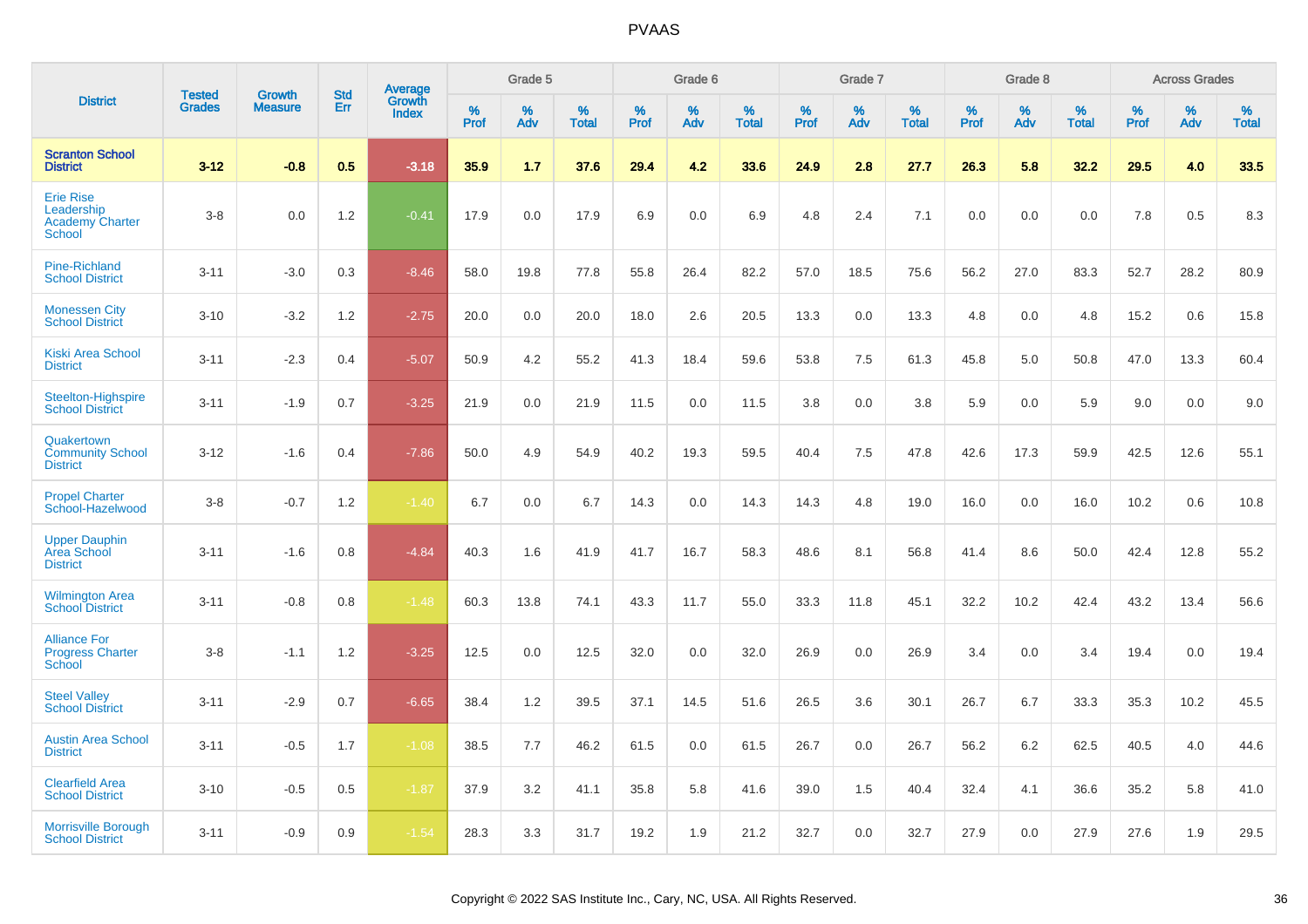|                                                                                |                                | <b>Growth</b>  | <b>Std</b> | Average         |              | Grade 5  |                   |           | Grade 6  |                   |           | Grade 7  |                   |           | Grade 8  |                   |           | <b>Across Grades</b> |                   |
|--------------------------------------------------------------------------------|--------------------------------|----------------|------------|-----------------|--------------|----------|-------------------|-----------|----------|-------------------|-----------|----------|-------------------|-----------|----------|-------------------|-----------|----------------------|-------------------|
| <b>District</b>                                                                | <b>Tested</b><br><b>Grades</b> | <b>Measure</b> | <b>Err</b> | Growth<br>Index | $\%$<br>Prof | %<br>Adv | %<br><b>Total</b> | %<br>Prof | %<br>Adv | %<br><b>Total</b> | %<br>Prof | %<br>Adv | %<br><b>Total</b> | %<br>Prof | %<br>Adv | %<br><b>Total</b> | %<br>Prof | %<br>Adv             | %<br><b>Total</b> |
| <b>Scranton School</b><br><b>District</b>                                      | $3 - 12$                       | $-0.8$         | 0.5        | $-3.18$         | 35.9         | 1.7      | 37.6              | 29.4      | 4.2      | 33.6              | 24.9      | 2.8      | 27.7              | 26.3      | 5.8      | 32.2              | 29.5      | 4.0                  | 33.5              |
| Cornwall-Lebanon<br><b>School District</b>                                     | $3 - 11$                       | $-0.8$         | 0.3        | $-2.72$         | 46.8         | 6.1      | 52.9              | 45.0      | 15.9     | 60.9              | 48.6      | 7.2      | 55.8              | 49.4      | 12.2     | 61.6              | 44.4      | 12.6                 | 57.0              |
| <b>Young Scholars of</b><br><b>Greater Allegheny</b><br><b>Charter School</b>  | $3 - 8$                        | $-1.6$         | 1.7        | $-1.89$         | 26.3         | 0.0      | 26.3              | 40.0      | 0.0      | 40.0              | 35.0      | 0.0      | 35.0              |           |          |                   | 29.9      | $0.8\,$              | 30.8              |
| <b>Reach Cyber</b><br><b>Charter School</b>                                    | $3 - 11$                       | $-2.6$         | 0.9        | $-2.78$         | 52.4         | 4.8      | 57.1              | 52.2      | 8.7      | 60.9              | 38.5      | 1.9      | 40.4              | 47.5      | 5.1      | 52.5              | 46.8      | 5.5                  | 52.3              |
| <b>Mariana Bracetti</b><br><b>Academy Charter</b><br>School                    | $3 - 10$                       | 0.4            | 0.9        | $-0.00$         | 33.9         | 1.7      | 35.6              | 17.8      | 0.0      | 17.8              | 38.2      | 1.8      | 40.0              | 12.1      | 3.0      | 15.2              | 26.5      | 2.0                  | 28.5              |
| <b>North Hills School</b><br><b>District</b>                                   | $3 - 11$                       | $-1.2$         | 0.4        | $-3.31$         | 59.2         | 11.6     | 70.8              | 45.2      | 26.0     | 71.2              | 51.8      | 20.0     | 71.8              | 48.3      | 18.4     | 66.7              | 50.2      | 22.0                 | 72.3              |
| <b>Kutztown Area</b><br><b>School District</b>                                 | $3 - 12$                       | $-0.3$         | 0.8        | $-0.89$         | 59.7         | 6.0      | 65.7              | 46.0      | 17.5     | 63.5              | 37.5      | 17.5     | 55.0              | 50.0      | 10.3     | 60.3              | 48.4      | 17.0                 | 65.5              |
| <b>Iroquois School</b><br><b>District</b>                                      | $3 - 11$                       | $-0.1$         | 0.7        | $-0.86$         | 55.1         | 9.0      | 64.1              | 39.5      | 19.8     | 59.3              | 38.8      | 6.1      | 44.9              | 44.0      | 10.0     | 54.0              | 42.6      | 12.8                 | 55.4              |
| <b>Blackhawk School</b><br><b>District</b>                                     | $3 - 11$                       | $-3.2$         | 0.5        | $-6.30$         | 58.7         | 1.4      | 60.1              | 43.4      | 16.4     | 59.8              | 52.8      | 4.9      | 57.7              | 39.7      | 6.7      | 46.4              | 48.1      | 10.9                 | 59.0              |
| <b>Lehighton Area</b><br><b>School District</b>                                | $3 - 11$                       | $-1.0$         | 0.5        | $-3.70$         | 45.3         | 1.3      | 46.7              | 40.8      | 8.3      | 49.2              | 42.3      | 5.7      | 48.0              | 34.2      | 9.8      | 43.9              | 41.8      | 8.6                  | 50.4              |
| <b>Center For Student</b><br><b>Learning Charter</b><br>School At<br>Pennsbury | $6 - 12$                       | 1.9            | 3.5        | 0.54            |              |          |                   |           |          |                   |           |          |                   | 25.0      | 8.3      | 33.3              | 26.9      | 3.8                  | 30.8              |
| <b>Burgettstown Area</b><br><b>School District</b>                             | $3 - 11$                       | $-3.6$         | 0.7        | $-4.89$         | 35.1         | 6.5      | 41.6              | 58.5      | 7.7      | 66.2              | 32.9      | 2.4      | 35.4              | 35.6      | 5.5      | 41.1              | 40.5      | 8.8                  | 49.3              |
| <b>Esperanza Cyber</b><br><b>Charter School</b>                                | $3 - 11$                       | $-2.3$         | 1.3        | $-2.35$         | 11.8         | 0.0      | 11.8              | 8.7       | 0.0      | 8.7               | 12.8      | 0.0      | 12.8              | 9.1       | 0.0      | 9.1               | 9.4       | 0.8                  | 10.2              |
| <b>Williams Valley</b><br><b>School District</b>                               | $3 - 11$                       | 0.3            | 0.8        | $-0.19$         | 38.6         | 0.0      | 38.6              | 41.4      | 6.9      | 48.3              | 35.1      | 2.6      | 37.7              | 42.2      | 9.4      | 51.6              | 39.1      | 4.9                  | 44.0              |
| <b>Hanover Area</b><br><b>School District</b>                                  | $3 - 11$                       | $-2.1$         | 0.9        | $-2.93$         | 29.8         | 0.0      | 29.8              | 14.6      | 9.1      | 23.6              | 15.5      | 0.0      | 15.5              | 14.3      | 2.4      | 16.7              | 20.2      | 2.3                  | 22.5              |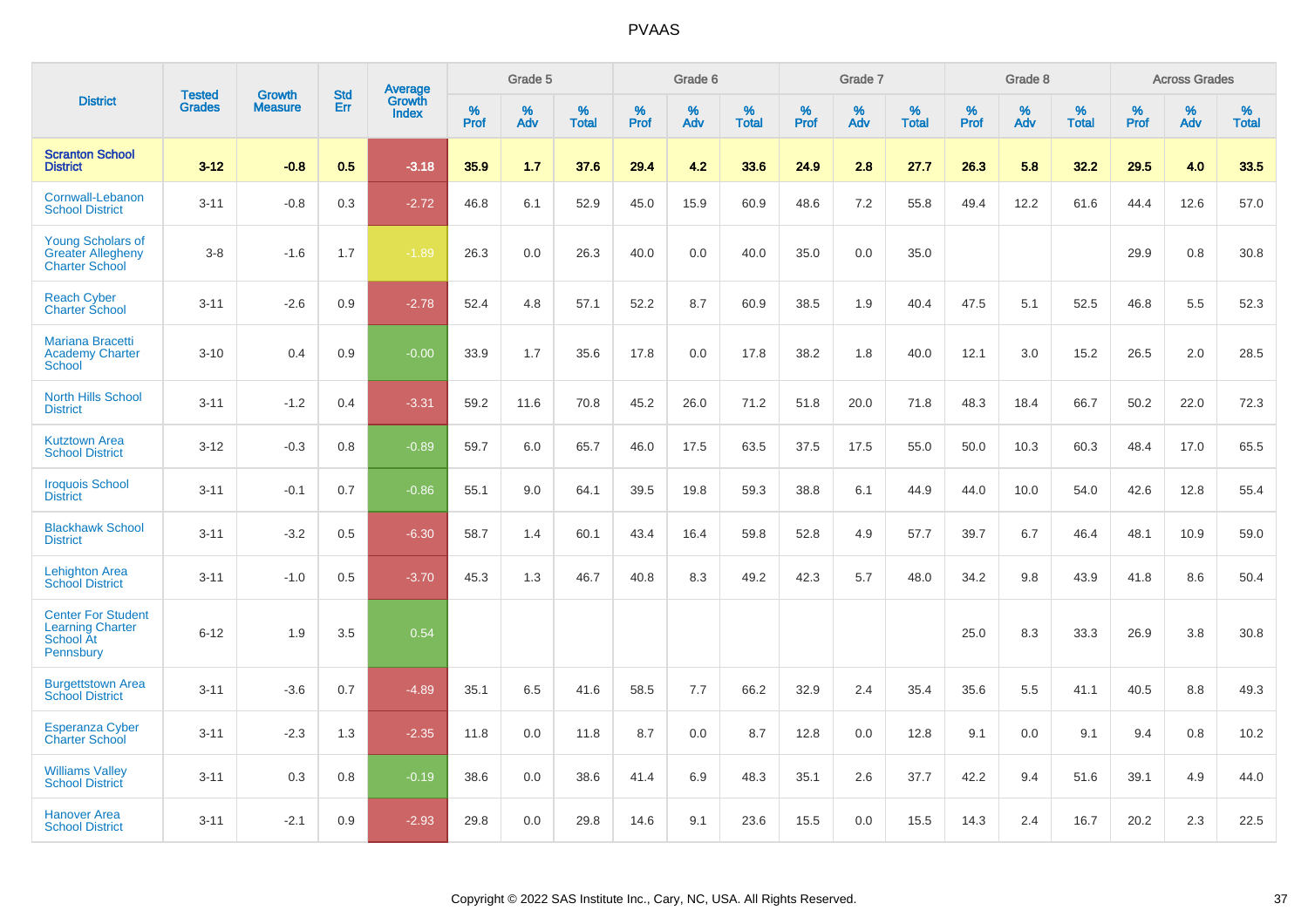|                                                                     | <b>Tested</b> | <b>Growth</b>  | <b>Std</b> | Average                |              | Grade 5  |                   |           | Grade 6  |                   |           | Grade 7  |                   |           | Grade 8  |                   |           | <b>Across Grades</b> |                   |
|---------------------------------------------------------------------|---------------|----------------|------------|------------------------|--------------|----------|-------------------|-----------|----------|-------------------|-----------|----------|-------------------|-----------|----------|-------------------|-----------|----------------------|-------------------|
| <b>District</b>                                                     | <b>Grades</b> | <b>Measure</b> | Err        | Growth<br><b>Index</b> | $\%$<br>Prof | %<br>Adv | %<br><b>Total</b> | %<br>Prof | %<br>Adv | %<br><b>Total</b> | %<br>Prof | %<br>Adv | %<br><b>Total</b> | %<br>Prof | %<br>Adv | %<br><b>Total</b> | %<br>Prof | %<br>Adv             | %<br><b>Total</b> |
| <b>Scranton School</b><br><b>District</b>                           | $3 - 12$      | $-0.8$         | 0.5        | $-3.18$                | 35.9         | 1.7      | 37.6              | 29.4      | 4.2      | 33.6              | 24.9      | 2.8      | 27.7              | 26.3      | 5.8      | 32.2              | 29.5      | 4.0                  | 33.5              |
| <b>Tri-Valley School</b><br><b>District</b>                         | $3 - 10$      | $-2.4$         | 0.9        | $-3.85$                | 40.0         | 5.9      | 45.9              | 36.7      | 6.1      | 42.9              | 36.7      | 0.0      | 36.7              | 40.5      | 9.5      | 50.0              | 41.3      | 8.0                  | 49.3              |
| <b>Eugenio Maria De</b><br><b>Hostos Charter</b><br><b>School</b>   | $3 - 8$       | $-0.5$         | 1.4        | $-1.78$                | 45.8         | 0.0      | 45.8              | 16.7      | 16.7     | 33.3              | 18.2      | 9.1      | 27.3              | 46.7      | 0.0      | 46.7              | 35.0      | 6.7                  | 41.7              |
| <b>Connellsville Area</b><br><b>School District</b>                 | $3 - 11$      | $-2.2$         | 0.4        | $-5.74$                | 34.7         | 3.7      | 38.4              | 32.7      | 6.4      | 39.1              | 27.4      | 5.1      | 32.4              | 33.8      | 3.6      | 37.4              | 33.6      | 5.9                  | 39.6              |
| <b>Springfield School</b><br><b>District</b>                        | $3 - 11$      | $-0.9$         | 0.4        | $-2.85$                | 58.3         | 23.8     | 82.1              | 53.6      | 25.6     | 79.2              | 58.6      | 20.9     | 79.5              | 51.5      | 18.2     | 69.7              | 52.1      | 26.9                 | 78.9              |
| <b>Shaler Area</b><br><b>School District</b>                        | $3 - 11$      | $-4.5$         | 0.4        | $-13.13$               | 52.7         | 5.4      | 58.1              | 39.8      | 10.6     | 50.4              | 50.0      | 7.8      | 57.8              | 46.9      | 12.9     | 59.8              | 46.7      | 13.0                 | 59.7              |
| <b>Purchase Line</b><br><b>School District</b>                      | $3 - 12$      | $-1.5$         | 0.8        | $-2.85$                | 37.2         | 5.9      | 43.1              | 40.9      | 6.1      | 47.0              | 39.4      | 3.0      | 42.4              | 30.9      | 3.6      | 34.6              | 39.8      | 6.3                  | 46.1              |
| <b>Franklin Towne</b><br><b>Charter</b><br><b>Elementary School</b> | $3 - 8$       | $-3.1$         | $1.2$      | $-3.10$                | 46.4         | 7.1      | 53.6              | 48.2      | 7.4      | 55.6              | 53.6      | 7.1      | 60.7              | 59.1      | 0.0      | 59.1              | 50.6      | 6.8                  | 57.4              |
| <b>MaST Community</b><br><b>Charter School II</b>                   | $3 - 10$      | $-4.6$         | 0.7        | $-6.45$                | 41.0         | 3.0      | 44.0              | 38.7      | 4.3      | 43.0              | 50.0      | 5.9      | 55.9              |           |          |                   | 44.5      | 7.0                  | 51.5              |
| Northgate School<br><b>District</b>                                 | $3 - 11$      | $-1.4$         | 0.8        | $-4.26$                | 60.8         | 3.9      | 64.7              | 59.0      | 11.5     | 70.5              | 36.1      | 9.8      | 45.9              | 37.5      | 17.9     | 55.4              | 45.5      | 12.8                 | 58.3              |
| Washington<br><b>School District</b>                                | $3 - 11$      | $-1.7$         | 0.7        | $-3.97$                | 44.7         | 0.0      | 44.7              | 39.6      | 6.2      | 45.8              | 28.0      | 1.2      | 29.3              | 23.5      | 1.5      | 25.0              | 35.4      | 3.1                  | 38.6              |
| <b>Arts Academy</b><br>Elementary<br><b>Charter School</b>          | $3-5$         | 0.9            | 2.0        | 0.44                   | 31.6         | 0.0      | 31.6              |           |          |                   |           |          |                   |           |          |                   | 31.8      | 2.3                  | 34.1              |
| <b>Laurel Highlands</b><br><b>School District</b>                   | $3 - 11$      | $-1.7$         | 0.5        | $-3.99$                | 43.1         | 4.4      | 47.5              | 39.4      | 11.6     | 51.0              | 35.7      | 2.9      | 38.6              | 37.8      | 5.5      | 43.3              | 39.8      | 9.6                  | 49.4              |
| <b>Coatesville Area</b><br><b>School District</b>                   | $3 - 11$      | $-0.4$         | 0.4        | $-1.48$                | 28.2         | 1.6      | 29.8              | 30.3      | 2.8      | 33.1              | 30.8      | 4.4      | 35.2              | 26.3      | 2.9      | 29.3              | 28.5      | 3.0                  | 31.5              |
| <b>Blacklick Valley</b><br><b>School District</b>                   | $3 - 11$      | $-0.1$         | 1.0        | $-0.87$                | 29.6         | 0.0      | 29.6              | 52.6      | 7.9      | 60.5              | 35.4      | 0.0      | 35.4              | 34.2      | 0.0      | 34.2              | 43.2      | 3.7                  | 46.9              |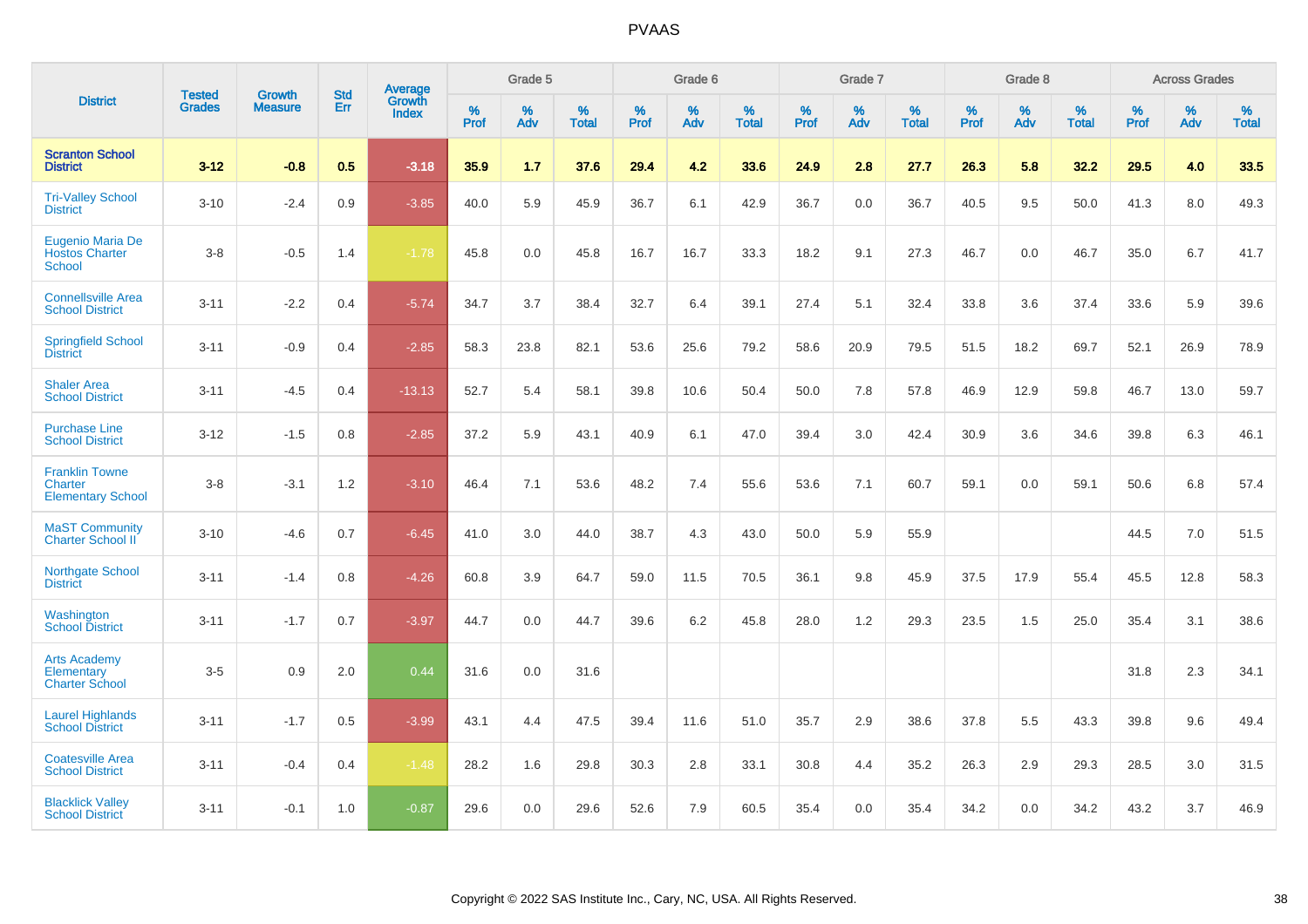|                                                                       | <b>Tested</b> | <b>Growth</b>  | <b>Std</b> | Average                |                     | Grade 5  |                   |              | Grade 6  |                   |              | Grade 7  |                   |              | Grade 8  |                   |           | <b>Across Grades</b> |                   |
|-----------------------------------------------------------------------|---------------|----------------|------------|------------------------|---------------------|----------|-------------------|--------------|----------|-------------------|--------------|----------|-------------------|--------------|----------|-------------------|-----------|----------------------|-------------------|
| <b>District</b>                                                       | <b>Grades</b> | <b>Measure</b> | Err        | Growth<br><b>Index</b> | $\%$<br><b>Prof</b> | %<br>Adv | %<br><b>Total</b> | $\%$<br>Prof | %<br>Adv | %<br><b>Total</b> | $\%$<br>Prof | %<br>Adv | %<br><b>Total</b> | $\%$<br>Prof | %<br>Adv | %<br><b>Total</b> | %<br>Prof | %<br>Adv             | %<br><b>Total</b> |
| <b>Scranton School</b><br><b>District</b>                             | $3 - 12$      | $-0.8$         | 0.5        | $-3.18$                | 35.9                | 1.7      | 37.6              | 29.4         | 4.2      | 33.6              | 24.9         | 2.8      | 27.7              | 26.3         | 5.8      | 32.2              | 29.5      | 4.0                  | 33.5              |
| <b>Waynesboro Area</b><br><b>School District</b>                      | $3 - 12$      | $-2.8$         | 0.4        | $-7.51$                | 42.9                | 6.1      | 49.0              | 38.4         | 14.0     | 52.4              | 37.6         | 7.1      | 44.7              | 37.5         | 12.8     | 50.3              | 41.0      | 12.0                 | 52.9              |
| <b>Perseus House</b><br><b>Charter School Of</b><br><b>Excellence</b> | $6 - 11$      | $-0.9$         | 1.2        | $-1.85$                |                     |          |                   | 4.8          | 0.0      | 4.8               | 20.4         | 0.0      | 20.4              | 22.7         | 1.5      | 24.2              | 19.2      | 0.7                  | 19.9              |
| <b>Penn Hills Charter</b><br>School of<br>Entrepreneurship            | $3-8$         | $-1.5$         | 1.0        | $-3.06$                | 27.3                | 0.0      | 27.3              | 37.1         | 8.6      | 45.7              | 34.2         | 0.0      | 34.2              | 45.4         | 0.0      | 45.4              | 40.8      | 6.4                  | 47.2              |
| <b>Titusville Area</b><br><b>School District</b>                      | $3 - 11$      | $-0.4$         | 0.5        | $-0.96$                | 57.4                | 8.5      | 65.9              | 35.0         | 12.6     | 47.6              | 46.2         | 8.3      | 54.6              | 40.6         | 11.6     | 52.2              | 44.1      | 12.1                 | 56.2              |
| <b>Cameron County</b><br><b>School District</b>                       | $3 - 12$      | $-2.6$         | 1.0        | $-2.51$                | 73.3                | 3.3      | 76.7              | 48.7         | 25.6     | 74.4              | 39.0         | 0.0      | 39.0              | 43.2         | 5.4      | 48.6              | 50.4      | 14.0                 | 64.4              |
| <b>Centre Learning</b><br>Community<br><b>Charter School</b>          | $5-8$         | $-1.3$         | 2.1        | $-1.22$                |                     |          |                   |              |          |                   | 37.5         | 12.5     | 50.0              | 47.1         | 11.8     | 58.8              | 51.8      | 16.7                 | 68.5              |
| <b>Windber Area</b><br><b>School District</b>                         | $3 - 11$      | $-1.4$         | 0.7        | $-3.44$                | 49.4                | 13.9     | 63.3              | 49.2         | 14.9     | 64.2              | 49.3         | 9.3      | 58.7              | 57.1         | 10.7     | 67.9              | 49.9      | 11.8                 | 61.7              |
| <b>Moniteau School</b><br><b>District</b>                             | $3 - 11$      | $-1.6$         | 0.7        | $-2.47$                | 43.4                | 7.2      | 50.6              | 33.3         | 19.0     | 52.4              | 32.1         | 6.0      | 38.1              | 44.0         | 1.3      | 45.3              | 40.5      | 10.6                 | 51.1              |
| <b>Carmichaels Area</b><br><b>School District</b>                     | $3 - 10$      | $-2.5$         | 0.8        | $-3.95$                | 35.0                | 1.2      | 36.2              | 25.8         | 7.6      | 33.3              | 33.3         | 1.5      | 34.8              | 35.2         | 1.4      | 36.6              | 32.5      | 3.4                  | 35.9              |
| Springfield<br><b>Township School</b><br><b>District</b>              | $3 - 11$      | $-1.2$         | 0.5        | $-2.84$                | 52.0                | 13.4     | 65.4              | 51.4         | 15.0     | 66.5              | 56.3         | 10.8     | 67.1              | 47.3         | 14.0     | 61.3              | 52.1      | 16.5                 | 68.6              |
| <b>Easton Arts</b><br>Academy<br>Elementary<br><b>Charter School</b>  | $3-5$         | 0.7            | 2.6        | 0.29                   | 45.8                | 4.2      | 50.0              |              |          |                   |              |          |                   |              |          |                   | 37.2      | 4.6                  | 41.9              |
| <b>Camp Hill School</b><br><b>District</b>                            | $3 - 12$      | $-2.3$         | 0.7        | $-3.72$                | 65.4                | 17.3     | 82.7              | 53.3         | 8.0      | 61.3              | 63.7         | 5.5      | 69.2              | 49.6         | 15.3     | 64.9              | 52.7      | 18.6                 | 71.3              |
| <b>Avonworth School</b><br><b>District</b>                            | $3 - 10$      | $-0.8$         | 0.5        | $-1.38$                | 49.6                | 18.0     | 67.6              | 49.6         | 25.6     | 75.2              | 62.3         | 7.7      | 70.0              | 61.0         | 16.1     | 77.1              | 52.4      | 20.5                 | 72.8              |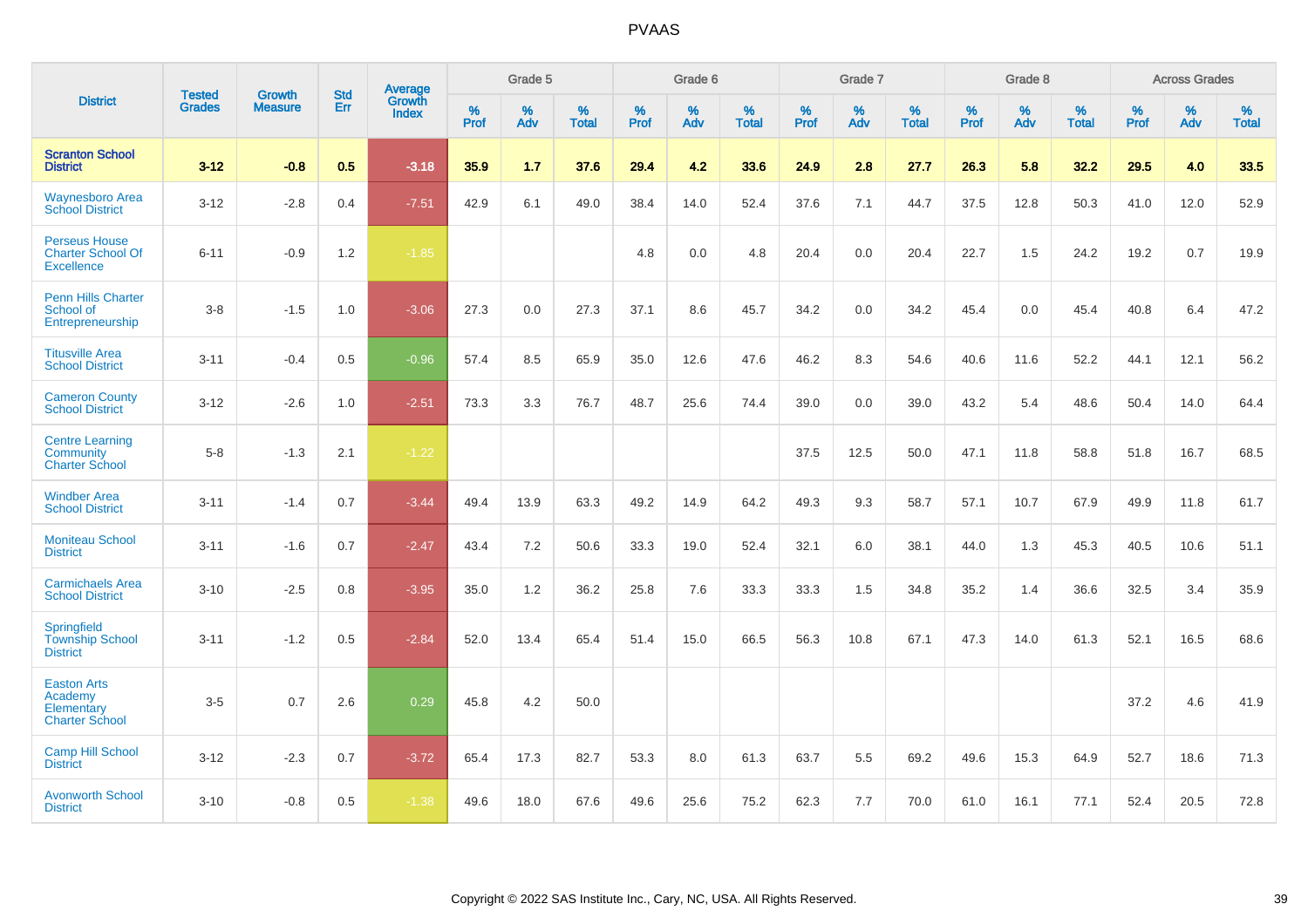|                                                                     | <b>Tested</b> | <b>Growth</b>  | <b>Std</b> | Average                       |           | Grade 5  |                   |           | Grade 6  |                   |           | Grade 7  |                   |           | Grade 8  |                   |           | <b>Across Grades</b> |                   |
|---------------------------------------------------------------------|---------------|----------------|------------|-------------------------------|-----------|----------|-------------------|-----------|----------|-------------------|-----------|----------|-------------------|-----------|----------|-------------------|-----------|----------------------|-------------------|
| <b>District</b>                                                     | <b>Grades</b> | <b>Measure</b> | <b>Err</b> | <b>Growth</b><br><b>Index</b> | %<br>Prof | %<br>Adv | %<br><b>Total</b> | %<br>Prof | %<br>Adv | %<br><b>Total</b> | %<br>Prof | %<br>Adv | %<br><b>Total</b> | %<br>Prof | %<br>Adv | %<br><b>Total</b> | %<br>Prof | %<br>Adv             | %<br><b>Total</b> |
| <b>Scranton School</b><br><b>District</b>                           | $3 - 12$      | $-0.8$         | 0.5        | $-3.18$                       | 35.9      | 1.7      | 37.6              | 29.4      | 4.2      | 33.6              | 24.9      | 2.8      | 27.7              | 26.3      | 5.8      | 32.2              | 29.5      | 4.0                  | 33.5              |
| Independence<br><b>Charter School</b><br>West                       | $3 - 7$       | $-3.2$         | 1.8        | $-2.35$                       | 14.3      | 0.0      | 14.3              | 15.4      | 7.7      | 23.1              | 15.8      | 0.0      | 15.8              |           |          |                   | 15.0      | 2.6                  | 17.7              |
| <b>Keystone</b><br><b>Education Center</b><br><b>Charter School</b> | $3 - 12$      | 0.7            | 3.3        | 0.20                          |           |          |                   |           |          |                   |           |          |                   | 0.0       | 0.0      | 0.0               | 0.0       | 0.0                  | 0.0               |
| <b>Westmont Hilltop</b><br><b>School District</b>                   | $3 - 11$      | $-4.1$         | 0.7        | $-7.50$                       | 40.6      | 3.0      | 43.6              | 36.4      | 12.1     | 48.5              | 47.1      | 1.2      | 48.2              | 56.4      | 4.3      | 60.6              | 41.9      | 9.4                  | 51.2              |
| <b>Greensburg Salem</b><br><b>School District</b>                   | $3 - 11$      | $-1.6$         | 0.5        | $-3.24$                       | 49.7      | 7.2      | 56.9              | 40.1      | 13.8     | 53.9              | 44.0      | 5.5      | 49.4              | 48.3      | 7.2      | 55.6              | 42.8      | 11.4                 | 54.2              |
| Southmoreland<br><b>School District</b>                             | $3 - 11$      | $-3.9$         | 0.6        | $-6.43$                       | 39.6      | 2.1      | 41.7              | 41.4      | 8.1      | 49.6              | 43.1      | 4.6      | 47.7              | 49.5      | 4.8      | 54.4              | 44.6      | 6.8                  | 51.3              |
| <b>Chichester School</b><br><b>District</b>                         | $3 - 11$      | $-4.0$         | 0.7        | $-5.95$                       | 27.3      | 1.1      | 28.4              | 37.2      | 9.0      | 46.2              | 31.2      | 6.2      | 37.5              | 41.1      | 0.0      | 41.1              | 36.7      | 5.7                  | 42.4              |
| Environmental<br><b>Charter School At</b><br><b>Frick Park</b>      | $3-9$         | $-2.5$         | 0.7        | $-4.24$                       | 46.0      | 5.3      | 51.3              | 41.5      | 10.6     | 52.1              | 46.6      | 13.6     | 60.2              | 25.4      | 11.9     | 37.3              | 43.3      | 14.6                 | 57.9              |
| <b>Urban Pathways 6-</b><br>12 Charter School                       | $6 - 11$      | $-0.2$         | 2.1        | $-0.24$                       |           |          |                   |           |          |                   | 22.2      | 0.0      | 22.2              | 0.0       | 0.0      | 0.0               | 15.9      | 0.0                  | 15.9              |
| <b>Commodore Perry</b><br><b>School District</b>                    | $3 - 11$      | $-0.7$         | 1.1        | $-0.81$                       | 64.5      | 12.9     | 77.4              | 41.9      | 6.4      | 48.4              | 48.6      | 8.1      | 56.8              | 37.0      | 25.9     | 63.0              | 48.6      | 13.1                 | 61.8              |
| <b>Fairfield Area</b><br><b>School District</b>                     | $3 - 11$      | $-1.0$         | 0.8        | $-2.16$                       | 50.8      | 3.3      | 54.1              | 44.3      | 6.6      | 50.8              | 45.4      | 1.8      | 47.3              | 37.0      | 5.6      | 42.6              | 45.1      | 9.6                  | 54.6              |
| <b>Ambridge Area</b><br><b>School District</b>                      | $3 - 12$      | $-0.9$         | 0.6        | $-2.18$                       | 40.2      | 8.2      | 48.4              | 36.9      | 12.6     | 49.5              | 36.2      | 8.7      | 44.9              | 37.1      | 6.4      | 43.6              | 37.5      | 12.2                 | 49.7              |
| <b>21st Century Cyber</b><br><b>Charter School</b>                  | $6 - 12$      | $-2.2$         | 0.7        | $-4.36$                       |           |          |                   | 48.2      | 16.7     | 64.9              | 54.9      | 10.5     | 65.4              | 58.0      | 6.7      | 64.7              | 54.2      | 10.8                 | 65.0              |
| <b>Dunmore School</b><br><b>District</b>                            | $3 - 11$      | $-2.2$         | 0.7        | $-4.01$                       | 47.2      | 8.3      | 55.6              | 48.9      | 14.1     | 63.0              | 45.9      | 1.8      | 47.7              | 34.5      | 6.0      | 40.5              | 44.8      | 9.4                  | 54.2              |
| <b>South Park School</b><br><b>District</b>                         | $3 - 11$      | $-0.8$         | 0.6        | $-2.28$                       | 61.4      | 2.4      | 63.9              | 40.6      | 13.2     | 53.8              | 47.5      | 12.5     | 60.0              | 55.8      | 7.7      | 63.5              | 50.5      | 13.2                 | 63.8              |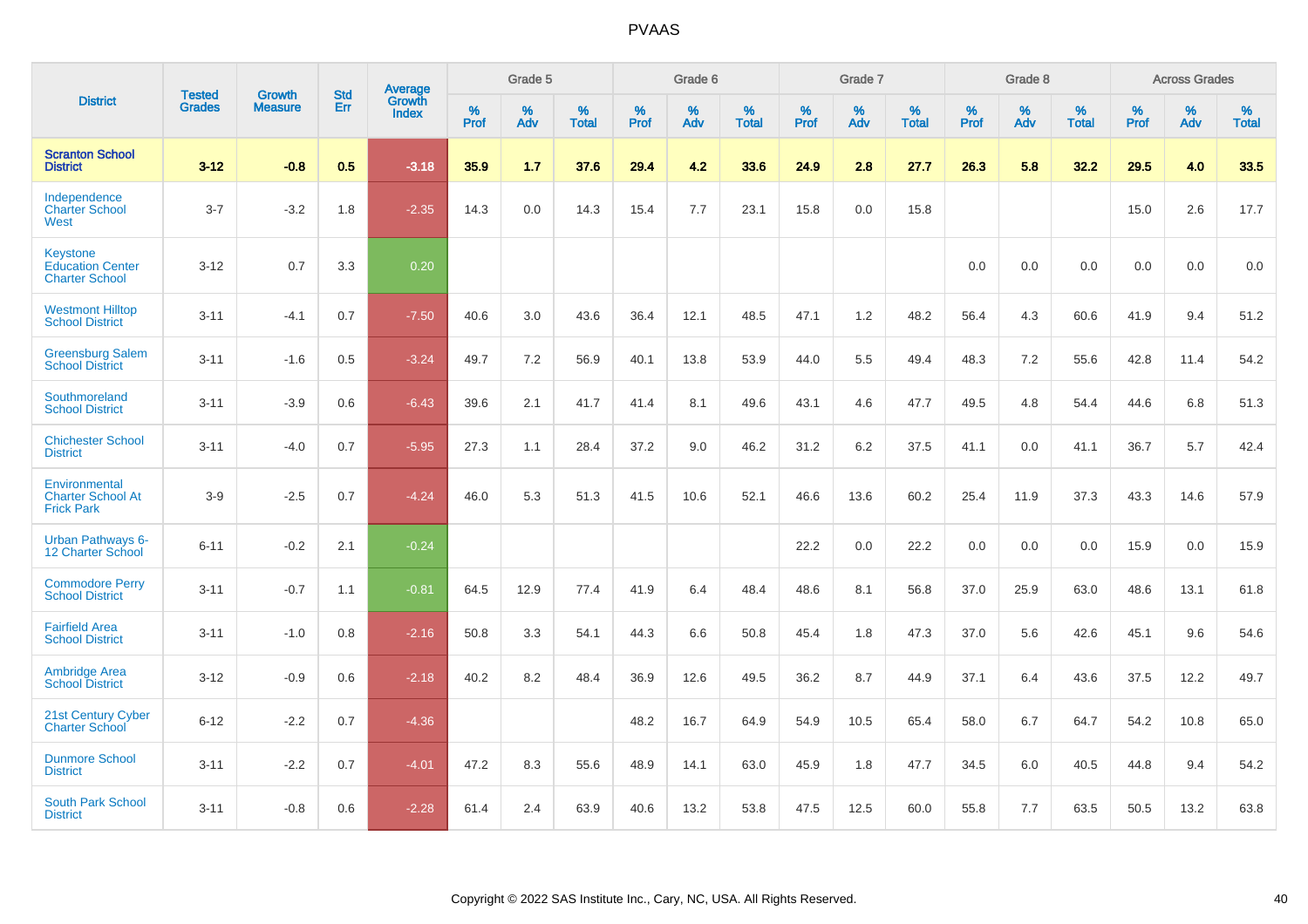|                                                                               |                                |                                 | <b>Std</b> | Average                |              | Grade 5  |                   |              | Grade 6  |                   |           | Grade 7  |                   |           | Grade 8  |                   |           | <b>Across Grades</b> |                   |
|-------------------------------------------------------------------------------|--------------------------------|---------------------------------|------------|------------------------|--------------|----------|-------------------|--------------|----------|-------------------|-----------|----------|-------------------|-----------|----------|-------------------|-----------|----------------------|-------------------|
| <b>District</b>                                                               | <b>Tested</b><br><b>Grades</b> | <b>Growth</b><br><b>Measure</b> | Err        | Growth<br><b>Index</b> | $\%$<br>Prof | %<br>Adv | %<br><b>Total</b> | $\%$<br>Prof | %<br>Adv | %<br><b>Total</b> | %<br>Prof | %<br>Adv | %<br><b>Total</b> | %<br>Prof | %<br>Adv | %<br><b>Total</b> | %<br>Prof | %<br>Adv             | %<br><b>Total</b> |
| <b>Scranton School</b><br><b>District</b>                                     | $3 - 12$                       | $-0.8$                          | 0.5        | $-3.18$                | 35.9         | 1.7      | 37.6              | 29.4         | 4.2      | 33.6              | 24.9      | 2.8      | 27.7              | 26.3      | 5.8      | 32.2              | 29.5      | 4.0                  | 33.5              |
| <b>Ridley School</b><br><b>District</b>                                       | $3 - 12$                       | $-0.9$                          | 0.4        | $-3.09$                | 49.2         | 5.6      | 54.8              | 38.5         | 12.4     | 50.9              | 39.6      | 5.9      | 45.6              | 41.1      | 7.5      | 48.6              | 42.4      | 10.0                 | 52.4              |
| <b>Nazareth Area</b><br><b>School District</b>                                | $3 - 11$                       | $-2.5$                          | 0.4        | $-6.40$                | 49.2         | 5.5      | 54.7              | 43.3         | 23.0     | 66.3              | 56.0      | 8.6      | 64.7              | 51.9      | 8.5      | 60.5              | 48.6      | 14.4                 | 63.0              |
| Philipsburg-<br>Osceola Area<br><b>School District</b>                        | $3 - 11$                       | $-4.8$                          | 0.6        | $-8.12$                | 45.5         | 6.5      | 52.0              | 41.3         | 11.9     | 53.2              | 35.2      | 2.4      | 37.6              | 33.0      | 6.2      | 39.2              | 40.7      | 11.1                 | 51.8              |
| New Kensington-<br><b>Arnold School</b><br><b>District</b>                    | $3 - 11$                       | $-1.0$                          | 0.7        | $-1.97$                | 22.5         | 0.9      | 23.4              | 20.6         | 10.3     | 30.8              | 27.0      | 0.0      | 27.0              | 26.4      | 3.4      | 29.9              | 27.1      | 4.2                  | 31.3              |
| <b>Roberto Clemente</b><br><b>Charter School</b>                              | $3 - 12$                       | $-5.1$                          | 1.0        | $-5.25$                | 19.4         | 0.0      | 19.4              | 23.1         | 5.1      | 28.2              | 11.6      | 0.0      | 11.6              | 12.2      | 0.0      | 12.2              | 15.5      | 1.7                  | 17.2              |
| Widener<br>Partnership<br><b>Charter School</b>                               | $3 - 7$                        | $-1.6$                          | 1.1        | $-2.26$                | 4.6          | 0.0      | 4.6               | 15.8         | 2.6      | 18.4              | 14.0      | 0.0      | 14.0              |           |          |                   | 9.6       | 1.4                  | 11.0              |
| <b>West York Area</b><br><b>School District</b>                               | $3 - 12$                       | $-1.4$                          | 0.5        | $-2.97$                | 36.0         | 4.4      | 40.4              | 38.5         | 9.3      | 47.8              | 35.9      | 5.3      | 41.2              | 41.2      | 5.2      | 46.4              | 37.8      | 8.4                  | 46.2              |
| <b>Mastery Charter</b><br>School-Francis D.<br><b>Pastorius</b><br>Elementary | $3-8$                          | $-1.7$                          | 1.5        | $-1.76$                | 3.8          | 0.0      | 3.8               | 28.6         | 3.6      | 32.1              | 22.7      | 0.0      | 22.7              |           |          |                   | 14.3      | 0.8                  | 15.1              |
| <b>Deep Roots</b><br><b>Charter School</b>                                    | $3-6$                          | $-2.5$                          | 1.4        | $-2.18$                | 18.2         | 0.0      | 18.2              | 19.0         | 2.4      | 21.4              |           |          |                   |           |          |                   | 19.2      | 0.7                  | 19.9              |
| <b>Arts Academy</b><br><b>Charter School</b>                                  | $5-8$                          | $-3.5$                          | 1.1        | $-3.11$                | 41.2         | 0.0      | 41.2              | 46.7         | 2.2      | 48.9              | 49.1      | 1.9      | 50.9              | 45.2      | 3.2      | 48.4              | 46.6      | 2.0                  | 48.6              |
| <b>Council Rock</b><br><b>School District</b>                                 | $3 - 11$                       | $-2.3$                          | 0.2        | $-9.78$                | 58.1         | 8.8      | 66.9              | 49.7         | 26.1     | 75.9              | 52.3      | 13.9     | 66.2              | 46.6      | 14.5     | 61.1              | 50.8      | 17.6                 | 68.4              |
| <b>Propel Charter</b><br><b>School-Montour</b>                                | $3 - 10$                       | $-1.8$                          | 0.8        | $-2.37$                | 18.0         | 0.0      | 18.0              | 22.7         | 3.0      | 25.8              | 21.5      | 0.0      | 21.5              | 23.4      | 3.1      | 26.6              | 21.5      | 3.2                  | 24.7              |
| <b>Mastery Charter</b><br>School-Mann<br>Campus                               | $3-6$                          | $-2.7$                          | 1.7        | $-1.86$                | 16.7         | 0.0      | 16.7              | 27.8         | 0.0      | 27.8              |           |          |                   |           |          |                   | 18.4      | 0.0                  | 18.4              |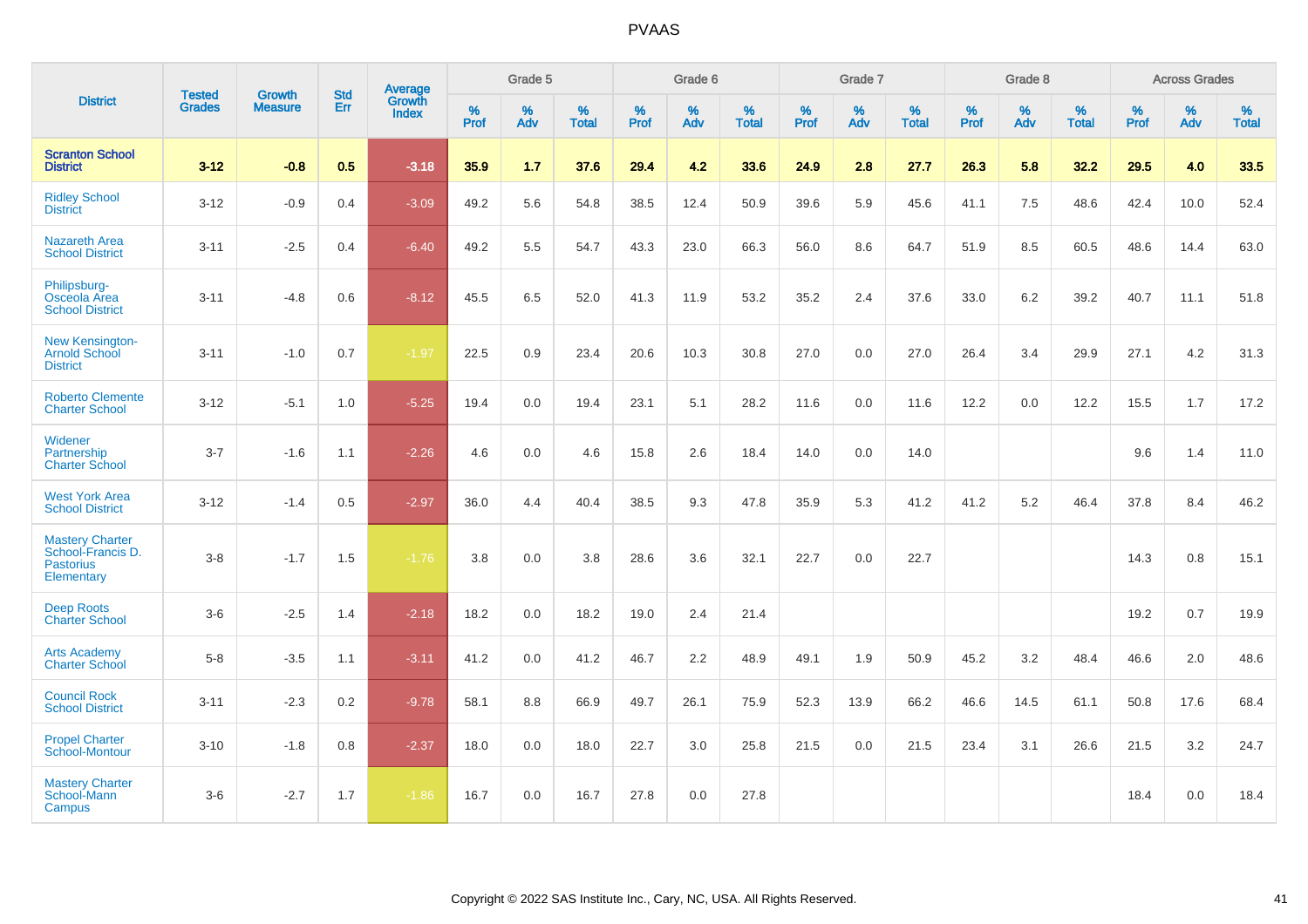|                                                                 |                                |                                 | <b>Std</b> | Average                |              | Grade 5  |                   |              | Grade 6  |                   |              | Grade 7  |                   |                     | Grade 8  |                   |              | <b>Across Grades</b> |                   |
|-----------------------------------------------------------------|--------------------------------|---------------------------------|------------|------------------------|--------------|----------|-------------------|--------------|----------|-------------------|--------------|----------|-------------------|---------------------|----------|-------------------|--------------|----------------------|-------------------|
| <b>District</b>                                                 | <b>Tested</b><br><b>Grades</b> | <b>Growth</b><br><b>Measure</b> | Err        | Growth<br><b>Index</b> | $\%$<br>Prof | %<br>Adv | %<br><b>Total</b> | $\%$<br>Prof | %<br>Adv | %<br><b>Total</b> | $\%$<br>Prof | %<br>Adv | %<br><b>Total</b> | $\%$<br><b>Prof</b> | %<br>Adv | %<br><b>Total</b> | $\%$<br>Prof | %<br>Adv             | %<br><b>Total</b> |
| <b>Scranton School</b><br><b>District</b>                       | $3 - 12$                       | $-0.8$                          | 0.5        | $-3.18$                | 35.9         | 1.7      | 37.6              | 29.4         | 4.2      | 33.6              | 24.9         | 2.8      | 27.7              | 26.3                | 5.8      | 32.2              | 29.5         | 4.0                  | 33.5              |
| <b>Dover Area School</b><br><b>District</b>                     | $3 - 12$                       | $-1.0$                          | 0.4        | $-2.38$                | 48.0         | 4.8      | 52.8              | 41.4         | 17.1     | 58.6              | 48.6         | 7.1      | 55.7              | 44.7                | 5.7      | 50.4              | 44.8         | 10.8                 | 55.6              |
| Pennsylvania<br><b>Leadership Charter</b><br><b>School</b>      | $3 - 11$                       | $-1.6$                          | 0.5        | $-3.16$                | 59.1         | 11.7     | 70.8              | 51.3         | 16.2     | 67.5              | 43.2         | 14.2     | 57.4              | 48.7                | 11.8     | 60.5              | 49.6         | 15.0                 | 64.6              |
| <b>Mount Carmel</b><br><b>Area School</b><br><b>District</b>    | $3 - 11$                       | $-2.5$                          | 0.6        | $-4.10$                | 36.9         | 1.8      | 38.7              | 31.3         | 7.8      | 39.1              | 30.6         | 0.0      | 30.6              | 29.0                | 2.6      | 31.6              | 32.7         | 4.4                  | 37.2              |
| <b>MaST Community</b><br><b>Charter School III</b>              | $3-6$                          | $-0.7$                          | 0.8        | $-0.88$                | 25.8         | 0.8      | 26.5              | 30.0         | 6.9      | 36.9              |              |          |                   |                     |          |                   | 28.3         | 6.5                  | 34.8              |
| Independence<br><b>Charter School</b>                           | $3 - 8$                        | $-2.1$                          | 0.7        | $-3.23$                | 28.8         | 9.6      | 38.4              | 39.0         | 18.3     | 57.3              | 38.3         | 11.1     | 49.4              | 50.9                | 7.0      | 57.9              | 35.6         | 11.9                 | 47.5              |
| Lampeter-<br><b>Strasburg School</b><br><b>District</b>         | $3 - 12$                       | $-1.0$                          | 0.5        | $-2.99$                | 56.5         | 14.9     | 71.4              | 48.5         | 27.4     | 76.0              | 56.6         | 10.1     | 66.7              | 49.5                | 10.0     | 59.5              | 50.0         | 20.6                 | 70.5              |
| <b>Neshannock</b><br><b>Township School</b><br><b>District</b>  | $3 - 10$                       | $-3.2$                          | 0.7        | $-4.59$                | 56.7         | 8.9      | 65.6              | 57.4         | 20.6     | 77.9              | 62.0         | 14.0     | 76.0              | 51.3                | 6.4      | 57.7              | 55.4         | 13.5                 | 68.9              |
| <b>Baden Academy</b><br><b>Charter School</b>                   | $3-6$                          | $-1.3$                          | 1.1        | $-1.32$                | 47.6         | 1.6      | 49.2              | 46.6         | 10.3     | 56.9              |              |          |                   |                     |          |                   | 42.3         | 7.1                  | 49.4              |
| <b>Lakeview School</b><br><b>District</b>                       | $3 - 11$                       | $-3.2$                          | 0.8        | $-3.93$                | 63.3         | 10.2     | 73.5              | 46.5         | 16.9     | 63.4              | 37.1         | 8.1      | 45.2              | 43.1                | 9.2      | 52.3              | 45.7         | 15.4                 | 61.1              |
| <b>Cocalico School</b><br><b>District</b>                       | $3 - 11$                       | $-2.5$                          | 0.4        | $-5.75$                | 50.2         | 11.9     | 62.2              | 46.0         | 22.6     | 68.5              | 50.7         | 7.0      | 57.6              | 35.9                | 14.1     | 50.0              | 44.9         | 15.8                 | 60.7              |
| La Academia<br>Partnership<br><b>Charter School</b>             | $6 - 11$                       | -4.8                            | 1.8        | $-2.67$                |              |          |                   | 14.3         | 0.0      | 14.3              | 4.2          | 0.0      | 4.2               | 0.0                 | 0.0      | 0.0               | 5.6          | 0.0                  | 5.6               |
| <b>Forest Hills School</b><br><b>District</b>                   | $3 - 11$                       | $-4.9$                          | 0.6        | $-9.70$                | 53.0         | 4.5      | 57.5              | 48.3         | 6.7      | 55.0              | 30.9         | 3.2      | 34.2              | 22.3                | 2.5      | 24.8              | 39.3         | 7.6                  | 46.9              |
| Commonwealth<br><b>Charter Academy</b><br><b>Charter School</b> | $3 - 10$                       | $-3.1$                          | 0.9        | $-3.75$                | 49.2         | 1.7      | 50.8              | 56.0         | 12.0     | 68.0              | 49.1         | 8.8      | 57.9              | 39.6                | 4.2      | 43.8              | 45.3         | 10.1                 | 55.4              |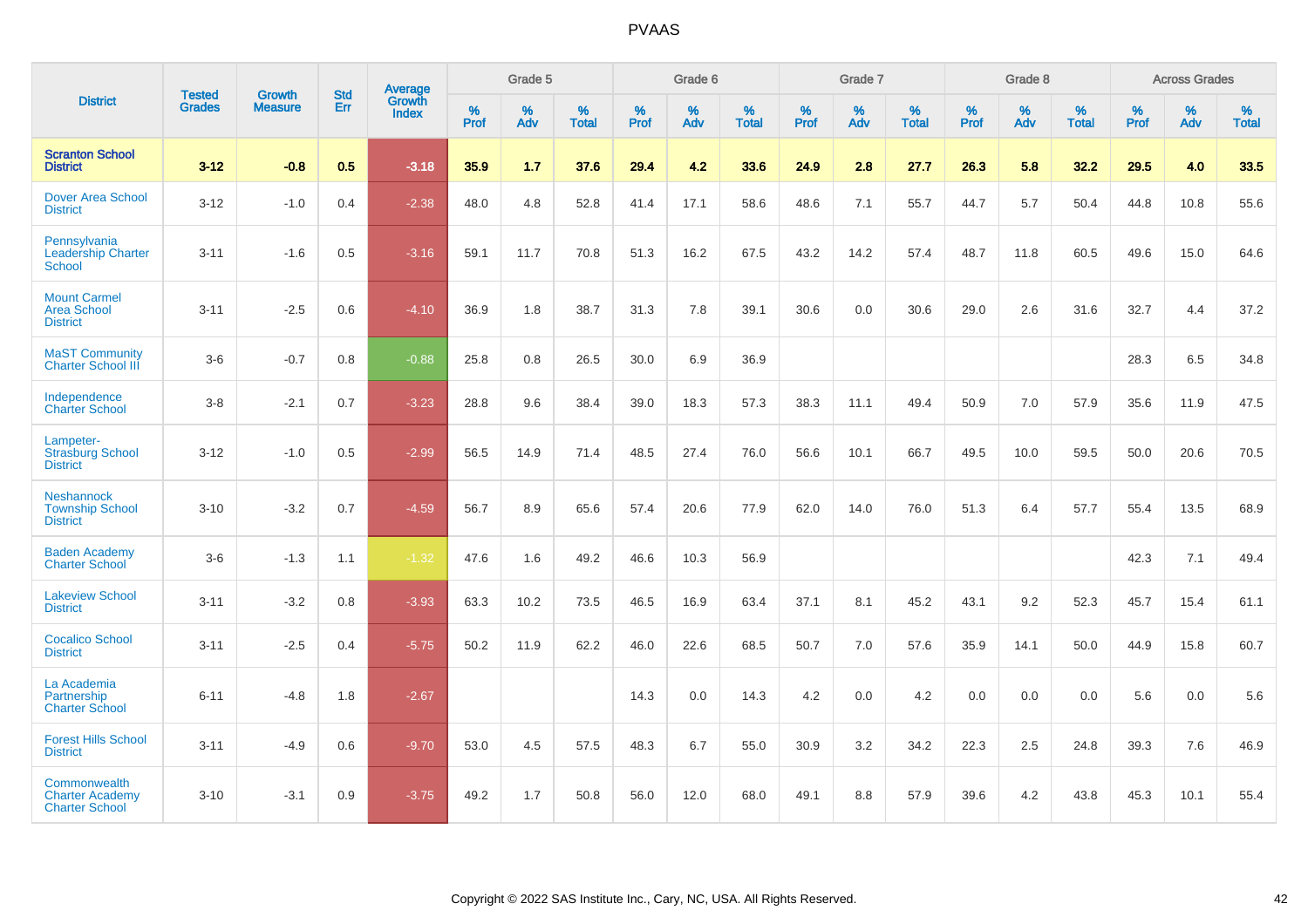|                                                              |                                |                                 | <b>Std</b> | <b>Average</b>         |           | Grade 5  |                   |           | Grade 6  |                   |           | Grade 7  |                   |           | Grade 8  |                   |           | <b>Across Grades</b> |                   |
|--------------------------------------------------------------|--------------------------------|---------------------------------|------------|------------------------|-----------|----------|-------------------|-----------|----------|-------------------|-----------|----------|-------------------|-----------|----------|-------------------|-----------|----------------------|-------------------|
| <b>District</b>                                              | <b>Tested</b><br><b>Grades</b> | <b>Growth</b><br><b>Measure</b> | Err        | Growth<br><b>Index</b> | %<br>Prof | %<br>Adv | %<br><b>Total</b> | %<br>Prof | %<br>Adv | %<br><b>Total</b> | %<br>Prof | %<br>Adv | %<br><b>Total</b> | %<br>Prof | %<br>Adv | %<br><b>Total</b> | %<br>Prof | %<br>Adv             | %<br><b>Total</b> |
| <b>Scranton School</b><br><b>District</b>                    | $3 - 12$                       | $-0.8$                          | 0.5        | $-3.18$                | 35.9      | 1.7      | 37.6              | 29.4      | 4.2      | 33.6              | 24.9      | 2.8      | 27.7              | 26.3      | 5.8      | 32.2              | 29.5      | 4.0                  | 33.5              |
| <b>Dallas School</b><br><b>District</b>                      | $3 - 11$                       | $-5.2$                          | 0.5        | $-9.60$                | 58.5      | 8.8      | 67.3              | 50.7      | 12.7     | 63.4              | 49.2      | 3.2      | 52.4              | 48.7      | 14.3     | 63.0              | 50.5      | 13.7                 | 64.2              |
| <b>New Day Charter</b><br>School                             | $7 - 11$                       | $-1.7$                          | 3.2        | $-0.53$                |           |          |                   |           |          |                   |           |          |                   | 11.1      | 0.0      | 11.1              | 11.1      | 0.0                  | 11.1              |
| <b>Woodland Hills</b><br><b>School District</b>              | $3 - 12$                       | $-3.0$                          | 0.5        | $-6.16$                | 34.1      | 0.6      | 34.7              | 13.8      | 3.4      | 17.2              | 32.5      | 2.6      | 35.0              | 24.8      | 2.0      | 26.7              | 26.7      | 3.7                  | 30.4              |
| <b>Brentwood</b><br><b>Borough School</b><br><b>District</b> | $3 - 11$                       | $-2.1$                          | 0.7        | $-2.85$                | 53.5      | 7.0      | 60.5              | 36.1      | 12.0     | 48.2              | 33.3      | 4.6      | 37.9              | 48.0      | 6.8      | 54.8              | 40.9      | 9.4                  | 50.3              |
| <b>Achievement</b><br><b>House Charter</b><br><b>School</b>  | $7 - 11$                       | $-3.1$                          | 1.6        | $-1.91$                |           |          |                   |           |          |                   | 52.0      | 0.0      | 52.0              | 48.8      | 7.0      | 55.8              | 50.0      | 4.4                  | 54.4              |
| Southeastern<br><b>Greene School</b><br><b>District</b>      | $3 - 10$                       | $-4.6$                          | 1.0        | $-4.40$                | 44.8      | 17.2     | 62.1              | 42.4      | 12.1     | 54.6              | 36.7      | 6.1      | 42.9              | 48.8      | 2.3      | 51.2              | 41.1      | 14.3                 | 55.4              |
| <b>Wilson School</b><br><b>District</b>                      | $3 - 12$                       | $-3.7$                          | 0.5        | $-7.41$                | 49.3      | 4.2      | 53.5              | 52.1      | 11.6     | 63.7              | 47.6      | 8.4      | 56.0              | 47.8      | 11.1     | 58.9              | 47.0      | 13.2                 | 60.1              |
| <b>Whitehall-Coplay</b><br><b>School District</b>            | $3 - 11$                       | $-1.0$                          | 0.4        | $-2.56$                | 47.1      | 4.6      | 51.7              | 43.0      | 11.2     | 54.1              | 41.3      | 7.8      | 49.1              | 38.2      | 7.1      | 45.4              | 42.6      | 8.9                  | 51.5              |
| <b>Central Cambria</b><br><b>School District</b>             | $3 - 11$                       | $-3.0$                          | 0.6        | $-5.07$                | 59.8      | 11.1     | 70.9              | 33.6      | 13.3     | 46.9              | 48.2      | 4.4      | 52.6              | 38.9      | 4.8      | 43.6              | 44.9      | 10.7                 | 55.6              |
| Octorara Area<br><b>School District</b>                      | $3 - 11$                       | $-3.9$                          | 0.6        | $-6.74$                | 44.6      | 9.1      | 53.6              | 53.3      | 8.3      | 61.7              | 28.9      | 5.2      | 34.1              | 40.5      | 6.0      | 46.6              | 42.6      | 9.0                  | 51.6              |
| Agora Cyber<br>Charter School                                | $3 - 11$                       | $-2.5$                          | 0.6        | $-4.31$                | 31.7      | 1.0      | 32.7              | 30.1      | 7.0      | 37.1              | 29.0      | 2.8      | 31.7              | 28.3      | 2.0      | 30.3              | 30.7      | 4.8                  | 35.5              |
| <b>Northwest Area</b><br><b>School District</b>              | $3 - 10$                       | $-2.3$                          | 0.9        | $-2.59$                | 38.6      | 0.0      | 38.6              | 26.7      | 8.3      | 35.0              | 28.0      | 0.0      | 28.0              | 37.0      | 3.7      | 40.7              | 32.5      | 3.1                  | 35.6              |
| <b>Tunkhannock Area</b><br><b>School District</b>            | $3 - 11$                       | $-3.4$                          | 0.5        | $-6.81$                | 29.2      | 2.9      | 32.1              | 35.9      | 12.5     | 48.4              | 33.3      | 3.1      | 36.4              | 40.1      | 8.2      | 48.3              | 36.3      | 6.8                  | 43.0              |
| <b>Bensalem</b><br><b>Township School</b><br><b>District</b> | $3 - 11$                       | $-1.5$                          | 0.3        | $-4.35$                | 24.4      | 3.4      | 27.7              | 32.6      | 7.6      | 40.2              | 29.8      | 4.8      | 34.6              | 31.8      | 6.9      | 38.7              | 28.8      | 6.0                  | 34.8              |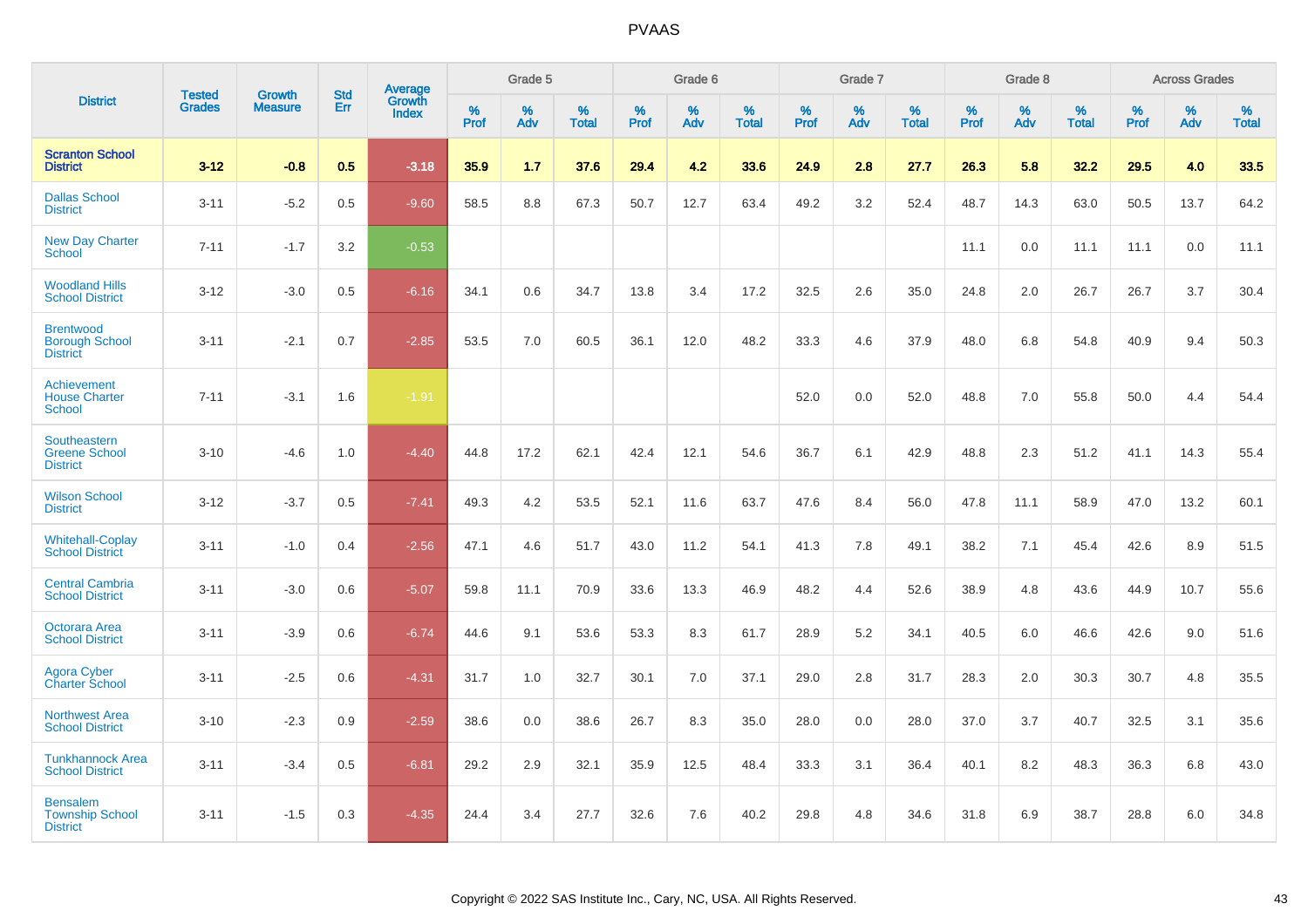|                                                                          | <b>Tested</b> | <b>Growth</b>  | <b>Std</b> | Average         |           | Grade 5  |                   |           | Grade 6  |                   |           | Grade 7  |                   |           | Grade 8  |                   |              | <b>Across Grades</b> |                   |
|--------------------------------------------------------------------------|---------------|----------------|------------|-----------------|-----------|----------|-------------------|-----------|----------|-------------------|-----------|----------|-------------------|-----------|----------|-------------------|--------------|----------------------|-------------------|
| <b>District</b>                                                          | <b>Grades</b> | <b>Measure</b> | Err        | Growth<br>Index | %<br>Prof | %<br>Adv | %<br><b>Total</b> | %<br>Prof | %<br>Adv | %<br><b>Total</b> | %<br>Prof | %<br>Adv | %<br><b>Total</b> | %<br>Prof | %<br>Adv | %<br><b>Total</b> | $\%$<br>Prof | %<br>Adv             | %<br><b>Total</b> |
| <b>Scranton School</b><br><b>District</b>                                | $3 - 12$      | $-0.8$         | 0.5        | $-3.18$         | 35.9      | 1.7      | 37.6              | 29.4      | 4.2      | 33.6              | 24.9      | 2.8      | 27.7              | 26.3      | 5.8      | 32.2              | 29.5         | 4.0                  | 33.5              |
| <b>Universal Bluford</b><br><b>Charter School</b>                        | $3-6$         | $-2.8$         | 1.2        | $-2.37$         | 19.0      | 0.0      | 19.0              | 23.3      | 0.0      | 23.3              |           |          |                   |           |          |                   | 22.3         | 1.8                  | 24.1              |
| <b>Northampton Area</b><br><b>School District</b>                        | $3 - 11$      | $-4.3$         | 0.7        | $-6.25$         | 39.1      | 8.6      | 47.7              | 34.2      | 19.3     | 53.5              | 27.4      | 6.8      | 34.2              | 40.0      | 5.0      | 45.0              | 42.3         | 12.8                 | 55.1              |
| <b>Brookville Area</b><br><b>School District</b>                         | $3 - 11$      | $-3.3$         | 0.6        | $-5.82$         | 41.6      | 5.9      | 47.5              | 37.1      | 12.4     | 49.4              | 34.4      | 0.8      | 35.2              | 45.0      | 7.3      | 52.3              | 40.4         | 8.7                  | 49.1              |
| <b>Propel Charter</b><br>School-Pitcairn                                 | $3 - 8$       | $-5.3$         | 1.2        | $-4.63$         | 12.1      | 0.0      | 12.1              | 29.6      | 11.1     | 40.7              | 18.2      | 0.0      | 18.2              | 16.7      | 0.0      | 16.7              | 17.3         | 2.5                  | 19.8              |
| Lackawanna Trail<br><b>School District</b>                               | $3 - 10$      | $-3.9$         | 0.8        | $-5.05$         | 50.9      | 3.6      | 54.6              | 38.8      | 14.9     | 53.7              | 45.1      | 5.6      | 50.7              | 31.2      | 3.9      | 35.1              | 43.8         | 10.0                 | 53.8              |
| Salisbury-Elk Lick<br><b>School District</b>                             | $3 - 11$      | $-3.9$         | 1.3        | $-2.93$         | 50.0      | 8.3      | 58.3              | 50.0      | 0.0      | 50.0              | 30.0      | 0.0      | 30.0              | 28.6      | 4.8      | 33.3              | 42.2         | 3.3                  | 45.4              |
| <b>Perkiomen Valley</b><br><b>School District</b>                        | $3 - 11$      | $-3.7$         | 0.3        | $-11.07$        | 53.1      | 15.9     | 69.0              | 52.5      | 21.5     | 74.0              | 51.0      | 12.6     | 63.6              | 48.7      | 12.2     | 60.9              | 51.1         | 18.7                 | 69.8              |
| <b>Yough School</b><br><b>District</b>                                   | $3 - 10$      | $-4.7$         | 0.6        | $-9.77$         | 37.9      | 1.5      | 39.4              | 39.6      | 15.7     | 55.2              | 42.3      | 8.2      | 50.5              | 36.7      | 5.8      | 42.5              | 41.9         | 9.2                  | 51.1              |
| <b>Mastery Charter</b><br>School - Smedley<br>Campus                     | $3-6$         | $-4.0$         | 1.3        | $-3.20$         | 19.2      | 1.9      | 21.2              | 31.0      | 1.7      | 32.8              |           |          |                   |           |          |                   | 21.4         | 2.2                  | 23.6              |
| <b>Executive</b><br>Education<br><b>Academy Charter</b><br><b>School</b> | $3 - 10$      | $-5.5$         | 1.6        | $-3.40$         | 10.0      | 0.0      | 10.0              | 12.5      | 6.2      | 18.8              |           |          |                   | 38.1      | 0.0      | 38.1              | 31.4         | 2.9                  | 34.3              |
| <b>East Allegheny</b><br><b>School District</b>                          | $3 - 11$      | $-3.0$         | 0.7        | $-4.43$         | 41.6      | 3.4      | 44.9              | 25.9      | 7.1      | 32.9              | 30.8      | 2.6      | 33.3              | 22.3      | 3.9      | 26.2              | 26.8         | 4.0                  | 30.9              |
| <b>First Philadelphia</b><br>Preparatory<br><b>Charter School</b>        | $3-8$         | $-3.5$         | 0.7        | $-5.28$         | 13.7      | 1.0      | 14.7              | 22.8      | 1.1      | 23.9              | 7.6       | 0.0      | 7.6               | 18.9      | 4.0      | 23.0              | 16.4         | 1.6                  | 17.9              |
| <b>East Stroudsburg</b><br><b>Area School</b><br><b>District</b>         | $3 - 11$      | $-4.1$         | 0.5        | $-9.10$         | 43.7      | 1.9      | 45.6              | 40.8      | 9.4      | 50.3              | 41.9      | 3.5      | 45.4              | 32.3      | 5.1      | 37.3              | 36.5         | 7.4                  | 43.9              |
| <b>Garnet Valley</b><br><b>School District</b>                           | $3 - 10$      | $-3.6$         | 0.4        | $-9.46$         | 53.3      | 14.4     | 67.6              | 51.3      | 23.0     | 74.4              | 53.8      | 10.5     | 64.3              | 53.4      | 12.2     | 65.6              | 51.6         | 17.8                 | 69.4              |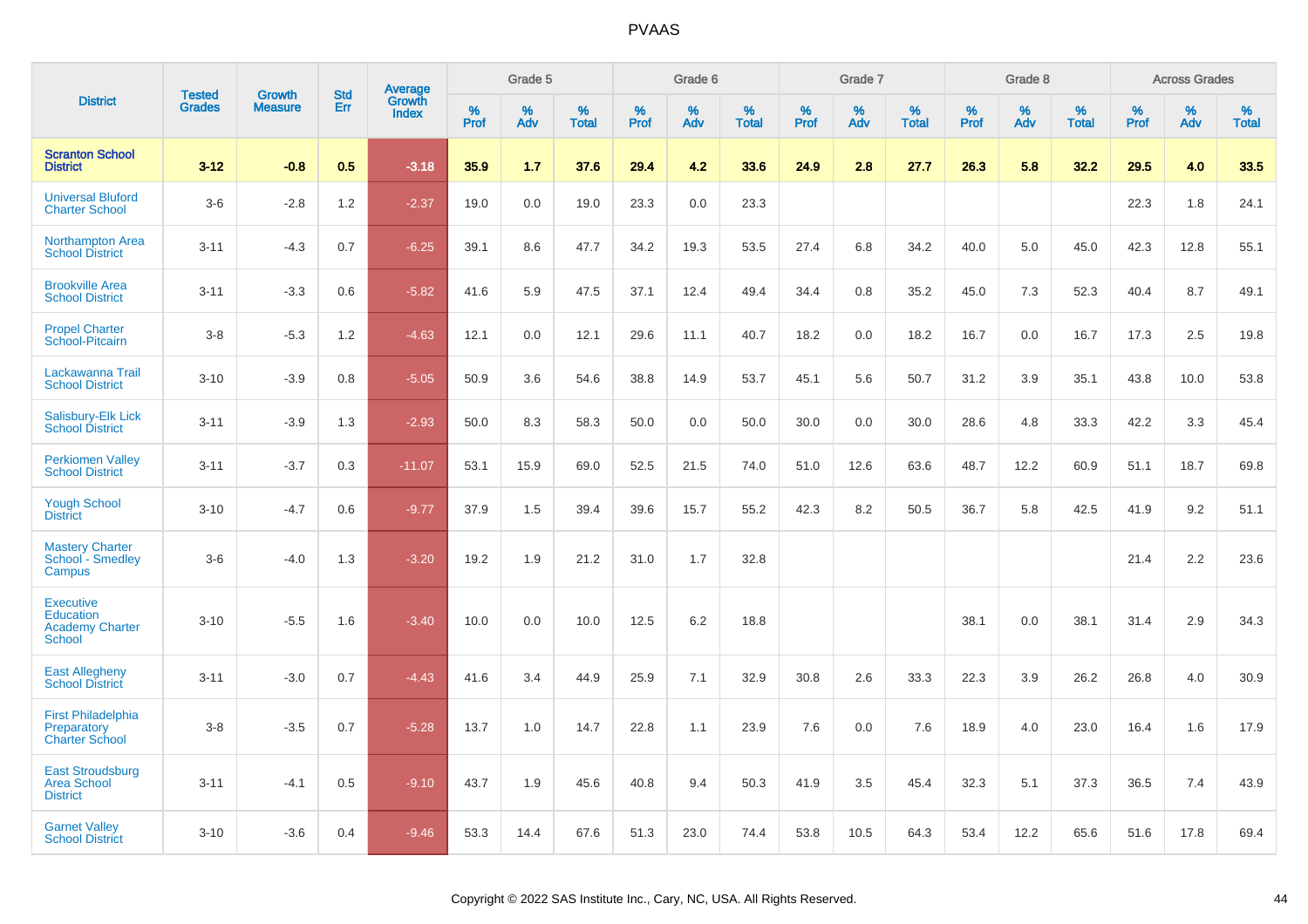|                                                                        |                                | <b>Growth</b>  | <b>Std</b> | Average                |              | Grade 5     |                      |              | Grade 6     |                      |              | Grade 7     |                      |              | Grade 8     |                   |                     | <b>Across Grades</b> |                      |
|------------------------------------------------------------------------|--------------------------------|----------------|------------|------------------------|--------------|-------------|----------------------|--------------|-------------|----------------------|--------------|-------------|----------------------|--------------|-------------|-------------------|---------------------|----------------------|----------------------|
| <b>District</b>                                                        | <b>Tested</b><br><b>Grades</b> | <b>Measure</b> | Err        | Growth<br><b>Index</b> | $\%$<br>Prof | $\%$<br>Adv | $\%$<br><b>Total</b> | $\%$<br>Prof | $\%$<br>Adv | $\%$<br><b>Total</b> | $\%$<br>Prof | $\%$<br>Adv | $\%$<br><b>Total</b> | $\%$<br>Prof | $\%$<br>Adv | %<br><b>Total</b> | $\%$<br><b>Prof</b> | $\%$<br>Adv          | $\%$<br><b>Total</b> |
| <b>Scranton School</b><br><b>District</b>                              | $3 - 12$                       | $-0.8$         | 0.5        | $-3.18$                | 35.9         | 1.7         | 37.6                 | 29.4         | 4.2         | 33.6                 | 24.9         | 2.8         | 27.7                 | 26.3         | 5.8         | 32.2              | 29.5                | 4.0                  | 33.5                 |
| <b>Parkland School</b><br><b>District</b>                              | $3 - 11$                       | $-2.9$         | 0.3        | $-10.53$               | 55.6         | 16.6        | 72.1                 | 42.4         | 30.0        | 72.4                 | 50.3         | 17.5        | 67.8                 | 46.6         | 14.9        | 61.4              | 47.1                | 23.4                 | 70.5                 |
| <b>Penn Hills School</b><br><b>District</b>                            | $3 - 11$                       | $-4.6$         | 0.5        | $-9.21$                | 22.2         | 0.0         | 22.2                 | 17.0         | 6.1         | 23.1                 | 13.6         | 1.6         | 15.2                 | 20.7         | 4.3         | 25.0              | 20.9                | 2.9                  | 23.8                 |
| Cheltenham<br><b>School District</b>                                   | $3 - 11$                       | $-2.6$         | 0.6        | $-4.40$                | 43.9         | 13.0        | 56.9                 | 49.5         | 17.8        | 67.3                 | 48.3         | 9.4         | 57.7                 | 35.2         | 7.7         | 42.9              | 44.0                | 14.8                 | 58.8                 |
| <b>Collegium Charter</b><br>School                                     | $3 - 10$                       | $-4.5$         | 0.5        | $-9.56$                | 32.0         | 1.0         | 33.0                 | 26.2         | 4.2         | 30.4                 | 26.3         | 1.1         | 27.4                 | 25.0         | 3.4         | 28.4              | 31.5                | 3.2                  | 34.7                 |
| <b>Wyoming Area</b><br><b>School District</b>                          | $3 - 10$                       | $-4.1$         | 0.6        | $-6.56$                | 58.6         | 6.0         | 64.7                 | 38.8         | 2.9         | 41.8                 | 49.5         | 3.2         | 52.7                 | 35.8         | 9.4         | 45.3              | 43.5                | 7.5                  | 51.1                 |
| Northwestern<br><b>School District</b>                                 | $3 - 11$                       | $-4.4$         | 0.6        | $-6.84$                | 50.0         | 2.1         | 52.1                 | 41.4         | 16.1        | 57.5                 | 42.4         | 1.9         | 44.3                 | 36.4         | 6.4         | 42.7              | 40.4                | 8.1                  | 48.5                 |
| <b>Chartiers Valley</b><br><b>School District</b>                      | $3 - 11$                       | $-3.4$         | 0.4        | $-8.00$                | 51.3         | 6.5         | 57.8                 | 45.9         | 15.3        | 61.2                 | 46.3         | 8.7         | 55.0                 | 42.9         | 7.6         | 50.5              | 47.3                | 10.0                 | 57.4                 |
| <b>Great Valley</b><br><b>School District</b>                          | $3 - 11$                       | $-2.0$         | 0.4        | $-5.13$                | 57.8         | 13.0        | 70.8                 | 43.6         | 32.2        | 75.8                 | 53.2         | 16.6        | 69.8                 | 56.6         | 18.4        | 75.0              | 50.6                | 21.7                 | 72.3                 |
| <b>Ringgold School</b><br><b>District</b>                              | $3 - 11$                       | $-6.9$         | 0.5        | $-14.33$               | 22.7         | 1.2         | 23.9                 | 29.5         | 0.6         | 30.1                 | 21.8         | 3.5         | 25.3                 | 31.7         | 4.3         | 36.0              | 32.2                | 4.3                  | 36.4                 |
| South Allegheny<br><b>School District</b>                              | $3 - 11$                       | $-5.4$         | 0.9        | $-5.76$                | 43.1         | 0.0         | 43.1                 | 32.6         | 6.1         | 38.8                 | 31.6         | 5.3         | 36.8                 | 41.5         | 12.2        | 53.7              | 39.4                | 6.6                  | 46.0                 |
| <b>New Brighton Area</b><br><b>School District</b>                     | $3 - 11$                       | $-4.3$         | 0.6        | $-6.67$                | 37.1         | 4.5         | 41.6                 | 37.0         | 7.0         | 44.0                 | 33.7         | 5.0         | 38.6                 | 27.6         | 3.8         | 31.4              | 32.4                | 4.8                  | 37.2                 |
| <b>Pottstown School</b><br><b>District</b>                             | $3 - 12$                       | $-5.4$         | 0.5        | $-10.46$               | 22.5         | 1.2         | 23.7                 | 20.1         | 2.1         | 22.2                 | 16.9         | 0.6         | 17.5                 | 16.5         | 1.6         | 18.1              | 21.9                | 2.2                  | 24.0                 |
| <b>Jim Thorpe Area</b><br><b>School District</b>                       | $3 - 11$                       | $-3.4$         | 0.6        | $-5.71$                | 45.4         | 2.0         | 47.5                 | 30.8         | 9.4         | 40.2                 | 37.9         | 6.4         | 44.3                 | 37.6         | 5.6         | 43.2              | 38.6                | 8.0                  | 46.6                 |
| <b>Lincoln Park</b><br><b>Performing Arts</b><br><b>Charter School</b> | $7 - 11$                       | $-3.9$         | 1.1        | $-3.56$                |              |             |                      |              |             |                      | 66.1         | 5.4         | 71.4                 | 59.8         | 17.2        | 77.0              | 62.2                | 12.6                 | 74.8                 |
| <b>Propel Charter</b><br>School-Mckeesport                             | $3 - 8$                        | $-7.2$         | 1.0        | $-7.15$                | 36.1         | 0.0         | 36.1                 | 32.4         | 0.0         | 32.4                 | 34.2         | 2.6         | 36.8                 | 29.7         | 2.7         | 32.4              | 32.1                | 1.4                  | 33.5                 |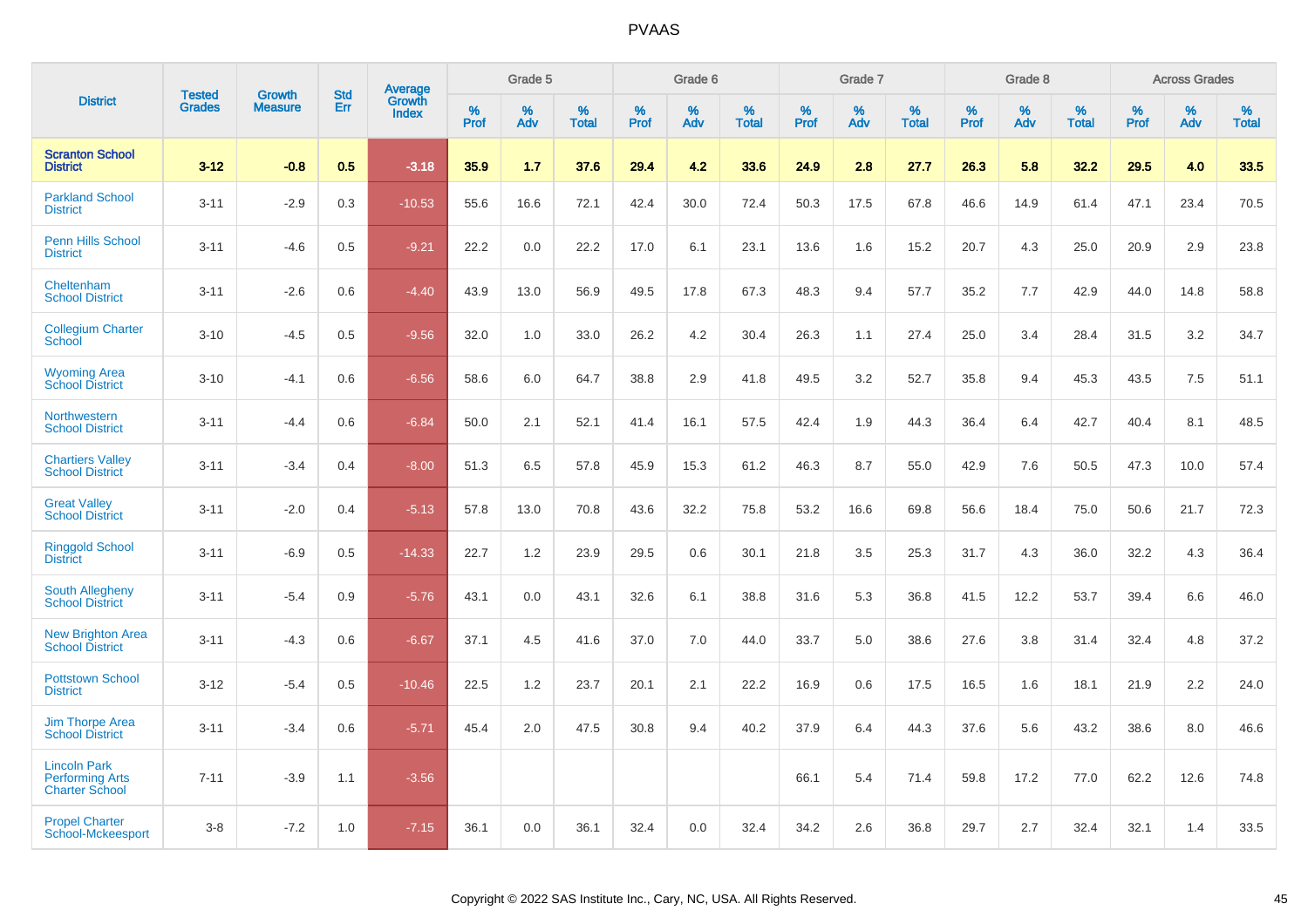|                                                                               | <b>Tested</b> | <b>Growth</b>  | <b>Std</b> | Average                |              | Grade 5  |                   |           | Grade 6  |                   |           | Grade 7  |                   |           | Grade 8  |                   |           | <b>Across Grades</b> |                   |
|-------------------------------------------------------------------------------|---------------|----------------|------------|------------------------|--------------|----------|-------------------|-----------|----------|-------------------|-----------|----------|-------------------|-----------|----------|-------------------|-----------|----------------------|-------------------|
| <b>District</b>                                                               | <b>Grades</b> | <b>Measure</b> | Err        | Growth<br><b>Index</b> | $\%$<br>Prof | %<br>Adv | %<br><b>Total</b> | %<br>Prof | %<br>Adv | %<br><b>Total</b> | %<br>Prof | %<br>Adv | %<br><b>Total</b> | %<br>Prof | %<br>Adv | %<br><b>Total</b> | %<br>Prof | %<br>Adv             | %<br><b>Total</b> |
| <b>Scranton School</b><br><b>District</b>                                     | $3 - 12$      | $-0.8$         | 0.5        | $-3.18$                | 35.9         | 1.7      | 37.6              | 29.4      | 4.2      | 33.6              | 24.9      | 2.8      | 27.7              | 26.3      | 5.8      | 32.2              | 29.5      | 4.0                  | 33.5              |
| Montessori<br><b>Regional Charter</b><br>School                               | $3-6$         | $-3.8$         | 1.1        | $-3.39$                | 33.3         | $0.0\,$  | 33.3              | 37.3      | 8.5      | 45.8              |           |          |                   |           |          |                   | 32.2      | 4.5                  | 36.7              |
| <b>Neshaminy School</b><br><b>District</b>                                    | $3 - 11$      | $-2.8$         | 0.3        | $-9.73$                | 49.1         | 6.0      | 55.1              | 46.0      | 14.0     | 60.0              | 44.0      | 7.6      | 51.6              | 41.9      | 9.1      | 51.0              | 44.7      | 12.5                 | 57.2              |
| <b>Wilson Area</b><br><b>School District</b>                                  | $3 - 11$      | $-5.9$         | 0.5        | $-10.96$               | 53.6         | 11.6     | 65.2              | 40.2      | 18.0     | 58.2              | 29.2      | 6.8      | 36.0              | 38.6      | 8.3      | 47.0              | 41.0      | 12.4                 | 53.4              |
| <b>Marple Newtown</b><br><b>School District</b>                               | $3 - 11$      | $-4.5$         | 0.5        | $-9.87$                | 57.0         | 10.9     | 67.8              | 47.9      | 22.8     | 70.6              | 50.8      | 9.4      | 60.2              | 51.2      | 7.2      | 58.4              | 51.2      | 18.8                 | 69.9              |
| <b>Boyertown Area</b><br><b>School District</b>                               | $3 - 11$      | $-3.6$         | 0.4        | $-10.13$               | 45.9         | 6.0      | 51.9              | 38.5      | 13.6     | 52.1              | 46.4      | 12.8     | 59.3              | 42.2      | 8.4      | 50.6              | 42.6      | 10.7                 | 53.4              |
| <b>Maritime Academy</b><br><b>Charter School</b>                              | $3 - 10$      | $-6.3$         | 0.7        | $-9.48$                | 16.3         | 0.0      | 16.3              | 18.1      | 2.4      | 20.5              | 24.1      | 3.4      | 27.6              | 22.7      | 0.0      | 22.7              | 19.4      | 1.9                  | 21.3              |
| <b>Manheim</b><br><b>Township School</b><br><b>District</b>                   | $3 - 12$      | $-2.7$         | 0.3        | $-8.26$                | 48.2         | 17.7     | 65.9              | 40.2      | 34.8     | 75.0              | 50.6      | 15.3     | 65.8              | 42.1      | 17.4     | 59.5              | 45.0      | 24.3                 | 69.3              |
| <b>Erie City School</b><br><b>District</b>                                    | $3 - 12$      | $-2.9$         | 0.3        | $-10.54$               | 17.9         | 0.9      | 18.8              | 15.4      | 2.7      | 18.1              | 16.6      | 1.6      | 18.2              | 18.4      | 2.3      | 20.7              | 17.5      | 2.2                  | 19.8              |
| <b>Inquiry Charter</b><br>School                                              | $3-5$         | $-7.5$         | 2.2        | $-3.42$                | 30.3         | 0.0      | 30.3              |           |          |                   |           |          |                   |           |          |                   | 25.9      | 4.6                  | 30.6              |
| <b>Seneca Valley</b><br><b>School District</b>                                | $3 - 11$      | $-3.6$         | 0.3        | $-12.57$               | 52.6         | 9.8      | 62.4              | 44.4      | 27.6     | 72.0              | 53.0      | 9.8      | 62.9              | 51.1      | 14.5     | 65.6              | 47.2      | 20.2                 | 67.4              |
| <b>Bristol Township</b><br><b>School District</b>                             | $3 - 11$      | $-3.8$         | 0.4        | $-10.35$               | 23.8         | 0.9      | 24.7              | 30.0      | 5.5      | 35.5              | 30.2      | 2.2      | 32.4              | 24.1      | 2.8      | 26.9              | 26.9      | 2.9                  | 29.8              |
| <b>New Castle Area</b><br><b>School District</b>                              | $3 - 12$      | $-5.0$         | 0.4        | $-11.37$               | 19.4         | 0.5      | 19.9              | 18.2      | 4.2      | 22.4              | 18.3      | 0.0      | 18.3              | 20.9      | 0.9      | 21.9              | 17.6      | 1.9                  | 19.5              |
| <b>Urban Academy Of</b><br><b>Greater Pittsburgh</b><br><b>Charter School</b> | $3-5$         | $-8.2$         | 1.9        | $-4.39$                | 21.4         | 2.4      | 23.8              |           |          |                   |           |          |                   |           |          |                   | 20.6      | 1.6                  | 22.2              |
| <b>Pennridge School</b><br><b>District</b>                                    | $3 - 10$      | $-4.2$         | 0.3        | $-14.02$               | 58.0         | 5.4      | 63.4              | 42.6      | 18.6     | 61.3              | 49.7      | 8.2      | 57.8              | 46.2      | 10.0     | 56.1              | 49.6      | 11.6                 | 61.1              |